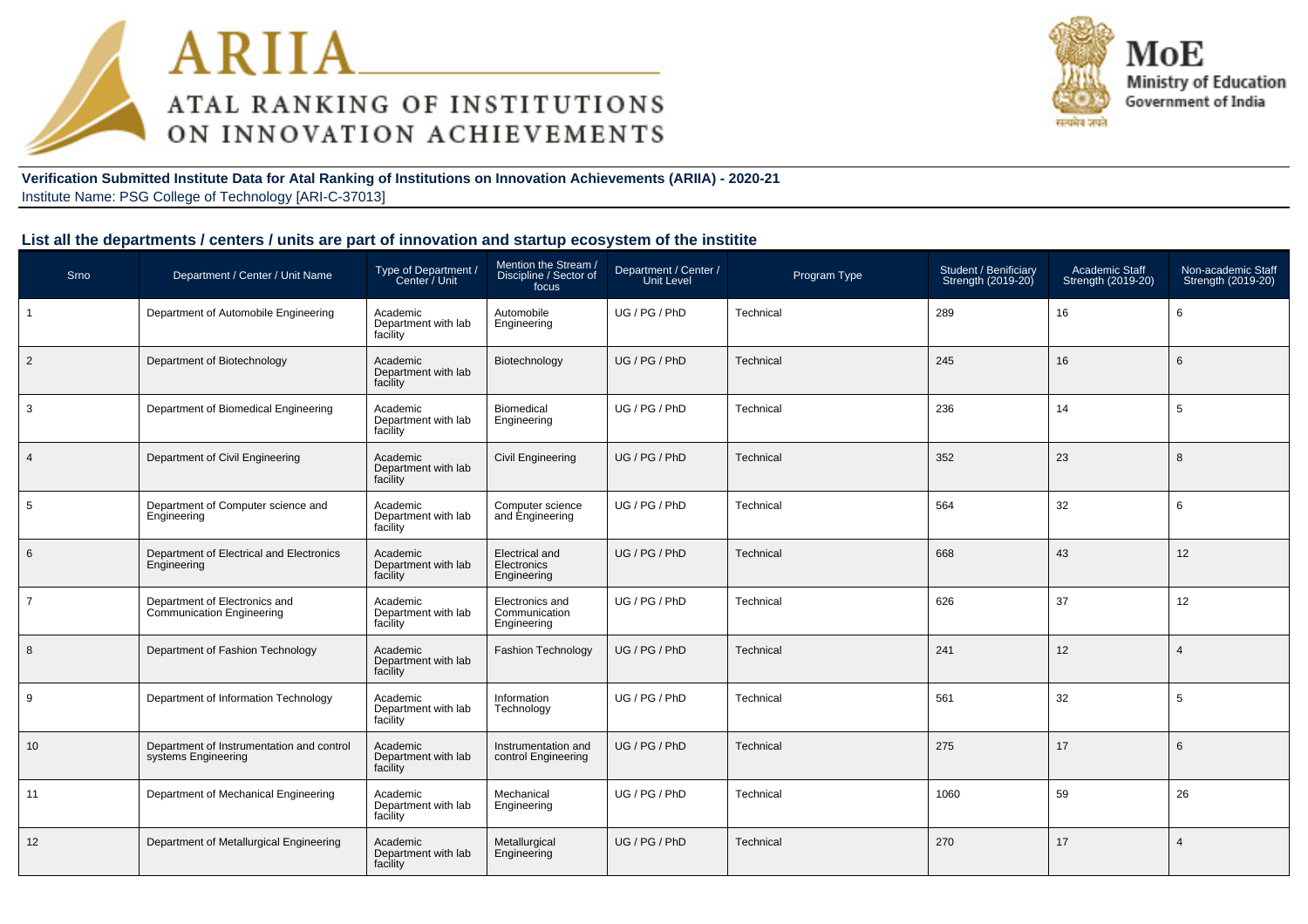| 13 | Department of Production Engineering<br>Academic<br>Department with lab<br>facility                                                                                                |                                                             | Production<br>Engineering                                                 | UG / PG / PhD | Technical   | 603             | 41             | $\overline{7}$ |
|----|------------------------------------------------------------------------------------------------------------------------------------------------------------------------------------|-------------------------------------------------------------|---------------------------------------------------------------------------|---------------|-------------|-----------------|----------------|----------------|
| 14 | Department of Robotics and Automation                                                                                                                                              | Academic<br>Department with lab<br>facility                 |                                                                           | UG / PG / PhD | Technical   | 264             | 16             | 9              |
| 15 | Department of Textile Technology                                                                                                                                                   | Academic<br>Department with lab<br>facility                 | <b>Textile Technology</b>                                                 | UG / PG / PhD | Technical   | 313             | 17             | 8              |
| 16 | Department of Applied Science                                                                                                                                                      | Academic<br>Department with lab<br>facility                 | Applied science                                                           | UG / PG / PhD | Technical   | 136             | 15             | 3              |
| 17 | Department of Applied Mathematics and<br>Computational sciences                                                                                                                    | Academic<br>Department with lab<br>facility                 | Applied mathematics<br>and Computational<br>science                       | UG / PG / PhD | Technical   | 792             | 49             | 6              |
| 18 | Department of Apparel and Fashion Design                                                                                                                                           | Academic<br>Department with lab<br>facility                 | Apparel and Fashion<br>Design                                             | UG / PG / PhD | Technical   | 188             | 10             | $\overline{4}$ |
| 19 | Department of Computer Applications                                                                                                                                                | Academic<br>Department with lab<br>facility                 | <b>Computer Application</b>                                               | UG / PG / PhD | Technical   | 178             | 20             | 5              |
| 20 | <b>Department of Mathematics</b>                                                                                                                                                   | Academic<br>Department with lab<br>facility                 | <b>Mathematics</b>                                                        | Not Allowed   | Not Allowed | $\mathbf{0}$    | 29             | 2              |
| 21 | Department of Physics                                                                                                                                                              | Academic<br>Department with lab<br>facility                 | Physics                                                                   | Not Allowed   | Not Allowed | 0               | 15             | 5              |
| 22 | Department of Chemistry                                                                                                                                                            | Academic<br>Department with lab<br>facility                 | Chemistry                                                                 | Not Allowed   | Not Allowed | $\mathbf{0}$    | 12             | $\overline{4}$ |
| 23 | Department of English                                                                                                                                                              | Academic<br>Department with lab<br>facility                 | English                                                                   | Not Allowed   | Not Allowed | 0               | 10             | $\overline{2}$ |
| 24 | Department of Humanities                                                                                                                                                           | Academic<br>Department with lab<br>facility                 | Humanities                                                                | Not Allowed   | Not Allowed | $\mathbf{0}$    | 12             |                |
| 25 | PSG SCIENCE AND TECHNOLOGY<br>ENTREPRENEURIAL PARK (PSG STEP)                                                                                                                      | Incubation Unit                                             | multisector                                                               | Not Allowed   | Not Allowed | 100             | 0              | 9              |
| 26 | CENTRE OF EXCELLENCE IN PSG -<br>KEYSIGHT ADVANCED WIRELESS<br><b>TECHNOLOGY</b>                                                                                                   | Centre of Excellence<br>with Advance Tools &<br>Equipment   | Wireless<br>Communication,<br>Software Defined<br>Radio, RF Design        | Not Allowed   | Not Allowed | 60              | 3              | 2              |
| 27 | PSG - TI CENTRE OF EXCELLENCE FOR<br>SIGNAL PROCESSING                                                                                                                             | Centre of Excellence<br>with Advance Tools & T<br>Equipment | Signal Processing,<br>Image processing<br>and Video processing            | Not Allowed   | Not Allowed | 150             | 3              | 2              |
| 28 | PSG-DST CENTER OF EXCELLENCE<br>Centre of Excellence<br>FOR ASSISTIVE TECHNOLOGY AND<br>with Advance Tools &<br><b>REHABILITATION ENGINEERING</b><br>Equipment<br><b>SOLUTIONS</b> |                                                             | Assistive Health Care<br>, Rehabilitation<br><b>Engineering soltuions</b> | Not Allowed   | Not Allowed | $5\phantom{.0}$ |                | $\mathbf{3}$   |
| 29 | PSG - LAPP CENTRE FOR EXCELLENCE<br>Centre of Excellence<br>IN CABLE TECHNOLOGY<br>with Advance Tools &<br>Equipment                                                               |                                                             | <b>Electrical Cable</b><br>Technology                                     | Not Allowed   | Not Allowed | 150             | $\overline{2}$ | $\overline{1}$ |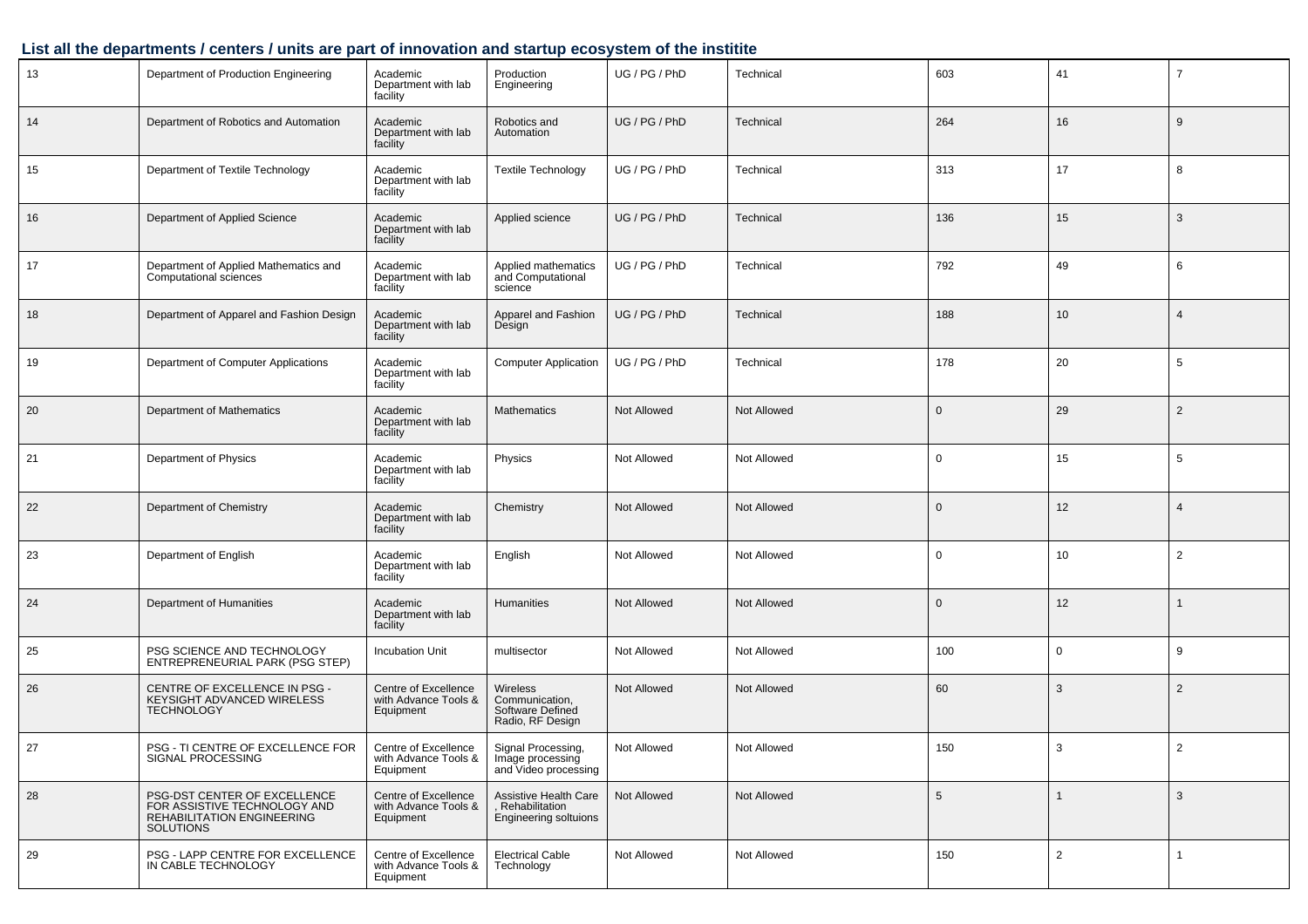| 30 | PSG DANFOSS CENTRE OF<br>EXCELLENCE IN CLIMATE AND ENERGY                     | Centre of Excellence<br>with Advance Tools &<br>Equipment | Industrial drive,<br>Refrigeration                                                                                                                                  | Not Allowed        | Not Allowed        | 100 | 2              |                |
|----|-------------------------------------------------------------------------------|-----------------------------------------------------------|---------------------------------------------------------------------------------------------------------------------------------------------------------------------|--------------------|--------------------|-----|----------------|----------------|
| 31 | PSG - CENTRE OF EXCELLENCE IN<br>WELDING ENGINEERING AND<br><b>TECHNOLOGY</b> | Centre of Excellence<br>with Advance Tools &<br>Equipment | <b>Welding Power</b><br>Source, Robotic<br>Welding, SPMs,<br>Electrode<br>Development,<br>Welding simulation,<br>Physical simulation                                | Not Allowed        | Not Allowed        | 380 | 11             | 10             |
| 32 | PSG - SCHNEIDER CENTRE FOR<br><b>EXCELLENCE IN POWER CONVERTERS</b>           | Centre of Excellence<br>with Advance Tools &<br>Equipment | Power Electronic<br>Converters                                                                                                                                      | Not Allowed        | Not Allowed        | 100 | $\overline{2}$ |                |
| 33 | PSG-ROCKWELL CENTRE OF<br><b>EXCELLENCE IN INDUSTRIAL</b><br>AUTOMATION       | Centre of Excellence<br>with Advance Tools &<br>Equipment | <b>Industrial Automation</b><br>using Programmable<br>Logic Controllers                                                                                             | Not Allowed        | Not Allowed        | 143 | 3              |                |
| 34 | PSG - TI CENTRE OF EXCELLENCE FOR<br><b>MEDICAL ELECTRONICS</b>               | Centre of Excellence<br>with Advance Tools &<br>Equipment | IoT for Healthcare,<br><b>Biomedical Device</b><br>Development,<br>Telemedicine                                                                                     | <b>Not Allowed</b> | <b>Not Allowed</b> | 123 | $\overline{4}$ |                |
| 35 | CENTRE FOR ADVANCED TOOLING<br>AND PRECISION DIES                             | Centre of Excellence<br>with Advance Tools &<br>Equipment | Tool Design and<br>Manufacturing                                                                                                                                    | Not Allowed        | Not Allowed        | 60  | $\overline{2}$ | $\overline{4}$ |
| 36 | PSG CENTER OF EXCELLENCE FOR<br>INDUSTRIAL AND HOME TEXTILES                  | Centre of Excellence<br>with Advance Tools &<br>Equipment | Industrial and Home<br><b>Textiles</b>                                                                                                                              | Not Allowed        | Not Allowed        | 300 | 6              | 22             |
| 37 | PSG ADEPT CENTRE FOR ROBOTICS                                                 | Centre of Excellence<br>with Advance Tools &<br>Equipment | <b>Industrial Robots</b>                                                                                                                                            | Not Allowed        | Not Allowed        | 85  | $\overline{2}$ |                |
| 38 | PSG- EPLAN CENTRE OF EXCELLENCE<br>FOR EFFICIENT ENGINEERING                  | Centre of Excellence<br>with Advance Tools &<br>Equipment | <b>Automation Systems</b><br>design                                                                                                                                 | Not Allowed        | <b>Not Allowed</b> | 150 | $\overline{2}$ | $\overline{2}$ |
| 39 | PSG-FANUC CENTRE FOR ADVANCED<br>CNC AND ROBOTICS                             | Centre of Excellence<br>with Advance Tools &<br>Equipment | Robotics and CNC<br>Machine                                                                                                                                         | Not Allowed        | Not Allowed        | 230 | $\overline{2}$ | $\overline{4}$ |
| 40 | PSG CENTRE FOR MACHINE TOOLS<br><b>AND ROBOTICS</b>                           | Centre of Excellence<br>with Advance Tools &<br>Equipment | Machine tools and<br>Robotics                                                                                                                                       | Not Allowed        | Not Allowed        | 30  | 3              | 3              |
| 41 | CENTRE FOR INDUSTRIAL<br><b>AUTOMATION</b>                                    | Centre of Excellence<br>with Advance Tools &<br>Equipment | System Integration                                                                                                                                                  | Not Allowed        | Not Allowed        | 68  | $\overline{2}$ |                |
| 42 | PSG-NI VIRTUAL INSTRUMENTATION<br><b>CENTRE</b>                               | Centre of Excellence<br>with Advance Tools &<br>Equipment | Virtual<br>Instrumentation                                                                                                                                          | Not Allowed        | Not Allowed        | 255 | 3              |                |
| 43 | PSG - JANATICS Centre for Pneumatics<br>and Automation                        | Centre of Excellence<br>with Advance Tools &<br>Equipment | Basic and Advanced<br>Pneumatics, PLC,<br>Sensors and<br>Mechatronics.                                                                                              | Not Allowed        | Not Allowed        | 140 | 5              | $\mathbf 0$    |
| 44 | PSG Maxbyte Centre of Excellence on<br>Industrial Internet of Things          | Centre of Excellence<br>with Advance Tools &<br>Equipment | Industry 4.0,<br>Integrated Product<br>Lifecycle Experience,<br>Smart Connected<br>Engineering, Smart<br>Connected<br>Operations, Smart<br><b>Connected Service</b> | Not Allowed        | Not Allowed        | 30  | $\overline{2}$ | $\mathbf 0$    |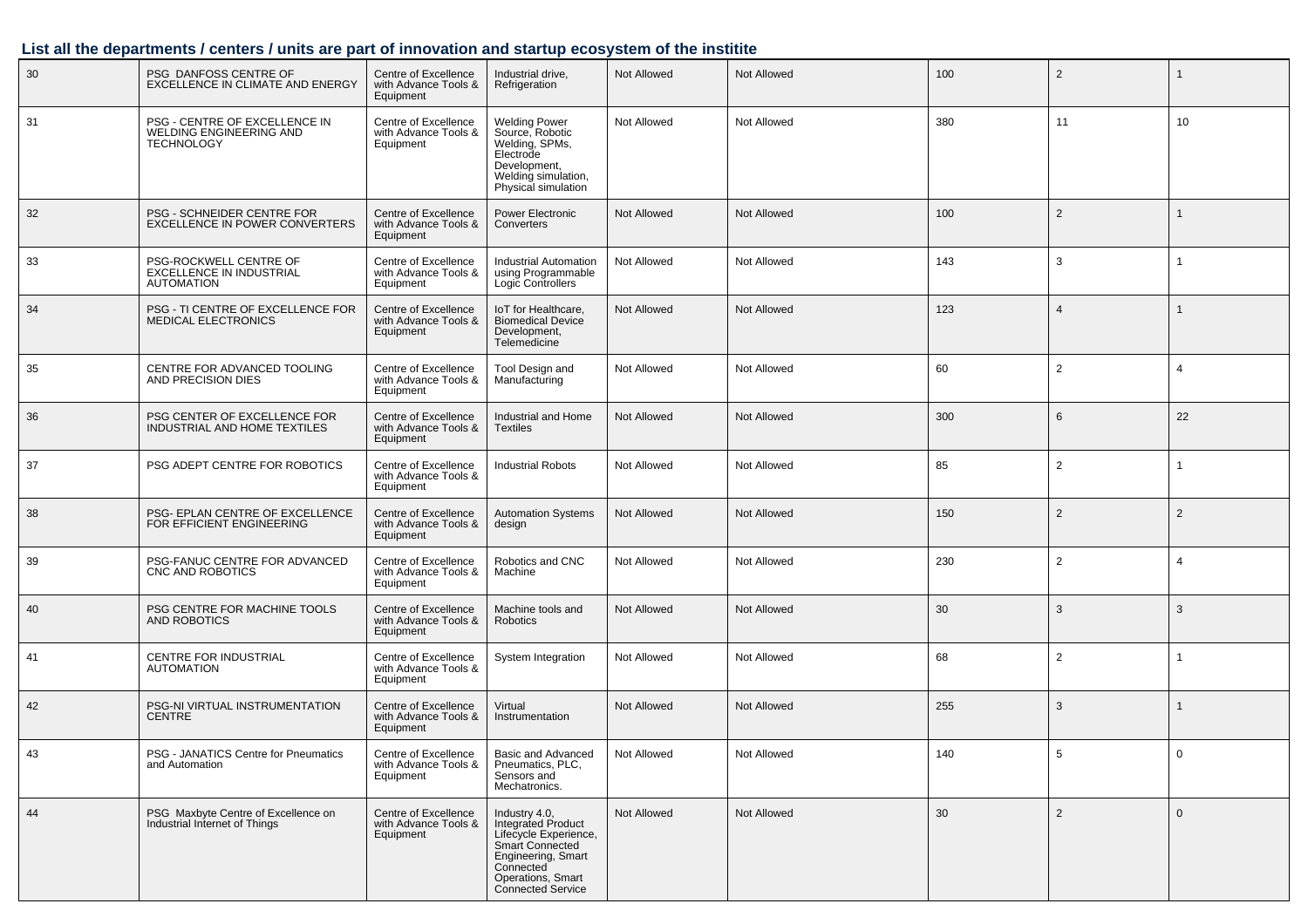| 45 | PSG-Heidenhain CNC Training Centre                                     | Centre of Excellence<br>with Advance Tools &<br>Equipment                        | <b>CNC Simulation</b>                                      | Not Allowed | Not Allowed        | 130            | 2              | $\overline{2}$ |
|----|------------------------------------------------------------------------|----------------------------------------------------------------------------------|------------------------------------------------------------|-------------|--------------------|----------------|----------------|----------------|
| 46 | PSG-Siemens Centre for Excellence in<br><b>Industrial Automation</b>   | Centre of Excellence<br>with Advance Tools &<br>Equipment                        | PLC, HMIs and<br><b>SCADA Systems</b>                      | Not Allowed | Not Allowed        | 150            | $\overline{2}$ |                |
| 47 | PSG- Becckhoff Centre for PC based<br>Automation                       | Centre of Excellence<br>with Advance Tools &<br>Equipment                        | <b>Industrial Networking</b><br>and IIoT                   | Not Allowed | Not Allowed        | 80             | $\overline{2}$ |                |
| 48 | PSG RANE Centre for Manufacturing<br>systems                           | Centre of Excellence<br>with Advance Tools &<br>Equipment                        | Programming of<br>robots, control of<br>actuators          | Not Allowed | Not Allowed        | 255            | $\overline{2}$ |                |
| 49 | PSG-FESTO Centre for Low Cost<br>Automation and Control Engineering    | Centre of Excellence<br>with Advance Tools &<br>Equipment                        | Pneumatics, Electro-<br>pneumatics and<br><b>PLCs</b>      | Not Allowed | Not Allowed        | 225            |                | $\overline{1}$ |
| 50 | CAD CAM Centre and Virtual Reality<br>Centre                           | Centre of Excellence<br>with Advance Tools &<br>Equipment                        | CAD/CAE/CAM/Virtu<br>al Reality and Digital<br>Prototyping | Not Allowed | <b>Not Allowed</b> | 300            | $\overline{4}$ | 6              |
| 51 | PSG DSIR Consultancy Clinic on Product<br>Styling and Design           | Centre of Excellence<br>with Advance Tools &<br>Equipment                        | Product Styling and<br>Design                              | Not Allowed | Not Allowed        | 60             | $\mathbf{1}$   | $\mathbf{1}$   |
| 52 | Centre for Environmental Analyses and<br>Solutions                     | Centre of Excellence<br>with Advance Tools &<br>Equipment                        | Environmental<br>Analyses                                  | Not Allowed | Not Allowed        | 10             | 3              | $\mathbf{1}$   |
| 53 | <b>IPR CELL</b>                                                        | IPR Cell / Patent<br>Facilitation Unit /<br><b>Technology Transfer</b><br>Centre | Multidisciplinary                                          | Not Allowed | Not Allowed        | 25             | 6              | $\mathbf 0$    |
| 54 | Centre for Sponsored research and<br>consultancy                       | Research Unit / Park                                                             | Multidisciplinary                                          | Not Allowed | Not Allowed        | 30             |                | $\overline{2}$ |
| 55 | Centre for Industrial research and<br>development                      | Industry Institute<br>Interface Unit                                             | Multi disciplinary                                         | Not Allowed | Not Allowed        | 20             | -1             | 3              |
| 56 | <b>GRD Centre for Materials Research</b>                               | Research Unit / Park                                                             | Materials science                                          | Not Allowed | Not Allowed        | 12             |                | $\mathbf 0$    |
| 57 | PSG - L and T CENTRE FOR<br>EXCELLENCE IN LV SWITCHGEAR                | Centre of Excellence<br>with Advance Tools &<br>Equipment                        | LV SWITCHGEAR                                              | Not Allowed | Not Allowed        | 3              |                | -1             |
| 58 | PSG- FESTO CENTRE FOR<br><b>ROBOTRONICS</b>                            | Centre of Excellence<br>with Advance Tools &<br>Equipment                        | Pneumatic<br>Automation                                    | Not Allowed | <b>Not Allowed</b> | 150            | $\overline{2}$ | 1              |
| 59 | e-Yantra Robotics Lab                                                  | Centre of Excellence<br>with Advance Tools &<br>Equipment                        | Robotics                                                   | Not Allowed | Not Allowed        | 30             | 3              | $\mathbf 0$    |
| 60 | Research and Development centre                                        | Research Unit / Park                                                             | Multidisciplinary                                          | Not Allowed | Not Allowed        | $\overline{2}$ |                | $\mathbf{1}$   |
| 61 | PSG - PROSUN CENTRE OF<br>EXCELLENCE IN SOLAR PV SYSTEMS               | Centre of Excellence<br>with Advance Tools &<br>Equipment                        | <b>SOLAR PV</b><br><b>SYSTEMS</b>                          | Not Allowed | Not Allowed        | 12             | $\overline{2}$ | $\mathbf 0$    |
| 62 | PSG - PROSUN CENTRE OF<br>EXCELLENCE IN SOLAR THERMAL<br><b>SYSTEM</b> | Centre of Excellence<br>with Advance Tools &<br>Equipment                        | <b>SOLAR THERMAL</b><br><b>SYSTEM</b>                      | Not Allowed | Not Allowed        | 6              | $\overline{2}$ | $\mathbf 0$    |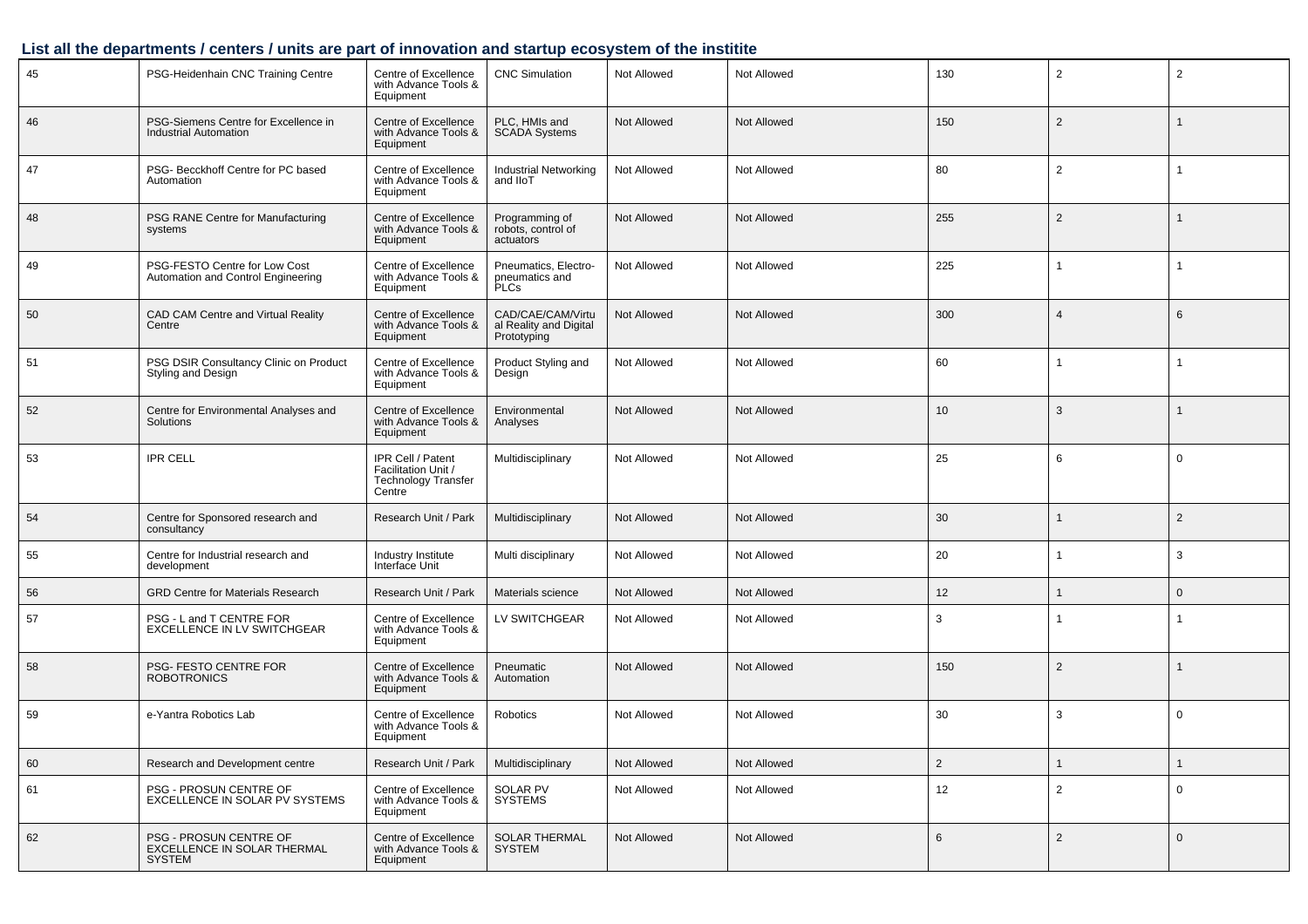| 63 | PSG -KEYSIGHT Baseband COMM and<br>advanced embedded systems lab  | Centre of Excellence<br>with Advance Tools &<br>Equipment | embedded systems                                               | Not Allowed | Not Allowed        | 30  |    |    |
|----|-------------------------------------------------------------------|-----------------------------------------------------------|----------------------------------------------------------------|-------------|--------------------|-----|----|----|
| 64 | National MEMS Design centre                                       | Research Unit / Park                                      | <b>MEMS</b>                                                    | Not Allowed | <b>Not Allowed</b> | 20  |    |    |
| 65 | PSG - TI CENTRE OF EXCELLENCE FOR<br>INTERNET OF THINGS           | Centre of Excellence<br>with Advance Tools &<br>Equipment | <b>INTERNET OF</b><br><b>THINGS</b>                            | Not Allowed | Not Allowed        | 15  |    |    |
| 66 | PSG TIFAC- CORE IN PRODUCT DESIGN                                 | Industry Institute<br>Interface Unit                      | Rapid Prototyping,<br>Reverse Engineering<br>and Rapid Tooling | Not Allowed | <b>Not Allowed</b> | 905 |    | 11 |
| 67 | <b>VLSI Design centre</b>                                         | Research Unit / Park                                      | <b>VLSI Design</b>                                             | Not Allowed | Not Allowed        | 15  |    |    |
| 68 | PSG-CARES Centre for Industrial Cyber<br>physical system research | Industry Institute<br>Interface Unit                      | Cyber physical<br>system                                       | Not Allowed | <b>Not Allowed</b> | 10  |    |    |
| 69 | PSG Trident centre for alternative cooling<br>Technologies        | Research Unit / Park                                      | alternative cooling<br>Technologies                            | Not Allowed | Not Allowed        | 10  |    |    |
| 70 | Department of Management Sceinces                                 | Academic<br>Department with lab<br>facility               | Management                                                     | UG/PG/PhD   | Non-Technical      | 475 | 32 | 15 |

#### **Participation of HEI in Innovation & Entrepreneurship Initiatives of Ministry of Education (Till Today)**

| Programs/Initiatives                                                                                                                           | Status     | <b>Registration ID</b>           |
|------------------------------------------------------------------------------------------------------------------------------------------------|------------|----------------------------------|
| Adopted National Innovation and Start-up Policy at the HEI                                                                                     | Yes        | Not Required                     |
| Establishment of Institution's Innovation Council (IIC) at HEI                                                                                 | <b>YES</b> | IIC Registration ID: IC201810412 |
| Trained Innovation Ambassadors at HEI                                                                                                          | <b>YES</b> | Not Required                     |
| Participation in Smart India Hackathon (SIH)                                                                                                   | Yes        | Not Required                     |
| Facilitated listing start-ups/ technologies in Young India combating COVID with Knowledge, Technology and Innovation (YUKTI 2.0) portal of MIC | No         | Not Required                     |
| Participation in National Education Alliance of Technology (NEAT)                                                                              | No         | <b>Not Required</b>              |

#### **Section 1 > i : Details of Co-curricular events/programs related to Innovation, IPR and Entrepreneurship/Start-up Conducted by the HEI**

| Srno | Name of<br>Program<br>Full)<br>Name)                     | Program<br>Theme                 | Program<br>Type | Program<br>Category           | Organizin<br>్ర<br>Departm<br>ent/<br>Centre /<br><b>Student</b><br><b>Body</b><br>Name | Program<br>Start<br>Date   | Program<br>End Date        | Program<br>Duration(i<br>n Days) | Program          | Internal<br>Participa<br>nts<br>(Student) | Internal<br>Participa<br>nts<br>(Faculty) | External<br>Participa<br>nts<br>(Student) | External<br>Participa<br>nts<br>(Faculty) | Total<br>Number<br>0f<br>Participa<br>nts | Had institute spent expenses<br>either from own<br>resource/received fund to<br>organise the<br>program/activity/event? | Did any of the participants<br>received any awards/recognition<br>for startup / innovation ideas /<br>research? |
|------|----------------------------------------------------------|----------------------------------|-----------------|-------------------------------|-----------------------------------------------------------------------------------------|----------------------------|----------------------------|----------------------------------|------------------|-------------------------------------------|-------------------------------------------|-------------------------------------------|-------------------------------------------|-------------------------------------------|-------------------------------------------------------------------------------------------------------------------------|-----------------------------------------------------------------------------------------------------------------|
|      | Entrepre<br>neurship<br>Develop<br>ment<br>Program<br>me | Entrepre<br>neurship/<br>Startup | Worksho         | Institute<br>Lead<br>Activity | <b>PSG</b><br>Science<br>and<br>Technolo<br>gу<br>Entrepre<br>neurial<br>Park           | 11-10-20<br>19<br>00:00:00 | 09-11-20<br>19<br>00:00:00 | 30                               | Within<br>Campus |                                           |                                           |                                           | 22                                        | 22                                        | No                                                                                                                      | No                                                                                                              |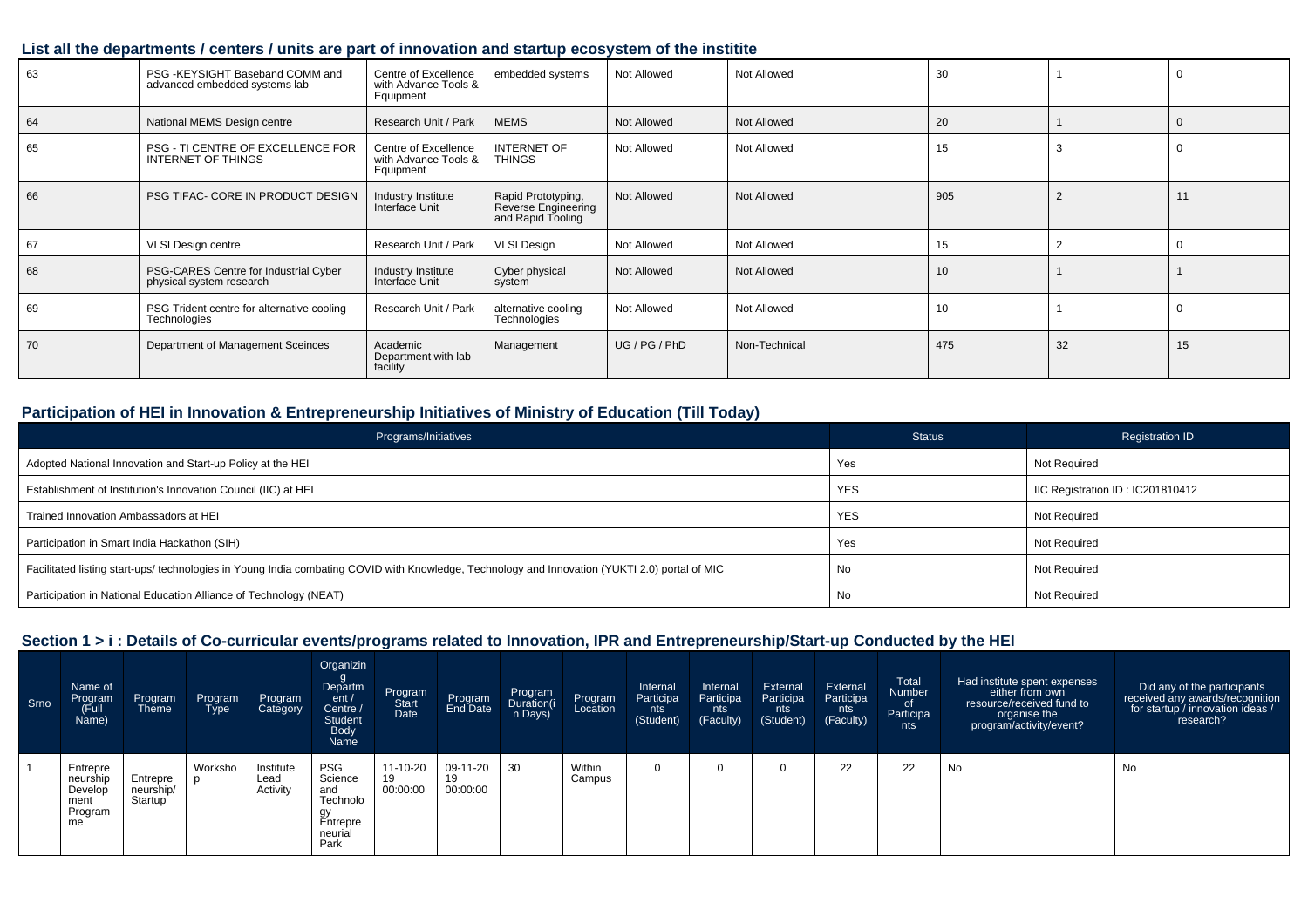| Section 1 > i : Details of Co-curricular events/programs related to Innovation, IPR and Entrepreneurship/Start-up Conducted by the HEI |  |
|----------------------------------------------------------------------------------------------------------------------------------------|--|
|                                                                                                                                        |  |

| $\overline{2}$ | Do what<br>you love<br>and love<br>what you<br>do                                                                                                                                                                                                                                                                                             | Entrepre<br>neurship/<br>Startup <sup>1</sup> | Seminar                | Student<br>Lead<br>Activity   | Apparel<br>and<br>Fashion<br>Design | 20-08-20<br>19<br>00:00:00 | 20-08-20<br>19<br>00:00:00 | $\mathbf{1}$   | Within<br>Campus | 130 | $\mathbf{1}$   | $\mathbf 0$ | $\mathbf 0$ | 131 | 700<br><b>Total Expense</b><br>Amount<br>Incurred by<br>Institute to<br>Organise the<br>Program (In<br>Rupees) | No |
|----------------|-----------------------------------------------------------------------------------------------------------------------------------------------------------------------------------------------------------------------------------------------------------------------------------------------------------------------------------------------|-----------------------------------------------|------------------------|-------------------------------|-------------------------------------|----------------------------|----------------------------|----------------|------------------|-----|----------------|-------------|-------------|-----|----------------------------------------------------------------------------------------------------------------|----|
| 3              | Role of<br>Indian<br>Governm<br>ent in<br>Indian<br>Exim and<br>Logistics                                                                                                                                                                                                                                                                     | Entrepre<br>neurship/<br>Startup <sup>'</sup> | Seminar                | Student<br>Lead<br>Activity   | Apparel<br>and<br>Fashion<br>Design | 17-09-20<br>19<br>00:00:00 | 17-09-20<br>19<br>00:00:00 | $\mathbf{1}$   | Within<br>Campus | 38  | $\overline{1}$ | $\mathbf 0$ | $\mathbf 0$ | 39  | 350<br><b>Total Expense</b><br>Amount<br>Incurred by<br>Institute to<br>Organise the<br>Program (In<br>Rupees) | No |
| $\overline{4}$ | Basics of<br>lean six<br>sigma                                                                                                                                                                                                                                                                                                                | Entrepre<br>neurship/<br><b>Startup</b>       | Seminar                | Student<br>Lead<br>Activity   | Apparel<br>and<br>Fashion<br>Design | 07-02-20<br>20<br>00:00:00 | 07-02-20<br>20<br>00:00:00 | $\mathbf{1}$   | Within<br>Campus | 40  | $\overline{1}$ | $\mathbf 0$ | $\mathbf 0$ | 41  | <b>Total Expense</b><br>350<br>Amount<br>Incurred by<br>Institute to<br>Organise the<br>Program (In<br>Rupees) | No |
| 5              | Fashiono<br>va 2k19-<br>20<br>Design &<br>Innovate                                                                                                                                                                                                                                                                                            | Innovatio<br>n                                | Innovatio<br>n Contest | Student<br>Lead<br>Activity   | Apparel<br>and<br>Fashion<br>Design | 08-02-20<br>20<br>00:00:00 | 08-02-20<br>20<br>00:00:00 | $\mathbf{1}$   | Within<br>Campus | 130 | $\mathbf{1}$   | $\mathbf 0$ | $\mathbf 0$ | 131 | No                                                                                                             | No |
| 6              | $E -$<br><b>Business</b>                                                                                                                                                                                                                                                                                                                      | Entrepre<br>neurship/<br>Startup              | Seminar                | Student<br>Lead<br>Activity   | Apparel<br>and<br>Fashion<br>Design | 24-01-20<br>20<br>00:00:00 | 24-01-20<br>20<br>00:00:00 | $\overline{1}$ | Within<br>Campus | 37  | $\overline{1}$ | $\mathbf 0$ | $\mathbf 0$ | 38  | No                                                                                                             | No |
| $\overline{7}$ | <b>INDUST</b><br>RY.<br><b>ACADEM</b><br>IA<br><b>EXCELL</b><br>ENCE,<br><b>NOVEL</b><br><b>GLOBAL</b><br>PRACTI<br>CES &<br><b>PRAGMA</b><br><b>TIC</b><br>MANAGE<br><b>MENT</b><br><b>TOWAR</b><br>DS<br>RESOUR<br>CE<br><b>SUSTAIN</b><br>ABILITY<br>IN THE<br><b>FIELD</b><br>OF<br><b>SCIENC</b><br>E &<br><b>ENGINE</b><br><b>ERING</b> | Innovatio<br>n                                | Worksho<br>p           | Institute<br>Lead<br>Activity | Physics                             | 05-10-20<br>19<br>00:00:00 | 09-10-20<br>19<br>00:00:00 | 5              | Within<br>Campus | 50  | 25             | $\mathbf 0$ | $\mathbf 0$ | 75  | No                                                                                                             | No |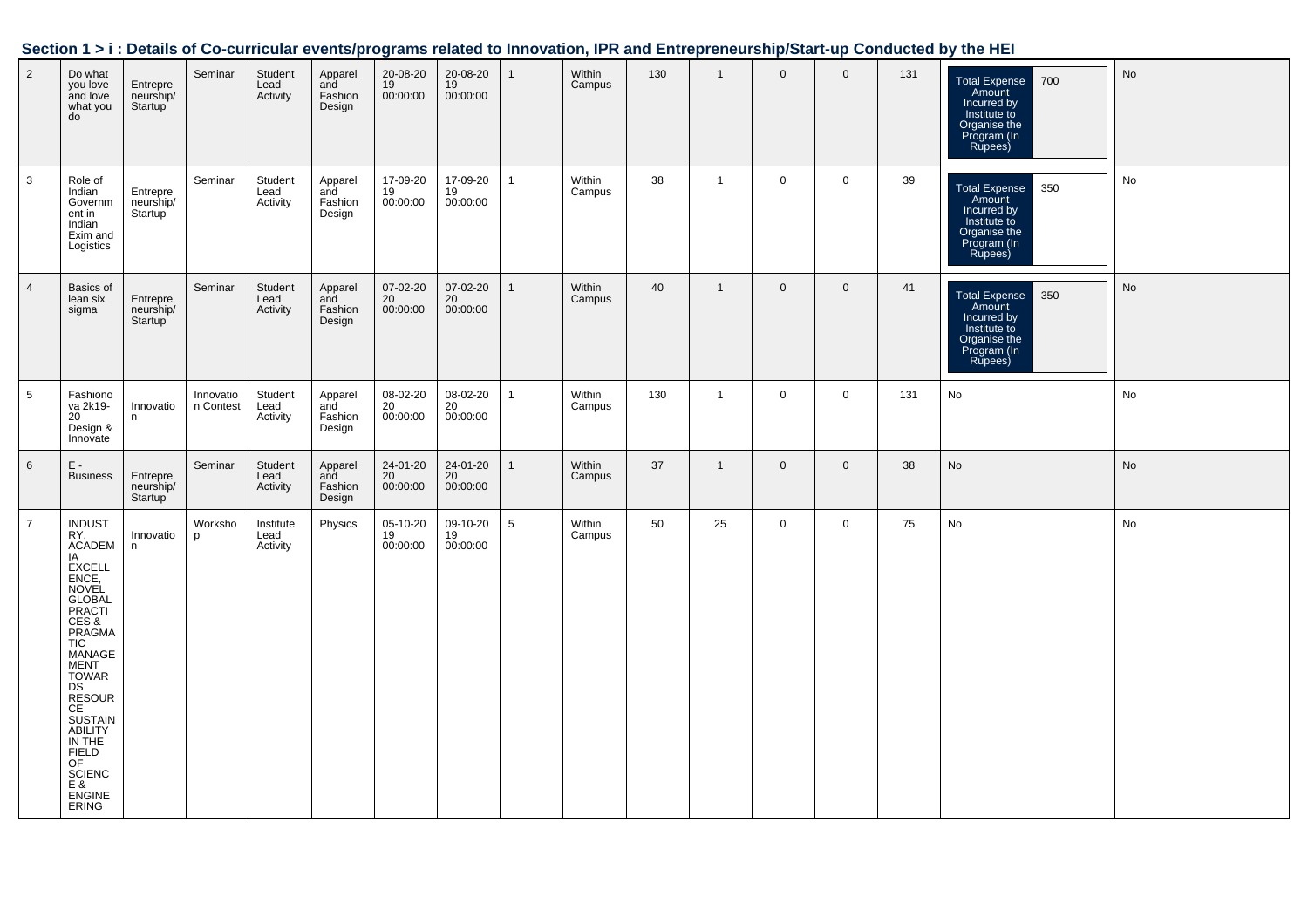| Section 1 > i : Details of Co-curricular events/programs related to Innovation, IPR and Entrepreneurship/Start-up Conducted by the HEI |  |
|----------------------------------------------------------------------------------------------------------------------------------------|--|
|                                                                                                                                        |  |

| $\overline{8}$ | Lab to<br>Launch:<br>How to<br>turn<br>academic<br>Research<br>into a<br>Startup<br>Venture                                                                                                             | Entrepre<br>neurship/<br>Startup                     | Seminar       | Institute<br>Lead<br>Activity | Physics                                                                                                            | 05-09-20<br>19<br>00:00:00 | 05-09-20<br>19<br>00:00:00 | $\mathbf{1}$   | Within<br>Campus | 40          | 10              | 10 <sup>1</sup> | $5\phantom{.0}$ | 65 | <b>No</b>                                                                                                        | No |
|----------------|---------------------------------------------------------------------------------------------------------------------------------------------------------------------------------------------------------|------------------------------------------------------|---------------|-------------------------------|--------------------------------------------------------------------------------------------------------------------|----------------------------|----------------------------|----------------|------------------|-------------|-----------------|-----------------|-----------------|----|------------------------------------------------------------------------------------------------------------------|----|
| 9              | 3D Printi<br>ng & Sca<br>nning Wo<br>rk shop                                                                                                                                                            | Entrepre<br>neurship/<br>Startup,<br>Innovatio<br>n. | Training      | Institute<br>Lead<br>Activity | PSG<br>Science<br>and<br>Technolo<br>gy<br>Entrepre<br>neurial<br>Park                                             | 18-10-20<br>19<br>00:00:00 | 19-10-20<br>19<br>00:00:00 | $\overline{2}$ | Within<br>Campus | $\mathbf 0$ | $\mathbf 0$     | $\mathsf{O}$    | 24              | 24 | 40000<br><b>Total Expense</b><br>Amount<br>Incurred by<br>Institute to<br>Organise the<br>Program (In<br>Rupees) | No |
| 10             | Training<br>program<br>me on<br>ARAS<br>Innovator<br><b>PLM</b>                                                                                                                                         | Innovatio<br>n                                       | Training      | Institute<br>Lead<br>Activity | Automobi<br>le<br>Engineeri<br>ng                                                                                  | 15-07-20<br>19<br>00:00:00 | 14-08-20<br>19<br>00:00:00 | 31             | Within<br>Campus | 20          | $\mathbf 0$     | $\mathbf 0$     | $\overline{0}$  | 20 | <b>No</b>                                                                                                        | No |
| 11             | National<br>Worksho<br>p on<br>"Internet<br>of Things<br>(IOT) for<br>Èmérging<br>Engineeri<br>ng<br>Applicatio<br>$ns$ in<br>Smart<br>City<br>Impleme<br>ntations<br>and<br>PSG-<br>TECHath<br>on 2019 | Innovatio<br>n                                       | Hackatho<br>n | Institute<br>Lead<br>Activity | Informati<br>on<br>Technolo<br>gy and<br>Electrical<br>and<br>Electroni<br>$\mathsf{CS}\xspace$<br>Engineeri<br>ng | 26-09-20<br>19<br>00:00:00 | 28-09-20<br>19<br>00:00:00 | 3              | Within<br>Campus | 14          | $5\phantom{.0}$ | 15              | $\overline{7}$  | 41 | No                                                                                                               | No |
| 12             | Worksho<br>p on<br>"Industria<br>Automati<br>on,<br>Security<br>Manage<br>ment and<br>Career<br>Explorati<br>on"                                                                                        | Innovatio<br>n                                       | Worksho<br>p  | Institute<br>Lead<br>Activity | Informati<br>on<br>Technolo<br>gy                                                                                  | 28-07-20<br>19<br>00:00:00 | 29-07-20<br>19<br>00:00:00 | 2              | Within<br>Campus | 60          | $\mathbf 0$     | $\mathbf 0$     | $\mathbf 0$     | 60 | <b>No</b>                                                                                                        | No |
| 13             | Product<br>Design<br>and<br>Develop<br>ment                                                                                                                                                             | Innovatio<br>n                                       | Training      | Student<br>Lead<br>Activity   | Robotics<br>and<br>Automati<br>on<br>Engineeri<br>ng                                                               | 08-07-20<br>19<br>00:00:00 | 08-07-20<br>19<br>00:00:00 | $\mathbf{1}$   | Within<br>Campus | 60          | 6               | $\mathbf 0$     | $\mathbf 0$     | 66 | No                                                                                                               | No |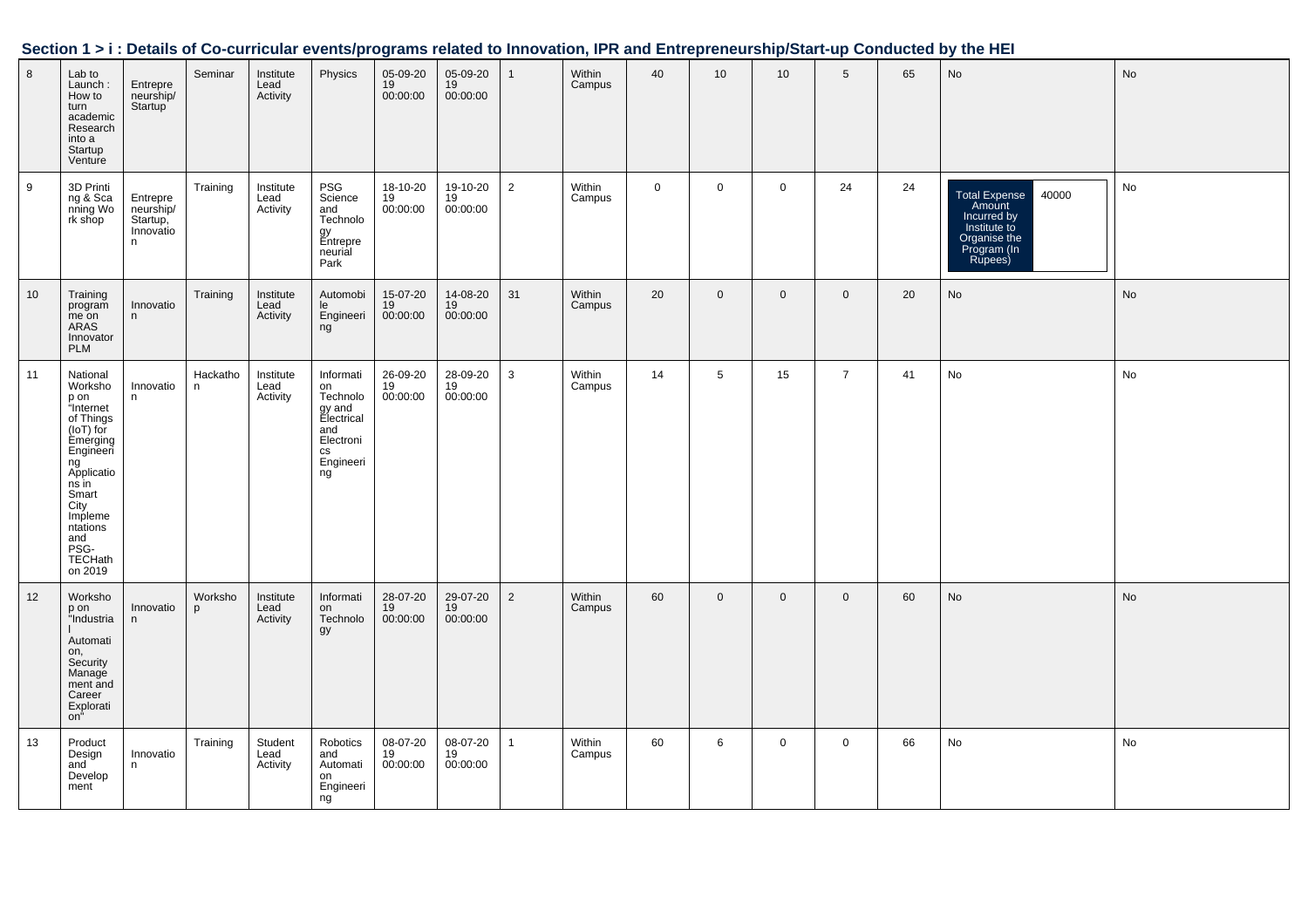| 14 | Manage<br>ment<br>aspects<br>of<br>Product<br>Design<br>and<br>Develop<br>ment                           | Innovatio<br>n                                      | Training                 | Student<br>Lead<br>Activity   | Robotics<br>and<br>Automati<br>on<br>Engineeri<br>ng      | 11-07-20<br>$19$<br>00:00:00            | 11-07-20<br>19<br>00:00:00              | $\overline{1}$ | Within<br>Campus | 64  | 5              | $\mathbf 0$  | $\mathbf{0}$ | 69             | No                                                                                                        | No |
|----|----------------------------------------------------------------------------------------------------------|-----------------------------------------------------|--------------------------|-------------------------------|-----------------------------------------------------------|-----------------------------------------|-----------------------------------------|----------------|------------------|-----|----------------|--------------|--------------|----------------|-----------------------------------------------------------------------------------------------------------|----|
| 15 | Two<br>days<br>technical<br>workshop<br>on<br>intellectu<br>al<br>property<br>rights                     | <b>IPR</b>                                          | Worksho<br>p             | Institute<br>Lead<br>Activity | IPR Cell                                                  | 21-02-20<br>20<br>00:00:00              | 22-02-20<br>20<br>00:00:00              | $\overline{2}$ | Within<br>Campus | 40  | 31             | $\mathbf 0$  | $\mathbf 0$  | 71             | 73739<br>Total Expense<br>Amount<br>Incurred by<br>Institute to<br>Organise the<br>Program (In<br>Rupees) | No |
| 16 | Tech talk                                                                                                | Entrepre<br>neurship/<br>Startup,<br>Innovatio<br>n | Mentorin<br>g<br>Session | Institute<br>Lead<br>Activity | Departm<br>ent of<br>Biomedic<br>al<br>Engineeri<br>ng    | 29-11-20<br>19<br>00:00:00              | 29-11-20<br>19<br>00:00:00              | $\overline{1}$ | Within<br>Campus | 60  | 12             | $\mathbf 0$  | $\mathbf 0$  | 72             | 750 <br>Total Expense<br>Amount<br>Incurred by<br>Institute to<br>Organise the<br>Program (In<br>Rupees)  | No |
| 17 | Worksho<br>p on<br>sports<br>biomecha<br>nics and<br>evalution<br>technique<br>s.                        | Innovatio<br>n                                      | Worksho<br>p             | Institute<br>Lead<br>Activity | Departm<br>ent of<br>Biomedic<br>al<br>Engineeri<br>ng    | 27-09-20<br>19<br>00:00:00              | 27-09-20<br>19<br>00:00:00              | $\overline{1}$ | Within<br>Campus | 121 | 12             | $\mathbf 0$  | $\mathbf 0$  | 133            | Total Expense 5000<br>Amount<br>Incurred by<br>Institute to<br>Organise the<br>Program (In<br>Rupees)     | No |
| 18 | <b>CSEA</b><br>event<br>Hackatho<br>$\mathsf{n}$                                                         | Innovatio<br>n                                      | Hackatho<br>n            | Student<br>Lead<br>Activity   | Compute<br>r Science<br>and<br>Engineeri<br>ng            | 28-09-20<br>19<br>00:00:00              | 28-09-20<br>19<br>00:00:00              | $\overline{1}$ | Within<br>Campus | 50  | $\overline{0}$ | $\mathbf{0}$ | $\mathbf{0}$ | 50             | Total Expense 27950<br>Incurred by<br>Institute to<br>Organise the<br>Program (In<br>Rupees)              | No |
| 19 | Patent<br>filling -<br>procedur<br>$\mathsf{es}$<br>requirem<br>ents and<br>expectati<br>ons             | <b>IPR</b>                                          | Seminar                  | Institute<br>Lead<br>Activity | Departm<br>ent of<br>Metallurgi<br>cal<br>Engineeri<br>ng | 27-02-20<br>20<br>00:00:00              | 27-02-20<br>20<br>00:00:00              | $\overline{1}$ | Within<br>Campus | 6   | $\mathbf{1}$   | $\mathbf 0$  | $\mathbf 0$  | $\overline{7}$ | No                                                                                                        | No |
| 20 | Virtual<br>Reality<br>(VR) and<br>Augment<br>ed<br>ed<br>Reality<br>(AR) in<br>engineeri<br>ng<br>stream | Innovatio<br>n                                      | Seminar                  | Student<br>Lead<br>Activity   | Departm<br>ent of<br>Productio<br>n<br>Engineeri<br>ng    | 25-09-20<br>$\frac{19}{19}$<br>00:00:00 | 25-09-20<br>$\frac{19}{19}$<br>00:00:00 | $\overline{1}$ | Within<br>Campus | 42  | $\mathbf 0$    | $\mathbf{0}$ | $\mathbf{0}$ | 42             | No                                                                                                        | No |

#### **Section 1 > i : Details of Co-curricular events/programs related to Innovation, IPR and Entrepreneurship/Start-up Conducted by the HEI**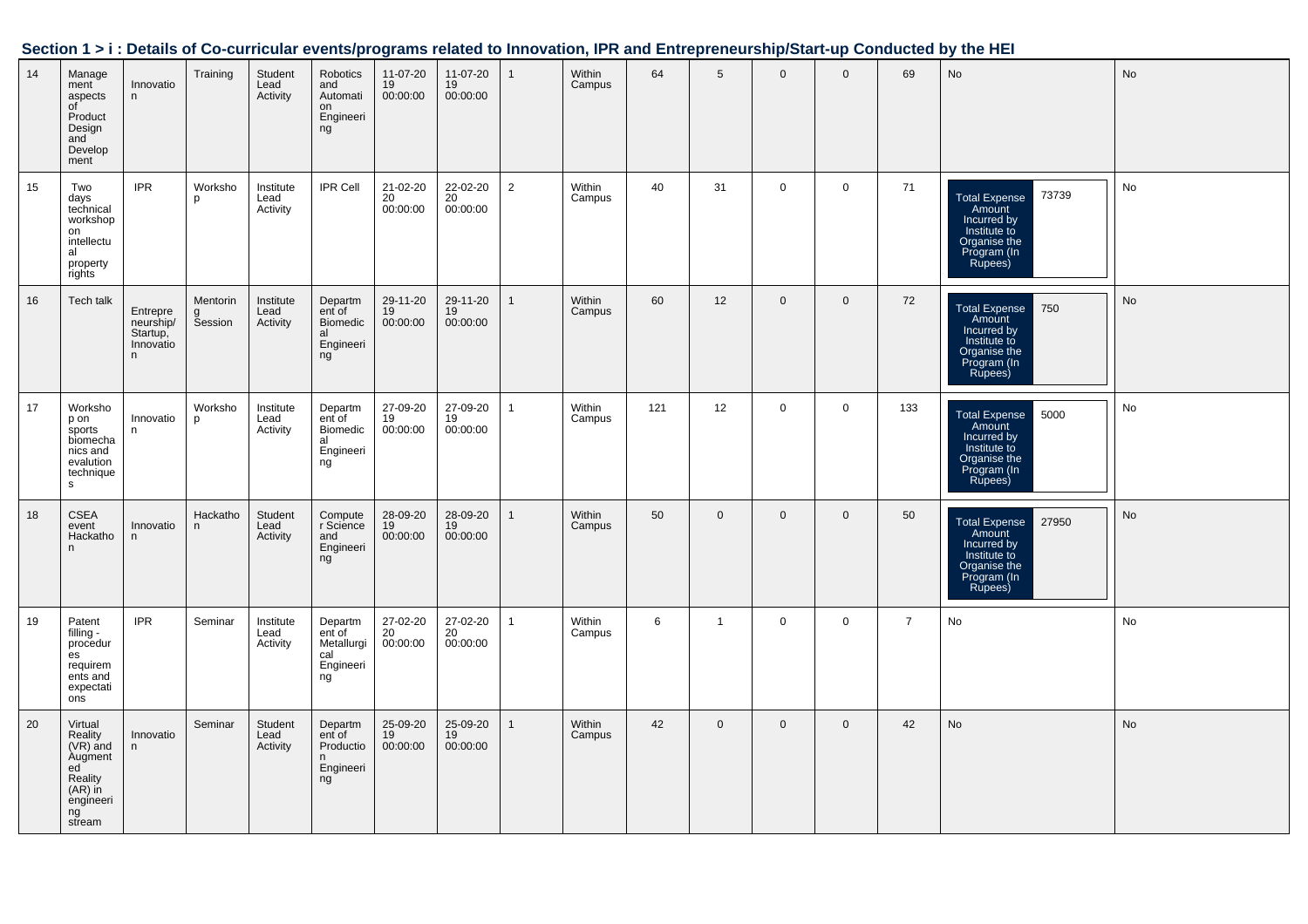|    |                                                                                                 |                |                        |                               |                                                                                  |                                         |                                         |                |                   |             |                |              |                |     | occubil 121. Details of Co-curricular events/programs related to impovation, in Kand Entrepreneurship/Start-up Conducted by the HET |    |
|----|-------------------------------------------------------------------------------------------------|----------------|------------------------|-------------------------------|----------------------------------------------------------------------------------|-----------------------------------------|-----------------------------------------|----------------|-------------------|-------------|----------------|--------------|----------------|-----|-------------------------------------------------------------------------------------------------------------------------------------|----|
| 21 | Key<br>concepts,<br>learning<br>and<br>future<br>trends on<br>Aras<br>Innovator<br><b>PLM</b>   | Innovatio<br>n | Seminar                | Student<br>Lead<br>Activity   | Departm<br>ent of<br>Automobi<br>le<br>Engineeri<br>ng                           | 18-10-20<br>19<br>00:00:00              | 18-10-20<br>19<br>00:00:00              | $\mathbf{1}$   | Within<br>Campus  | 15          | $\overline{1}$ | $\mathbf 0$  | $\mathbf 0$    | 16  | No                                                                                                                                  | No |
| 22 | Autodesk<br>Fusion<br>CAD                                                                       | Innovatio<br>n | Seminar                | Student<br>Lead<br>Activity   | Departm<br>ent of<br>Automobi<br>le<br>Engineeri<br>ng                           | 07-07-20<br>19<br>00:00:00              | 08-07-20<br>$\frac{19}{19}$<br>00:00:00 | $\overline{2}$ | Within<br>Campus  | 60          | $\mathbf{1}$   | $\mathbf 0$  | $\mathbf 0$    | 61  | No                                                                                                                                  | No |
| 23 | Kosigam<br>2019                                                                                 | Innovatio<br>n | Exhibition             | Institute<br>Lead<br>Activity | <b>PSGIM</b>                                                                     | $11 - 10 - 20$<br>19<br>00:00:00        | 11-10-20<br>19<br>00:00:00              | $\mathbf{1}$   | Within<br>Campus  | 130         | $\overline{2}$ | $\mathbf 0$  | $\mathbf 0$    | 132 | No                                                                                                                                  | No |
| 24 | Recent<br>developm<br>ents in<br>Rapid<br>Prototypi<br>ng<br>technique<br>$\mathsf{s}$          | Innovatio<br>n | Worksho<br><b>p</b>    | Institute<br>Lead<br>Activity | PSG<br>TIFAC<br>CORE                                                             | 30-09-20<br>19<br>00:00:00              | 30-09-20<br>19<br>00:00:00              | $\mathbf{1}$   | Outside<br>Campus | $\mathbf 0$ | $\overline{0}$ | 90           | $\mathbf 0$    | 90  | No                                                                                                                                  | No |
| 25 | Indo US<br>Worksho<br>p on<br>Metal<br>Additive<br>Manufact<br>uring                            | Innovatio<br>n | Worksho<br>p           | Institute<br>Lead<br>Activity | PSG<br>TIFAC<br>CORE                                                             | 16-12-20<br>19<br>00:00:00              | 18-12-20<br>19<br>00:00:00              | $\mathbf{3}$   | Outside<br>Campus | $\mathbf 0$ | $\mathbf 0$    | 90           | $\mathbf 0$    | 90  | No                                                                                                                                  | No |
| 26 | Innovatio<br>n Contest                                                                          | Innovatio<br>n | Innovatio<br>n Contest | Institute<br>Lead<br>Activity | Departm<br>ent of<br>Textile<br>Technolo<br>gy                                   | 27-04-20<br>$\frac{19}{19}$<br>00:00:00 | 27-04-20<br>19<br>00:00:00              | $\mathbf{1}$   | Within<br>Campus  | 57          | $\mathbf 0$    | 8            | $\overline{0}$ | 65  | Total Expense<br>Amount<br>Incurred by<br>12588<br>Institute to<br>Organise the<br>Program (In<br>Rupees)                           | No |
| 27 | Worksho<br>p on<br>Innovatio<br>n<br>Demystifi<br>ed                                            | Innovatio<br>n | Worksho<br>p           | Institute<br>Lead<br>Activity | Departm<br>ent of<br>Electroni<br>cs and<br>Communi<br>cation<br>Engineeri<br>ng | 21-02-20<br>20<br>00:00:00              | 22-02-20<br>20<br>00:00:00              | $\overline{2}$ | Within<br>Campus  | 40          | $\mathbf 0$    | $\mathsf{O}$ | $\mathbf 0$    | 40  | 17309<br>Total Expense<br>Amount<br>Incurred by<br>Institute to<br>Organise the<br>Program (In<br>Rupees)                           | No |
| 28 | Innovativ<br>e Product<br>Develop<br>ment and<br>Research<br>Scope<br>Apparel<br>Technolo<br>gy | Innovatio<br>n | Seminar                | Institute<br>Lead<br>Activity | Departm<br>ent of<br>Fashion<br>Technolo<br>gy                                   | 01-01-20<br>20<br>00:00:00              | $01 - 01 - 20$<br>20<br>00:00:00        | $\mathbf{1}$   | Within<br>Campus  | 127         | 12             | $\mathbf{0}$ | $\mathbf 0$    | 139 | 6140<br><b>Total Expense</b><br>Amount<br>Incurred by<br>Institute to<br>Organise the<br>Program (In<br>Rupees)                     | No |

#### **Section 1 > i : Details of Co-curricular events/programs related to Innovation, IPR and Entrepreneurship/Start-up Conducted by the HEI**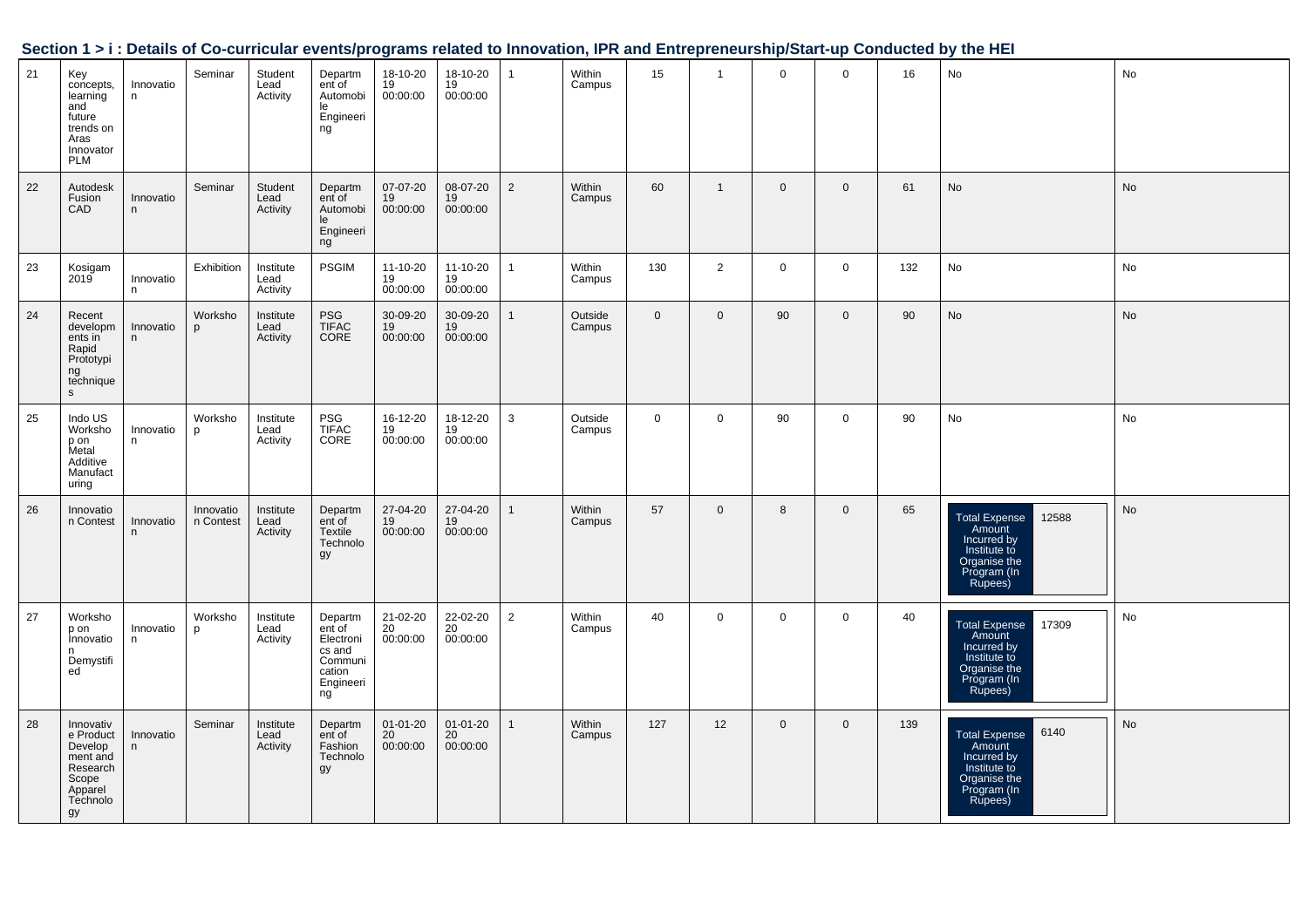| Srno           | Name of<br>Program<br>Full)<br>Name)                                                                                                                      | Program<br><b>Theme</b> | Program<br>Type | Organizin<br>g Agency<br>Institute<br>Name                                | Organizin<br>g Agency<br>Type | Program<br>Start<br>Date   | Program<br>End Date        | Program<br>Duration(i<br>n Days) | Participa<br>nts<br>(Students | Participa<br>nts<br>(Faculty) | Total<br><b>Number</b><br>of<br>Participa<br>nts | Awards/R<br>ecognitio<br>ns/Achiev<br>ements | Award /<br>Position /<br>Recogniti<br>on<br>Secured | Title of<br>Innovatio<br>n / Start-<br>up<br>Secured<br>the<br>Award /<br>Recogniti<br>on | Had institute spent expenses<br>either from own resource/<br>received fund towards sending<br>delegation to participate /<br>represent the activity / event? | Did any of the participants<br>received any awards/recognition<br>for startup / innovation ideas /<br>research                                                                                                                                                                                                                |
|----------------|-----------------------------------------------------------------------------------------------------------------------------------------------------------|-------------------------|-----------------|---------------------------------------------------------------------------|-------------------------------|----------------------------|----------------------------|----------------------------------|-------------------------------|-------------------------------|--------------------------------------------------|----------------------------------------------|-----------------------------------------------------|-------------------------------------------------------------------------------------------|--------------------------------------------------------------------------------------------------------------------------------------------------------------|-------------------------------------------------------------------------------------------------------------------------------------------------------------------------------------------------------------------------------------------------------------------------------------------------------------------------------|
|                | Project<br>Exhibition                                                                                                                                     | Innovatio<br>n          | Exhibition      | Amrita<br>Vishwa<br>Vidhyape<br>etham,<br>Coimbato<br>re                  | Educatio<br>nal<br>Institute  | 13-02-20<br>20<br>00:00:00 | 15-02-20<br>20<br>00:00:00 | 3                                | 4                             | $\mathbf 0$                   | $\overline{4}$                                   | Yes                                          | Third<br>place                                      | Automate<br>d<br>Screenin<br>g Device<br>for<br>Diabetic<br>Periphera<br>Neuropat<br>hy   | No                                                                                                                                                           | Award /<br>Third place<br>Position /<br>Recognition<br>Secured<br>Title of<br>Automated<br>Innovation /<br>Screening<br>Device for<br>Start-up<br>Secured the<br>Diabetic<br>Peripheral<br>Award /<br>Recognition<br>Neuropathy<br>Award/Recog<br>Idea/Innova<br>tion/Prototy<br>nition/Achieve<br>ment<br>pe<br>Received for |
| $\overline{2}$ | IX World<br>Engineeri<br>ng<br>Educatio<br>n Forum<br>(WEEF)<br>Disruptiv<br>Engineeri<br>ng<br>Educatio<br>n for a<br>Sustaina<br>ble<br>Develop<br>ment | Innovatio<br>n          | Conferen<br>ce  | IUCEE -<br>VIT,<br>Chennai                                                | Educatio<br>nal<br>Institute  | 13-11-20<br>19<br>00:00:00 | 16-11-20<br>19<br>00:00:00 | $\overline{4}$                   | $\Omega$                      | $\overline{1}$                | 1                                                | No                                           | ---                                                 | $\overline{\phantom{a}}$                                                                  | 31310<br><b>TotalTotal</b><br>Expense<br>Amount<br>Incurred by<br>Institute? (In<br>Rupees)                                                                  | No                                                                                                                                                                                                                                                                                                                            |
| 3              | 2nd<br>Internatio<br>nal<br>Conferen<br>ce on<br>Recent<br>Trends<br>and<br>Sustaina<br>bility in<br>Crafts<br>and<br>Design                              | Innovatio<br>n          | Conferen<br>ce  | Indian<br>Institute<br>of Crafts<br>and<br>Design<br>$(IICD)$ ,<br>Jaipur | Educatio<br>nal<br>Institute  | 07-11-20<br>19<br>00:00:00 | 08-11-20<br>19<br>00:00:00 | 2                                | 2                             | $\overline{2}$                | $\overline{4}$                                   | No                                           | ---                                                 | $\overline{\phantom{a}}$                                                                  | 14619<br>TotalTotal<br>Expense<br>Amount<br>Incurred by<br>Institute? (In<br>Rupees)                                                                         | No                                                                                                                                                                                                                                                                                                                            |
| $\overline{4}$ | Internatio<br>nal<br>Conferen<br>ce On<br>Function<br>al<br><b>Textiles</b><br>and<br>Clothing                                                            | Innovatio<br>n          | Conferen<br>ce  | Indian<br>Institute<br>0f<br>Technolo<br>gy, Delhi                        | Educatio<br>nal<br>Institute  | 07-02-20<br>20<br>00:00:00 | 09-02-20<br>20<br>00:00:00 | 3                                | $\mathbf{0}$                  | $\overline{2}$                | 2                                                | No                                           | $\overline{a}$                                      | $\hspace{0.05cm} \ldots$                                                                  | 15779<br><b>TotalTotal</b><br>Expense<br>Amount<br>Incurred by<br>Institute? (In<br>Rupees)                                                                  | No                                                                                                                                                                                                                                                                                                                            |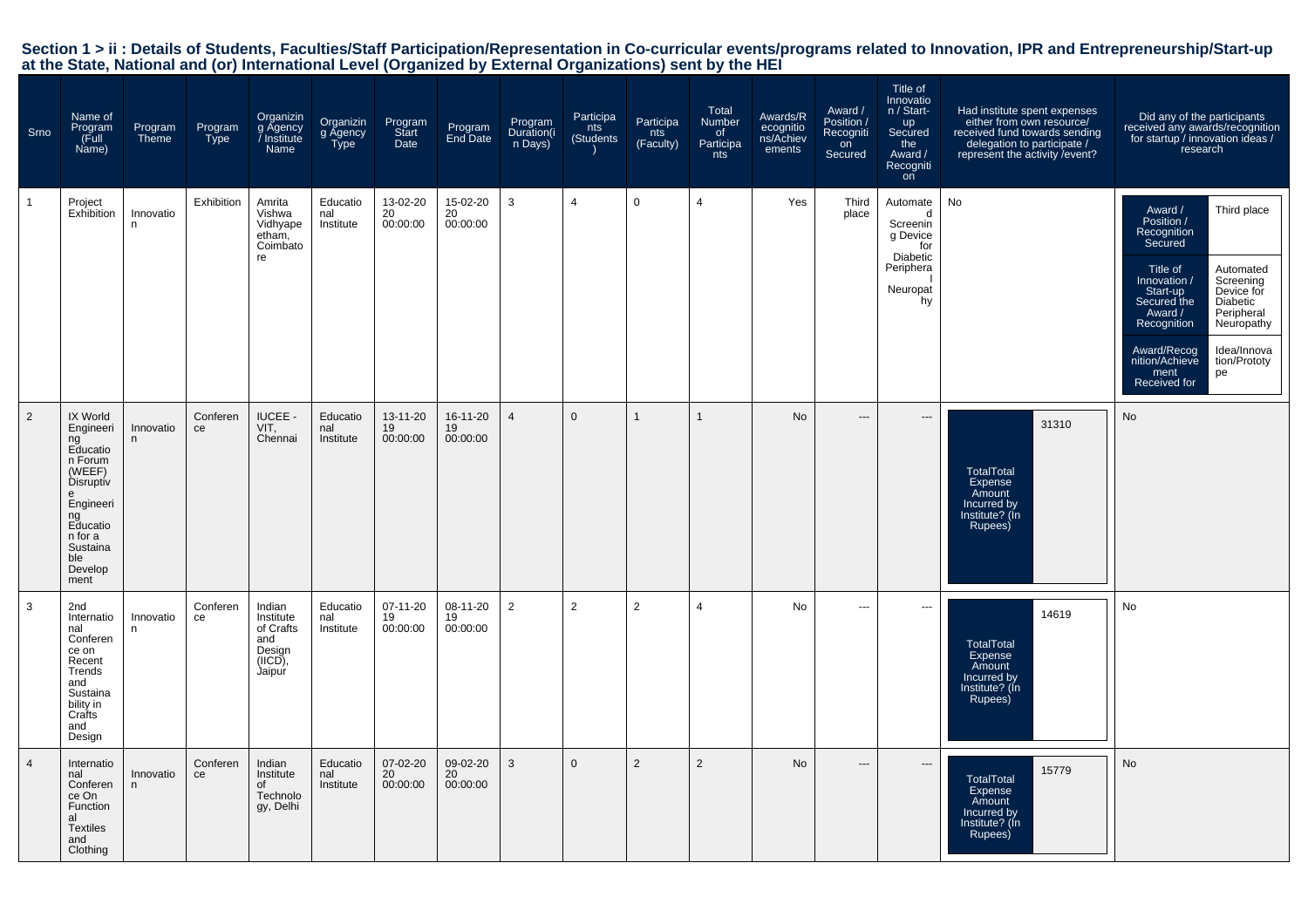| 5              | National<br>Science<br>and<br>Technolo<br>gy Fair                                                                                                         | Innovatio<br>n.                  | Exhibition        | Coimbato<br>re District<br>Small<br>Scale<br>Industries<br>Associati<br>on<br>(CODISS<br>IA) | Corporat<br>e/<br>Industry<br>Associati<br>on | 29-08-20<br>19<br>00:00:00 | 31-08-20<br>19<br>00:00:00 | 3              | 3              | $\mathbf 0$    | 3               | No | $\hspace{0.05cm} \ldots$ | ---                        | No                                                                                          | No        |
|----------------|-----------------------------------------------------------------------------------------------------------------------------------------------------------|----------------------------------|-------------------|----------------------------------------------------------------------------------------------|-----------------------------------------------|----------------------------|----------------------------|----------------|----------------|----------------|-----------------|----|--------------------------|----------------------------|---------------------------------------------------------------------------------------------|-----------|
| 6              | Marketin<br>g for the<br>Fashion<br>Industry                                                                                                              | Entrepre<br>neurship/<br>Startup | Exposure<br>visit | Glasgow<br>Claedoni<br>an<br>Universit<br>y,<br>Scotland                                     | Educatio<br>nal<br>Institute                  | 17-07-20<br>19<br>00:00:00 | 31-07-20<br>19<br>00:00:00 | 15             | 5              | $\mathbf{0}$   | $5\phantom{.0}$ | No | $\qquad \qquad -\qquad$  | $\qquad \qquad - \qquad -$ | No                                                                                          | No        |
| $\overline{7}$ | ATAL<br>FDP on<br>3D<br>Printing<br>and<br>Design                                                                                                         | Innovatio<br>n                   | Training          | Governm<br>ent<br>College<br>of<br>Technolo<br>gy,<br>Coimbato<br>re                         | Govt.<br>Agency<br>(Sitate)                   | 29-10-20<br>19<br>00:00:00 | 02-11-20<br>19<br>00:00:00 | 5              | $\mathbf 0$    | $\overline{1}$ | $\overline{1}$  | No | $\overline{\phantom{a}}$ | $\hspace{0.05cm} \ldots$   | 2008<br><b>TotalTotal</b><br>Expense<br>Amount<br>Incurred by<br>Institute? (In<br>Rupees)  | No        |
| 8              | FDP on<br>Applicatio<br>n of<br>Industrial<br>Engineeri<br>ng<br>concepts<br>in<br>Apparel<br>and<br>Textile<br>Industry<br>and<br>Quality of<br>Apparels | Innovatio<br>n.                  | Training          | AICTE-<br>Kumarag<br>uru<br>College<br>of<br>Technolo<br>gy                                  | Educatio<br>nal<br>Institute                  | 16-11-20<br>19<br>00:00:00 | 30-11-20<br>19<br>00:00:00 | 15             | $\overline{0}$ | $\mathbf{1}$   | $\mathbf{1}$    | No | $\hspace{0.05cm} \cdots$ | ---                        | No                                                                                          | <b>No</b> |
| 9              | Worksho<br>p on<br>Natural<br>Dyes                                                                                                                        | Innovatio<br>n                   | Worksho<br>p      | Crafts<br>Council<br>of Tamil<br>Nadu                                                        | Govt.<br>Agency<br>(Sitate)                   | 26-11-20<br>19<br>00:00:00 | 29-11-20<br>19<br>00:00:00 | $\overline{4}$ | $\overline{0}$ | $\mathbf{1}$   | $\mathbf{1}$    | No | $\hspace{0.05cm} \ldots$ | $\sim$                     | No                                                                                          | No        |
| 10             | Visual<br>Merchan<br>dising                                                                                                                               | Innovatio<br>n                   | Worksho<br>p      | Pencil<br>Box                                                                                | Corporat<br>e/<br>Industry<br>Associati<br>on | 04-11-20<br>19<br>00:00:00 | 14-11-20<br>19<br>00:00:00 | 11             | $\overline{0}$ | $\mathbf{1}$   | $\mathbf{1}$    | No | $\hspace{0.05cm} \ldots$ | $\hspace{0.05cm} \cdots$   | <b>TotalTotal</b><br>16728<br>Expense<br>Amount<br>Incurred by<br>Institute? (In<br>Rupees) | <b>No</b> |
| 11             | <b>KLA</b><br>Hackatho<br>n 2020                                                                                                                          | Innovatio<br>n                   | Hackatho<br>n     | <b>KLA</b><br>Hackatho<br>n                                                                  | Corporat<br>e/<br>Industry<br>Associati<br>on | 28-01-20<br>20<br>00:00:00 | 28-01-20<br>20<br>00:00:00 | $\mathbf{1}$   | 80             | $\mathbf 0$    | 80              | No | $\hspace{0.05cm} \ldots$ | $\sim$                     | No                                                                                          | No        |
| 12             | <b>IPR</b><br>Patent<br>filing and<br>processin<br>g in india                                                                                             | <b>IPR</b>                       | Awarene<br>SS     | Ministry<br>of<br>commerc<br>e and<br>develpom<br>ent, GOI                                   | Govt.<br>Agency<br>(Central)                  | 15-05-20<br>19<br>00:00:00 | 15-05-20<br>19<br>00:00:00 | $\mathbf{1}$   | $\overline{0}$ | $\mathbf{1}$   | $\mathbf{1}$    | No | $\hspace{0.05cm} \ldots$ | $\hspace{0.05cm} \cdots$   | No                                                                                          | <b>No</b> |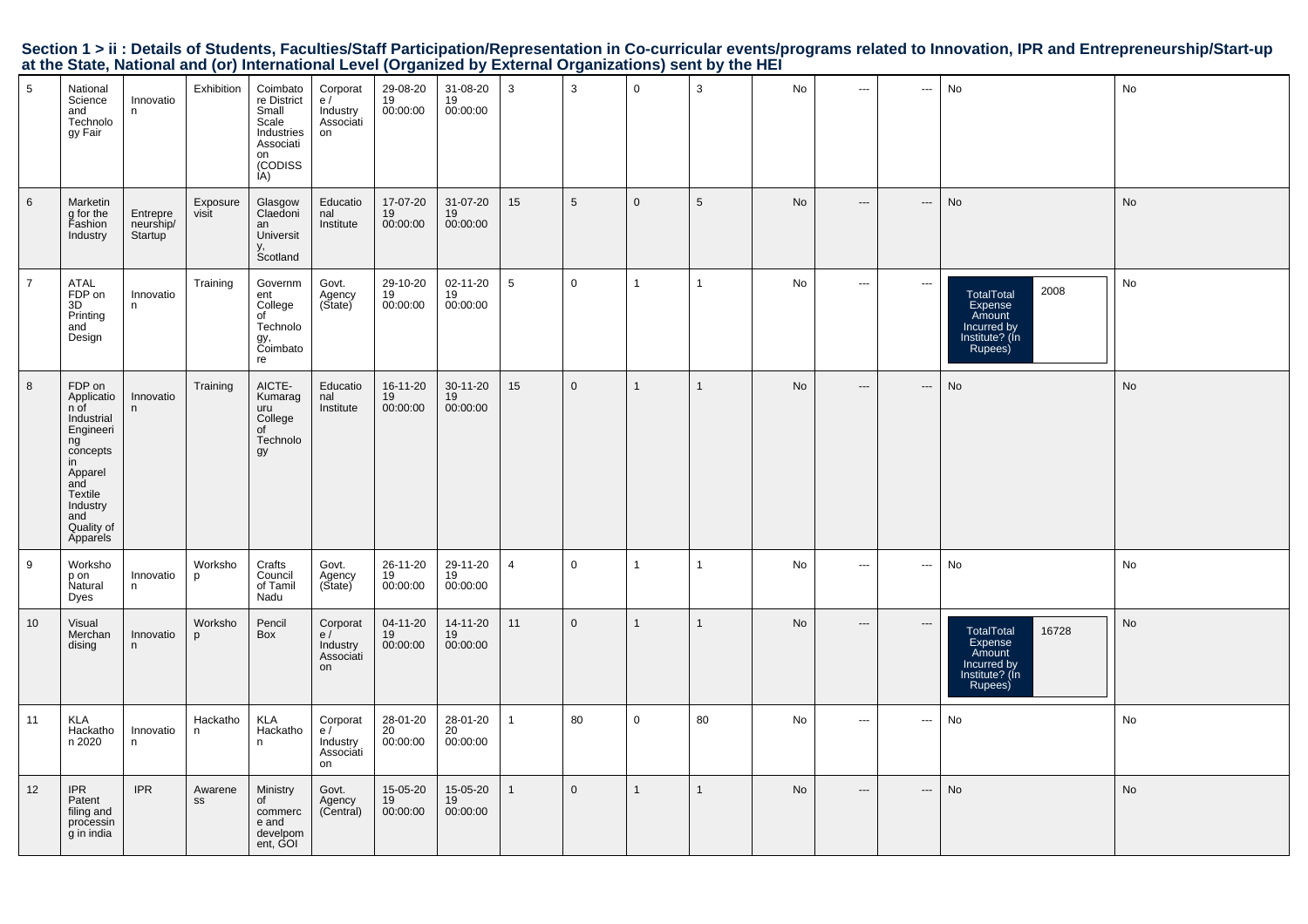| Section 1 > ii : Details of Students, Faculties/Staff Participation/Representation in Co-curricular events/programs related to Innovation, IPR and Entrepreneurship/Start-up |  |
|------------------------------------------------------------------------------------------------------------------------------------------------------------------------------|--|
| at the State, National and (or) International Level (Organized by External Organizations) sent by the HEI                                                                    |  |

| 13 | Effective<br>Patent<br>Search<br>and<br>Drafting<br>2019                   | <b>IPR</b>                       | Training               | Anna<br>Universit<br>v.<br>Coimbato<br>re    | Govt.<br>Agency<br>(State)                    | 18-11-20<br>19<br>00:00:00       | 22-11-20<br>19<br>00:00:00 | 5               | 0              | $\overline{2}$ | $\overline{2}$  | No  | ---                           | ---                                                                      | 15778<br>TotalTotal<br>Expense<br>Amount<br>Incurred by<br>Institute? (In<br>Rupees)         | No                                                                                                                                                                                                                                                                                                             |
|----|----------------------------------------------------------------------------|----------------------------------|------------------------|----------------------------------------------|-----------------------------------------------|----------------------------------|----------------------------|-----------------|----------------|----------------|-----------------|-----|-------------------------------|--------------------------------------------------------------------------|----------------------------------------------------------------------------------------------|----------------------------------------------------------------------------------------------------------------------------------------------------------------------------------------------------------------------------------------------------------------------------------------------------------------|
| 14 | Technolo<br>gical<br>innovatio<br>ns in<br>Apparel<br>and<br>fashion       | Innovatio<br>n                   | Worksho<br>p           | Alagappa<br>Universit<br>Karaikku<br>di      | Educatio<br>nal<br>Institute                  | 24-06-20<br>19<br>00:00:00       | 24-06-20<br>19<br>00:00:00 | $\mathbf{1}$    | $\mathbf{0}$   | $\mathbf{1}$   | $\mathbf{1}$    | No  | $\hspace{1.5cm} \textbf{---}$ | $\hspace{0.05cm} \ldots$                                                 | No                                                                                           | No                                                                                                                                                                                                                                                                                                             |
| 15 | Recent<br>Trends in<br>Tradition<br>al and<br>Technical<br><b>Textiles</b> | Innovatio<br>n                   | Conferen<br>ce         | NIT,<br>Jalandha                             | Educatio<br>nal<br>Institute                  | $01 - 11 - 20$<br>19<br>00:00:00 | 03-11-20<br>19<br>00:00:00 | 3               | $\mathbf 0$    | $\overline{2}$ | $\overline{2}$  | Yes | First                         | Novel<br>approach<br>in dyeing<br>of cotton<br>fabric<br>without<br>salt | 40000<br>TotalTotal<br>Expense<br>Amount<br>Incurred by<br>Institute? (In<br>Rupees)         | First<br>Award /<br>Position /<br>Recognition<br>Secured<br>Title of<br>Novel<br>Innovation /<br>approach in<br>Start-up<br>dyeing of<br>cotton<br>Secured the<br>Award /<br>fabric<br>Recognition<br>without salt<br>Award/Recog<br>Novel<br>nition/Achieve<br>Research<br>Paper/Work<br>ment<br>Received for |
| 16 | Function<br>al<br><b>Textiles</b><br>and<br>Clothing                       | Innovatio<br>n                   | Conferen<br>ce         | <b>IIT Delhi</b>                             | Educatio<br>nal<br>Institute                  | 07-02-20<br>20<br>00:00:00       | 09-02-20<br>20<br>00:00:00 | 3               | $\mathbf{0}$   | $\overline{4}$ | $\overline{4}$  | No  | $\hspace{0.05cm} \ldots$      | $\hspace{0.05cm} \cdots$                                                 | <b>TotalTotal</b><br>108240<br>Expense<br>Amount<br>Incurred by<br>Institute? (In<br>Rupees) | No                                                                                                                                                                                                                                                                                                             |
| 17 | First<br>Tech<br>Challeng<br>e 2019                                        | Entrepre<br>neurship/<br>Startup | Ideation               | Caterpilla<br>r (India),<br>Chennai          | Corporat<br>e/<br>Industry<br>Associati<br>on | 20-07-20<br>19<br>00:00:00       | 20-07-20<br>19<br>00:00:00 | $\overline{1}$  | $\overline{2}$ | $\mathbf{1}$   | 3               | Yes | Overall<br>Champio<br>n Award | First<br>Tech<br>Challeng<br>e 2019                                      | 11000<br>TotalTotal<br>Expense<br>Amount<br>Incurred by<br>Institute? (In<br>Rupees)         | Overall<br>Award /<br>Position /<br>Champion<br>Recognition<br>Award<br>Secured<br>Title of<br>First Tech<br>Innovation /<br>Challenge<br>2019<br>Start-up<br>Secured the<br>Award /<br>Recognition<br>Idea/Innova<br>Award/Recog<br>nition/Achieve<br>tion/Prototy<br>ment<br>pe<br>Received for              |
| 18 | FDP on<br>AI and<br>Machine<br>Learning                                    | Innovatio<br>n                   | Training               | Electroni<br>cs and<br><b>ICT</b><br>Academy | Govt.<br>Agency<br>(Central)                  | 23-12-20<br>19<br>00:00:00       | 27-12-20<br>19<br>00:00:00 | $5\phantom{.0}$ | $\mathbf 0$    | $\mathbf{1}$   | $\mathbf{1}$    | No  | $\hspace{1.5cm} \textbf{---}$ | ---                                                                      | No                                                                                           | No                                                                                                                                                                                                                                                                                                             |
| 19 | Fifth<br>Mitsubish<br>i Electric<br>Cup 2020                               | Innovatio<br>n                   | Innovatio<br>n Contest | Mitsubish<br>i Electric<br>India<br>Pvt.Ltd  | Internatio<br>nal<br>Agencies                 | 14-02-20<br>20<br>00:00:00       | 15-02-20<br>20<br>00:00:00 | $\overline{2}$  | $\overline{4}$ | $\mathbf{1}$   | $5\phantom{.0}$ | No  | $\cdots$                      | $\cdots$                                                                 | No                                                                                           | No                                                                                                                                                                                                                                                                                                             |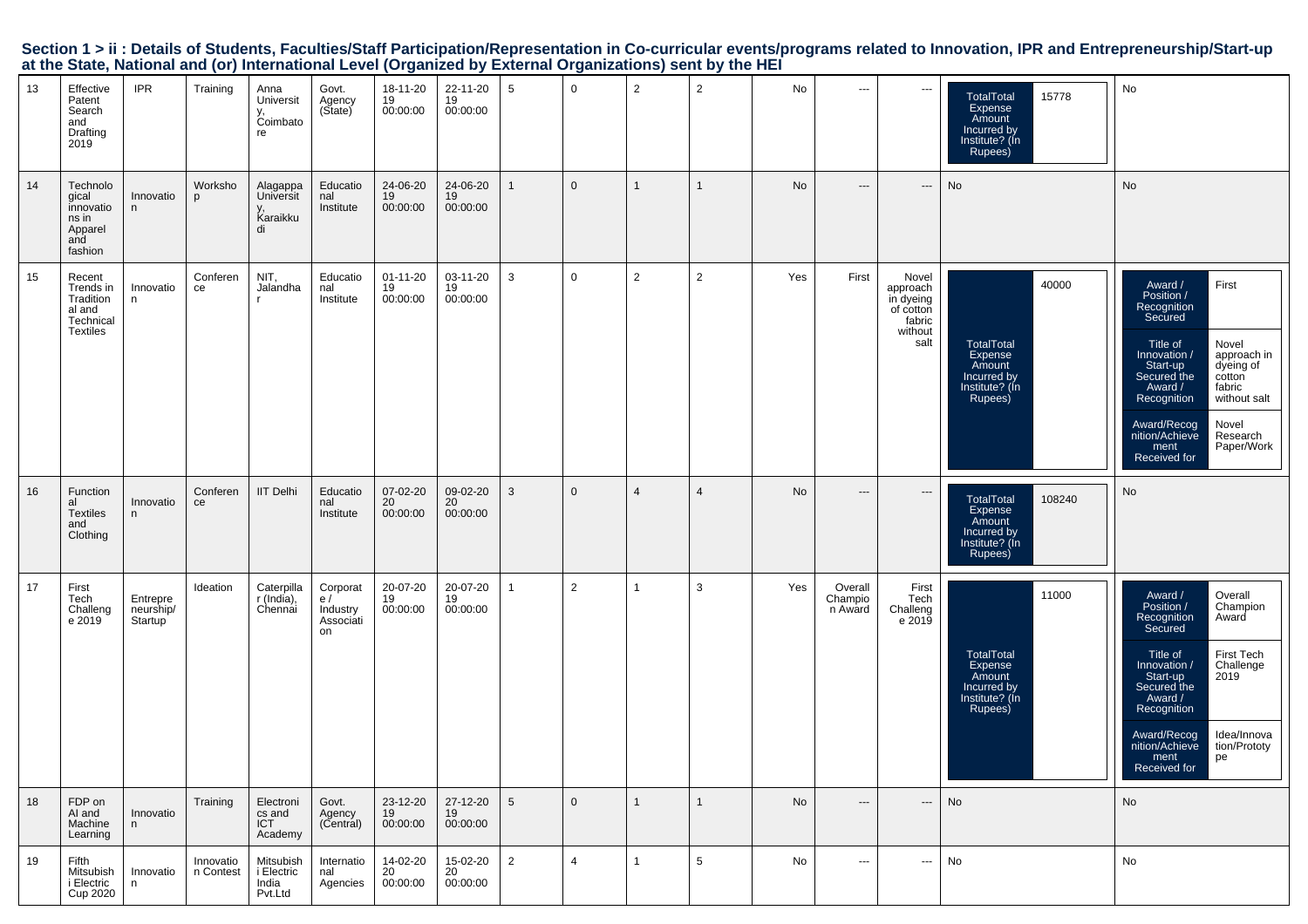| 20 | Industrial<br>Visit                                                                                          | <b>IPR</b>                                    | Exposure<br>visit        | Dr Reddy<br>s<br>Laborator<br>ies                                     | Corporat<br>e/<br>Industry<br>Associati<br>on | 24-01-20<br>20<br>00:00:00   | 25-01-20<br>20<br>00:00:00 | 2              | 2            | $\mathbf 0$     | $\overline{2}$  | No | $\hspace{0.05cm} \ldots$      | ---                               | No                                                                                          | No |
|----|--------------------------------------------------------------------------------------------------------------|-----------------------------------------------|--------------------------|-----------------------------------------------------------------------|-----------------------------------------------|------------------------------|----------------------------|----------------|--------------|-----------------|-----------------|----|-------------------------------|-----------------------------------|---------------------------------------------------------------------------------------------|----|
| 21 | India<br>Science<br>Festival                                                                                 | Innovatio<br>n                                | Conferen<br>ce           | National<br>Project<br>Impleme<br>ntation<br>Unit<br>(NPIU)           | Govt.<br>Agency<br>(Central)                  | 11-01-20<br>$20$<br>00:00:00 | 12-01-20<br>20<br>00:00:00 | $\overline{2}$ | $\mathbf 0$  | 10 <sup>1</sup> | 10 <sup>1</sup> | No | $\sim$ $\sim$                 | $\hspace{0.05cm} \cdots$          | 8628<br><b>TotalTotal</b><br>Expense<br>Amount<br>Incurred by<br>Institute? (In<br>Rupees)  | No |
| 22 | India<br>First<br>Leadersh<br>ip Talk                                                                        | Entrepre<br>neurship/<br>Startup <sup>1</sup> | Awarene<br>SS            | <b>MHRD</b><br>Innovatio<br>n Cell                                    | Govt.<br>Agency<br>(Central)                  | 11-07-20<br>19<br>00:00:00   | 11-07-20<br>19<br>00:00:00 |                | $\mathbf{0}$ | 5               | $\overline{5}$  | No | $\hspace{1.5cm} \textbf{---}$ | $\hspace{0.05cm} \dashrightarrow$ | No                                                                                          | No |
| 23 | Leadersh<br>ip Talk                                                                                          | Entrepre<br>neurship/<br>Startup              | Skill<br>developm<br>ent | <b>MHRD</b><br>Innovatio<br>n Cell                                    | Govt.<br>Agency<br>(Central)                  | 27-06-20<br>19<br>00:00:00   | 27-06-20<br>19<br>00:00:00 | $\mathbf{1}$   | $\mathbf 0$  | 5               | $\sqrt{5}$      | No | $\cdots$                      | $\hspace{0.05cm} \cdots$          | No                                                                                          | No |
| 24 | Philips<br>Digital<br>Healthcar<br>e<br>Conclave<br>2019                                                     | Innovatio<br>n                                | Start-up<br>Conclave     | Philips,<br>Bengalur<br>$\mathbf{u}$                                  | Corporat<br>e/<br>Industry<br>Associati<br>on | 22-08-20<br>19<br>00:00:00   | 22-08-20<br>19<br>00:00:00 | $\mathbf{1}$   | $\mathbf{0}$ |                 | $\mathbf{1}$    | No | $\hspace{0.05cm} \cdots$      | $\hspace{0.05cm} \dashrightarrow$ | 4280<br><b>TotalTotal</b><br>Expense<br>Amount<br>Incurred by<br>Institute? (In<br>Rupees)  | No |
| 25 | DST and<br>Texas<br>Instrume<br>nts India<br>Innovatio<br>n<br>Challeng<br>e Design<br>Contest<br>2019       | Innovatio<br>n                                | Innovatio<br>n Contest   | Texas<br>instrume<br>nts Inc                                          | Corporat<br>e/<br>Industry<br>Associati<br>on | 01-08-20<br>19<br>00:00:00   | 01-08-20<br>19<br>00:00:00 | $\mathbf{1}$   | $\mathbf 0$  | $\overline{1}$  | $\mathbf{1}$    | No | $\sim$ $\sim$                 | $\hspace{0.05cm} \cdots$          | 5000<br><b>TotalTotal</b><br>Expense<br>Amount<br>Incurred by<br>Institute? (In<br>Rupees)  | No |
| 26 | Medical<br>Equipme<br>nt<br>Exhibition<br>- Lab<br>Equipme<br>nt Expo                                        | Innovatio<br>n                                | Exhibition               | Medexpe<br><b>Business</b><br>Consulta<br>nts Pvt.<br>Ltd,<br>Chennai | Corporat<br>e/<br>Industry<br>Associati<br>on | 26-07-20<br>19<br>00:00:00   | 27-07-20<br>19<br>00:00:00 | 2              | $\mathbf{0}$ |                 | $\mathbf{1}$    | No | $\hspace{0.05cm} \ldots$      | $\hspace{0.05cm} \cdots$          | <b>TotalTotal</b><br>4560<br>Expense<br>Amount<br>Incurred by<br>Institute? (In<br>Rupees)  | No |
| 27 | Internatio<br>nal<br><b>TCGA</b><br>(The<br>Cancer<br>Genome<br>Atlas)<br>Conferen<br>ce and<br>Worksho<br>p | Innovatio<br>n                                | Conferen<br>ce           | IISER,<br>pune                                                        | Educatio<br>nal<br>Institute                  | 21-09-20<br>19<br>00:00:00   | 25-09-20<br>19<br>00:00:00 | 5              | $\mathbf 0$  |                 | $\overline{1}$  | No | $\sim$ $\sim$                 | $\hspace{0.05cm} \cdots$          | 42467<br><b>TotalTotal</b><br>Expense<br>Amount<br>Incurred by<br>Institute? (In<br>Rupees) | No |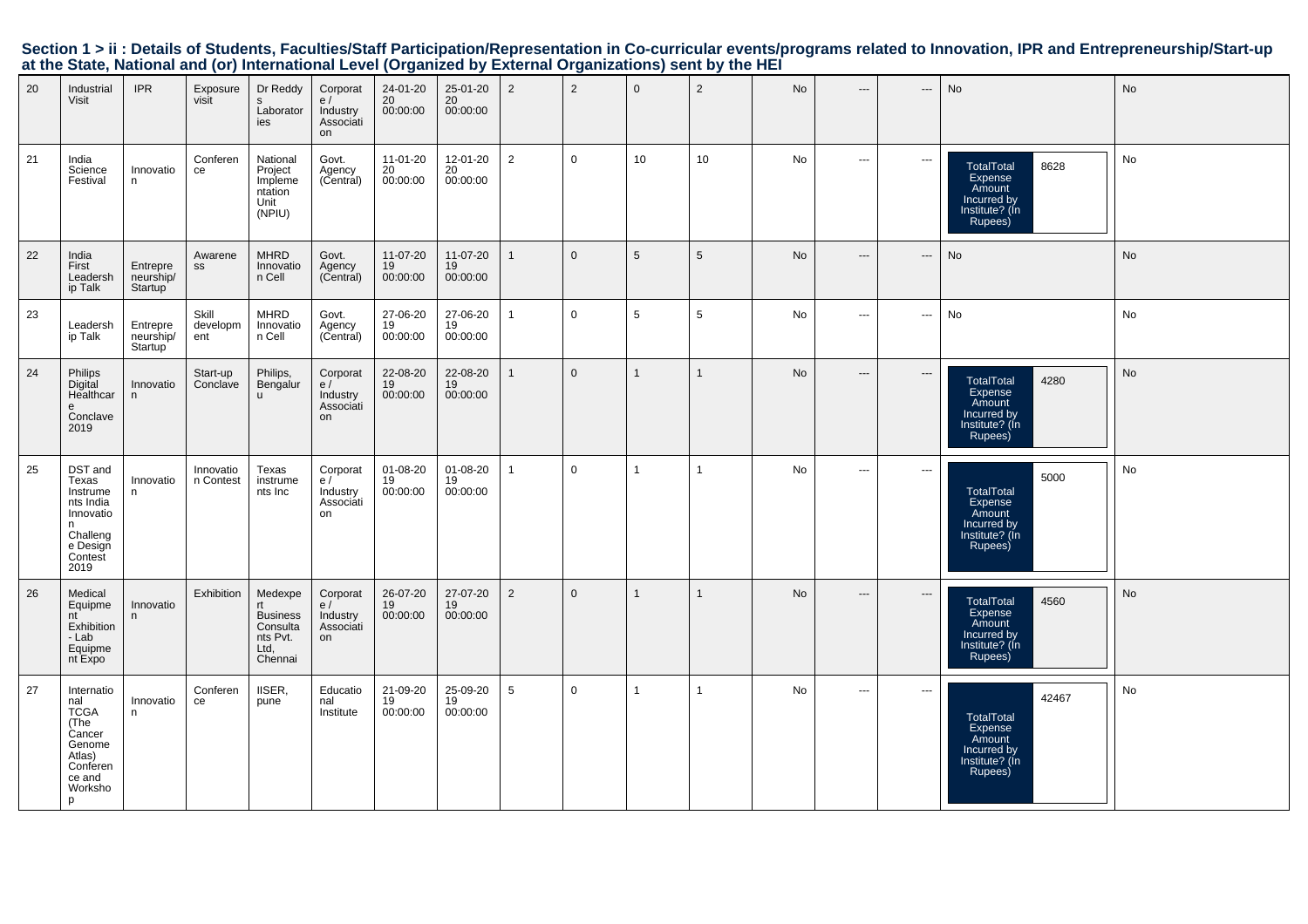| 28 | Two-day<br>State<br>Level<br>Technical<br>Worksho<br>p on<br>Intellectu<br>al<br>Property<br>Rights<br><b>2020</b> | <b>IPR</b>                       | Worksho<br>p   | <b>PSG</b><br>College<br>of Arts<br>and<br>Science                             | Educatio<br>nal<br>Institute                   | 28-01-20<br>20<br>00:00:00 | 29-01-20<br>20<br>00:00:00 | $\overline{2}$ | $\overline{0}$ | $\overline{2}$ | $\overline{2}$ | No        | $\hspace{0.05cm} \dashrightarrow$ | ---                      | No                                                                                          | No                                                                                                                                                                                                                                                                   |
|----|--------------------------------------------------------------------------------------------------------------------|----------------------------------|----------------|--------------------------------------------------------------------------------|------------------------------------------------|----------------------------|----------------------------|----------------|----------------|----------------|----------------|-----------|-----------------------------------|--------------------------|---------------------------------------------------------------------------------------------|----------------------------------------------------------------------------------------------------------------------------------------------------------------------------------------------------------------------------------------------------------------------|
| 29 | Industry<br>4.0 for<br>Smart<br>Manufact<br>uring                                                                  | Innovatio<br>n.                  | Worksho<br>p   | Coimbato<br>re<br>Institute<br>of<br>Technolo<br>gу                            | Educatio<br>nal<br>Institute                   | 05-12-20<br>19<br>00:00:00 | 06-12-20<br>19<br>00:00:00 | $\overline{2}$ | $\mathbf 0$    | $\overline{1}$ | $\mathbf{1}$   | No        | $\sim$ $\sim$                     | $\hspace{0.05cm} \ldots$ | No                                                                                          | No                                                                                                                                                                                                                                                                   |
| 30 | Worksho<br>p on<br>PLMSS<br>2019                                                                                   | Innovatio<br>n                   | Conferen<br>ce | Indian<br>Institute<br>of<br>Science<br>Bengalur<br><b>u</b>                   | Educatio<br>nal<br>Institute                   | 16-12-20<br>19<br>00:00:00 | 17-12-20<br>19<br>00:00:00 | $\overline{2}$ | $\mathbf 0$    | $\mathbf{1}$   | -1             | <b>No</b> | $\hspace{0.05cm} \cdots$          | $\hspace{0.05cm} \cdots$ | 15385<br><b>TotalTotal</b><br>Expense<br>Amount<br>Incurred by<br>Institute? (In<br>Rupees) | No                                                                                                                                                                                                                                                                   |
| 31 | <b>FICCI</b><br>Learning<br><b>Mission</b><br>on<br>Industry<br>4.0                                                | Entrepre<br>neurship/<br>Startup | Worksho<br>p   | Federatio<br>n of<br>Indian<br>Chamber<br>s of<br>Commerc<br>e and<br>Industry | Corporat<br>e /<br>Industry<br>Associati<br>on | 25-07-20<br>19<br>00:00:00 | 25-07-20<br>19<br>00:00:00 | $\mathbf{1}$   | $\mathbf 0$    | $\overline{1}$ | $\mathbf{1}$   | No        | $\sim$                            | $\hspace{0.05cm} \cdots$ | 17360<br>TotalTotal<br>Expense<br>Amount<br>Incurred by<br>Institute? (Ín<br>Rupees)        | No                                                                                                                                                                                                                                                                   |
| 32 | Machine<br>learning<br>with<br><b>Business</b><br>Applicatio<br>ns                                                 | Innovatio<br>n                   | Seminar        | IIM-<br>Bangalor<br>e                                                          | Educatio<br>nal<br>Institute                   | 04-09-20<br>19<br>00:00:00 | 09-09-20<br>19<br>00:00:00 | 6              | $\mathbf{0}$   | $\overline{1}$ | $\mathbf{1}$   | No        | $---$                             | $\overline{\phantom{a}}$ | No                                                                                          | No                                                                                                                                                                                                                                                                   |
| 33 | Supervis<br>ed and<br>Unsuperv<br>ised<br>learning<br>using<br>Python                                              | Innovatio<br>n                   | Worksho<br>D   | CIT.<br>Coimbato<br>re                                                         | Educatio<br>nal<br>Institute                   | 24-08-20<br>19<br>00:00:00 | 25-08-20<br>19<br>00:00:00 | $\overline{2}$ | 2              | $\mathbf 0$    | $\overline{2}$ | No        | $\hspace{0.05cm} \ldots$          | $\hspace{0.05cm} \ldots$ | No                                                                                          | No                                                                                                                                                                                                                                                                   |
| 34 | National<br>level<br>manage<br>ment<br>meet                                                                        | Entrepre<br>neurship/<br>Startup | Conferen<br>ce | <b>TNAU</b>                                                                    | Educatio<br>nal<br>Institute                   | 06-03-20<br>20<br>00:00:00 | 07-03-20<br>20<br>00:00:00 | $\overline{2}$ | 2              | $\mathbf 0$    | $\overline{2}$ | Yes       | second<br>place                   | <b>HR Event</b>          | No                                                                                          | Award /<br>Position /<br>second<br>place<br>Recognition<br>Secured<br>HR Event<br>Title of<br>Innovation /<br>Start-up<br>Secured the<br>Award /<br>Recognition<br>Award/Recog<br>Idea/Innova<br>nition/Achieve<br>tion/Prototy<br>ment<br>pe<br><b>Received for</b> |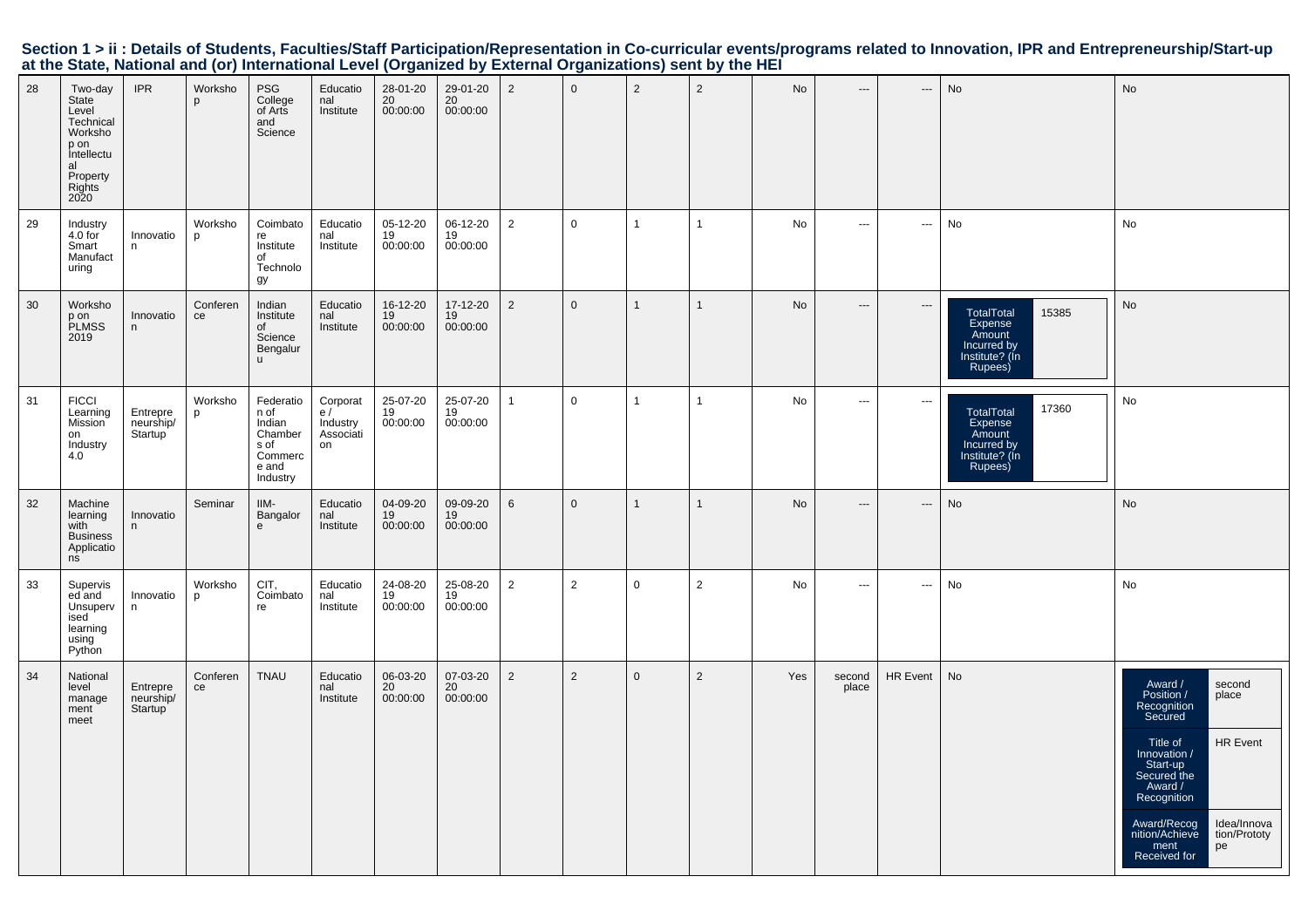|  |                                                                                                           |  |  | Section 1 > ii : Details of Students, Faculties/Staff Participation/Representation in Co-curricular events/programs related to Innovation, IPR and Entrepreneurship/Start-up |  |
|--|-----------------------------------------------------------------------------------------------------------|--|--|------------------------------------------------------------------------------------------------------------------------------------------------------------------------------|--|
|  | at the State, National and (or) International Level (Organized by External Organizations) sent by the HEI |  |  |                                                                                                                                                                              |  |

| 35 | Associati<br>on of<br>Indian<br>Manage<br>ment<br>Schools -<br>Conventi<br>on                          | Entrepre<br>neurship/<br>Startup | Conferen<br>ce         | AIMS                                                                                         | Educatio<br>nal<br>Institute                  | 29-08-20<br>$\frac{19}{19}$ 00:00:00 | 31-08-20<br>19<br>00:00:00   | 3              | 6           | $\mathbf 0$ | 6              | Yes       | 5th place     | All india<br>level            | No                                                                                           | 5th place<br>Award /<br>Position /<br>Recognition<br>Secured<br>All india<br>Title of<br>level<br>Innovation /<br>Start-up<br>Secured the<br>Award /<br>Recognition<br>Award/Recog<br>nition/Achieve<br>Idea/Innova<br>tion/Prototy<br>pe<br>ment<br>Received for |
|----|--------------------------------------------------------------------------------------------------------|----------------------------------|------------------------|----------------------------------------------------------------------------------------------|-----------------------------------------------|--------------------------------------|------------------------------|----------------|-------------|-------------|----------------|-----------|---------------|-------------------------------|----------------------------------------------------------------------------------------------|-------------------------------------------------------------------------------------------------------------------------------------------------------------------------------------------------------------------------------------------------------------------|
| 36 | Chanaky<br>a                                                                                           | Entrepre<br>neurship/<br>Startup | Ideation               | Madras<br>Manage<br>ment<br>Associati<br>on                                                  | Corporat<br>e/<br>Industry<br>Associati<br>on | 29-09-20<br>19<br>00:00:00           | 30-09-20<br>19<br>00:00:00   | 2              | 2           |             | 3              | No        | $---$         | $\hspace{1.5cm} \textbf{---}$ | No                                                                                           | No                                                                                                                                                                                                                                                                |
| 37 | India<br>internatio<br>nal<br>Supply<br>Chain<br>Conferen<br>ce in<br>Aero,<br>Space<br>and<br>Defence | Innovatio<br>n                   | Conferen<br>ce         | Society<br>of India<br>Aerospac<br>e<br>Technolo<br>gies and<br>Industries<br>Bangalor<br>е. | Corporat<br>e/<br>Industry<br>Associati<br>on | 17-01-20<br>20<br>00:00:00           | 18-01-20<br>$20$<br>00:00:00 | $\overline{2}$ | $\mathbf 0$ | 2           | $\overline{2}$ | No        | $\sim$ $\sim$ | $\hspace{0.05cm} \ldots$      | No                                                                                           | No                                                                                                                                                                                                                                                                |
| 38 | <b>DD</b><br>Robocon<br>2019                                                                           | Innovatio<br>n                   | Innovatio<br>n Contest | Doordars<br>an and<br><b>IIT Delhi</b>                                                       | Govt.<br>Agency<br>(Central)                  | 16-06-20<br>19<br>00:00:00           | 16-06-20<br>19<br>00:00:00   |                | 25          | 2           | 27             | <b>No</b> | $---$         | $\qquad \qquad - -$           | 156000<br><b>TotalTotal</b><br>Expense<br>Amount<br>Incurred by<br>Institute? (In<br>Rupees) | No                                                                                                                                                                                                                                                                |

# **Section 2 > i : List the Academic Programs on Innovation, IPR and Entrepreneurship Development Offered During the Academic Period (2019-20)**

| Srno | Title of Course/Subject<br>Offered           | Program Theme            | Type of Course                        | Course Offering<br>Department/Centr<br>e/Unit Name | Level of<br>Course                     | Program<br><b>Start Date</b> | Program End<br>Date | Program<br>Duration(in Days) | Mode of Delivery | Total Numbers of<br>Participants | Total Numbers of<br><b>Contact Hours of Course</b><br>(Minimum 30 Contact<br>hours) |
|------|----------------------------------------------|--------------------------|---------------------------------------|----------------------------------------------------|----------------------------------------|------------------------------|---------------------|------------------------------|------------------|----------------------------------|-------------------------------------------------------------------------------------|
|      | <b>ENTREPRENEURSHIP</b>                      | Entrepreneurship/Startup | Elective/Core<br><b>Credit Course</b> | Bachelor                                           | <b>DEPARTME</b><br>NT OF<br>HUMANITIE  | 27-11-2019                   | 13-03-2020          | 108                          | Offline          | 240                              | 35                                                                                  |
|      | <b>BIOETHICS IPR AND</b><br><b>BIOSAFETY</b> | <b>IPR</b>               | Elective/Core<br><b>Credit Course</b> | Bachelor                                           | Department<br>Biotechnolog             | 27-11-2019                   | 13-03-2020          | 108                          | Offline          | 48                               | 45                                                                                  |
|      | Brand Management and<br>Advertising          | Entrepreneurship/Startup | Elective/Core<br><b>Credit Course</b> | Bachelor                                           | Department<br>of Fashion<br>Technology | 15-06-2019                   | 30-09-2019          | 108                          | Offline          | 30                               | 45                                                                                  |
|      | <b>Global Trade Management</b>               | Entrepreneurship/Startup | Elective/Core<br><b>Credit Course</b> | Bachelor                                           | Department<br>of Fashion<br>Technology | 15-06-2019                   | 30-09-2019          | 108                          | Offline          | 30                               | 45                                                                                  |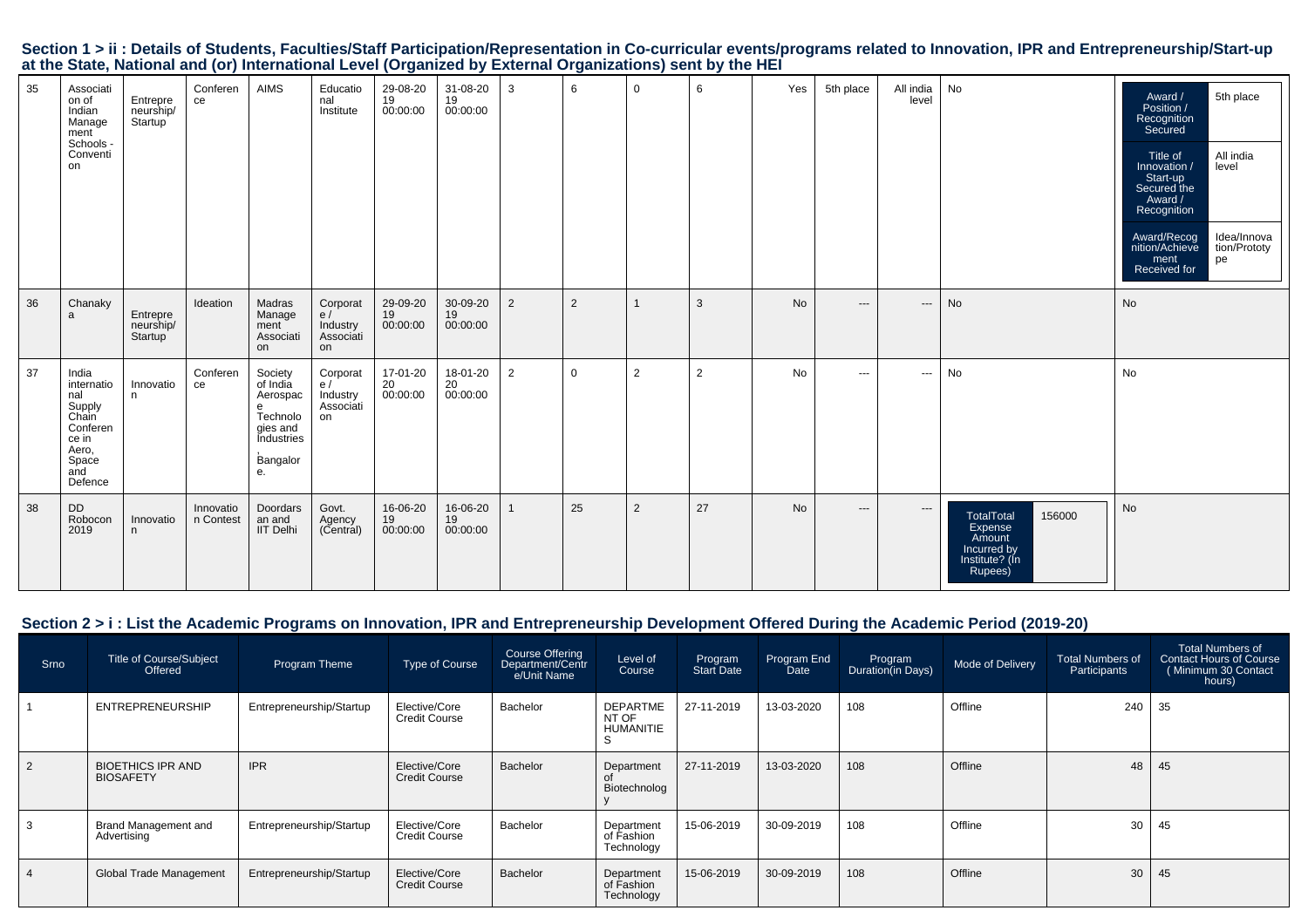| 5              | Apparel Entrepreneurship                        | Entrepreneurship/Startup | Elective/Core<br>Credit Course        | Bachelor | Department<br>of Fashion<br>Technology                                                                              | 15-06-2019 | 30-09-2019 | 108 | Offline | 30 | 45 |
|----------------|-------------------------------------------------|--------------------------|---------------------------------------|----------|---------------------------------------------------------------------------------------------------------------------|------------|------------|-----|---------|----|----|
| 6              | <b>Business and Managerial</b><br>Communication | Entrepreneurship/Startup | Elective/Core<br><b>Credit Course</b> | Bachelor | Department<br>of Fashion<br>Technology                                                                              | 15-06-2019 | 30-09-2019 | 108 | Offline | 30 | 45 |
| $\overline{7}$ | 18AE82 Research<br>Methodology and IPR          | <b>IPR</b>               | Elective/Core<br><b>Credit Course</b> | Master   | <b>DEPARTME</b><br>NT OF<br><b>AUTOMOBIL</b><br>E<br><b>ENGINEERI</b><br><b>NG</b>                                  | 05-09-2019 | 27-12-2019 | 114 | Offline | 15 | 45 |
| 8              | 18CS82 Research<br>Methodology and IPR          | <b>IPR</b>               | Elective/Core<br><b>Credit Course</b> | Master   | DEPARTME<br>NT OF CIVIL<br><b>ENGINEERI</b><br><b>NG</b>                                                            | 05-09-2019 | 27-12-2019 | 114 | Offline | 15 | 45 |
| 9              | 18ZC82 Research<br>Methodology and IPR          | <b>IPR</b>               | Elective/Core<br><b>Credit Course</b> | Bachelor | <b>DEPARTME</b><br>NT OF<br><b>COMPUTER</b><br><b>SCIENCE</b><br>AND<br><b>ENGINEERI</b><br><b>NG</b>               | 05-09-2019 | 27-12-2019 | 114 | Offline | 12 | 45 |
| 10             | 18EA82 Research<br>Methodology and IPR          | <b>IPR</b>               | Elective/Core<br><b>Credit Course</b> | Master   | <b>DEPARTME</b><br>NT OF<br>ELECTRICA<br>L AND<br><b>ELECTRONI</b><br>CS<br>ENGINEERI<br><b>NG</b>                  | 05-09-2019 | 27-12-2019 | 114 | Offline | 12 | 45 |
| 11             | 18ED82 Research<br>Methodology and IPR          | <b>IPR</b>               | Elective/Core<br><b>Credit Course</b> | Master   | DEPARTME<br>NT OF<br>ELECTRICA<br>L AND<br><b>ELECTRONI</b><br>CS<br><b>ENGINEERI</b><br><b>NG</b>                  | 05-09-2019 | 27-12-2019 | 114 | Offline | 20 | 45 |
| 12             | 18EE82 Research<br>Methodology and IPR          | <b>IPR</b>               | Elective/Core<br><b>Credit Course</b> | Master   | DEPARTME<br>NT OF<br>ELECTRICA<br>L AND<br><b>ELECTRONI</b><br><b>CS</b><br><b>ENGINEERI</b><br><b>NG</b>           | 05-09-2019 | 27-12-2019 | 114 | Offline | 14 | 45 |
| 13             | 18LC82 Research<br>Methodology and IPR          | <b>IPR</b>               | Elective/Core<br><b>Credit Course</b> | Master   | DEPARTME<br>NT OF<br>ELECTRONI<br>CS AND<br><b>COMMUNIC</b><br>ATION<br>ENGINEERI<br><b>NG</b>                      | 05-09-2019 | 27-12-2019 | 114 | Offline | 17 | 45 |
| 14             | 18LV82 Research<br>Methodology and IPR          | <b>IPR</b>               | Elective/Core<br><b>Credit Course</b> | Master   | <b>DEPARTME</b><br>NT OF<br><b>ELECTRONI</b><br>CS AND<br><b>COMMUNIC</b><br><b>ATION</b><br>ENGINEERI<br><b>NG</b> | 05-09-2019 | 27-12-2019 | 114 | Offline | 15 | 45 |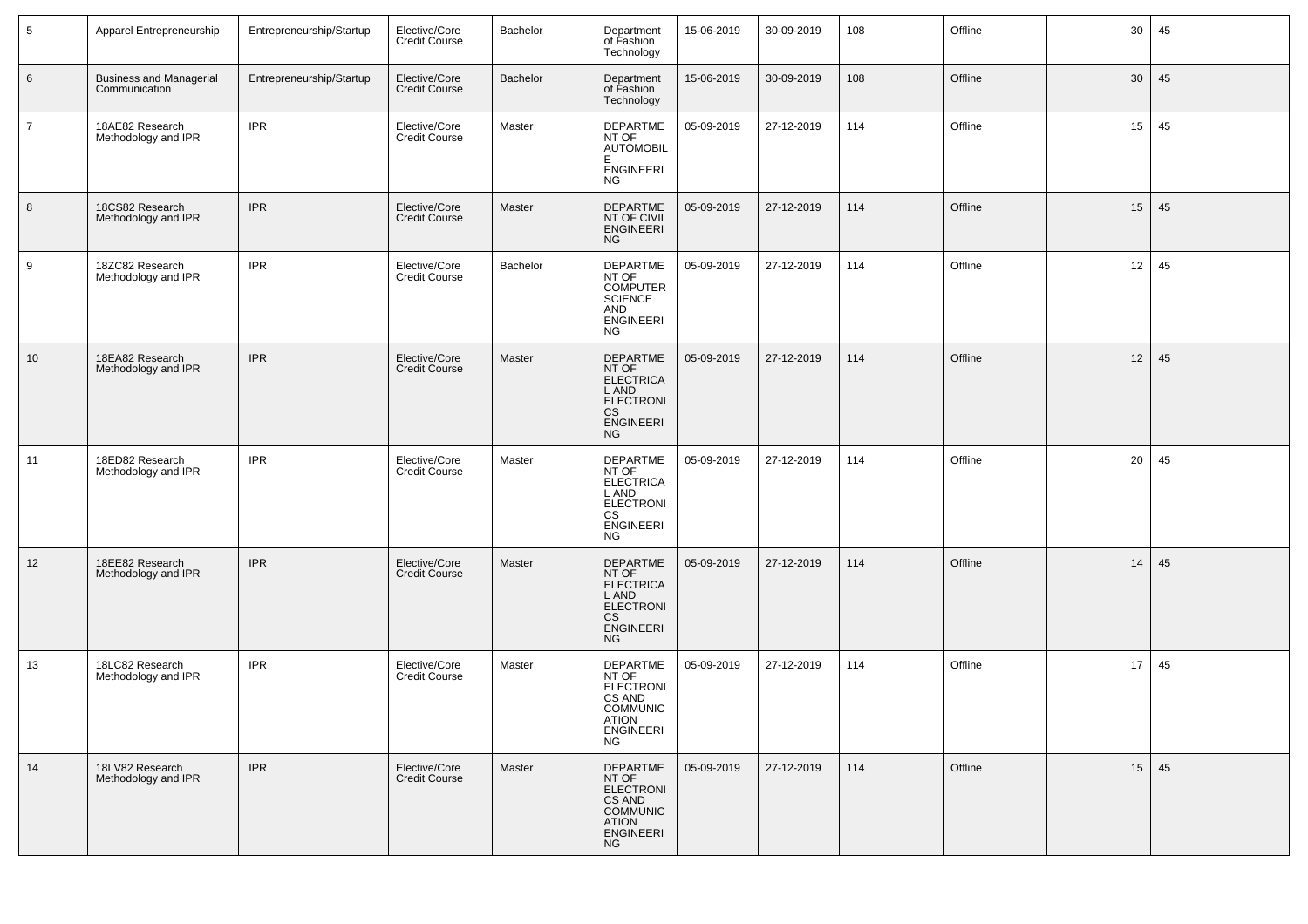| 15 | 18LW82 Research<br>Methodology and IPR | <b>IPR</b> | Elective/Core<br>Credit Course        | Master | DEPARTME<br>NT OF<br>ELECTRONI<br>CS AND<br>COMMUNIC<br><b>ATION</b><br>ENGINEERI<br>NG                       | 05-09-2019 | 27-12-2019 | 114 | Offline | 11 | 45 |
|----|----------------------------------------|------------|---------------------------------------|--------|---------------------------------------------------------------------------------------------------------------|------------|------------|-----|---------|----|----|
| 16 | 18UC82 Research<br>Methodology and IPR | <b>IPR</b> | Elective/Core<br>Credit Course        | Master | DEPARTME<br>NT OF<br><b>INSTRUMEN</b><br><b>TATION</b><br>AND<br>CONTROL<br>SYSTEMS<br>ENGINEERI<br><b>NG</b> | 05-09-2019 | 27-12-2019 | 114 | Offline | 14 | 45 |
| 17 | 18MD82 Research<br>Methodology and IPR | <b>IPR</b> | Elective/Core<br><b>Credit Course</b> | Master | DEPARTME<br>NT OF<br><b>MECHANICA</b><br><b>ENGINEERI</b><br><b>NG</b>                                        | 05-09-2019 | 27-12-2019 | 114 | Offline | 14 | 45 |
| 18 | 18MN82 Research<br>Methodology and IPR | <b>IPR</b> | Elective/Core<br><b>Credit Course</b> | Master | DEPARTME<br>NT OF<br>MECHANICA<br>ENGINEERI<br><b>NG</b>                                                      | 05-09-2019 | 27-12-2019 | 114 | Offline | 14 | 45 |
| 19 | 18MC82 Research<br>Methodology and IPR | <b>IPR</b> | Elective/Core<br><b>Credit Course</b> | Master | DEPARTME<br>NT OF<br><b>MECHANICA</b><br><b>ENGINEERI</b><br><b>NG</b>                                        | 05-09-2019 | 27-12-2019 | 114 | Offline | 10 | 45 |
| 20 | 18ML82 Research<br>Methodology and IPR | <b>IPR</b> | Elective/Core<br><b>Credit Course</b> | Master | DEPARTME<br>NT OF<br><b>MECHANICA</b><br><b>ENGINEERI</b><br><b>NG</b>                                        | 05-09-2019 | 27-12-2019 | 114 | Offline | 8  | 45 |
| 21 | 18SE82 Research<br>Methodology and IPR | <b>IPR</b> | Elective/Core<br><b>Credit Course</b> | Master | DEPARTME<br>NT OF<br><b>MECHANICA</b><br><b>ENGINEERI</b><br>NG                                               | 05-09-2019 | 27-12-2019 | 114 | Offline | 14 | 45 |
| 22 | 18YN82 Research<br>Methodology and IPR | <b>IPR</b> | Elective/Core<br><b>Credit Course</b> | Master | <b>DEPARTME</b><br>NT OF<br><b>METALLUR</b><br><b>GICAL</b><br><b>ENGINEERI</b><br><b>NG</b>                  | 05-09-2019 | 27-12-2019 | 114 | Offline | 6  | 45 |
| 23 | 18PP82 Research<br>Methodology and IPR | <b>IPR</b> | Elective/Core<br>Credit Course        | Master | DEPARTME<br>NT OF<br><b>PRODUCTIO</b><br>N<br>ENGINEERI<br><b>NG</b>                                          | 05-09-2019 | 27-12-2019 | 114 | Offline | 17 | 45 |
| 24 | 18PD82 Research<br>Methodology and IPR | <b>IPR</b> | Elective/Core<br>Credit Course        | Master | DEPARTME<br>NT OF<br>PRODUCTIO<br>N<br><b>ENGINEERI</b><br><b>NG</b>                                          | 05-09-2019 | 27-12-2019 | 114 | Offline | 9  | 45 |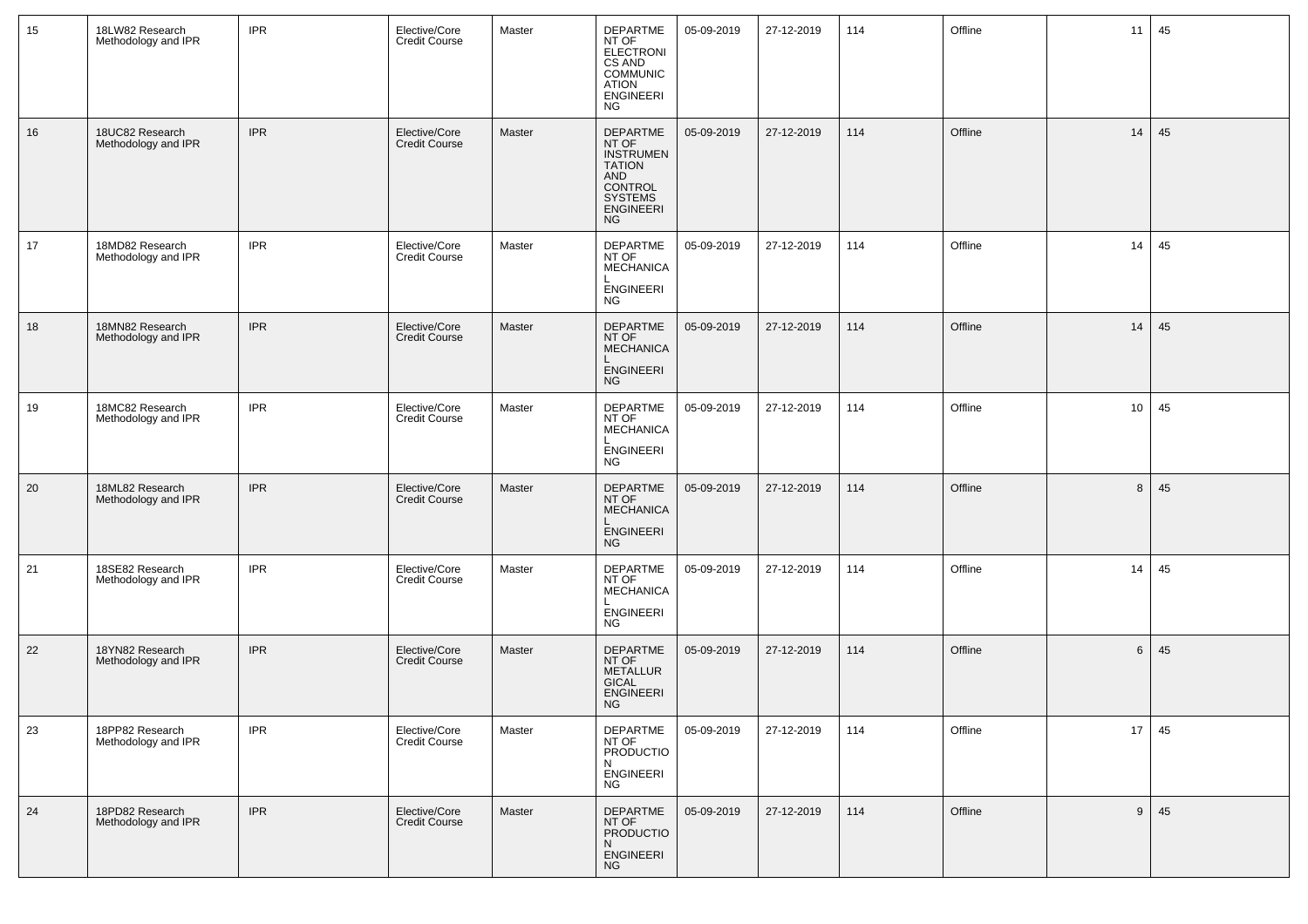| 25 | 18PM82 Research<br>Methodology and IPR | <b>IPR</b> | Elective/Core<br><b>Credit Course</b> | Master | <b>DEPARTME</b><br>NT OF<br>PRODUCTIO<br><b>ENGINEERI</b><br><b>NG</b>                                                     | 05-09-2019 | 27-12-2019 | 114 | Offline | 5               | 45 |
|----|----------------------------------------|------------|---------------------------------------|--------|----------------------------------------------------------------------------------------------------------------------------|------------|------------|-----|---------|-----------------|----|
| 26 | 18NB82 Research<br>Methodology and IPR | <b>IPR</b> | Elective/Core<br><b>Credit Course</b> | Master | <b>DEPARTME</b><br>NT OF<br><b>ELECTRONI</b><br>CS AND<br><b>COMMUNIC</b><br><b>ATION</b><br><b>ENGINEERI</b><br><b>NG</b> | 05-09-2019 | 27-12-2019 | 114 | Offline | 12              | 45 |
| 27 | 18BT82 Research<br>Methodology and IPR | <b>IPR</b> | Elective/Core<br><b>Credit Course</b> | Master | DEPARTME<br>NT OF BIO<br><b>TECHNOLO</b><br>GY                                                                             | 05-09-2019 | 27-12-2019 | 114 | Offline | 14              | 45 |
| 28 | 18NN82 Research<br>Methodology and IPR | <b>IPR</b> | Elective/Core<br><b>Credit Course</b> | Master | DEPARTME<br>NT OF<br><b>INFORMATI</b><br>ON<br><b>TECHNOLO</b><br>GY                                                       | 05-09-2019 | 27-12-2019 | 114 | Offline | 5               | 45 |
| 29 | 18TT82 Research<br>Methodology and IPR | <b>IPR</b> | Elective/Core<br><b>Credit Course</b> | Master | DEPARTME<br>NT OF<br><b>TEXTILE</b><br><b>TECHNOLO</b><br>GY                                                               | 05-09-2019 | 27-12-2019 | 114 | Offline | $\overline{7}$  | 45 |
| 30 | 18LN82 Research<br>Methodology and IPR | <b>IPR</b> | Elective/Core<br><b>Credit Course</b> | Master | <b>DEPARTME</b><br>NT OF<br>ELECTRONI<br>CS AND<br><b>COMMUNIC</b><br><b>ATION</b><br><b>ENGINEERI</b><br><b>NG</b>        | 05-09-2019 | 27-12-2019 | 114 | Offline | 10 <sup>1</sup> | 45 |

# **Section 2 > ii : List the Employment Generation Skill Development Programs Organized by the HEI on Innovation, IPR and Entrepreneurship Development During the Academic Period (2019-20)**

| Srno           | Title of the Training Program                                                           | Program Theme | <b>Type of Course</b> | <b>Course Offering</b><br>Department/Centre/<br>Unit Name           | Program Start<br>Date | Program End<br>Date | Program<br>Duration(in<br>Days) | Mode of Delivery | <b>Total Numbers of</b><br>Participants | <b>Total Numbers of Contact</b><br>Hours of Course (Minimum<br>30 Contact hours) |
|----------------|-----------------------------------------------------------------------------------------|---------------|-----------------------|---------------------------------------------------------------------|-----------------------|---------------------|---------------------------------|------------------|-----------------------------------------|----------------------------------------------------------------------------------|
|                | Circular and Sustainable<br>Textile Design Processing and<br>Products                   | Innovation    | FDP in I&E / IPR      | Department of<br>Textile Technology<br>and PSGTECHS<br>COE Indutech | 25-02-2020            | 29-02-2020          | 5                               | Offline          | 16                                      | 30                                                                               |
| $\frac{2}{2}$  | Implementation of Signal<br>Processing Algorithms on<br><b>DSP Processors</b>           | Innovation    | FDP in I&E / IPR      | Department of<br>Electronics and<br>communication<br>Engineering    | 16-12-2019            | 20-12-2019          |                                 | Offline          | 22                                      | 35                                                                               |
|                | Recent Trends in Signal<br>Processing                                                   | Innovation    | FDP in I&E / IPR      | Department of<br>Electronics and<br>Communication<br>Engineering    | 10-02-2020            | 14-02-2020          | $\mathbf b$                     | Offline          | 50                                      | 37                                                                               |
| $\overline{4}$ | From Idea to Implementation<br>Exploring the Potentials of<br>FPGA in Smart Environment | Innovation    | FDP in I&E / IPR      | Department of<br>Electronics and<br>Communication<br>Engineering    | 17-06-2019            | 22-06-2019          | 6                               | Offline          | 46                                      | 45                                                                               |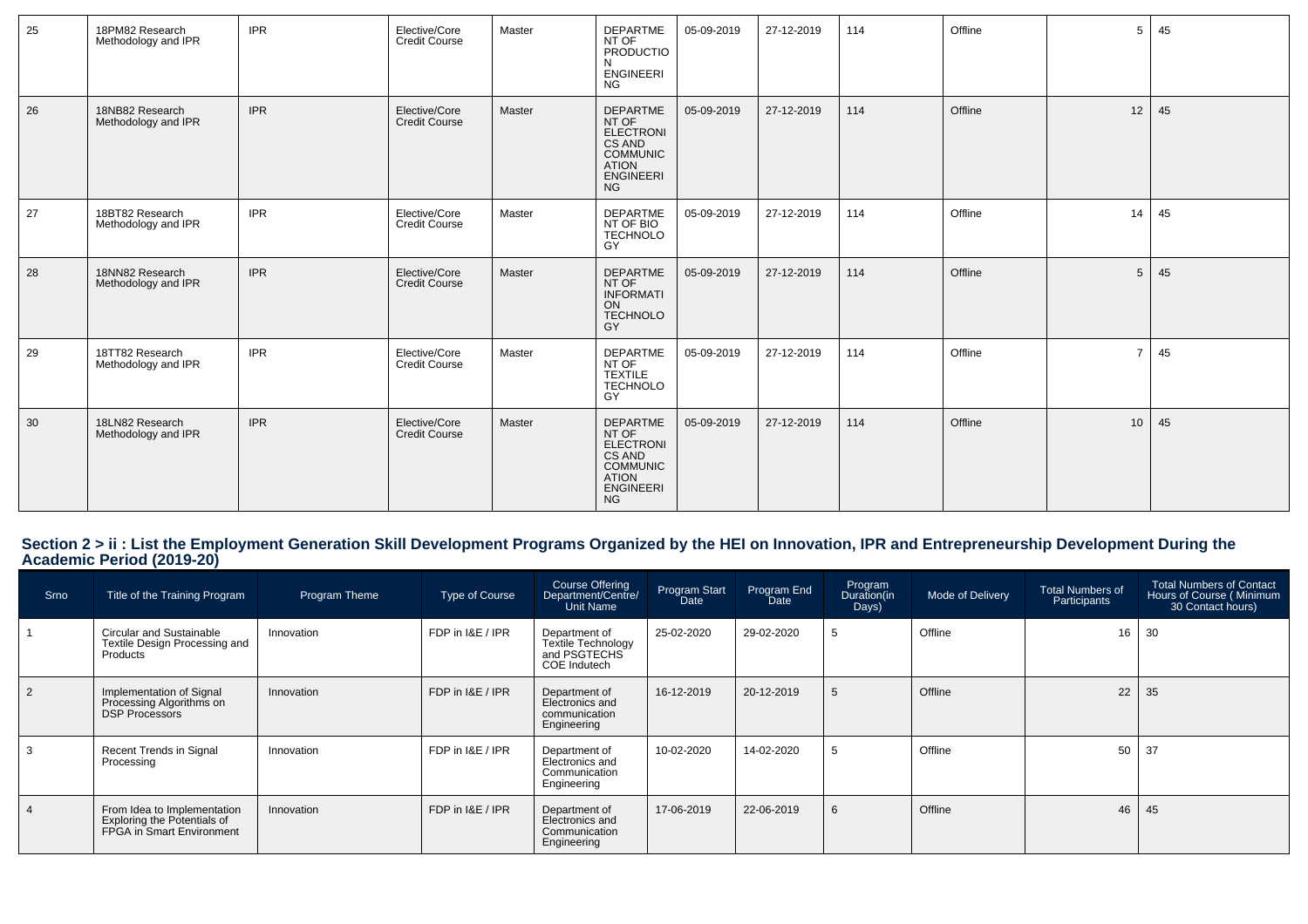| 5              | CAD for VLSI                                                                                   | Innovation                              | Employment<br>Generation Training<br>Programs        | Department of<br>Electronics and<br>Communication<br>Engineering | 12-11-2019 | 16-11-2019 | 5              | Offline | 46             | 37  |
|----------------|------------------------------------------------------------------------------------------------|-----------------------------------------|------------------------------------------------------|------------------------------------------------------------------|------------|------------|----------------|---------|----------------|-----|
| 6              | One Year Certification<br>Program on Cyber Security                                            | Innovation                              | Employment<br><b>Generation Training</b><br>Programs | Department of<br>Information<br>Technology                       | 25-01-2020 | 28-11-2020 | 309            | Online  | 18             | 160 |
| $\overline{7}$ | One Year Full Time PG<br>Certificate Programme in<br>WELDING AND QUALITY<br><b>ENGINEERING</b> | Entrepreneurship/Startup,<br>Innovation | Employment<br>Generation Training<br>Programs        | Department of<br>Metallurgical<br>Engineering                    | 17-06-2019 | 03-11-2019 | 140            | Offline | 25             | 420 |
| 8              | CNC Programming and<br>Maintenance                                                             | Entrepreneurship/Startup                | Employment<br><b>Generation Training</b><br>Programs | Centre for Industrial<br>Automation                              | 20-06-2019 | 25-07-2019 | 36             | Offline | 5              | 52  |
| 9              | CNC Programming and<br>Maintenance                                                             | Entrepreneurship/Startup                | Employment<br>Generation Training<br>Programs        | Centre for Industrial<br>Automation                              | 20-08-2019 | 27-09-2019 | 39             | Offline | $\overline{2}$ | 52  |
| 10             | Industrial Robot programming                                                                   | Entrepreneurship/Startup,<br>Innovation | Employment<br>Generation Training<br>Programs        | Centre for Industrial<br>Automation                              | 22-08-2019 | 31-08-2019 | 10             | Offline | $\mathbf{1}$   | 30  |
| 11             | <b>Embedded Systems for</b><br>Robotics                                                        | Innovation                              | Employment<br><b>Generation Training</b><br>Programs | Centre for Industrial<br>Automation                              | 27-08-2019 | 17-09-2019 | 22             | Offline | 6              | 50  |
| 12             | CNC Programming and<br>Maintenance                                                             | Entrepreneurship/Startup                | Employment<br><b>Generation Training</b><br>Programs | Centre for Industrial<br>Automation                              | 15-10-2019 | 30-11-2019 | 47             | Offline | $\overline{2}$ | 52  |
| 13             | CNC Programming and<br>Maintenance                                                             | Entrepreneurship/Startup                | Employment<br>Generation Training<br>Programs        | Centre for Industrial<br>Automation                              | 24-11-2019 | 12-02-2020 | 81             | Offline | $\overline{4}$ | 52  |
| 14             | PLC HMI and SCADA<br>Programming                                                               | Innovation                              | Employment<br><b>Generation Training</b><br>Programs | Centre for Industrial<br>Automation                              | 30-11-2019 | 28-12-2019 | 29             | Offline | 12             | 52  |
| 15             | CNC Programming and<br>Maintenance                                                             | Innovation                              | Employment<br><b>Generation Training</b><br>Programs | Centre for Industrial<br>Automation                              | 24-02-2020 | 27-03-2020 | 33             | Offline | $\mathbf 1$    | 52  |
| 16             | PLC HMI and SCADA<br>Programming                                                               | Innovation                              | Employment<br>Generation Training<br>Programs        | Centre for Industrial<br>Automation                              | 07-03-2020 | 11-04-2020 | 36             | Offline | 3              | 52  |
| 17             | Training programme on ARAS<br><b>Innovator PLM</b>                                             | Innovation                              | EDP in I&E / IPR                                     | Department of<br>Automobile<br>Engineering                       | 15-07-2019 | 14-08-2019 | 31             | Offline | 20             | 100 |
| 18             | FDP on research avenues in<br>drivers and control<br>engineering                               | Innovation                              | FDP in I&E / IPR                                     | Department of<br>Electronics and<br>Electronics<br>Engineering   | 23-09-2019 | 27-09-2019 | 5              | Offline | 20             | 35  |
| 19             | Manpower Development for<br>VLSI Design and related<br>software tools                          | Innovation                              | Employment<br>Generation Training<br>Programs        | Department of<br>Electronics and<br>Communication<br>Engineering | 01-07-2019 | 31-12-2019 | 184            | Offline | 15             | 75  |
| 20             | Emerging Networking<br>Technologies and Tools                                                  | Innovation                              | FDP in I&E / IPR                                     | Department of<br>Electronics and<br>Communication<br>Engineering | 07-06-2019 | 13-06-2019 | $\overline{7}$ | Offline | 42             | 35  |
| 21             | Faculty Development Program<br>on Entrepreneurship                                             | Entrepreneurship/Startup                | FDP in I&E / IPR                                     | PSG Science and<br>Technology<br>Entrepreneurial<br>Park         | 13-05-2019 | 24-05-2019 | 12             | Offline | 18             | 60  |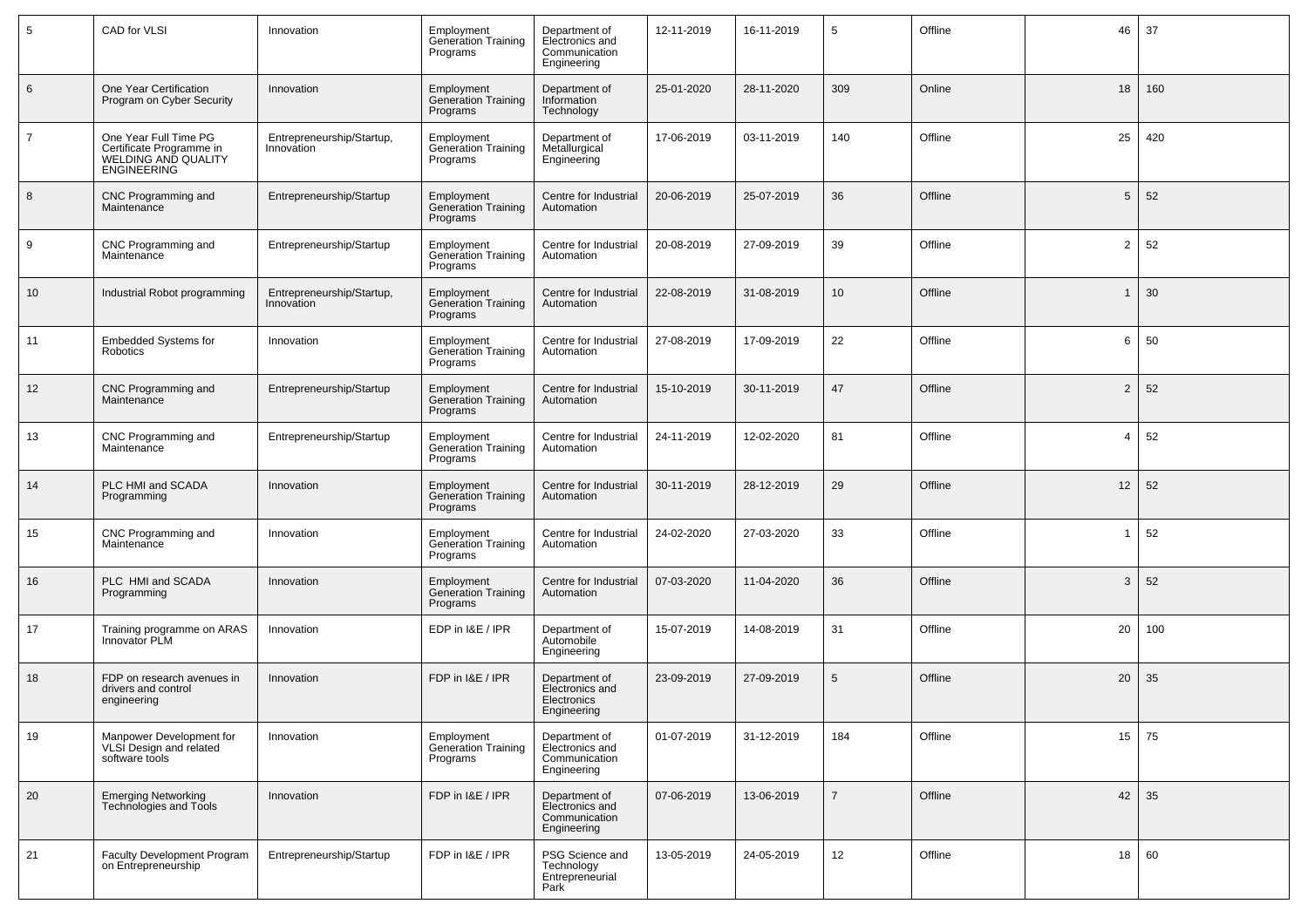| $\vert$ 22 | <b>Faculty Development Program</b><br>on Entrepreneurship | Entrepreneurship/Startup | FDP in I&E / IPR | PSG Science and<br>Technology<br>Entrepreneurial | 13-05-2020 | 24-05-2020 | 12 | Offline | $\overline{ }$ | 160 |
|------------|-----------------------------------------------------------|--------------------------|------------------|--------------------------------------------------|------------|------------|----|---------|----------------|-----|
|            |                                                           |                          |                  | Park                                             |            |            |    |         |                |     |

# Section 2 > iii : List the Full Time Faculties had with a Degree (UG/PG/PhD) in Innovation/IPR/Entrepreneurship and (or) Received Specialized Training program of I&E, IPR<br>(MDP, EDP, FDP, Short-term Certificate Course, of m

| <b>Srno</b>    | <b>Faculty Name</b>                                                                      |            | Department/Centre/Unit Name                    |                                         |                                                                                                         |                                       | Designation                           | Do you have a degree in I&E & IPR? |                          | Had the faculty received training on I&E &<br>IPR during AY 2019-20 |                  |
|----------------|------------------------------------------------------------------------------------------|------------|------------------------------------------------|-----------------------------------------|---------------------------------------------------------------------------------------------------------|---------------------------------------|---------------------------------------|------------------------------------|--------------------------|---------------------------------------------------------------------|------------------|
| $\overline{1}$ | Dr.M.Kavitha                                                                             |            |                                                | Department of Metallurgical Engineering |                                                                                                         | <b>Assistant Professor</b>            |                                       | No                                 |                          | Yes                                                                 |                  |
|                | <b>Training Name</b>                                                                     |            | <b>Training Theme</b>                          | <b>Type of Course</b>                   |                                                                                                         | Training Agency<br>Name               | Training Agency<br>Type               | <b>Training Start Date</b>         | <b>Training End Date</b> | Training Duration<br>(in Days)                                      | Mode of Delivery |
|                | RESEARCH METHODOLOGY                                                                     | <b>IPR</b> |                                                | Short term<br>Certificate               | <b>TEACHING</b><br><b>LEARNING</b><br>CENTER,<br>COIMBATORE<br><b>INSTITUTE OF</b><br><b>TECHNOLOGY</b> |                                       | Govt. Agency<br>(Central)             | 12-05-2019<br>00:00:00             | 25-05-2019<br>00:00:00   | 14                                                                  | Offline          |
| $\overline{2}$ | Dr.G.Thilagavathi                                                                        |            | Department of Textile Technology               |                                         |                                                                                                         | Professor and Head                    |                                       | No                                 |                          | Yes                                                                 |                  |
|                | <b>Training Name</b>                                                                     |            | <b>Training Theme</b>                          | <b>Type of Course</b>                   |                                                                                                         | <b>Training Agency</b><br><b>Name</b> | <b>Training Agency</b><br><b>Type</b> | <b>Training Start Date</b>         | <b>Training End Date</b> | <b>Training Duration</b><br>$(in \bar{D}$ ays $)$                   | Mode of Delivery |
|                | <b>Circular and Sustainable Textile</b><br>Innovation<br>Design, Processing and Products |            | FDP in I&E, IPR                                |                                         | <b>COIMBATORE</b>                                                                                       | PSG COLLEGE OF<br>TECHNOLOGY,         | <b>Educational Institute</b>          | 24-02-2020<br>00:00:00             | 28-02-2020<br>00:00:00   | 5                                                                   | Offline          |
| 3              | Dr. J C Sakthivel                                                                        |            | Department of Textile Technology               |                                         |                                                                                                         | Assistant professor                   |                                       | <b>No</b>                          |                          | Yes                                                                 |                  |
|                | <b>Training Name</b>                                                                     |            | <b>Training Theme</b><br><b>Type of Course</b> |                                         |                                                                                                         | <b>Training Agency</b><br>Name        | <b>Training Agency</b><br><b>Type</b> | <b>Training Start Date</b>         | <b>Training End Date</b> | <b>Training Duration</b><br>(in Days)                               | Mode of Delivery |
|                | <b>Circular and Sustainable Textile</b><br>Design, Processing and Products               | Innovation | FDP in I&E, IPR                                |                                         | COIMBATORE                                                                                              | PSG COLLEGE OF<br>TECHNOLOGY,         | <b>Educational Institute</b>          | 24-02-2020<br>00:00:00             | 28-02-2020<br>00:00:00   | 5                                                                   | Offline          |
| $\overline{4}$ | Dr.M.Senthilkumar                                                                        |            | Department of textile Technology               |                                         |                                                                                                         | Assistant professor                   |                                       | <b>No</b>                          |                          | Yes                                                                 |                  |
|                | <b>Training Name</b>                                                                     |            | <b>Training Theme</b>                          | <b>Type of Course</b>                   |                                                                                                         | <b>Training Agency</b><br>Name        | <b>Training Agency</b><br><b>Type</b> | <b>Training Start Date</b>         | <b>Training End Date</b> | <b>Training Duration</b><br>(in Days)                               | Mode of Delivery |
|                | <b>Circular and Sustainable Textile</b><br>Design, Processing and Products               | Innovation |                                                | FDP in I&E, IPR                         | <b>COIMBATORE</b>                                                                                       | PSG COLLEGE OF<br>TECHNOLOGY,         | <b>Educational Institute</b>          | 24-02-2020<br>00:00:00             | 28-02-2020<br>00:00:00   | 5                                                                   | Offline          |
| 5              | Ms.S.Tharakeswari                                                                        |            | Department of Textile technology               |                                         |                                                                                                         | <b>Assistant Professor</b>            |                                       | No                                 |                          | Yes                                                                 |                  |
|                | <b>Training Name</b>                                                                     |            | <b>Training Theme</b>                          | <b>Type of Course</b>                   |                                                                                                         | <b>Training Agency</b><br>Name        | <b>Training Agency</b><br><b>Type</b> | <b>Training Start Date</b>         | <b>Training End Date</b> | Training Duration<br>(in Days)                                      | Mode of Delivery |
| 6              | Dr.K.Sureshkumar<br>Department of Humanities                                             |            |                                                |                                         |                                                                                                         | Associate Professor                   |                                       | No                                 |                          | <b>No</b>                                                           |                  |
| $\overline{7}$ | Dr.L.S.Jayashree                                                                         |            | <b>Computer Science and Engineering</b>        |                                         |                                                                                                         | Professor                             |                                       | No                                 |                          | Yes                                                                 |                  |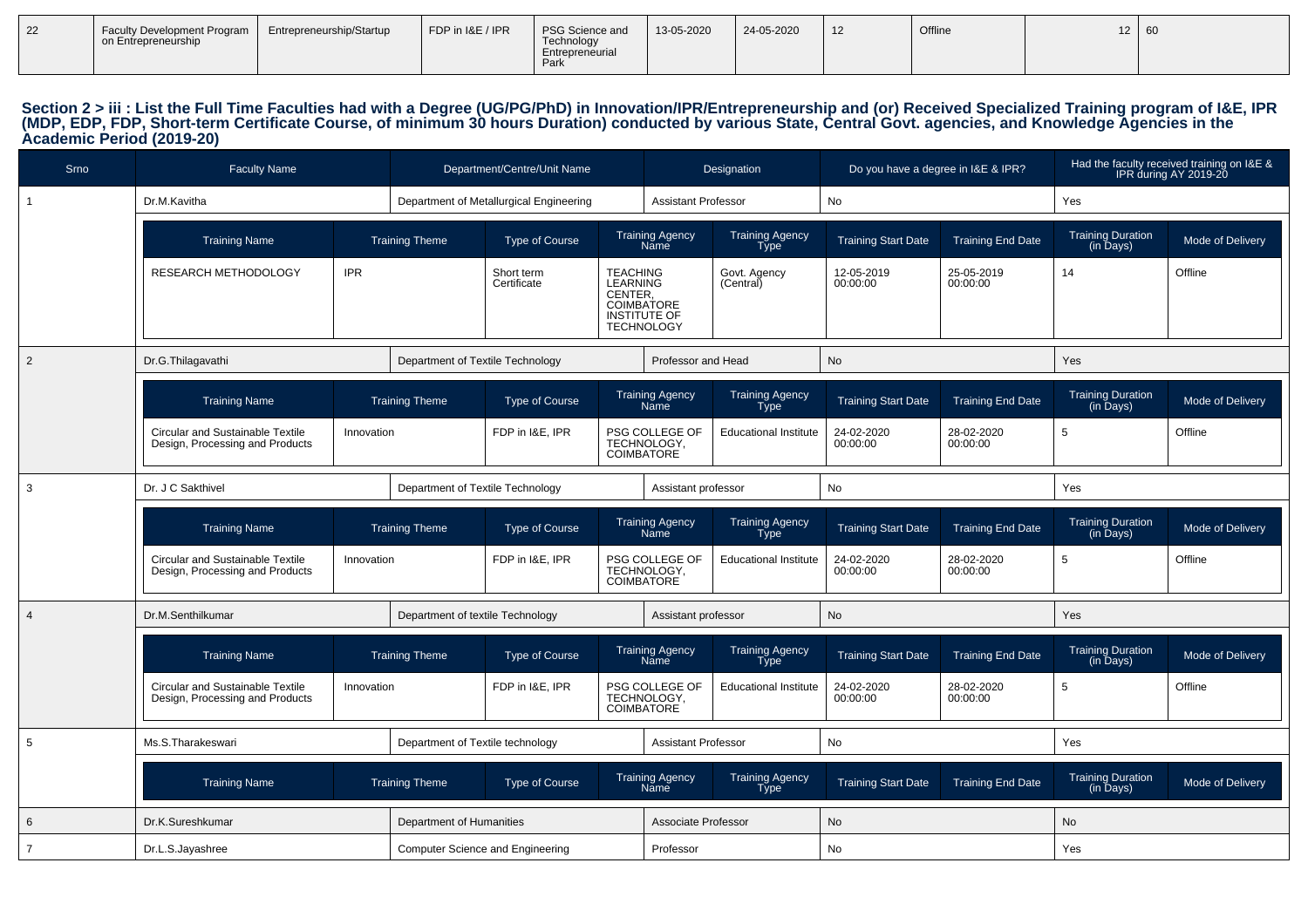|                                                                                                                                                                      | <b>Training Name</b>                                                                                        |                          | <b>Training Theme</b>            | <b>Type of Course</b>            |                     | <b>Training Agency</b><br>Name                           | <b>Training Agency</b><br>Type                             | <b>Training Start Date</b> | <b>Training End Date</b> | <b>Training Duration</b><br>(in Days) | Mode of Delivery |  |
|----------------------------------------------------------------------------------------------------------------------------------------------------------------------|-------------------------------------------------------------------------------------------------------------|--------------------------|----------------------------------|----------------------------------|---------------------|----------------------------------------------------------|------------------------------------------------------------|----------------------------|--------------------------|---------------------------------------|------------------|--|
|                                                                                                                                                                      | Certificate Course on Effective<br>Patent Search and Drafting                                               | <b>IPR</b>               |                                  | Short term<br>Certificate        | Coimbatore          | Anna University<br>Regional Campus,                      | Govt. Agency<br>(State)                                    | 17-11-2019<br>00:00:00     | 21-11-2019<br>00:00:00   | $\sqrt{5}$                            | Offline          |  |
| 8                                                                                                                                                                    | Mr.J.Prakash                                                                                                |                          |                                  | Computer Science and Engineering |                     | <b>Assistant Professor</b>                               |                                                            | No                         |                          | Yes                                   |                  |  |
|                                                                                                                                                                      | <b>Training Name</b>                                                                                        |                          | <b>Training Theme</b>            | Type of Course                   |                     | Training Agency<br>Name                                  | Training Agency<br>Type                                    | <b>Training Start Date</b> | <b>Training End Date</b> | Training Duration<br>(in Days)        | Mode of Delivery |  |
|                                                                                                                                                                      | Certificate Course on Effective<br>Patent Search and Drafting                                               | <b>IPR</b>               |                                  | Short term<br>Certificate        | Coimbatore          | Anna University<br>Regional Campus,                      | Govt. Agency<br>(State)                                    | 17-11-2019<br>00:00:00     | 21-11-2019<br>00:00:00   | 5                                     | Offline          |  |
| 9                                                                                                                                                                    | Dr.R.Murugan                                                                                                |                          | Department of Textile Technology |                                  |                     | Associate Professor                                      |                                                            | No                         |                          | Yes                                   |                  |  |
|                                                                                                                                                                      | <b>Training Name</b>                                                                                        |                          | <b>Training Theme</b>            | <b>Type of Course</b>            |                     | <b>Training Agency</b><br>Name                           | Training Agency<br>Type                                    | <b>Training Start Date</b> | <b>Training End Date</b> | Training Duration<br>(in Days)        | Mode of Delivery |  |
|                                                                                                                                                                      | IIC-MIC in the areas of Innovation,<br>IPR,<br>IPR, Entrepreneurship and Start-<br>ups<br>Dr.K.Suresh Kumar |                          | Entrepreneurship/Startup         | Short term<br>Certificate        | Council             | <b>MHRD Innovation</b>                                   | Govt. Agency<br>(Central)                                  | 28-04-2020<br>00:00:00     | 22-05-2020<br>00:00:00   | 25                                    | Online           |  |
| 10                                                                                                                                                                   |                                                                                                             | Department of Humanities |                                  |                                  | Associate Professor |                                                          | Yes                                                        |                            | No                       |                                       |                  |  |
| Ph D<br>Highest<br>(Man<br>degree<br>name in<br>agem<br>I&E and<br>ent)<br>IPR<br>PhD<br>Degree<br>Type<br>2013<br>Year of<br>Highest<br>degree<br>in I&E<br>and IPR | 11                                                                                                          |                          | Mr.T.Ananthraj                   |                                  |                     | Engineering                                              | Department of Mechanical                                   | <b>Assistant Professor</b> |                          | No                                    |                  |  |
| No                                                                                                                                                                   | 12                                                                                                          |                          | Dr.S.Udhayakumar                 |                                  |                     |                                                          | Department of Mechanical<br>Engineering                    | <b>Assistant Professor</b> |                          | No                                    |                  |  |
| No                                                                                                                                                                   | 13                                                                                                          |                          | Dr.D.Sivaraj                     |                                  |                     |                                                          | Department of Electronics and<br>Communication Engineering | <b>Assistant Professor</b> |                          | No                                    |                  |  |
| No                                                                                                                                                                   | 14                                                                                                          |                          | Mrs.P.Prabavathi                 |                                  |                     |                                                          | Department of Electronics and<br>Communication Engineering | <b>Assistant Professor</b> |                          | No                                    |                  |  |
| No                                                                                                                                                                   | 15                                                                                                          |                          | Mr.T.Venkatachalam               |                                  |                     |                                                          | Department of Electronics and<br>Communication Engineering | <b>Assistant Professor</b> |                          | No                                    |                  |  |
| No                                                                                                                                                                   | 16                                                                                                          | Dr.R.Balasundraprabhu    |                                  |                                  |                     |                                                          | Department of Electronics and<br>Communication Engineering | <b>Assistant Professor</b> |                          | No                                    |                  |  |
| No                                                                                                                                                                   | 17                                                                                                          | Dr.K.Vasanthamani        |                                  |                                  |                     |                                                          | Department of Electronics and<br>Communication Engineering | <b>Assistant Professor</b> |                          | No                                    |                  |  |
| No                                                                                                                                                                   | 18                                                                                                          | Dr.S.Jayanthi            |                                  |                                  |                     | Department of Biotechnology                              |                                                            | <b>Assistant Professor</b> |                          | No                                    |                  |  |
| No                                                                                                                                                                   | 19                                                                                                          | Dr.S.Vidyalakshmi        |                                  |                                  |                     |                                                          | Department of Biotechnology                                | Assistant Professor        |                          | No                                    |                  |  |
| No                                                                                                                                                                   | Mr.E.Vimal<br>20                                                                                            |                          |                                  |                                  |                     | Department of Instrumentation<br>and control Engineering |                                                            | <b>Assistant Professor</b> |                          | No                                    |                  |  |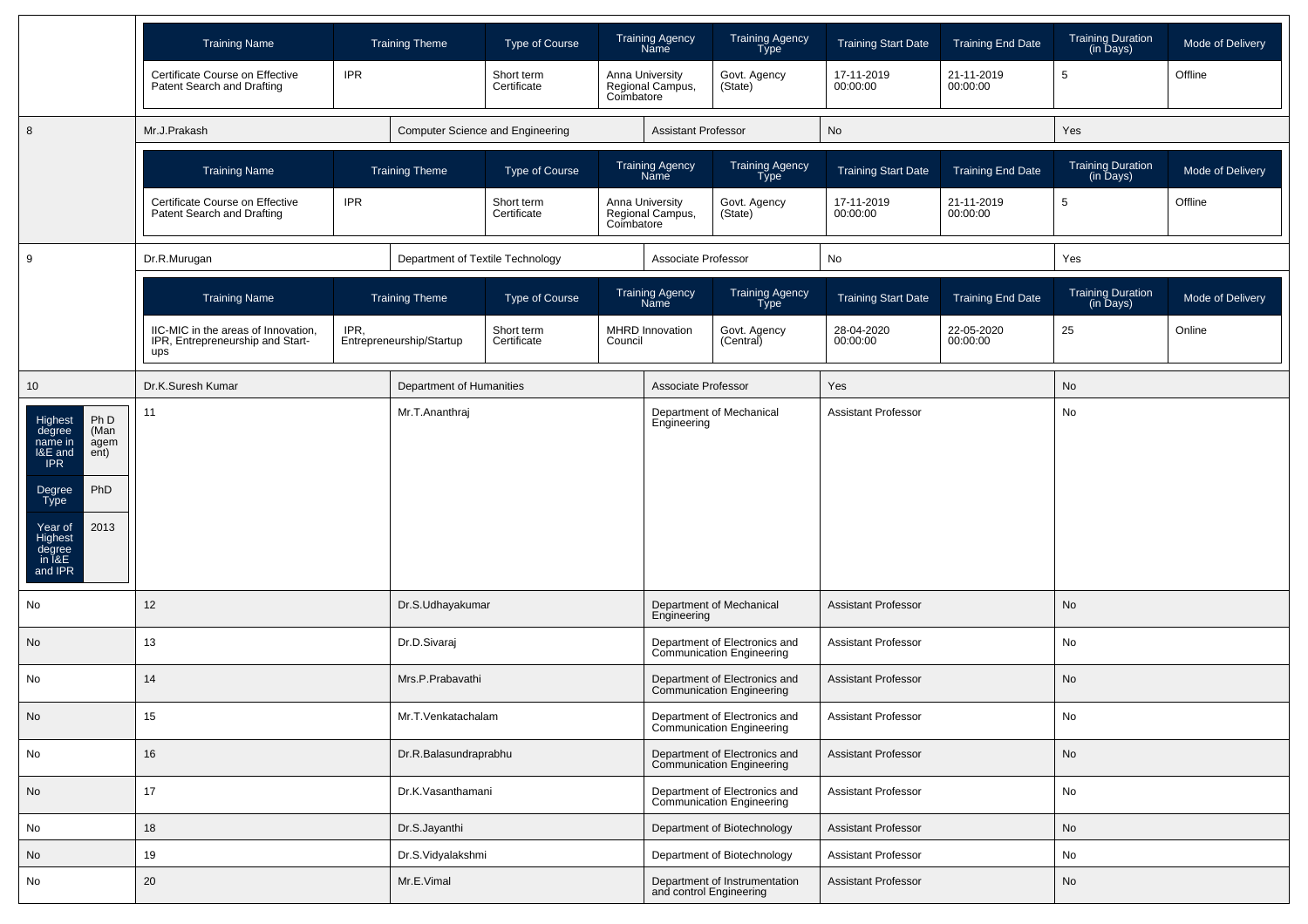| <b>No</b> | 21 | Mr.M.Paneerselvam   | Department of Instrumentation<br>and control Engineering | <b>Assistant PRofessor</b> | No        |
|-----------|----|---------------------|----------------------------------------------------------|----------------------------|-----------|
| No        | 22 | Dr.L.Priya          | Department of Biomedical<br>Engineering                  | <b>Assistant Professor</b> | <b>No</b> |
| No        | 23 | Dr.R.Surjith        | Department of Fashion<br>Technology                      | <b>Assistant Professor</b> | No        |
| No        | 24 | Dr.B.Vinod          | Department of Robotics and<br>Automation Engineering     | Professor                  | <b>No</b> |
| No        | 25 | Dr.M.Suresh         | Department of Robotics and<br>Automation Engineering     | Associate Professor        | No        |
| No        | 26 | Dr.M.Sundaram       | Department of Electrical and<br>Electronics Engineering  | Associate Professor        | <b>No</b> |
| <b>No</b> | 27 | Dr.K.Anithakumari   | Department of Information<br>Technology                  | Associate Professor        | No        |
| No        | 28 | Mr.J.Arumugam       | Department of Information<br>Technology                  | <b>Assistant Professor</b> | <b>No</b> |
| No        | 29 | Mr.K.Pradeep        | Department of Production<br>Engineering                  | <b>Assistant Professor</b> | No        |
| No        | 30 | Dr.S.Saravanan      | Department of Production<br>Engineering                  | Professor                  | <b>No</b> |
| No        | 31 | Mr.K.Saravanankumar | Department of Production<br>Engineering                  | <b>Assistant Professor</b> | No        |

# Section 3 > i : List Idea/Innovation Centric Student Clubs Are Functional at the HEI with Access to Co-working Space/Work-stations for Students with Facilities &<br>Equipment Available to promote and Support Innovation, Entre

| Srno           | Name of Student Club                                            | Type of Club           | Year of Establishment | Type of Facilities<br>Available at the Club | <b>Student Club</b><br>with Access to<br>Other I&E<br>Facilities at the<br><b>HEI</b> | No of<br>Programs/Activiti<br>es Organized by<br>the Student Club<br>During the AY<br>2019-20 | <b>Student Club</b><br><b>Team Lead</b><br>Name | <b>Student Club Team</b><br>Lead Email | <b>Student Club Team</b><br><b>Lead Phone</b> |
|----------------|-----------------------------------------------------------------|------------------------|-----------------------|---------------------------------------------|---------------------------------------------------------------------------------------|-----------------------------------------------------------------------------------------------|-------------------------------------------------|----------------------------------------|-----------------------------------------------|
|                | IEEE-EMBS students chapter<br>Madras section                    | <b>Innovation Club</b> | 2016                  | Co-working Space, 3D<br>Printing            | <b>Innovation Labs</b>                                                                |                                                                                               | Sherly Angel S                                  | sherlyangel257@gmail<br>.com           | 8754184539                                    |
| 2              | Electronics and Communication<br><b>Engineering Association</b> | Idea Club              | 1990                  | Co-working Space                            | Centre of<br>Excellence with<br>Advance Tools                                         | 10 <sup>1</sup>                                                                               | Nitin Krishna V                                 | nitinkrishna.cbe@gmail<br>.com         | 8778531892                                    |
| 3              | Artificial Intelligence and Robotics                            | <b>Idea Club</b>       | 2019                  | Co-working<br>Space, Work Stations          | <b>Innovation Labs</b>                                                                | -5                                                                                            | S Rubesh<br>Thirumani                           | thirumanirubesh@gmai<br>I.com          | 7639808033                                    |
| $\overline{4}$ | Entrepreneurs club                                              | <b>Startup Club</b>    | 2005                  | Co-working<br>Space, Work Stations          | Pre-Incubation<br>Unit                                                                | 11                                                                                            | Kavya Parthiban                                 | kavya@live.co.uk                       | 8012572727                                    |
| 5              | Youth Outreach                                                  | <b>Idea Club</b>       | 2017                  | Co-working<br>Space, Work Stations          | No Such<br><b>Facilities Exist in</b><br>the Campus                                   |                                                                                               | S Aswak                                         | aswak951999@gmail.c<br>om              | 7397633915                                    |
| 6              | <b>Global Leaders Forum</b>                                     | Idea Club              | 2009                  | Co-working<br>Space, Work Stations          | No Such<br><b>Facilities Exist in</b><br>the Campus                                   | 3                                                                                             | S Vairavan                                      | vairavansomasundara<br>m98@gmail.com   | 9095251541                                    |
|                | <b>Students Research Council</b>                                | Idea Club              | 2011                  | Co-working<br>Space, Work Stations          | <b>Innovation Labs</b>                                                                |                                                                                               | Nandigam<br>Kalyan karthik                      | nandigamkalyankarthik<br>18@gmail.com  | 9701505555                                    |
| 8              | Sir C V Raman Physics<br>Association                            | <b>Idea Club</b>       | 2015                  | Co-working Space                            | No Such<br><b>Facilities Exist in</b><br>the Campus                                   | 3                                                                                             | Nitin Krishna V                                 | 17L131@psgtech.ac.in                   | 9943153635                                    |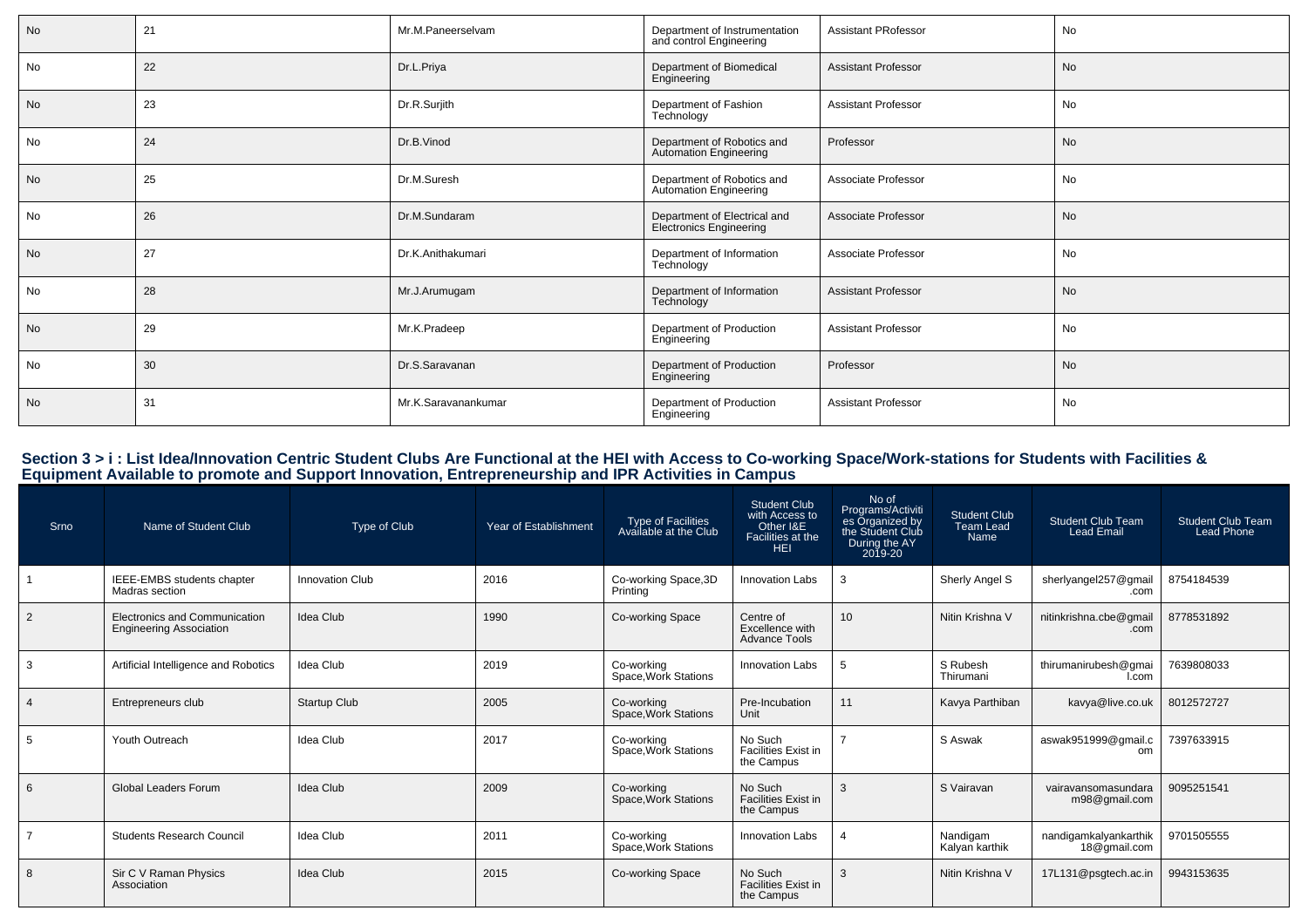| 9  | Computer Science and<br><b>Engineering Association</b>                             | Idea Club       | 2015 | Co-working Space                   | No Such<br><b>Facilities Exist in</b><br>the Campus | 9              | Gowtham T M               | gowthamvasu10@gma<br>il.com       | 9751458120 |
|----|------------------------------------------------------------------------------------|-----------------|------|------------------------------------|-----------------------------------------------------|----------------|---------------------------|-----------------------------------|------------|
| 10 | <b>Textile Technology Association</b><br>(TTA)                                     | Idea Club       | 1992 | Co-working Space                   | <b>Innovation Labs</b>                              | 13             | M.MOHAMED<br><b>ANWAR</b> | anwar211998@gmail.c<br>om         | 7868888324 |
| 11 | <b>Production Engineering</b><br>Association (PEA)                                 | Idea Club       | 2005 | Co-working Space                   | Innovation Labs                                     |                | P.S.Pradeep<br>kumar      | 16p634@psgtech.ac.in              | 8903632715 |
| 12 | PSG-American Society of<br>Mechanical Engineers                                    | Idea Club       | 2008 | Co-working Space                   | No Such<br><b>Facilities Exist in</b><br>the Campus |                | Balaji T                  | balajieric001@gmail.co<br>m       | 9677900644 |
| 13 | Indian Institution of Industrial<br>Engineering(IIIE PSG Tech<br>Students Chapter) | Idea Club       | 2012 | Co-working<br>Space, Work Stations | <b>Innovation Labs</b>                              |                | Dhineshkumar S            | dhineshsssgd@gmail.c<br>om        | 759816688  |
| 14 | <b>Mechanical Engineering</b><br>Association                                       | Idea Club       | 1990 | Co-working Space                   | No Such<br><b>Facilities Exist in</b><br>the Campus | 15             | M GOWTHAM                 | mgowtham1100@gmai<br>I.com        | 8489714152 |
| 15 | Automobile Engineering<br>Association                                              | Idea Club       | 1999 | Co-working Space                   | <b>Innovation Labs</b>                              | 6              | Arun.A.P                  | 17A205@psgtech.ac.in              | 9786500704 |
| 16 | Metallurgical Engineering<br>Association                                           | Idea Club       | 1999 | Co-working Space                   | No Such<br><b>Facilities Exist in</b><br>the Campus | 9              | Thilak<br>chakaravarthi E | Thilakchakaravarthy@<br>gmail.com | 8778135520 |
| 17 | PSG Space Centre                                                                   | Innovation Club | 2018 | Co-working Space                   | <b>Innovation Labs</b>                              | $\overline{2}$ | Adarsh V<br>Srinivasan    | adarshvsrinivasan@q<br>mail.com   | 9445193957 |

# **Section 3 > ii > a : List the Pre-Incubation Facility (Tinkering Lab/Makers' Space/Design Centre/New Gen IEDC/IEDC/EDC/Innovation Centre/Startup Cell) (>= 600 Sq. Ft. Floor Area)**

**No Data Flled!**

| . Srno | Name of CoE Facility | Year of<br>Establishment | CoE with Access<br>to Other I&E<br>Facilities at the<br>HEI | Name of the<br>Fundina<br><b>Schemes</b><br>Available with<br>CoE, if any<br>(Optional) | <b>Facility Details</b> | Total Nos of<br><b>Dedicated</b><br>Executive/Manag<br>ement team<br>Strength<br>Engaged at the<br>Facility | Had the CoE Provided any<br><b>Funding Support for</b><br>Idea/Prototype/Innovation<br>Development and 1<br>implementation during the<br>Financial Year 2019-20? | Had institute Generated Income<br>either from Services Offered by CoE<br>Centre/Facilities? | Had institute spent expenses<br>either from own<br>resource/received fund towards<br>Establishment/Operation of<br>CoE Centre/Facilities? |
|--------|----------------------|--------------------------|-------------------------------------------------------------|-----------------------------------------------------------------------------------------|-------------------------|-------------------------------------------------------------------------------------------------------------|------------------------------------------------------------------------------------------------------------------------------------------------------------------|---------------------------------------------------------------------------------------------|-------------------------------------------------------------------------------------------------------------------------------------------|
|--------|----------------------|--------------------------|-------------------------------------------------------------|-----------------------------------------------------------------------------------------|-------------------------|-------------------------------------------------------------------------------------------------------------|------------------------------------------------------------------------------------------------------------------------------------------------------------------|---------------------------------------------------------------------------------------------|-------------------------------------------------------------------------------------------------------------------------------------------|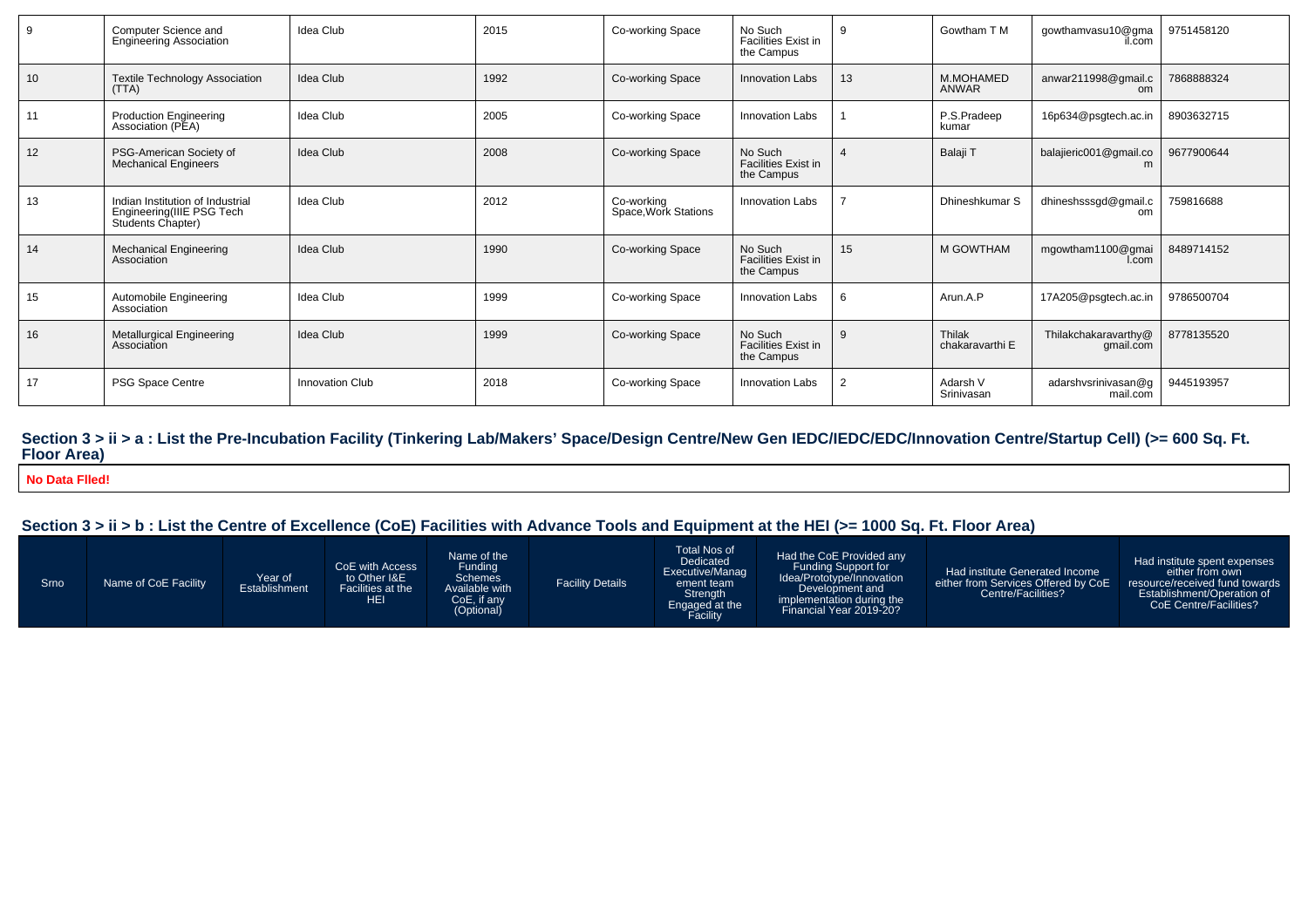| $\mathbf{1}$   | Centre of Excellence in<br>Welding Engineering<br>and Technology                         | 2016                   | Pre-<br>Incubation, Incuba<br>tion<br>Unit, Innovation<br>Labs                   | Department of<br>Heavy Industry,<br>Govt of India     | Dr.S.S<br>Facility<br>Incharge<br>Name<br>uresh<br>gm.co<br>Facility<br>Incharge<br>Email<br>ew@p<br>sgtech.<br>ac.in<br>42243<br>44450<br>8<br>Facility<br>Incharge<br>Phone         | 19                 | No |                        | Yes<br><b>Total Annual</b><br>Income from<br>Training and<br>Skill<br>Development<br>Services (In<br>Rupees)<br><b>Total Annual</b><br>Income from<br>(Technical and<br>Business)<br>Mentoring<br>Services (In<br>Rupees)<br><b>Total Annual</b><br>Income from<br>Office Space<br>and Rental<br>Services to<br>Start-<br>ups/Innovators<br>(In Rupees) | 240000<br>600000<br>$\mathbf 0$ | Yes                                                                           |
|----------------|------------------------------------------------------------------------------------------|------------------------|----------------------------------------------------------------------------------|-------------------------------------------------------|---------------------------------------------------------------------------------------------------------------------------------------------------------------------------------------|--------------------|----|------------------------|---------------------------------------------------------------------------------------------------------------------------------------------------------------------------------------------------------------------------------------------------------------------------------------------------------------------------------------------------------|---------------------------------|-------------------------------------------------------------------------------|
|                |                                                                                          | Source of Grant / Fund |                                                                                  |                                                       |                                                                                                                                                                                       | <b>Agency Name</b> |    | Agency Type            |                                                                                                                                                                                                                                                                                                                                                         |                                 | Total Grants / Funds Received by CoE<br>Facility exists in Campus (In Rupees) |
|                | <b>Funding Agency</b>                                                                    |                        |                                                                                  |                                                       | Department of Heavy Industry, Govt of India                                                                                                                                           |                    |    | Govt. Agency (Central) |                                                                                                                                                                                                                                                                                                                                                         | 210000000                       |                                                                               |
| $\overline{2}$ | PSG- Keysight<br>Technologies Centre of<br>Excellence in Advanced<br>Wireless Technology | 2012                   | Pre-<br>Incubation, Incuba<br>tion<br>Unit, Innovation<br>Labs, Student<br>Clubs | Keysight<br>Technologies,<br><b>PSG</b><br>Management | Dr T<br>Facility<br>Kesav<br>Incharge<br>amurth<br>Name<br>y<br>tkm.ec<br>Facility<br>Incharge<br>Email<br>e@psg<br>tech.ac<br>.in<br>94431<br>Facility<br>Incharge<br>18710<br>Phone | 5                  | No |                        | No                                                                                                                                                                                                                                                                                                                                                      |                                 | Yes                                                                           |
|                |                                                                                          | Source of Grant / Fund |                                                                                  |                                                       |                                                                                                                                                                                       | <b>Agency Name</b> |    | Agency Type            |                                                                                                                                                                                                                                                                                                                                                         |                                 | Total Grants / Funds Received by CoE<br>Facility exists in Campus (In Rupees) |
|                |                                                                                          |                        |                                                                                  |                                                       |                                                                                                                                                                                       |                    |    |                        |                                                                                                                                                                                                                                                                                                                                                         | 5000000                         |                                                                               |
| 3              | Centre of Excellence for<br>Signal Processing<br>(CESP)                                  | 2019                   | Pre-<br>Incubation, Incuba<br>tion Unit, Student<br>Clubs                        | <b>AICTE</b><br>(MODROBS)                             | Dr.S.M<br>Facility<br>Incharge ohand<br>Name<br>ass<br>smd.ec<br>Facility<br>e@psg<br>Incharge<br>Email<br>tech.ac<br>.in<br>99655<br>Facility<br>Incharge<br>Phone<br>06820          | 4                  | No |                        | No                                                                                                                                                                                                                                                                                                                                                      |                                 | Yes                                                                           |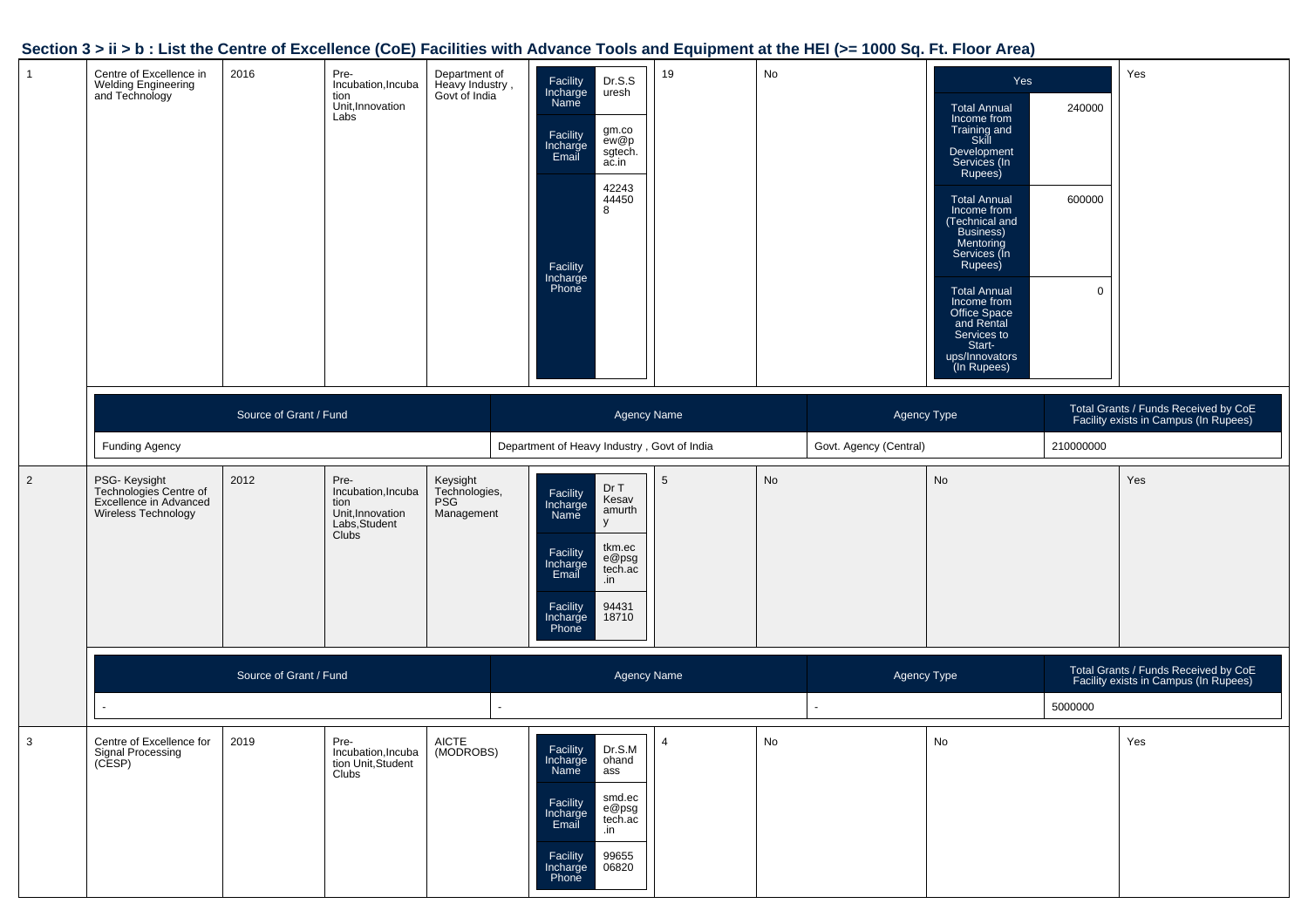|                |                                                                                                           |                        | <b>Agency Name</b>                                                              |                                                                                                                                                |  |                                                                                                                                                                                       | Agency Type    |           | Total Grants / Funds Received by CoE<br>Facility exists in Campus (In Rupees) |           |          |                                                                               |
|----------------|-----------------------------------------------------------------------------------------------------------|------------------------|---------------------------------------------------------------------------------|------------------------------------------------------------------------------------------------------------------------------------------------|--|---------------------------------------------------------------------------------------------------------------------------------------------------------------------------------------|----------------|-----------|-------------------------------------------------------------------------------|-----------|----------|-------------------------------------------------------------------------------|
|                |                                                                                                           |                        |                                                                                 |                                                                                                                                                |  |                                                                                                                                                                                       |                |           |                                                                               |           | 1460000  |                                                                               |
| $\overline{4}$ | <b>VLSI Design Centre</b>                                                                                 | 2015                   | Pre-<br>Incubation, Incuba<br>tion Unit, Student<br><b>Clubs</b>                | Special<br>Manpower<br>Development<br>Programme for<br>Chips to System<br>Design and<br>Visvesvaraya<br>Phd<br>Scheme, Digital<br>India, MeitY |  | Dr.<br>P.Kalp<br>Facility<br>Incharge<br>Name<br>ana<br>pkl.ece<br>Facility<br>Incharge<br>Email<br>@psgt<br>ech.ac.<br>in<br>Facility<br>94864<br>38462<br>Incharge<br>Phone         | 10             | <b>No</b> |                                                                               | <b>No</b> |          | Yes                                                                           |
|                |                                                                                                           | Source of Grant / Fund |                                                                                 |                                                                                                                                                |  | <b>Agency Name</b>                                                                                                                                                                    |                |           | Agency Type                                                                   |           |          | Total Grants / Funds Received by CoE<br>Facility exists in Campus (In Rupees) |
|                |                                                                                                           |                        |                                                                                 |                                                                                                                                                |  |                                                                                                                                                                                       |                |           |                                                                               |           | 16900000 |                                                                               |
| 5              | PSG- Keysight<br>Technologies Centre for<br>Baseband<br>Communication and<br>Advanced Embedded<br>systems | 2015                   | Pre-<br>Incubation, Incuba<br>tion<br>Unit, Innovation<br>Labs                  | PSG<br>Management                                                                                                                              |  | Dr. K.<br>Facility<br>V.<br>Incharge<br>Name<br>Anusu<br>ya<br>kva.ec<br>Facility<br>e@psg<br>Incharge<br>Email<br>tech.ac<br>.in<br>98439<br>Facility<br>69627<br>Incharge<br>Phone  | $\overline{7}$ | No        |                                                                               | No        |          | Yes                                                                           |
|                |                                                                                                           | Source of Grant / Fund |                                                                                 |                                                                                                                                                |  | <b>Agency Name</b>                                                                                                                                                                    |                |           | Agency Type                                                                   |           |          | Total Grants / Funds Received by CoE<br>Facility exists in Campus (In Rupees) |
|                | Institute's Own Fund / Resource                                                                           |                        |                                                                                 |                                                                                                                                                |  | PSG College of Technology                                                                                                                                                             |                |           | <b>Educational Institute</b>                                                  |           | 9756000  |                                                                               |
| 6              | PSG BCC Learnovate<br>Center                                                                              | 2019                   | Pre-<br>Incubation, Incuba<br>tion<br>Unit, Innovation<br>Park/Research<br>Park |                                                                                                                                                |  | Facility<br>Dr.N.H<br>Incharge<br>ema<br>Priya<br><b>Name</b><br>nhp.it<br>Facility<br>Incharge<br>Email<br>@psgt<br>ech.ac.<br>in<br>Facility<br>99439<br>33229<br>Incharge<br>Phone | $\overline{2}$ | <b>No</b> |                                                                               | No        |          | No                                                                            |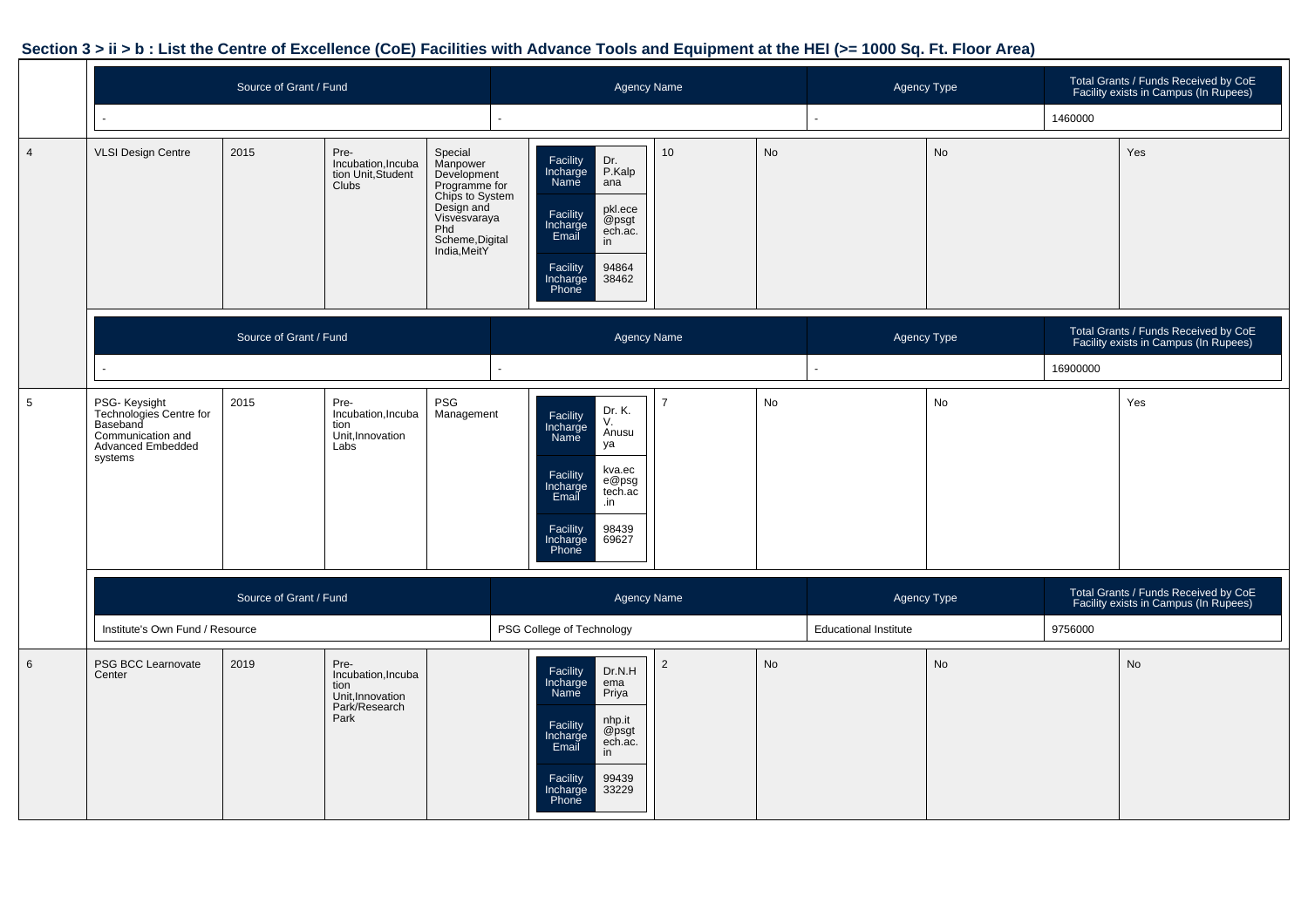| $\overline{7}$ | PSG-Center For Audio<br>Visual Speech<br>Recognition             | 2019                   | Pre-<br>Incubation, Incuba<br>tion Unit, Student<br>Clubs | Department of<br>Science and<br>Technology,<br>ICPS | Dr.L.A<br>Facility<br>Incharge<br>Name<br>shok<br>Kumar<br>lak.eee<br>Facility<br>Incharge<br>Email<br>@psgt<br>ech.ac.<br>in<br>99761<br>Facility<br>Incharge<br>Phone<br>28726                | 5              | Yes         | $\mathsf{No}$                                                                                                                                                                                                                                                                                                                                                                               | Yes                                                                           |
|----------------|------------------------------------------------------------------|------------------------|-----------------------------------------------------------|-----------------------------------------------------|-------------------------------------------------------------------------------------------------------------------------------------------------------------------------------------------------|----------------|-------------|---------------------------------------------------------------------------------------------------------------------------------------------------------------------------------------------------------------------------------------------------------------------------------------------------------------------------------------------------------------------------------------------|-------------------------------------------------------------------------------|
|                |                                                                  | Source of Grant / Fund |                                                           |                                                     | Agency Name                                                                                                                                                                                     |                | Agency Type |                                                                                                                                                                                                                                                                                                                                                                                             | Total Grants / Funds Received by CoE<br>Facility exists in Campus (In Rupees) |
|                |                                                                  |                        |                                                           |                                                     |                                                                                                                                                                                                 |                |             | $\mathsf 0$                                                                                                                                                                                                                                                                                                                                                                                 |                                                                               |
| 8              | PSG-TI Centre of<br><b>Excellence for Medical</b><br>Electronics | 2017                   | <b>Innovation Labs</b>                                    |                                                     | Dr.<br>B.Pad<br>Facility<br>Incharge<br>Name<br>mapriy<br>$\mathsf{a}$<br>bpp.b<br>me@p<br>Facility<br>Incharge<br>Email<br>sgtech.<br>ac.in<br>Facility<br>Incharge<br>Phone<br>94438<br>83109 | $\overline{2}$ | No          | No                                                                                                                                                                                                                                                                                                                                                                                          | No                                                                            |
| 9              | Virtual Reality Centre                                           | 2002                   | <b>Innovation Labs</b>                                    |                                                     | Facility<br>Incharge<br>Name<br>K.Prad<br>eep<br>kpp.pr<br>od@ps<br>gtech.<br>Facility<br>Incharge<br>Email<br>ac.in<br>96008<br>93466<br>Facility<br>Incharge<br>Phone                         | $\overline{2}$ | No          | Yes<br>$\mathsf 0$<br>Total Annual<br>Income from<br>Training and<br>Skill<br>Development<br>Services (In<br>Rupees)<br>279277<br><b>Total Annual</b><br>Income from<br>(Technical and<br>Business)<br>Mentoring<br>Services (In<br>Rupees)<br>$\mathsf 0$<br>Total Annual<br>Income from<br>Office Space<br>and Rental<br>Services to<br>Start-<br>Start-<br>ups/Innovators<br>(In Rupees) | $\operatorname{\mathsf{No}}$                                                  |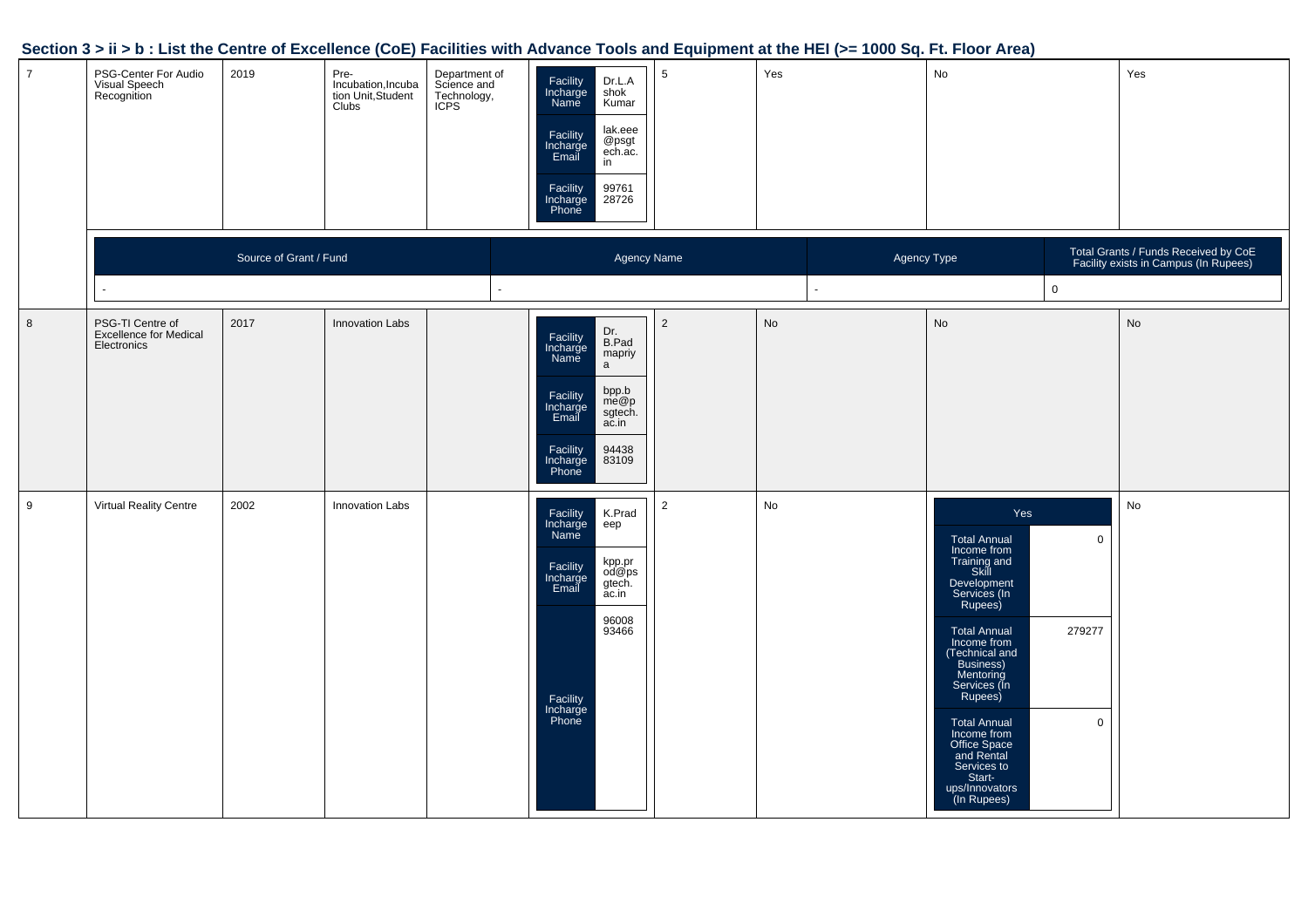| 10 | Advanced Tooling &<br><b>Precision Dies</b>                                            | 2009 | <b>Innovation Labs</b>                                                                                                                         | Advanced<br>Manufacturing,<br>AR&DB                | $\vee$<br>Facility<br>Krishn<br>Incharge<br>Name<br>araj<br>vkr.pro<br>Facility<br>Incharge<br>Email<br>d@psg<br>tech.ac<br>.in<br>97884<br>54142<br>Facility<br>Incharge<br>Phone                                       | 3 | No | Yes<br><b>Total Annual</b><br>$\mathbf 0$<br>Income from<br>Training and<br>Skill<br>Development<br>Services (In<br>Rupees)<br><b>Total Annual</b><br>65037<br>Income from<br>(Technical and<br>Business)<br>Mentoring<br>Services (In<br>Rupees)<br>$\mathbf 0$<br><b>Total Annual</b><br>Income from<br>Office Space<br>and Rental<br>Services to<br>Start-<br>ups/Innovators<br>(In Rupees) | $\mathsf{No}$ |
|----|----------------------------------------------------------------------------------------|------|------------------------------------------------------------------------------------------------------------------------------------------------|----------------------------------------------------|--------------------------------------------------------------------------------------------------------------------------------------------------------------------------------------------------------------------------|---|----|------------------------------------------------------------------------------------------------------------------------------------------------------------------------------------------------------------------------------------------------------------------------------------------------------------------------------------------------------------------------------------------------|---------------|
| 11 | PSG-TRIDENT Centre<br>for alternate cooling<br>technologies                            | 2018 | <b>IPR</b><br>Cell/Technology<br>Transfer Centre                                                                                               |                                                    | Facility<br>Dr.L.A<br>Incharge<br>shok<br>Kumar<br>Name<br>lak.eee<br>Facility<br>Incharge<br>@psgt<br>ech.ac.<br>Email<br>in<br>Facility<br>Incharge<br>Phone<br>98432<br>81115                                         | 3 | No | No                                                                                                                                                                                                                                                                                                                                                                                             | No            |
| 12 | PSGTECHS Centre of<br>Excellence for Industrial<br>and Home Textiles<br>(COE INDUTECH) | 2011 | Pre-<br>Incubation, Incuba<br>tion<br>Unit, Innovation<br>Labs, Innovation<br>Park/Research<br>Park, IPR<br>Cell/Technology<br>Transfer Centre | Ministry of<br>Textiles,<br>Government of<br>India | Dr G<br>Thilag<br>avathi<br>Facility<br>Incharge<br>and<br>Dr S<br>Name<br>Neelak<br>rishna<br>n<br>thilaga<br>Facility<br>psg@g<br>mail.co<br>Incharge<br>Email<br>m<br>98947<br>69906<br>Facility<br>Incharge<br>Phone | 9 | No | Yes<br>253300<br><b>Total Annual</b><br>Income from<br>Training and<br>Skill<br>Development<br>Services (In<br>Rupees)<br><b>Total Annual</b><br>15741212<br>Income from<br>(Technical and<br>Business)<br>Mentoring<br>Services (In<br>Rupees)<br>Total Annual<br>$\mathbf 0$<br>Income from<br>Office Space<br>and Rental<br>Services to<br>Start-<br>ups/Innovators<br>(In Rupees)          | No            |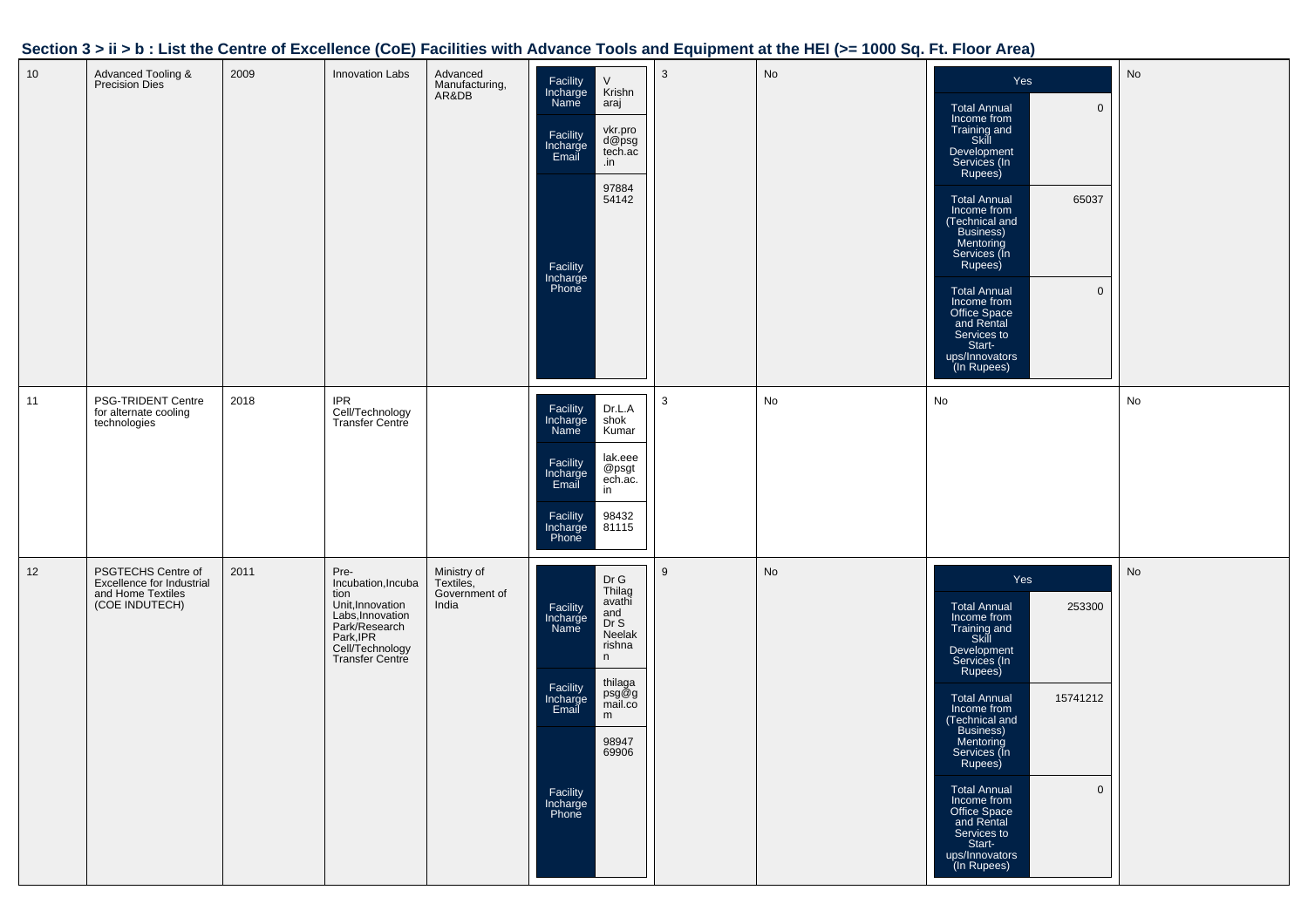# **Section 3 > ii > c : List the Incubation Facilities at the HEI (>= 1500 Sq. Ft. Floor Area)**

| Srno         | Name of Incubation<br>Facility                                                       | Year of<br>Establishment | Incubation with<br>Access to Other<br>I&E Facilities at<br>the HEI | Name of the<br>Funding<br><b>Schemes</b><br>Available with<br>Incubation Unit, if<br>any (Optional) | <b>Facility Details</b>                                                                                                                                                                | Total Nos of<br>Dedicated<br>Executive/Manag<br>ement team<br>Strength<br>Engaged at the<br>Facility | Had the Incubation Facility<br>Provided any Funding Support<br>for Idea/Prototype/Innovation<br>Development and<br>implementation during the<br>Financial Year 2019-20? | Had institute Generated Income<br>either from Services Offered by<br>Incubation Centre/Facilities?                                                                                                                                                                                                                                                                                          | Had institute spent expenses<br>either from own<br>resource/received fund towards<br>Establishment/Operation of<br>Incubation Centre/Facilities? |
|--------------|--------------------------------------------------------------------------------------|--------------------------|--------------------------------------------------------------------|-----------------------------------------------------------------------------------------------------|----------------------------------------------------------------------------------------------------------------------------------------------------------------------------------------|------------------------------------------------------------------------------------------------------|-------------------------------------------------------------------------------------------------------------------------------------------------------------------------|---------------------------------------------------------------------------------------------------------------------------------------------------------------------------------------------------------------------------------------------------------------------------------------------------------------------------------------------------------------------------------------------|--------------------------------------------------------------------------------------------------------------------------------------------------|
| $\mathbf{1}$ | PSG-STEP: Nanotech<br>Research Innovation<br>and Incubation Centre -<br><b>NRIIC</b> | 2015                     | <b>Innovation Labs</b>                                             |                                                                                                     | Dr K<br>Facility<br>Incharge<br>Name<br>Suresh<br>Kumar<br>Facility<br>step@<br>psgtec<br>Incharge<br>Email<br>h.edu<br>04224<br>36330<br>$\mathbf 0$<br>Facility<br>Incharge<br>Phone |                                                                                                      | No                                                                                                                                                                      | Yes<br>$\overline{0}$<br><b>Total Annual</b><br>Income from<br>Training and<br>Skill<br>Development<br>Services (In<br>Rupees)<br>63632<br><b>Total Annual</b><br>Income from<br>(Technical and<br>Business)<br>Mentoring<br>Services (In<br>Rupees)<br>98418<br><b>Total Annual</b><br>Income from<br>Office Space<br>and Rental<br>Services to<br>Start-<br>ups/Innovators<br>(In Rupees) | Yes                                                                                                                                              |
|              |                                                                                      | Source of Grant / Fund   |                                                                    |                                                                                                     | Agency Name                                                                                                                                                                            |                                                                                                      | Agency Type                                                                                                                                                             |                                                                                                                                                                                                                                                                                                                                                                                             | Total Grants / Funds Received by Incubation<br>Facility exists in Campus (In Rupees)                                                             |
| 2            | PSG-STEP:BioNEST<br><b>Incubation Centre</b>                                         | 2018                     | <b>Innovation Labs</b>                                             | BIRAC, Govt of<br>India                                                                             | Dr K<br>Facility<br>Suresh<br>Incharge<br>Kumar<br>Name<br>Facility<br>step@<br>Incharge<br>Email<br>psgtec<br>h.edu<br>04224<br>36330<br>0<br>Facility<br>Incharge<br>Phone           |                                                                                                      | <b>No</b>                                                                                                                                                               | Yes<br><b>Total Annual</b><br>$\overline{0}$<br>Income from<br>Training and<br>Skill<br>Development<br>Services (In<br>Rupees)<br>2882<br><b>Total Annual</b><br>Income from<br>(Technical and<br>Business)<br>Mentoring<br>Services (In<br>Rupees)<br><b>Total Annual</b><br>160399<br>Income from<br>Office Space<br>and Rental<br>Services to<br>Start-<br>ups/Innovators<br>(In Rupees) | Yes                                                                                                                                              |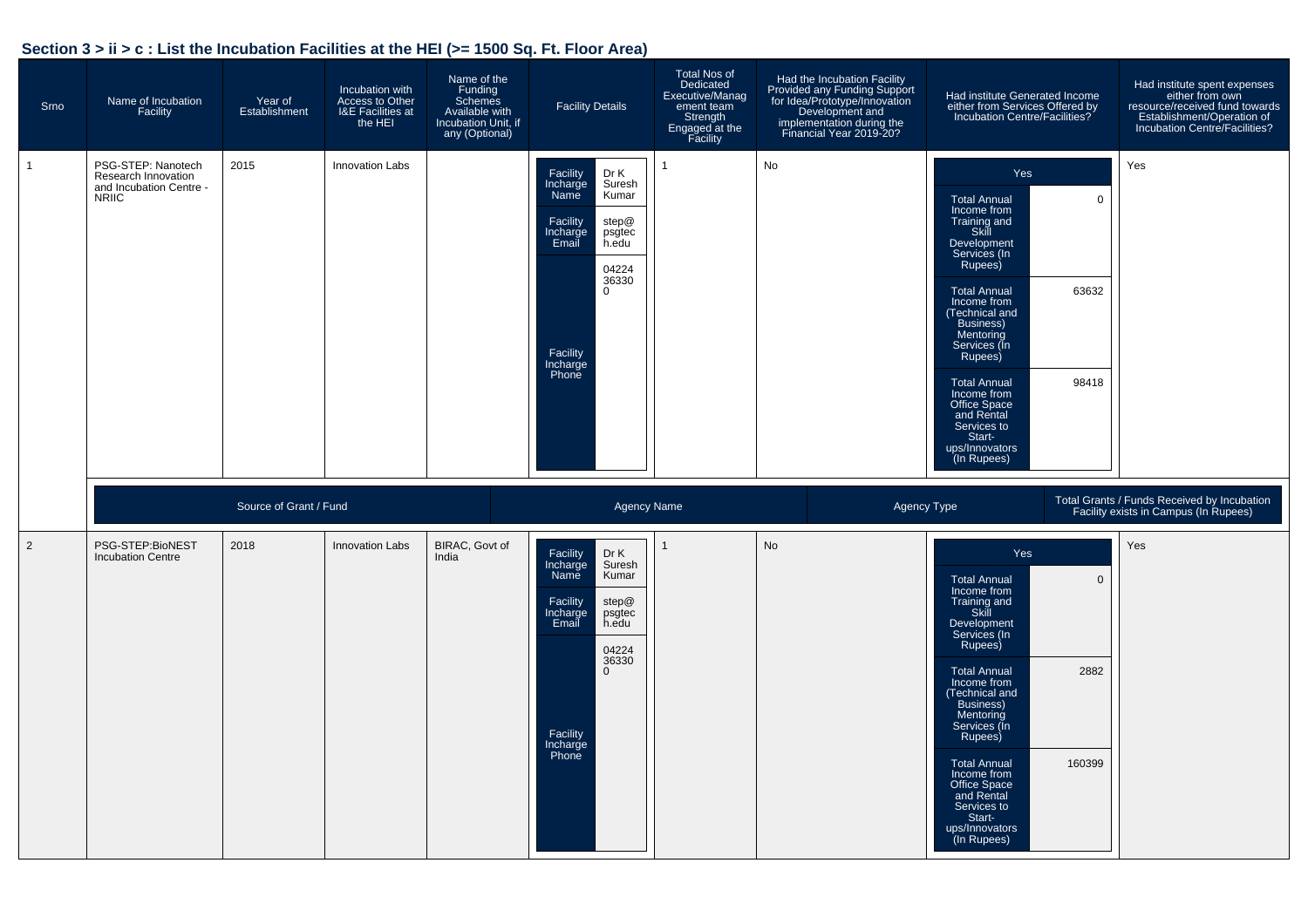# **Section 3 > ii > c : List the Incubation Facilities at the HEI (>= 1500 Sq. Ft. Floor Area)**

|                |                                  | Source of Grant / Fund |                                                      |                        | <b>Agency Name</b>                                                                                                                                                                        |  |    | Agency Type                  |                                                                                                                                                                                                                                                                                                                                                         |                                                                                      | Total Grants / Funds Received by Incubation<br>Facility exists in Campus (In Rupees) |
|----------------|----------------------------------|------------------------|------------------------------------------------------|------------------------|-------------------------------------------------------------------------------------------------------------------------------------------------------------------------------------------|--|----|------------------------------|---------------------------------------------------------------------------------------------------------------------------------------------------------------------------------------------------------------------------------------------------------------------------------------------------------------------------------------------------------|--------------------------------------------------------------------------------------|--------------------------------------------------------------------------------------|
|                | <b>Funding Agency</b>            |                        |                                                      |                        | BIRAC, Govt of India                                                                                                                                                                      |  |    | Govt. Agency (Central)       |                                                                                                                                                                                                                                                                                                                                                         | 9500000                                                                              |                                                                                      |
| 3              | PSG-STEP:Center of<br>Excellence | 2018                   | Centre of<br>Excellence with<br><b>Advance Tools</b> | DST, Govt. of<br>India | Dr K<br>Facility<br>Suresh<br>Incharge<br>Kumar<br>Name<br>Facility<br>step@<br>Incharge<br>Email<br>psgtec<br>h.edu<br>04224<br>36330<br>$\mathbf 0$<br>Facility<br>Incharge<br>Phone    |  |    |                              | Yes<br><b>Total Annual</b><br>Income from<br>Training and<br>Skill<br>Development<br>Services (In<br>Rupees)<br><b>Total Annual</b><br>Income from<br>(Technical and<br>Business)<br>Mentoring<br>Services (In<br>Rupees)<br><b>Total Annual</b><br>Income from<br>Office Space<br>and Rental<br>Services to<br>Start-<br>ups/Innovators<br>(In Rupees) | $\overline{0}$<br>248350<br>48000                                                    | Yes                                                                                  |
|                |                                  | Source of Grant / Fund |                                                      |                        | <b>Agency Name</b>                                                                                                                                                                        |  |    | Agency Type                  |                                                                                                                                                                                                                                                                                                                                                         |                                                                                      | Total Grants / Funds Received by Incubation<br>Facility exists in Campus (In Rupees) |
|                | Institute's Own Fund / Resource  |                        |                                                      |                        | PSG College of Technology                                                                                                                                                                 |  |    | <b>Educational Institute</b> |                                                                                                                                                                                                                                                                                                                                                         | 2000000                                                                              |                                                                                      |
|                | Institute's Own Fund / Resource  |                        |                                                      |                        | PSG College of Technology                                                                                                                                                                 |  |    | <b>Educational Institute</b> |                                                                                                                                                                                                                                                                                                                                                         | 2000000                                                                              |                                                                                      |
| $\overline{4}$ | PSG-STEP NIDHI-COE               | 2018                   | <b>Innovation Labs</b>                               | DST, Govt. of<br>India | Dr K<br>Facility<br>Incharge<br>Name<br>Suresh<br>Kumar<br>step@<br>Facility<br>Incharge<br>psgtec<br>Email<br>h.edu<br>Facility<br>04224<br>36330<br>Incharge<br>Phone<br>$\overline{0}$ |  | No |                              | No                                                                                                                                                                                                                                                                                                                                                      |                                                                                      | Yes                                                                                  |
|                |                                  | Source of Grant / Fund |                                                      |                        | <b>Agency Name</b>                                                                                                                                                                        |  |    | Agency Type                  |                                                                                                                                                                                                                                                                                                                                                         | Total Grants / Funds Received by Incubation<br>Facility exists in Campus (In Rupees) |                                                                                      |
|                | Institute's Own Fund / Resource  |                        |                                                      |                        | PSG COLLEGE OF TECHNOLOGY                                                                                                                                                                 |  |    | <b>Educational Institute</b> |                                                                                                                                                                                                                                                                                                                                                         | $\mathbf 0$                                                                          |                                                                                      |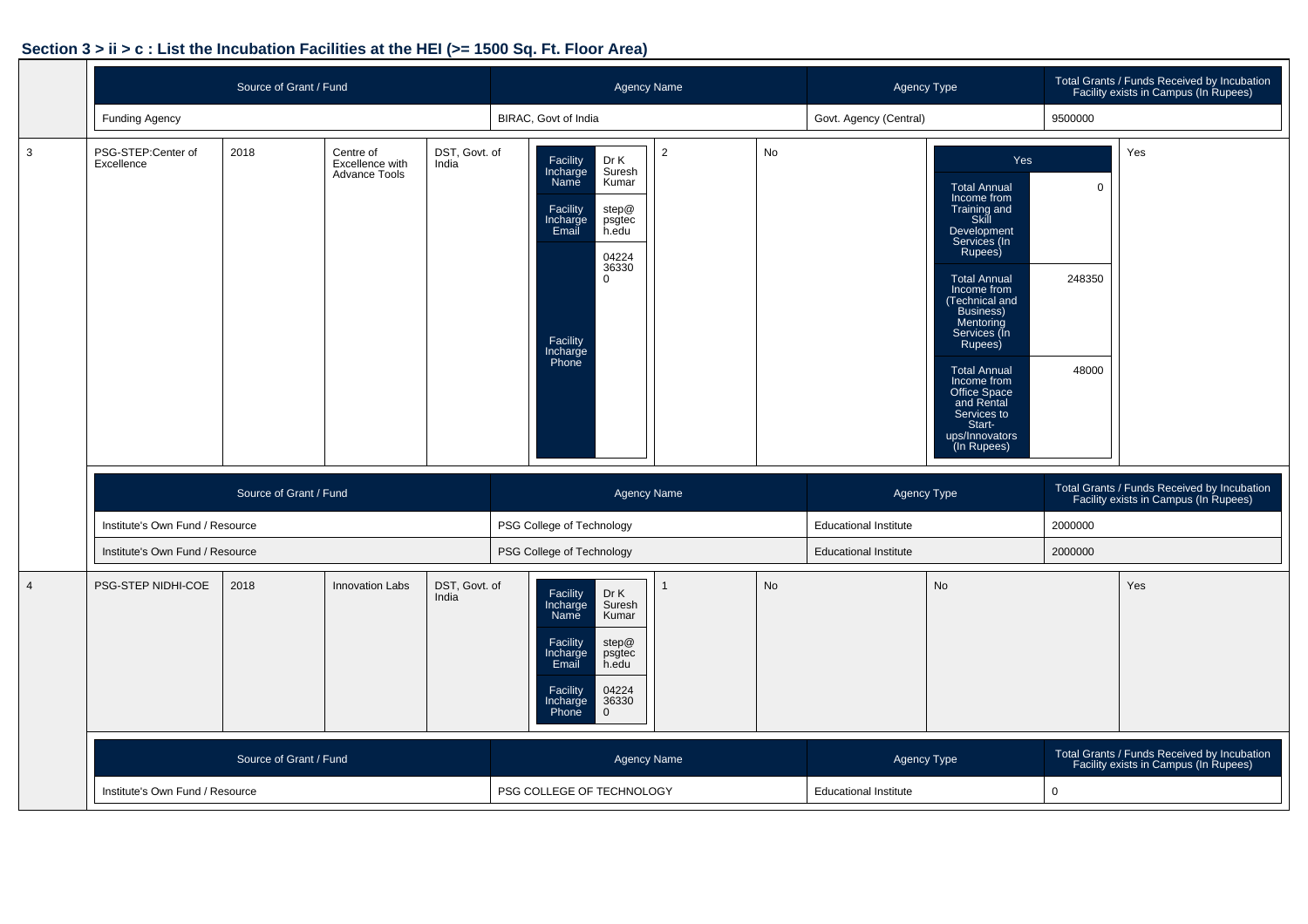#### **Section 3 > ii > c : List the Incubation Facilities at the HEI (>= 1500 Sq. Ft. Floor Area)**

| $5\phantom{.0}$ | PSG-STEP:PRAYAS<br>Innovation Lab | 2018                   | Pre-<br>Incubation, Innova<br>tion Labs                                                                                |                                                    | Facility<br>Incharge<br>Dr K<br>Suresh<br>Name<br>Kumar<br>step@<br>Facility<br>Incharge<br>Email<br>psgtec<br>h.edu<br>04224<br>36330<br>$\mathbf 0$<br>Facility<br>Incharge<br>Phone                                  |   | No | Yes<br><b>Total Annual</b><br>Income from<br>Training and<br>Skill<br>Development<br>Services (In<br>Rupees)<br><b>Total Annual</b><br>Income from<br>(Technical and<br>Business)<br>Mentoring<br>Services (In<br>Rupees)<br><b>Total Annual</b><br>Income from<br>Office Space<br>and Rental<br>Services to<br>Start-<br>ups/Innovators<br>(In Rupees) | $\mathsf 0$<br>146425<br>919258       | Yes                                                                                  |
|-----------------|-----------------------------------|------------------------|------------------------------------------------------------------------------------------------------------------------|----------------------------------------------------|-------------------------------------------------------------------------------------------------------------------------------------------------------------------------------------------------------------------------|---|----|---------------------------------------------------------------------------------------------------------------------------------------------------------------------------------------------------------------------------------------------------------------------------------------------------------------------------------------------------------|---------------------------------------|--------------------------------------------------------------------------------------|
|                 |                                   | Source of Grant / Fund |                                                                                                                        |                                                    | Agency Name                                                                                                                                                                                                             |   |    | Agency Type                                                                                                                                                                                                                                                                                                                                             |                                       | Total Grants / Funds Received by Incubation<br>Facility exists in Campus (In Rupees) |
| 6               | <b>Focus Incubation Center</b>    | 2015                   | Pre-<br>Incubation, Centre<br>of Excellence<br>with Advance<br>Tools, IPR<br>Cell/Technology<br><b>Transfer Centre</b> | Ministry of<br>Textiles.<br>Government of<br>India | Dr G<br>Thilag<br>avathi<br>Facility<br>and Dr<br>Incharge<br>Name<br>S<br>Neelak<br>rishna<br>n<br>thilgap<br>sg@g<br>Facility<br>Incharge<br>Email<br>mail.co<br>m<br>98947<br>69906<br>Facility<br>Incharge<br>Phone | 9 | No | Yes<br><b>Total Annual</b><br>Income from<br>Training and<br>Skill<br>Development<br>Services (In<br>Rupees)<br><b>Total Annual</b><br>Income from<br>Technical and<br>Business)<br>Mentoring<br>Services (In<br>Rupees)<br><b>Total Annual</b><br>Income from<br>Office Space<br>and Rental<br>Services to<br>Start-<br>ups/Innovators<br>(In Rupees)  | $\mathbf 0$<br>6594541<br>$\mathbf 0$ | Yes                                                                                  |
|                 |                                   | Source of Grant / Fund |                                                                                                                        |                                                    | <b>Agency Name</b>                                                                                                                                                                                                      |   |    | Agency Type                                                                                                                                                                                                                                                                                                                                             |                                       | Total Grants / Funds Received by Incubation<br>Facility exists in Campus (In Rupees) |

#### **Section 3 > ii > d : List the Innovation Park/Research Park Facilities at the HEI (>= 5000 Sq. Ft. Floor Area)**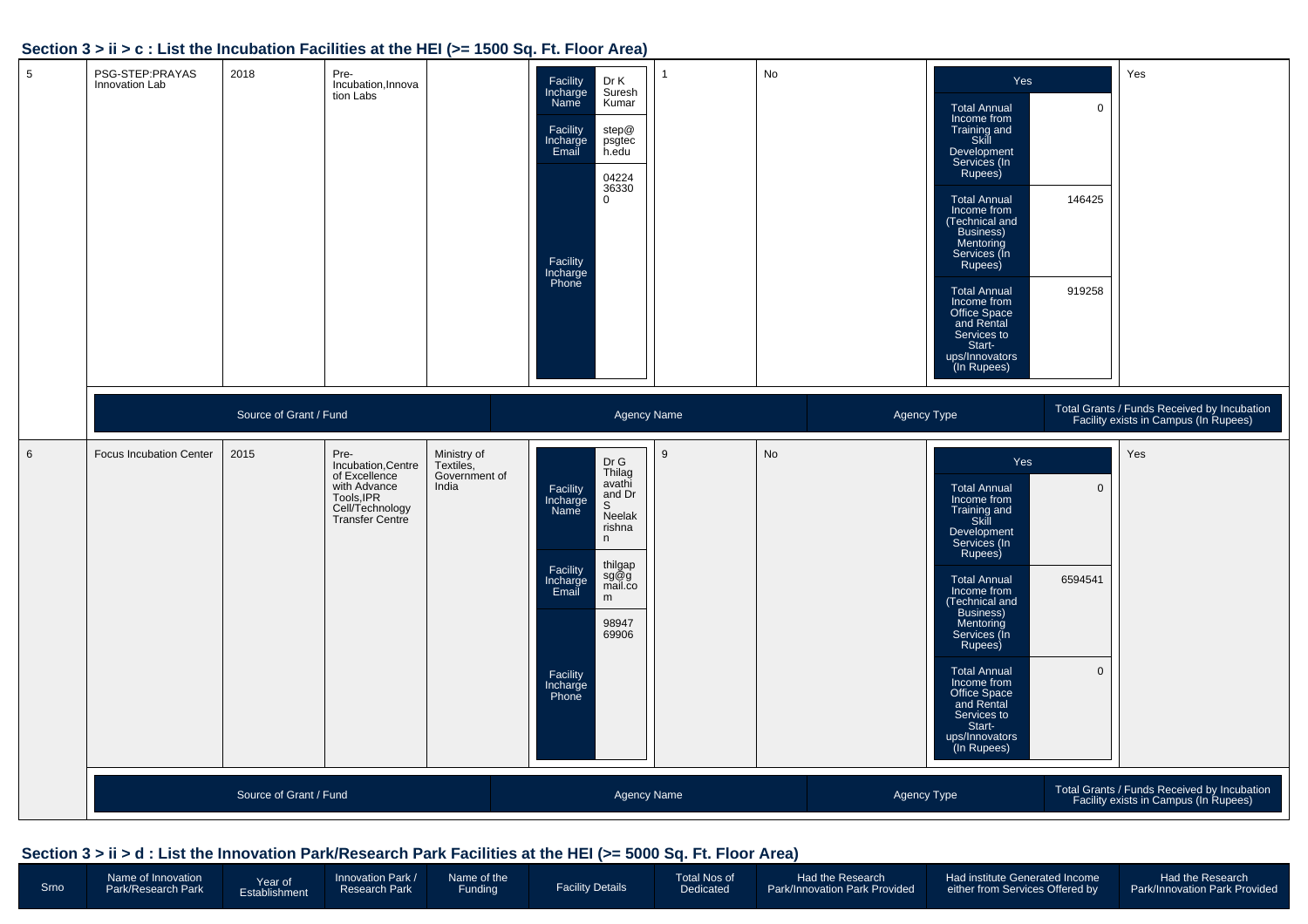#### **Section 3 > ii > d : List the Innovation Park/Research Park Facilities at the HEI (>= 5000 Sq. Ft. Floor Area)**



#### **Section 3 > ii > e : List the IPR Cell/Technology Transfer Centre Facilities at the HEI**

| Srno | Name of IPR<br>Cell/Technology<br><b>Transfer Centre Facility</b> | Year of<br>Establishment | <b>IPR</b><br>Cell/Technology<br><b>Transfer Centre</b><br>with Access to<br>Other I&E<br>Facilities at the<br><b>HEI</b>                              | Name of the<br>Funding<br><b>Schemes</b><br>Available with<br><b>IPR</b><br>Cell/Technology<br><b>Transfer Centre,</b><br>if any (Optional) | <b>Facility Details</b>                                                                                                                                                               | Total Nos of<br>Dedicated<br>Executive/Manag<br>ement team<br>Strength<br>Engaged at the<br>Facility |    | Had the IPR Cell/Technology<br>Transfer Centre Provided any<br>Funding Support for<br>Idea/Prototype/Innovation<br>Development and<br>implementation during the<br>Financial Year 2019-20? | <b>Had institute Generated Income</b><br>either from Services Offered by IPR<br>Cell/Technology Transfer Centre? | Had the IPR Cell/Technology<br><b>Transfer Centre Provided any</b><br>Funding Support for<br>Idea/Prototype/Innovation/Start<br>up/Venture Development and<br>implementation during the<br>Financial Year 2019-20? |
|------|-------------------------------------------------------------------|--------------------------|--------------------------------------------------------------------------------------------------------------------------------------------------------|---------------------------------------------------------------------------------------------------------------------------------------------|---------------------------------------------------------------------------------------------------------------------------------------------------------------------------------------|------------------------------------------------------------------------------------------------------|----|--------------------------------------------------------------------------------------------------------------------------------------------------------------------------------------------|------------------------------------------------------------------------------------------------------------------|--------------------------------------------------------------------------------------------------------------------------------------------------------------------------------------------------------------------|
|      | <b>PSG IPR CELL</b>                                               | 2019                     | Incubation<br>Unit, Innovation<br>Labs, Innovation<br>Park/Research<br>Park, Centre of<br>Excellence with<br>Advance<br>Tools, Student<br><b>Clubs</b> | Technical<br><b>Education Quality</b><br>Improvement<br>Programme<br>(TEQIP)                                                                | Facility<br>Dr.<br>G.Thila<br>Incharge<br>' gavathi<br>Name<br>hod.te<br>Facility<br>xt@ps<br>Incharge<br>gtech.<br>Email<br>ac.in<br>Facility<br>04222<br>57416<br>Incharge<br>Phone |                                                                                                      | No |                                                                                                                                                                                            | No                                                                                                               | Yes                                                                                                                                                                                                                |
|      |                                                                   | Source of Grant / Fund   |                                                                                                                                                        |                                                                                                                                             | Agency Name                                                                                                                                                                           |                                                                                                      |    |                                                                                                                                                                                            | Agency Type                                                                                                      | Total Grants / Funds Received by Incubation<br>Facility exists in Campus (In Rupees)                                                                                                                               |

| Srno | Name of the Faculty | Designation of the Faculty | <b>Mentor Expert Area</b>                                       | Years of Experience in Mentorship (In<br>Years) |
|------|---------------------|----------------------------|-----------------------------------------------------------------|-------------------------------------------------|
|      | Dr.M.Kavitha        | Assistant Professor        | Idea/Innovation Development, IPR Protection & Commercialization |                                                 |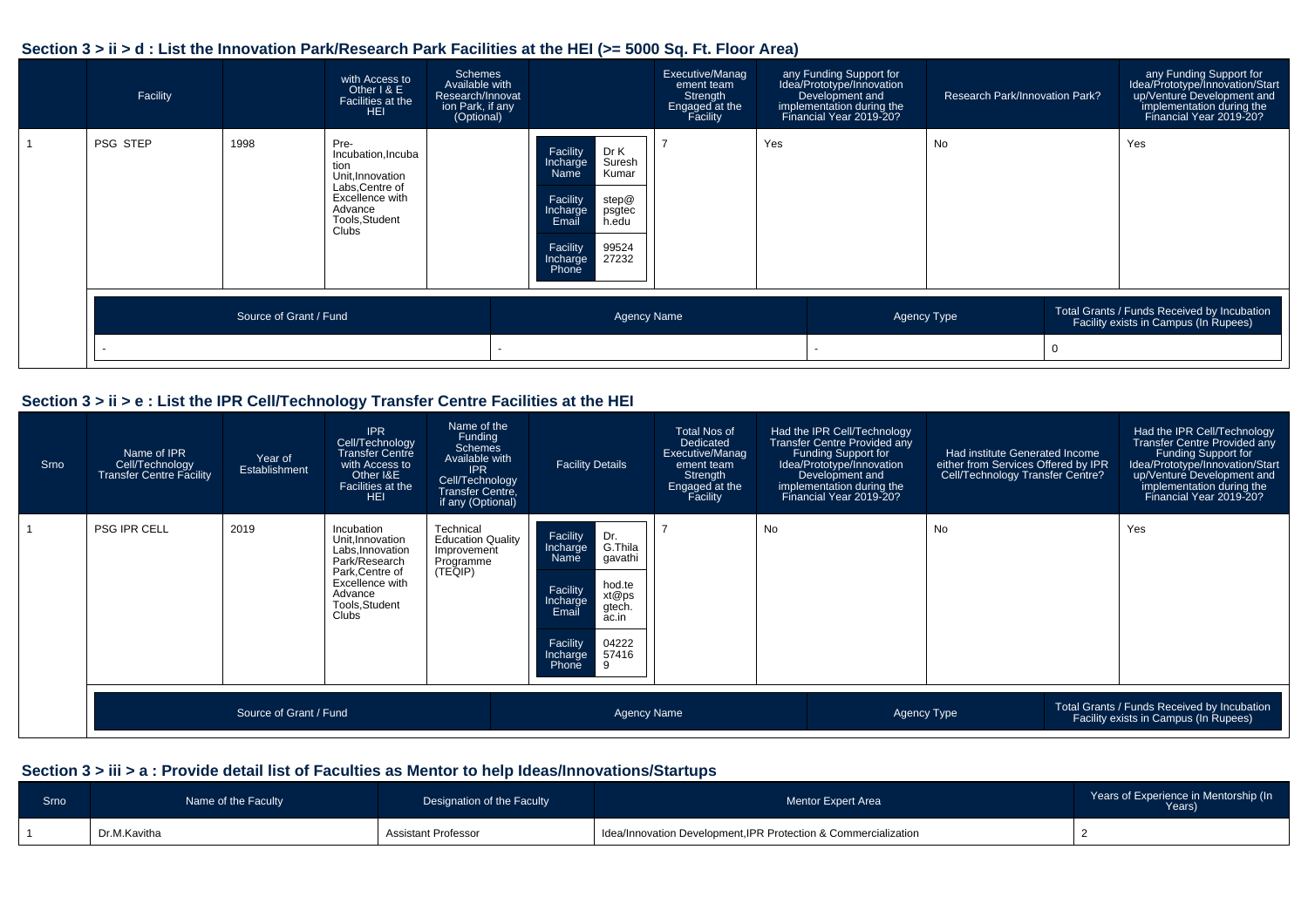|                 | Name of Idea/Innovation/ Startup Mentored                                                                              |                            | Mentoring Setup [Within (or) Outside] HEI                       | CIN (in case it is Startup) |
|-----------------|------------------------------------------------------------------------------------------------------------------------|----------------------------|-----------------------------------------------------------------|-----------------------------|
|                 | SLIP CASTING OF BIOCERAMICS                                                                                            |                            | Within                                                          |                             |
| $\overline{2}$  | Dr.G.Thilagavathi                                                                                                      | Professor and Head         | Idea/Innovation Development, IPR Protection & Commercialization | 5                           |
|                 | Name of Idea/Innovation/ Startup Mentored                                                                              |                            | Mentoring Setup [Within (or) Outside] HEI                       | CIN (in case it is Startup) |
|                 | Industrial Textiles, Automotive Textiles, Home Textiless                                                               |                            | Within                                                          |                             |
| $\mathbf{3}$    | Dr. J C Sakthivel<br>Assistant professor<br>Name of Idea/Innovation/ Startup Mentored<br>Nonwovens, Technical Textiles |                            | Idea/Innovation Development                                     | 3                           |
|                 |                                                                                                                        |                            | Mentoring Setup [Within (or) Outside] HEI                       | CIN (in case it is Startup) |
|                 |                                                                                                                        |                            | Within                                                          |                             |
| $\overline{4}$  | Dr.M.Senthilkumar                                                                                                      | Assistant professor        | Idea/Innovation Development                                     | $\overline{4}$              |
|                 | Name of Idea/Innovation/ Startup Mentored                                                                              |                            | Mentoring Setup [Within (or) Outside] HEI                       | CIN (in case it is Startup) |
|                 | Wet Chemical Processing                                                                                                |                            | Within                                                          |                             |
| $5\phantom{.0}$ | Ms.S.Tharakeswari                                                                                                      | <b>Assistant Professor</b> | Idea/Innovation Development                                     | $\overline{2}$              |
|                 | Name of Idea/Innovation/ Startup Mentored                                                                              |                            | Mentoring Setup [Within (or) Outside] HEI                       | CIN (in case it is Startup) |
|                 | Wet Chemical Processing                                                                                                |                            | Within                                                          |                             |
| 6               | Dr.K.Sureshkumar                                                                                                       | Associate Professor        | Entrepreneurship/Startup Development                            | 20                          |
|                 | Name of Idea/Innovation/ Startup Mentored                                                                              |                            | Mentoring Setup [Within (or) Outside] HEI                       | CIN (in case it is Startup) |
|                 | Entrepreneurship                                                                                                       |                            | Within                                                          |                             |
| $\overline{7}$  | Dr.L.S.Jayashree                                                                                                       | Professor                  | Idea/Innovation Development, IPR Protection & Commercialization | $\mathbf{1}$                |
|                 | Name of Idea/Innovation/ Startup Mentored                                                                              |                            | Mentoring Setup [Within (or) Outside] HEI                       | CIN (in case it is Startup) |
|                 | Memory Aide for Cognitively Impaired Patients                                                                          |                            | Within                                                          |                             |
| 8               | Mr.J.Prakash                                                                                                           | <b>Assistant Professor</b> | IPR Protection & Commercialization                              | 1                           |
|                 | Name of Idea/Innovation/ Startup Mentored                                                                              |                            | Mentoring Setup [Within (or) Outside] HEI                       | CIN (in case it is Startup) |
|                 | Internet of Things                                                                                                     |                            | Within                                                          |                             |
| 9               | Dr.R.Murugan<br>Associate Professor                                                                                    |                            | Idea/Innovation Development                                     | $\mathbf{1}$                |
|                 | Name of Idea/Innovation/ Startup Mentored                                                                              |                            | Mentoring Setup [Within (or) Outside] HEI                       | CIN (in case it is Startup) |
|                 | Innovations in Textile Engineering                                                                                     |                            | Within                                                          |                             |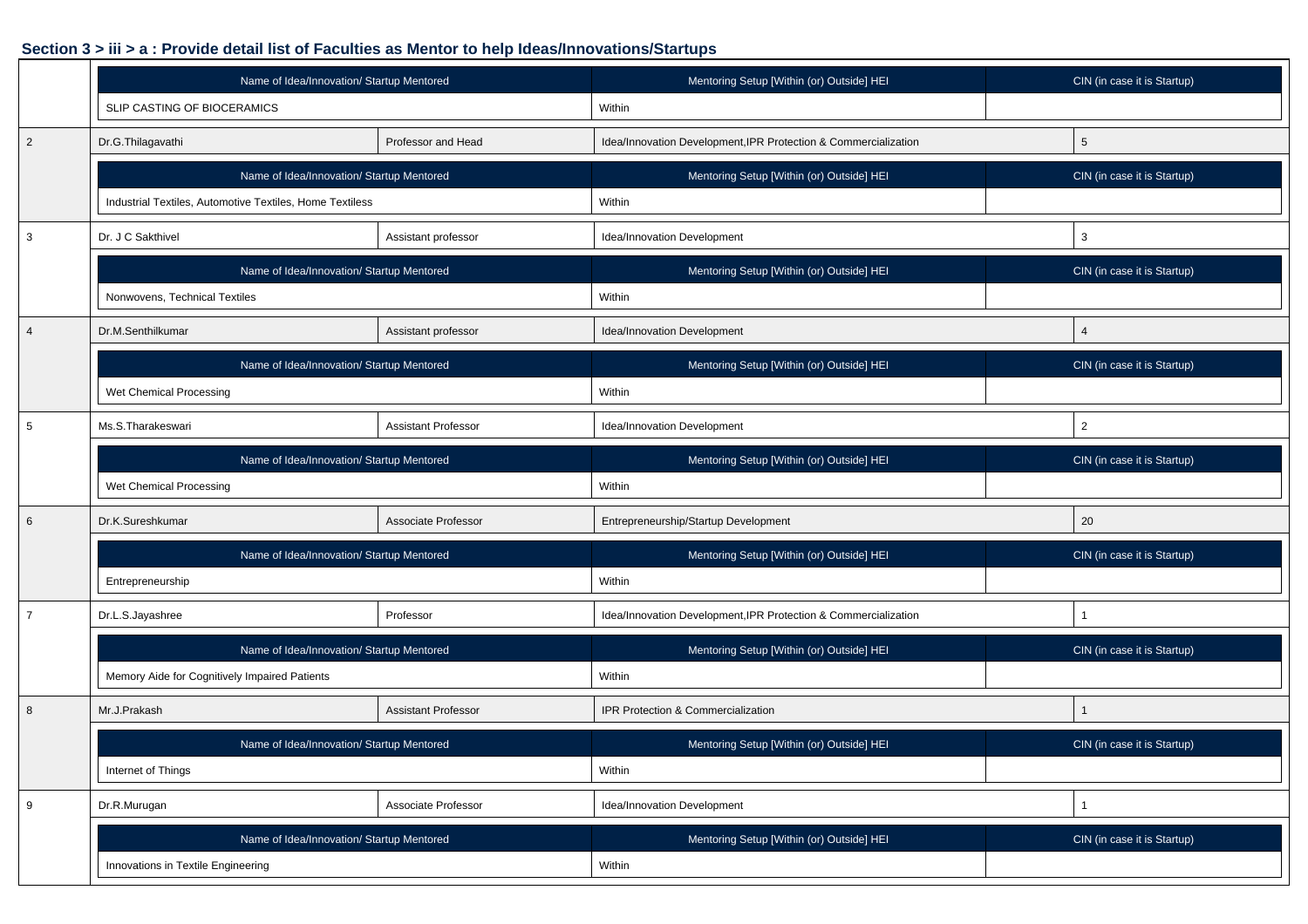| 10 | Mr.T.Ananthraj                                                                            | <b>Assistant Professor</b> | Idea/Innovation Development               |                             |
|----|-------------------------------------------------------------------------------------------|----------------------------|-------------------------------------------|-----------------------------|
|    | Name of Idea/Innovation/ Startup Mentored                                                 |                            | Mentoring Setup [Within (or) Outside] HEI | CIN (in case it is Startup) |
|    | Vithai Urundai Maker                                                                      |                            | Within                                    |                             |
| 11 | Dr.S.Udhayakumar                                                                          | <b>Assistant Professor</b> | Idea/Innovation Development               |                             |
|    | Name of Idea/Innovation/ Startup Mentored                                                 |                            | Mentoring Setup [Within (or) Outside] HEI | CIN (in case it is Startup) |
|    | Design and development of self-adjusting piezoelectric energy harvester                   |                            | Within                                    |                             |
| 12 | Dr.D.Sivaraj                                                                              | <b>Assistant Professor</b> | Idea/Innovation Development               |                             |
|    | Name of Idea/Innovation/ Startup Mentored                                                 |                            | Mentoring Setup [Within (or) Outside] HEI | CIN (in case it is Startup) |
|    | Smart Lock (LOCK AND WALK)                                                                |                            | Within                                    |                             |
|    | <b>PARK SMART</b>                                                                         |                            | Within                                    |                             |
| 13 | Mrs.P.Prabavathi                                                                          | <b>Assistant Professor</b> | Idea/Innovation Development               |                             |
|    | Name of Idea/Innovation/ Startup Mentored                                                 |                            | Mentoring Setup [Within (or) Outside] HEI | CIN (in case it is Startup) |
|    | Smart Lock (LOCK AND WALK)                                                                |                            | Within                                    |                             |
|    | <b>PARK SMART</b>                                                                         |                            | Within                                    |                             |
| 14 | Mr.T.Venkatachalam                                                                        | <b>Assistant Professor</b> | Idea/Innovation Development               |                             |
|    | Name of Idea/Innovation/ Startup Mentored                                                 |                            | Mentoring Setup [Within (or) Outside] HEI | CIN (in case it is Startup) |
|    | Plant leaf disease detection                                                              |                            | Within                                    |                             |
| 15 | Dr.R.Balasundraprabhu                                                                     | <b>Assistant Professor</b> | Idea/Innovation Development               |                             |
|    | Name of Idea/Innovation/ Startup Mentored                                                 |                            | Mentoring Setup [Within (or) Outside] HEI | CIN (in case it is Startup) |
|    | Cost Effective IoT Enabled Automation of Spray Pyrolizer                                  |                            | Within                                    |                             |
| 16 | Dr.K.Vasanthamani                                                                         | <b>Assistant Professor</b> | Idea/Innovation Development               |                             |
|    | Name of Idea/Innovation/ Startup Mentored                                                 |                            | Mentoring Setup [Within (or) Outside] HEI | CIN (in case it is Startup) |
|    | Fingerprint and OTP based Cardless ATM (FOCA)                                             |                            | Within                                    |                             |
| 17 | Dr.S.Jayanthi<br><b>Assistant Professor</b>                                               |                            | Idea/Innovation Development               |                             |
|    | Name of Idea/Innovation/ Startup Mentored                                                 |                            | Mentoring Setup [Within (or) Outside] HEI | CIN (in case it is Startup) |
|    | IN-Vitro Production of Commercially Viable Active Components Through Hairy Root Induction |                            | Within                                    |                             |
| 18 | Dr.S.Vidyalakshmi                                                                         | <b>Assistant Professor</b> | Idea/Innovation Development               | $\mathbf{1}$                |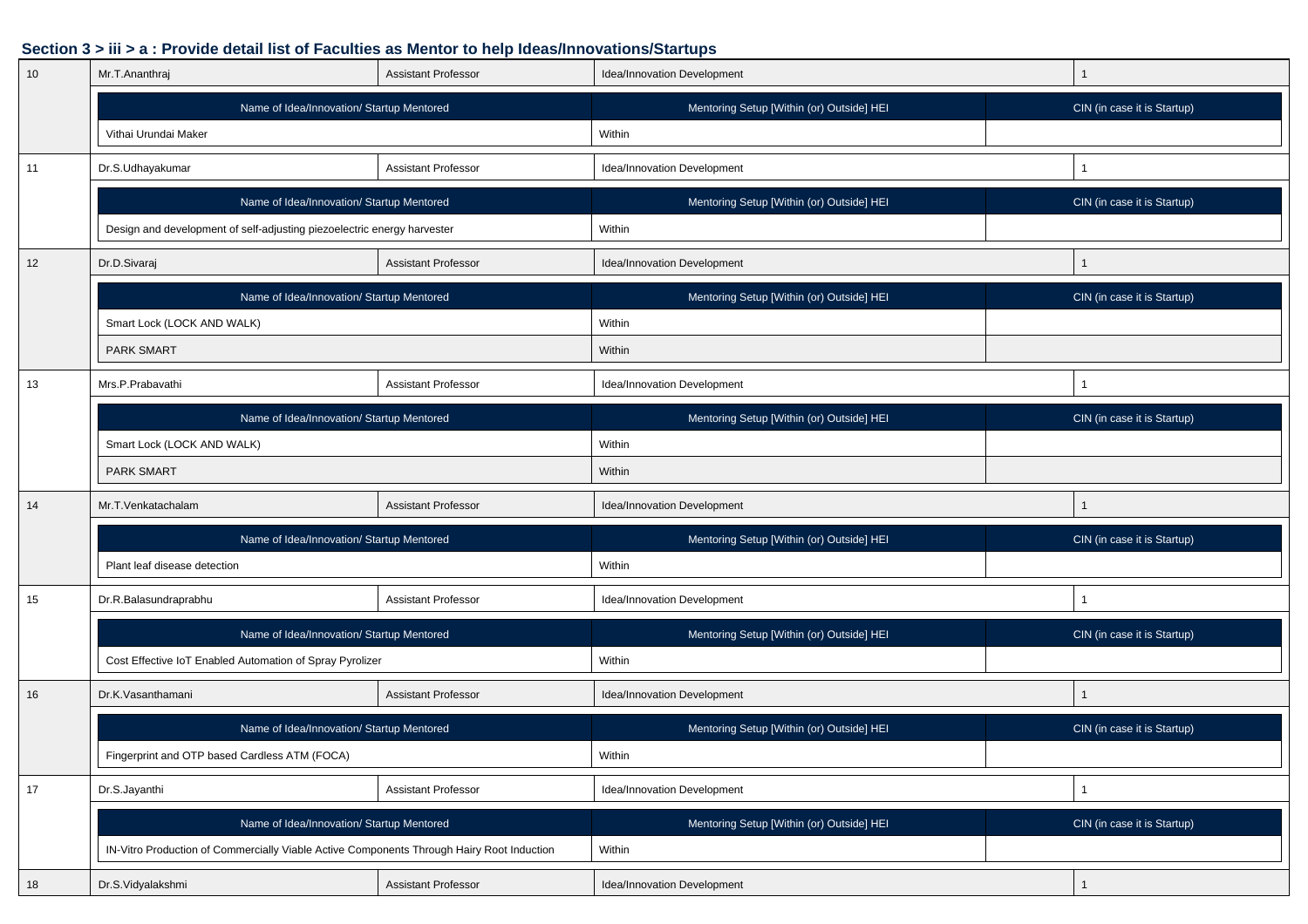|    | Name of Idea/Innovation/ Startup Mentored                                                 |                            | Mentoring Setup [Within (or) Outside] HEI | CIN (in case it is Startup) |
|----|-------------------------------------------------------------------------------------------|----------------------------|-------------------------------------------|-----------------------------|
|    | IN-Vitro Production of Commercially Viable Active Components Through Hairy Root Induction |                            | Within                                    |                             |
| 19 | Mr.E.Vimal                                                                                | <b>Assistant Professor</b> | Idea/Innovation Development               | $\overline{1}$              |
|    | Name of Idea/Innovation/ Startup Mentored                                                 |                            | Mentoring Setup [Within (or) Outside] HEI | CIN (in case it is Startup) |
|    | Remote Energy Management                                                                  |                            | Within                                    |                             |
| 20 | <b>Assistant PRofessor</b><br>Mr.M.Paneerselvam                                           |                            | Idea/Innovation Development               |                             |
|    | Name of Idea/Innovation/ Startup Mentored                                                 |                            | Mentoring Setup [Within (or) Outside] HEI | CIN (in case it is Startup) |
|    | Assistive wearables for visually impaired                                                 |                            | Within                                    |                             |
| 21 | Dr.L.Priya                                                                                | Assistant Professor        | Idea/Innovation Development               | $\mathbf{1}$                |
|    | Name of Idea/Innovation/ Startup Mentored                                                 |                            | Mentoring Setup [Within (or) Outside] HEI | CIN (in case it is Startup) |
|    | Power generation using foot step                                                          |                            | Within                                    |                             |
| 22 | Dr.R.Surjith<br><b>Assistant Professor</b>                                                |                            | Idea/Innovation Development               | 1                           |
|    | Name of Idea/Innovation/ Startup Mentored                                                 |                            | Mentoring Setup [Within (or) Outside] HEI | CIN (in case it is Startup) |
|    | Designing and development of body warmth indicator garment                                |                            | Within                                    |                             |
| 23 | Dr.B.Vinod                                                                                | Professor                  | Idea/Innovation Development               | 1                           |
|    | Name of Idea/Innovation/ Startup Mentored                                                 |                            | Mentoring Setup [Within (or) Outside] HEI | CIN (in case it is Startup) |
|    | Smart Water Management System                                                             |                            | Within                                    |                             |
| 24 | Dr.M.Sundaram                                                                             | Associate Professor        | Idea/Innovation Development               | $\mathbf{1}$                |
|    | Name of Idea/Innovation/ Startup Mentored                                                 |                            | Mentoring Setup [Within (or) Outside] HEI | CIN (in case it is Startup) |
|    | Smart Water Management System                                                             |                            | Within                                    |                             |
| 25 | Dr.M.Suresh                                                                               | Associate Professor        | Idea/Innovation Development               | 1                           |
|    | Name of Idea/Innovation/ Startup Mentored                                                 |                            | Mentoring Setup [Within (or) Outside] HEI | CIN (in case it is Startup) |
|    | Smart Water Management System                                                             |                            | Within                                    |                             |
| 26 | Dr.K.Anithakumari                                                                         | Associate Professor        | Idea/Innovation Development               | $\mathbf{1}$                |
|    | Name of Idea/Innovation/ Startup Mentored                                                 |                            | Mentoring Setup [Within (or) Outside] HEI | CIN (in case it is Startup) |
|    | IoT based Smart library Information System                                                |                            | Within                                    |                             |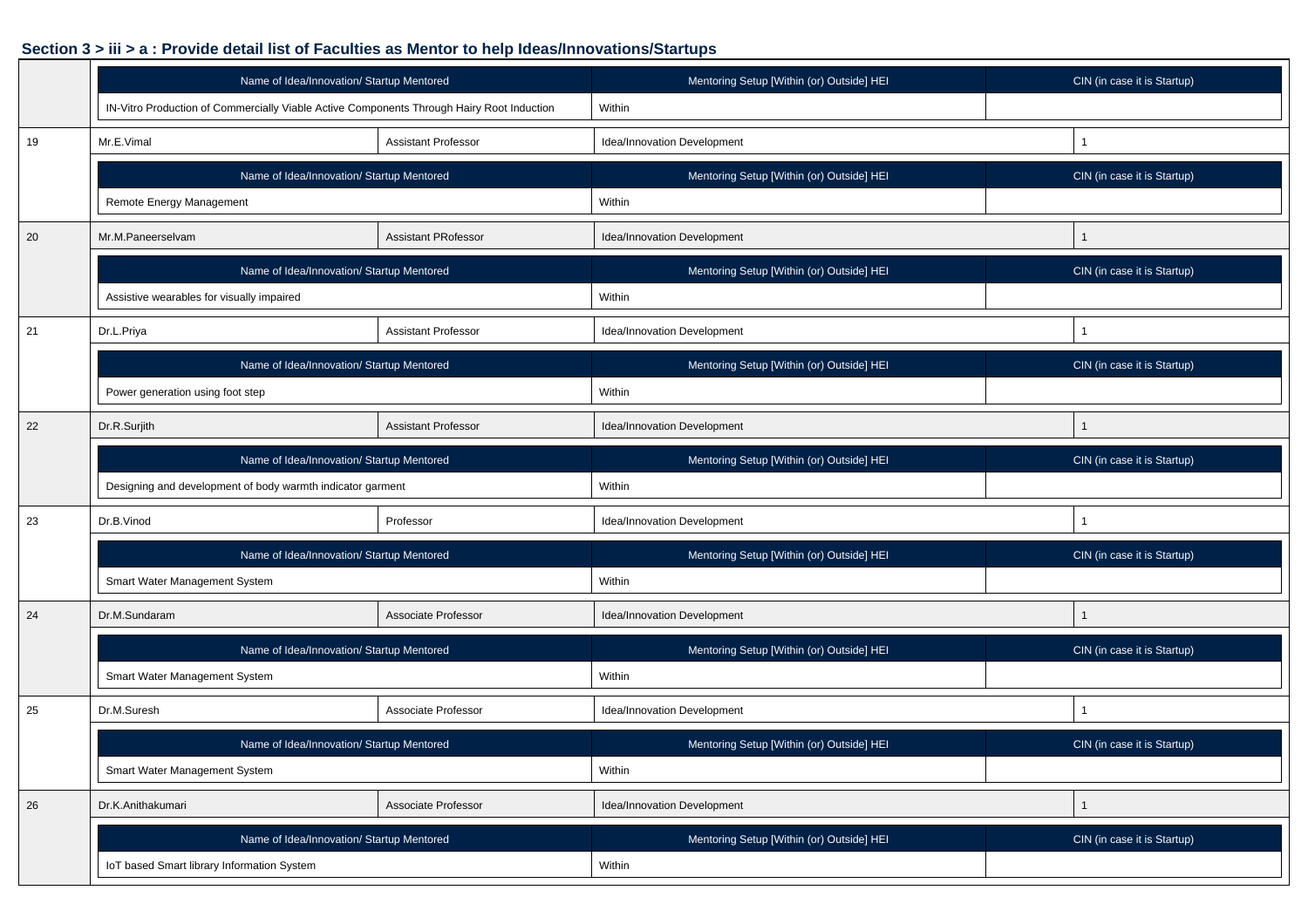| 27 | Mr.J.Arumugam                                                            | <b>Assistant Professor</b> | Idea/Innovation Development               |                             |  |
|----|--------------------------------------------------------------------------|----------------------------|-------------------------------------------|-----------------------------|--|
|    | Name of Idea/Innovation/ Startup Mentored                                |                            | Mentoring Setup [Within (or) Outside] HEI | CIN (in case it is Startup) |  |
|    | IoT based Smart library Information System                               |                            | Within                                    |                             |  |
| 28 | Mr.K.Pradeep                                                             | <b>Assistant Professor</b> | Idea/Innovation Development               |                             |  |
|    | Name of Idea/Innovation/ Startup Mentored                                |                            | Mentoring Setup [Within (or) Outside] HEI | CIN (in case it is Startup) |  |
|    | Energy Management in Metrocity Planning using Virtual Reality Technology |                            | Within                                    |                             |  |
| 29 | Dr.S.Saravanan                                                           | Professor                  | Idea/Innovation Development               |                             |  |
|    | Name of Idea/Innovation/ Startup Mentored                                |                            | Mentoring Setup [Within (or) Outside] HEI | CIN (in case it is Startup) |  |
|    | Development of Augmented Reality Application for Chemistry Education     |                            | Within                                    |                             |  |
| 30 | Mr.K.Saravanankumar<br><b>Assistant Professor</b>                        |                            | Idea/Innovation Development               |                             |  |
|    | Name of Idea/Innovation/ Startup Mentored                                |                            | Mentoring Setup [Within (or) Outside] HEI | CIN (in case it is Startup) |  |
|    | Energy Management in Metrocity Planning using Virtual Reality Technology |                            | Within                                    |                             |  |

# **Section 3 > iii > b : Provide detail list of External Experts/Agencies engaged as Mentor to help Ideas/Innovations/Startups**

| Srno | Name of the External Expert/Agency as Mentor                             |                   |                             |                                      | Mentor Expert Area                        |                        |    | Type of Mentorship                               |                                |  |
|------|--------------------------------------------------------------------------|-------------------|-----------------------------|--------------------------------------|-------------------------------------------|------------------------|----|--------------------------------------------------|--------------------------------|--|
|      | Samsung R & D Institute India - Bangalore Private Limited,<br>Bangalore  |                   |                             | Idea/Innovation Development          |                                           |                        |    |                                                  | <b>Structured Mentorship</b>   |  |
|      | Structured Mentorship Program Name                                       | <b>Start Date</b> |                             | End Date                             | Total No of Days of<br>Mentorship Program | No of Mentors Involved |    | <b>Mentorship Cohort Size</b><br>(No. of Mentee) | Type of Mentee                 |  |
|      | MoU with Samsung PRISM<br>21-12-2019                                     |                   |                             | 29-03-2020                           | 100                                       | 16                     | 70 |                                                  | Innovation/Prototype           |  |
|      | Boston Creative Company, USA                                             |                   |                             | Idea/Innovation Development          |                                           |                        |    |                                                  | <b>Unstructured Mentorship</b> |  |
|      | AIMIL Ltd, Chennai                                                       |                   |                             | Idea/Innovation Development          |                                           |                        |    |                                                  | <b>Unstructured Mentorship</b> |  |
|      | Hewlett Packard (India) Software Operation Private Limited,<br>Bangalore |                   | Idea/Innovation Development |                                      |                                           |                        |    | <b>Unstructured Mentorship</b>                   |                                |  |
|      | Climate Smart Technologies Pvt Ltd, Coimbatore                           |                   | Idea/Innovation Development |                                      |                                           |                        |    | Unstructured Mentorship                          |                                |  |
| -6   | FLUKE Technologies Pvt Ltd, Bangalore                                    |                   | Idea/Innovation Development |                                      |                                           |                        |    | <b>Unstructured Mentorship</b>                   |                                |  |
|      | Cloudera, Bangalore                                                      |                   | Idea/Innovation Development |                                      |                                           |                        |    | <b>Unstructured Mentorship</b>                   |                                |  |
|      | EMURGO Learning Solutions Pvt Ltd, Chennai                               |                   |                             | Entrepreneurship/Startup Development |                                           |                        |    |                                                  | <b>Unstructured Mentorship</b> |  |
| 9    | NAVTAT Solutions (OPC) Private Limited, Bangalore                        |                   | Idea/Innovation Development |                                      |                                           |                        |    | Unstructured Mentorship                          |                                |  |
| 10   | Malaysia Automotive Robotics and IoT Institute, Malaysia                 |                   |                             | Idea/Innovation Development          |                                           |                        |    | <b>Unstructured Mentorship</b>                   |                                |  |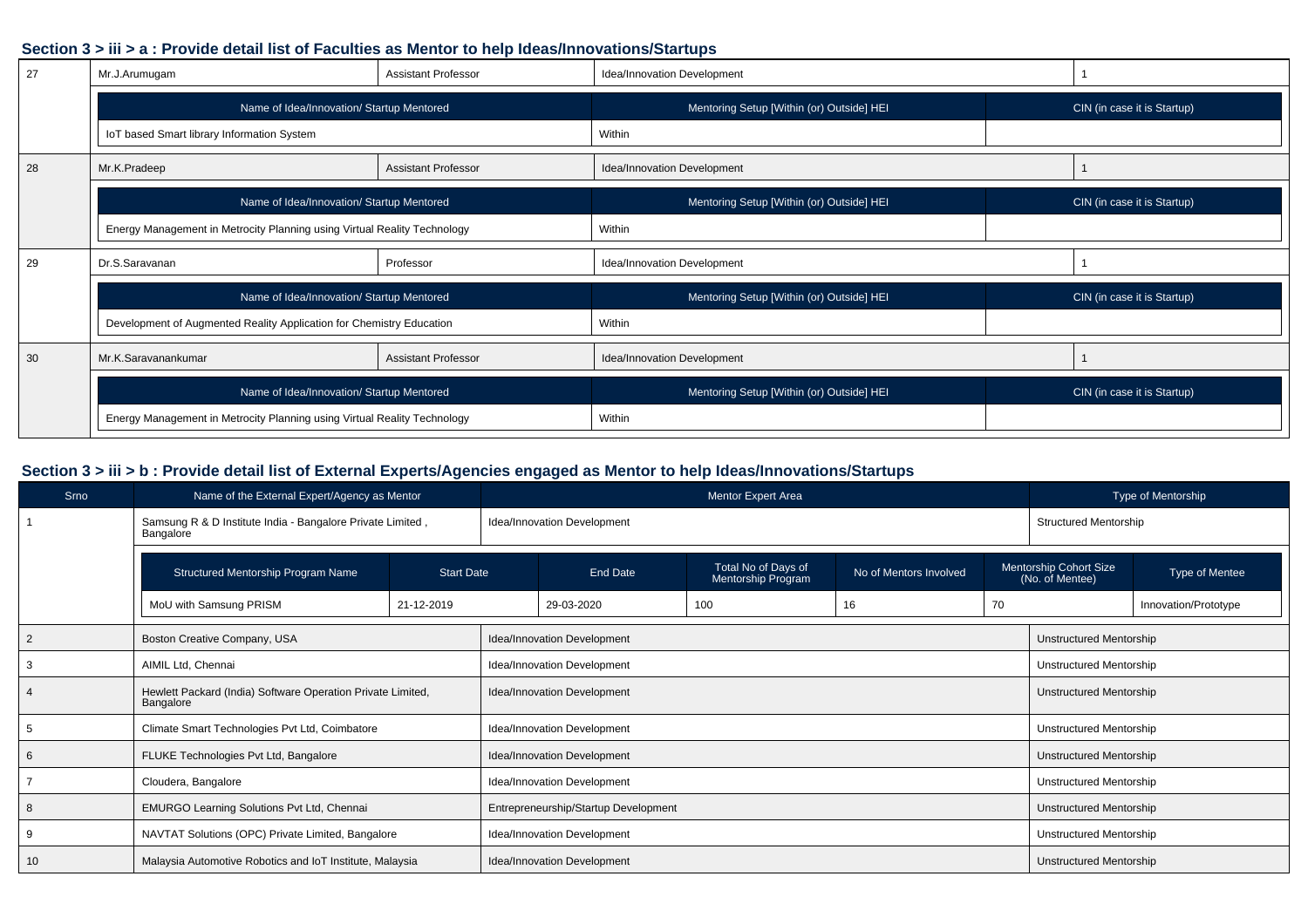# **Section 4 : List all the Innovations Generated Developed, Completed and Implemented in Ground with Support of Pre-incubation & Incubation facilities at the HEI and Recognitions Received**

| Srn<br>$\circ$ | Name of the<br><b>Innovation Generated</b><br>with the Support of<br>HEI. | Type of<br>Innovation | Nature<br>of<br>Innovati<br><b>on</b> | Name of<br>the HEI<br>Support<br>ed<br>Innovati<br>on<br>Develop<br>ment  | Innov<br>ation<br>Devel<br>oped<br>by | Stage<br>of<br>Innov<br>ation/<br><b>Stage</b><br>of<br><b>TRL</b><br>it.<br>starte<br>$\mathsf{d}$<br>recei<br>ving<br>the<br>Supp<br>ort<br>durin<br>g the<br>PFY.<br>2019-<br>20 | Stage<br>of<br>Innov<br>ation/<br>Stage<br>of<br><b>TRL</b><br>reach<br>ed as<br>on<br>31st<br>Marc<br>h.<br>2020                          | <b>Status</b><br>Pre-<br>Incubati<br>on/Incu<br>bation<br>Support<br>to<br>Innovati<br>on as<br>on 31st<br>March<br>2020 | Had the<br>Innovation<br>Received any<br>Recognition at<br>State, National,<br>International<br><b>Level Programs</b><br>during the<br>financial period<br>2019-20 |                                                                                                                          | Had the<br>Innovati<br>on<br><b>Convert</b><br>ed into<br>Venture/<br>Startup/<br><b>SME</b><br>Unit<br>during<br>the<br>financial<br>period<br>2019-20 |           | Had Centre/institute provided any<br>Financial support (either own<br>resource or fund received from<br>agencies) in terms of Seed<br>Grant/Fund Support to Idea /<br>Prototype / Innovations<br>Development during the financial<br>period 2019-20 | Had the Innovations raised any<br>Seed fund/Angel Investment/VC<br>during the period of receiving pre-<br>incubation/incubation support at<br>your Pre-incubation/incubation or<br>HEI during the financial period<br>2019-20 | Had the Pre-incubation/Incubation<br>Centre/HEI received any<br>income/revenue from<br>Idea/Prototype/Innovations for the<br>pre-incubation/incubation support<br>and the services offered by Pre-<br>incubation/incubation or institute<br>during the financial period 2019 |
|----------------|---------------------------------------------------------------------------|-----------------------|---------------------------------------|---------------------------------------------------------------------------|---------------------------------------|-------------------------------------------------------------------------------------------------------------------------------------------------------------------------------------|--------------------------------------------------------------------------------------------------------------------------------------------|--------------------------------------------------------------------------------------------------------------------------|--------------------------------------------------------------------------------------------------------------------------------------------------------------------|--------------------------------------------------------------------------------------------------------------------------|---------------------------------------------------------------------------------------------------------------------------------------------------------|-----------|-----------------------------------------------------------------------------------------------------------------------------------------------------------------------------------------------------------------------------------------------------|-------------------------------------------------------------------------------------------------------------------------------------------------------------------------------------------------------------------------------|------------------------------------------------------------------------------------------------------------------------------------------------------------------------------------------------------------------------------------------------------------------------------|
|                | Automated Screening<br>Device for Diabetic<br>Peripheral Neuropathy       | Product<br>Innovation | Technol<br>ogical                     | PSG-TI<br>Centre<br>of<br>Excellen<br>ce in<br>Medical<br>Electron<br>ics | Stude<br>nt                           | <b>TRL</b><br>4 :<br>Small<br>scale<br>protot<br>ype<br>built<br>in a<br>labor<br>atory<br>envir<br>onme<br>nt<br>("ugly<br>protot<br>ype).                                         | <b>TRL</b><br>4:<br>Small<br>scale<br>protot<br>ype<br>built<br>in a<br>labor<br>atory<br>envir<br>onme<br>nt<br>("ugly<br>protot<br>ype). | Innovati<br>on<br>Adopted<br>and<br>Implem<br>ented at<br>Ground                                                         | Agen<br>cy<br>Nam<br>$\mathbf{e}$<br>Agen<br>čy<br>Type<br>Awar<br>d/<br>Positi<br>on $/$<br>Reco<br>qnitio<br>n<br>Secu<br>red                                    | IEE<br>$E_{\text{d}u}$<br>cati<br>onal<br>Soci<br>ety<br>Inte<br>rnati<br>onal<br>Age<br>ncie<br>s<br>First<br>plac<br>e | <b>No</b>                                                                                                                                               | <b>No</b> |                                                                                                                                                                                                                                                     | <b>No</b>                                                                                                                                                                                                                     | <b>No</b>                                                                                                                                                                                                                                                                    |
|                |                                                                           | Name                  |                                       |                                                                           |                                       |                                                                                                                                                                                     | <b>Type</b>                                                                                                                                |                                                                                                                          |                                                                                                                                                                    |                                                                                                                          | Gender                                                                                                                                                  |           |                                                                                                                                                                                                                                                     | Email                                                                                                                                                                                                                         | Contact                                                                                                                                                                                                                                                                      |
|                | Mr.S. Pradeeph                                                            |                       |                                       |                                                                           |                                       |                                                                                                                                                                                     |                                                                                                                                            |                                                                                                                          |                                                                                                                                                                    | Male                                                                                                                     |                                                                                                                                                         |           | spradeeph247@gmail.com                                                                                                                                                                                                                              |                                                                                                                                                                                                                               | 9600078323                                                                                                                                                                                                                                                                   |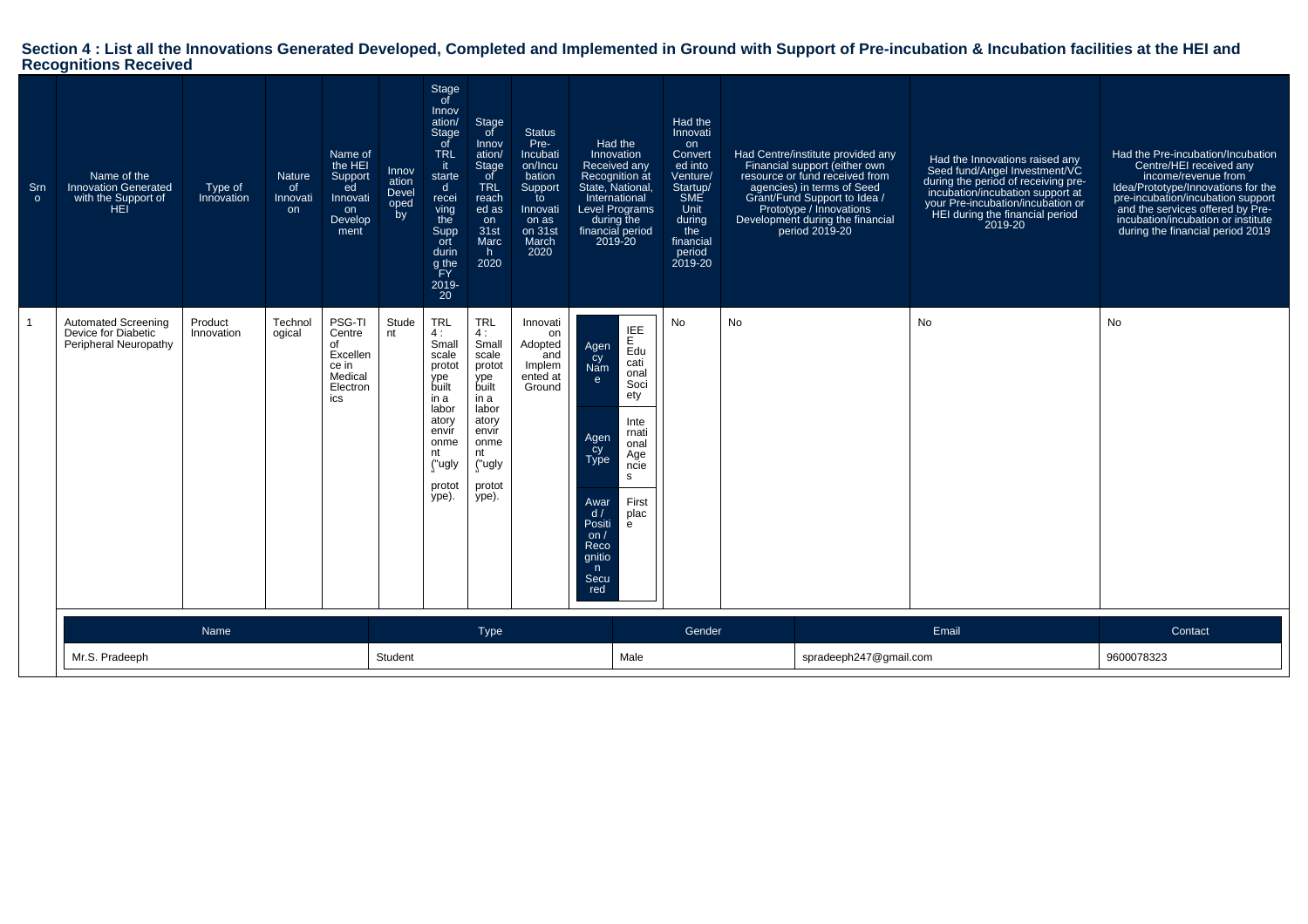| $\overline{2}$ | Designing an<br>Ergonomic Workwear<br>for Operators &<br>Managers in ITC<br>Foods Business<br>Division, Viralimalai                                    | Product<br>Innovation | Non-<br>Technol<br>ogical/<br>Social /<br>Commu<br>nity<br>Innovati<br>on | Comput<br>er Aided<br>Fashion<br>Design<br>Laborat<br>ory | Facul<br>ty | <b>TRL</b><br>1:<br>Basic<br>resea<br>rch.<br>Princi<br>ples<br>postu<br>lated<br>and<br>obser<br>ved<br>but<br>no<br>exper<br>iment<br>al<br>proof<br>availa<br>ble. | <b>TRL</b><br>$2:$ Tech<br>nolog<br>$\mathbf{V}$<br>formu<br>lation<br>Conc<br>ept<br>and<br>applic<br>ation<br>have<br>been<br>formu<br>lated. | Innovati<br>on<br>Develop<br>ment<br>Complet<br>ed | No |        | No     | No                           |                       | No    | No          |
|----------------|--------------------------------------------------------------------------------------------------------------------------------------------------------|-----------------------|---------------------------------------------------------------------------|-----------------------------------------------------------|-------------|-----------------------------------------------------------------------------------------------------------------------------------------------------------------------|-------------------------------------------------------------------------------------------------------------------------------------------------|----------------------------------------------------|----|--------|--------|------------------------------|-----------------------|-------|-------------|
|                |                                                                                                                                                        | Name                  |                                                                           |                                                           |             |                                                                                                                                                                       | Type                                                                                                                                            |                                                    |    |        | Gender |                              |                       | Email | Contact     |
|                | Dr.D.Vijayalakshmi                                                                                                                                     |                       |                                                                           |                                                           | Faculty     |                                                                                                                                                                       |                                                                                                                                                 |                                                    |    | Female |        |                              | hod.afd@pshtech.ac.in |       | 04224344655 |
|                |                                                                                                                                                        | Name                  |                                                                           |                                                           |             |                                                                                                                                                                       | Type                                                                                                                                            |                                                    |    |        | Gender |                              |                       | Email | Contact     |
|                | Dr. Nirmala Varghese                                                                                                                                   |                       |                                                                           |                                                           | Faculty     |                                                                                                                                                                       |                                                                                                                                                 |                                                    |    | Female |        |                              | rvn.afd@psgtech.ac.in |       | 04224344656 |
| $\mathbf{3}$   | Design &<br>Development of high<br>power density In-<br>wheel direct forque<br>motors using<br>ferrite/magnet less<br>configuration for E-<br>vehicles | Product<br>Innovation | Technol<br>ogical                                                         | DHI                                                       | Facul<br>ty | TRL<br>0:<br>Idea.<br>Unpr<br>oven<br>conc<br>ept,<br>no<br>testin<br>g has<br>been<br>perfor<br>med.                                                                 | <b>TRL</b><br>0:<br>Idea.<br>Unpr<br>oven<br>conc<br>ept,<br>no<br>testin<br>g has<br>been<br>perfor<br>med.                                    | Innovati<br>on<br>Develop<br>ment<br>Ongoing       | No |        | No     | <b>Grant Amount</b><br>in Rs | 16500000              | No    | No          |
|                |                                                                                                                                                        | Name                  |                                                                           |                                                           |             |                                                                                                                                                                       | Type                                                                                                                                            |                                                    |    |        | Gender |                              |                       | Email | Contact     |
|                | Dr.Sundaram M                                                                                                                                          |                       |                                                                           |                                                           | Faculty     |                                                                                                                                                                       |                                                                                                                                                 |                                                    |    | Male   |        |                              | msm.eee@psgtech.ac.in |       | 9487018281  |
|                |                                                                                                                                                        | Name                  |                                                                           |                                                           |             |                                                                                                                                                                       | Type                                                                                                                                            |                                                    |    |        | Gender |                              |                       | Email | Contact     |
|                | Dr.Chelladurai J                                                                                                                                       |                       |                                                                           |                                                           | Faculty     |                                                                                                                                                                       |                                                                                                                                                 |                                                    |    | Male   |        |                              | jcd.eee@psgtech.ac.in |       | 9842017488  |
| $\overline{4}$ | Design and<br>Fabrication of<br>Indigenous Powder<br>Fed Metal Additive<br>Manufacturing<br>Machine                                                    | Product<br>Innovation | Technol<br>ogical                                                         | <b>DST</b>                                                | Facul<br>ty | TRL<br>0:<br>Idea.<br>Unpr<br>oven<br>conc<br>ept,<br>no<br>testin<br>g has<br>been<br>perfor<br>med.                                                                 | TRL<br>0:<br>Idea.<br>Unpr<br>oven<br>conc<br>ept,<br>no<br>testin<br>g has<br>been<br>perfor<br>med.                                           | Innovati<br>on<br>Develop<br>ment<br>Ongoing       | No |        | No     | <b>Grant Amount</b><br>in Rs | 51942080              | No    | No          |
|                |                                                                                                                                                        | Name                  |                                                                           |                                                           |             |                                                                                                                                                                       | Type                                                                                                                                            |                                                    |    |        | Gender |                              |                       | Email | Contact     |
|                | Dr.Vinod B                                                                                                                                             |                       |                                                                           |                                                           | Faculty     |                                                                                                                                                                       |                                                                                                                                                 |                                                    |    | Male   |        |                              | hod.rae@psgtech.ac.in |       | 9487018281  |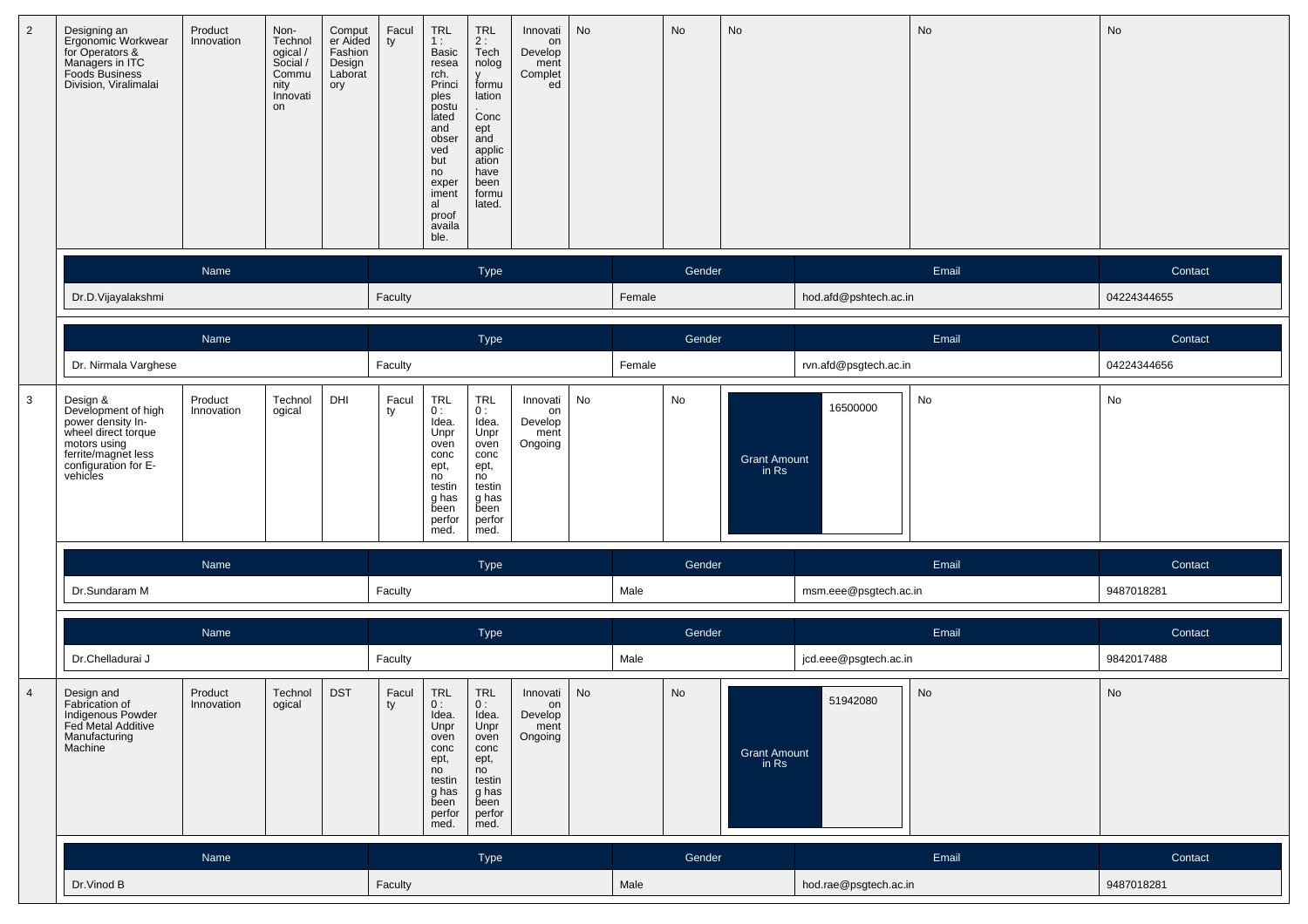|                 |                                                                                                                                    | Name                  |                   |                                        |                             |                                                                                                        | Type                                                                                                                                                           |                                              |    |        | Gender |                                |                       | Email | Contact    |
|-----------------|------------------------------------------------------------------------------------------------------------------------------------|-----------------------|-------------------|----------------------------------------|-----------------------------|--------------------------------------------------------------------------------------------------------|----------------------------------------------------------------------------------------------------------------------------------------------------------------|----------------------------------------------|----|--------|--------|--------------------------------|-----------------------|-------|------------|
|                 | Dr. Neelaveni R                                                                                                                    |                       |                   |                                        | Faculty                     |                                                                                                        |                                                                                                                                                                |                                              |    | Female |        |                                | rnv.eee@psgtech.ac.in |       | 9843281115 |
| $5\phantom{.0}$ | Development of Deep<br>Learning based<br>Unmanned Animal<br>Intrusion monitoring<br>and Deterrent System<br>for Agricultural Lands | Product<br>Innovation | Technol<br>ogical | <b>DST</b>                             | Facul<br>ty                 | TRL<br>0:<br>Idea.<br>Unpr<br>oven<br>conc<br>ept,<br>no<br>testin<br>g has<br>been<br>perfor<br>med.  | <b>TRL</b><br>0:<br>Idea.<br>Unpr<br>oven<br>conc<br>ept,<br>no<br>testin<br>g has<br>been<br>perfor<br>med.                                                   | Innovati<br>on<br>Develop<br>ment<br>Ongoing | No |        | No     | <b>Grant Amount</b><br>in $Rs$ | 3800000               | No    | No         |
|                 |                                                                                                                                    | Name                  |                   |                                        |                             |                                                                                                        | Type                                                                                                                                                           |                                              |    |        | Gender |                                |                       | Email | Contact    |
|                 | Dr.Ashok Kumar L                                                                                                                   | Name                  |                   |                                        |                             |                                                                                                        |                                                                                                                                                                |                                              |    | Male   |        |                                | lak.eee@psgtech.ac.in |       | 9843281115 |
|                 |                                                                                                                                    |                       |                   |                                        |                             |                                                                                                        | Type                                                                                                                                                           |                                              |    |        | Gender |                                |                       | Email | Contact    |
|                 | Dr.Sundaram M                                                                                                                      | Technol<br>Process    |                   |                                        |                             |                                                                                                        |                                                                                                                                                                |                                              |    | Male   |        |                                | msm.eee@psgtech.ac.in |       | 9487018281 |
| $6\phantom{1}6$ | In-vitro Production of<br>commercially viable<br>active components<br>(Acetogenins) through<br>hairy root induction                | Innovation            | ogical            | PSG<br>College<br>of<br>Technol<br>ogy | Stude<br>nt-<br>Facul<br>ty | TRL<br>0 :<br>Idea.<br>Unpr<br>oven<br>conc<br>ept,<br>no<br>testin<br>g has<br>been<br>perfor<br>med. | TRL<br>1:<br>Basic<br>resea<br>rch.<br>Princi<br>ples<br>postu<br>lated<br>and<br>obser<br>ved<br>but<br>no<br>exper<br>iment<br>al<br>proof<br>availa<br>ble. | Innovati<br>on<br>Develop<br>ment<br>Ongoing | No |        | No     | <b>Grant Amount</b><br>in Rs   | 25000                 | No    | No         |
|                 |                                                                                                                                    | Name                  |                   |                                        |                             |                                                                                                        | Type                                                                                                                                                           |                                              |    |        | Gender |                                |                       | Email | Contact    |
|                 | Dr. S. Jayanthi                                                                                                                    |                       |                   |                                        | Faculty                     |                                                                                                        |                                                                                                                                                                |                                              |    | Female |        |                                | jay.bio@psgtech.ac.in |       | 9360091011 |
|                 |                                                                                                                                    | Name                  |                   |                                        |                             |                                                                                                        | Type                                                                                                                                                           |                                              |    |        | Gender |                                |                       | Email | Contact    |
|                 | Dr. S. Vidyalakshmi                                                                                                                |                       |                   |                                        | Faculty                     |                                                                                                        |                                                                                                                                                                |                                              |    | Female |        |                                | svd.bio@psgtech.ac.in |       | 9894593378 |
|                 | Mr. R. Harisharan                                                                                                                  |                       |                   |                                        | Student                     |                                                                                                        |                                                                                                                                                                |                                              |    | Male   |        |                                | 17B213@psgtech.ac.in  |       | 7010328423 |
|                 | Ms.B. Ayshwariya                                                                                                                   |                       |                   |                                        | Student                     |                                                                                                        |                                                                                                                                                                |                                              |    | Female |        |                                | 17B205@psgtech.ac.in  |       | 8637447753 |
|                 | Ms. J. Gopika                                                                                                                      |                       |                   |                                        | Student                     |                                                                                                        |                                                                                                                                                                |                                              |    | Female |        |                                | 17B212@psgtech.ac.in  |       | 8838390517 |
|                 | Ms. U. Rahamatthunnisha                                                                                                            |                       |                   |                                        | Student                     |                                                                                                        |                                                                                                                                                                |                                              |    | Female |        |                                | 17B234@psgtech.ac.in  |       | 9677446251 |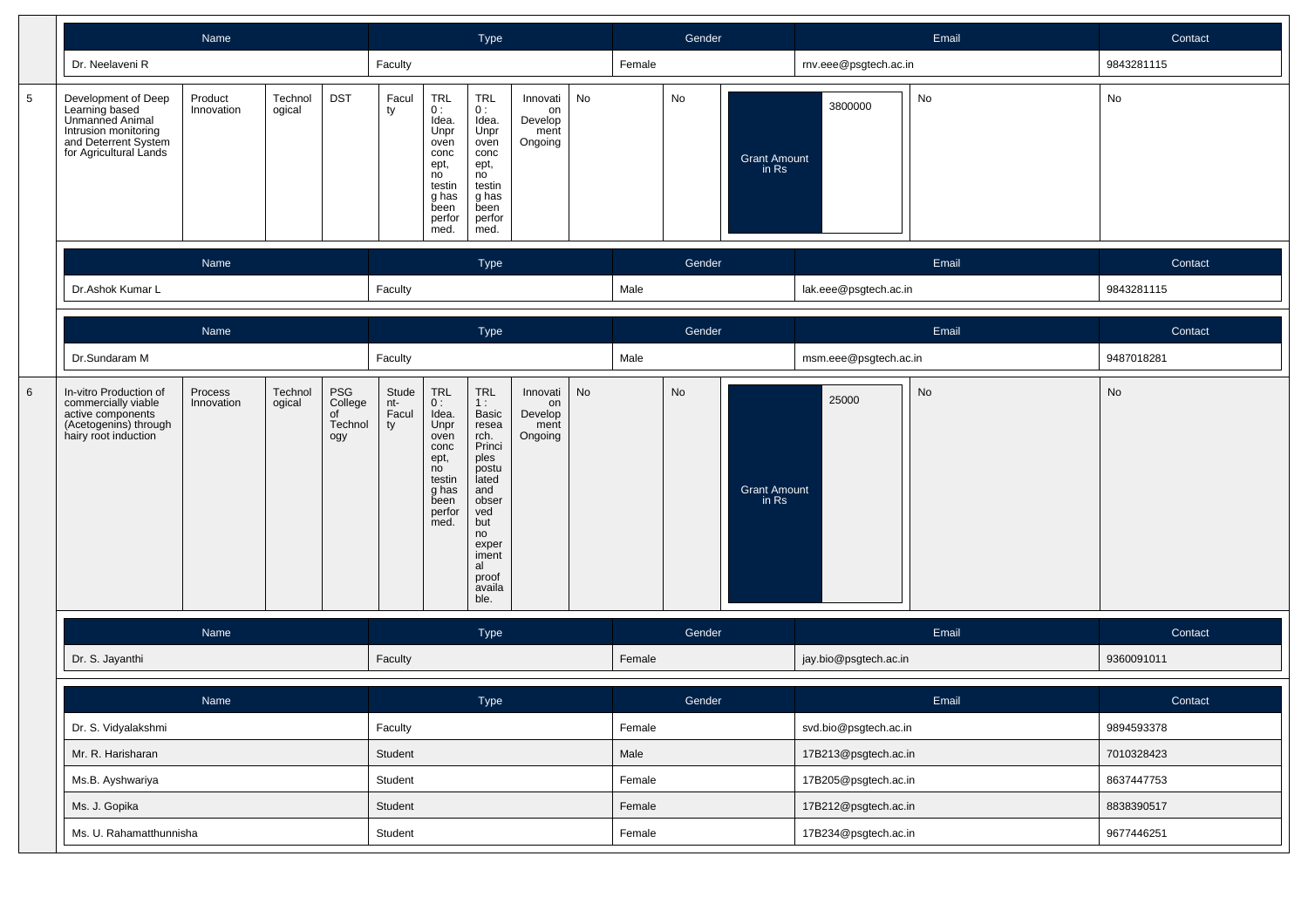| $\overline{7}$ | Memory Aide for<br>Cognitively Impaired<br>Patients            | Product<br>Innovation | Technol<br>ogical | DST<br>Center<br>of<br>Excellen<br>ce for<br>Assistiv<br>e<br>Technol<br>ogy and<br>Rehabili<br>tation<br>Enginee<br>ring<br>Solution<br>s            | Facul<br>ty | <b>TRL</b><br>1:<br>Basic<br>resea<br>rch.<br>Princi<br>ples<br>postu<br>lated<br>and<br>obser<br>ved<br>but<br>no<br>exper<br>iment<br>al<br>proof<br>availa<br>ble. | TRL<br>4:<br>Small<br>scale<br>protot<br>ype<br>built<br>in a<br>labor<br>atory<br>envír<br>onme<br>nt<br>("ugly<br>protot<br>ype).        | Innovati<br>on<br>Develop<br>ment<br>Ongoing | Agen<br>čy<br>Nam<br>e<br>Agen<br>Cy<br>Type<br>Awar<br>d/<br>Positi<br>on $/$<br>Reco<br>gnitio<br>n<br>Secu<br>red         | $\mathop{\mathsf{IST}}\limits_{\mathsf{E}}$<br>Gov<br>t.<br>Age<br>ncy<br>(Ce<br>ntral<br>App<br>rove<br>d                                                                                                 | No     | <b>Grant Amount</b><br>in Rs | 32851                  | No    | No         |
|----------------|----------------------------------------------------------------|-----------------------|-------------------|-------------------------------------------------------------------------------------------------------------------------------------------------------|-------------|-----------------------------------------------------------------------------------------------------------------------------------------------------------------------|--------------------------------------------------------------------------------------------------------------------------------------------|----------------------------------------------|------------------------------------------------------------------------------------------------------------------------------|------------------------------------------------------------------------------------------------------------------------------------------------------------------------------------------------------------|--------|------------------------------|------------------------|-------|------------|
|                |                                                                | Name                  |                   |                                                                                                                                                       |             |                                                                                                                                                                       | Type                                                                                                                                       |                                              |                                                                                                                              |                                                                                                                                                                                                            | Gender |                              |                        | Email | Contact    |
|                | I.S. Jayashree                                                 |                       |                   |                                                                                                                                                       | Faculty     |                                                                                                                                                                       |                                                                                                                                            |                                              |                                                                                                                              | Female                                                                                                                                                                                                     |        |                              | lsj.cse@psgtech.ac.in  |       | 9994254502 |
|                |                                                                | Name                  |                   |                                                                                                                                                       |             |                                                                                                                                                                       | Type                                                                                                                                       |                                              |                                                                                                                              |                                                                                                                                                                                                            | Gender |                              |                        | Email | Contact    |
|                | Swathi Selvanathan                                             |                       |                   |                                                                                                                                                       | Student     |                                                                                                                                                                       |                                                                                                                                            |                                              |                                                                                                                              | Female                                                                                                                                                                                                     |        |                              | swathi110296@gmail.com |       | 7904132966 |
| 8              | Wearable gait<br>Assessment and Fall<br>risk prediction device | Product<br>Innovation | Technol<br>ogical | DST<br>Center<br>of<br>Excellen<br>ce for<br>Assistiv<br>e<br>Technol<br>ogy and<br>Rehabili<br>tation<br>Enginee<br>ring<br>Solution<br>$\mathsf{s}$ | Facul<br>ty | TRL<br>0:<br>Idea.<br>Unpr<br>oven<br>conc<br>ept,<br>no<br>testin<br>g has<br>been<br>perfor<br>med.                                                                 | <b>TRL</b><br>4:<br>Small<br>scale<br>protot<br>ype<br>built<br>in a<br>labor<br>atory<br>envir<br>onme<br>nt<br>("ugly<br>protot<br>ype). | Innovati<br>on<br>Develop<br>ment<br>Ongoing | Agen<br>cy<br>Nam<br>e<br>Agen<br>_cy<br><b>Type</b><br>Awar<br>d/<br>Positi<br>on $/$<br>Reco<br>gnitio<br>n<br>Secu<br>red | $\mathop{\mathsf{IST}}\limits_{\mathsf{E}}$<br>Gov<br>t.<br>Age<br>ncy<br>(Ce<br>ntral<br>Nati<br>onal<br>awa<br>rd<br>for<br>Inno<br>vati<br>on<br>in<br>Eng<br>inne<br>ring<br>and<br>Tec<br>hnol<br>ogy | No     | <b>Grant Amount</b><br>in Rs | 1077000                | No    | No         |
|                |                                                                | Name                  |                   |                                                                                                                                                       |             |                                                                                                                                                                       | Type                                                                                                                                       |                                              |                                                                                                                              |                                                                                                                                                                                                            | Gender |                              |                        | Email | Contact    |
|                | Dr.LS. Jayashree                                               |                       |                   |                                                                                                                                                       | Faculty     |                                                                                                                                                                       |                                                                                                                                            |                                              |                                                                                                                              | Female                                                                                                                                                                                                     |        |                              | lsj.cse@psgtech.ac.in  |       | 9994254502 |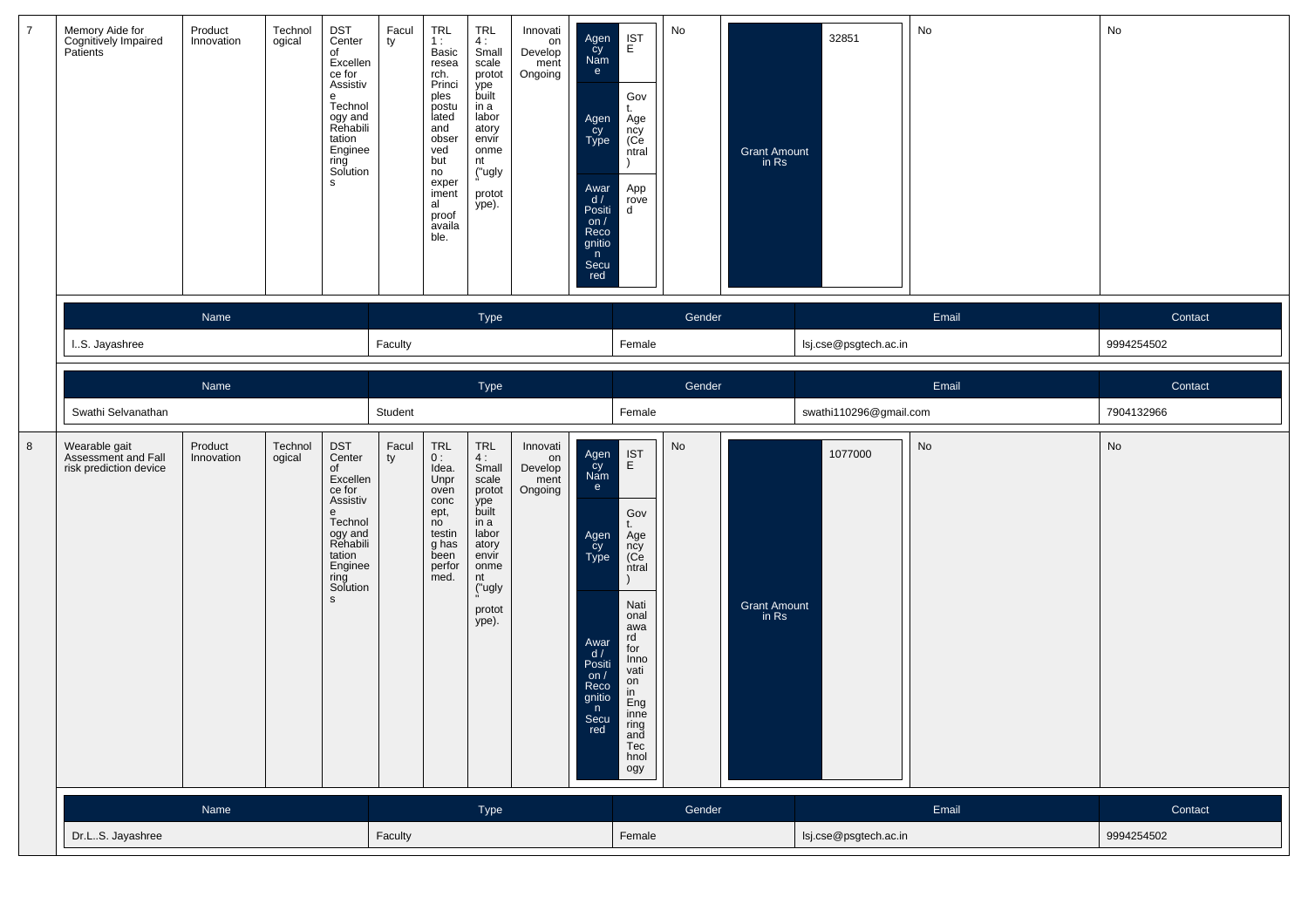|    |                                                                       | Name                  |                   |                                        |                             | <b>Type</b>                                                                                                                                                    |                                                                                                                                                         |                                                    |        | Gender |                         |       | Email                   | Contact |            |
|----|-----------------------------------------------------------------------|-----------------------|-------------------|----------------------------------------|-----------------------------|----------------------------------------------------------------------------------------------------------------------------------------------------------------|---------------------------------------------------------------------------------------------------------------------------------------------------------|----------------------------------------------------|--------|--------|-------------------------|-------|-------------------------|---------|------------|
|    | Swathi Selvanathan                                                    |                       |                   |                                        | Student                     |                                                                                                                                                                |                                                                                                                                                         |                                                    |        | Female |                         |       | swathi110296@gmail.com  |         | 7904132966 |
| 9  | Energy meter data<br>analysis using<br>machine learning<br>techniques | Process<br>Innovation | Technol<br>ogical | PSG<br>College<br>of<br>Technol<br>ogy | Stude<br>nt-<br>Facul<br>ty | <b>TRL</b><br>3 :<br>Appli<br>ed<br>resea<br>rch.<br>First<br>labor<br>atory<br>tests<br>comp<br>leted;<br>proof<br>of<br>conc<br>ept.                         | TRL<br>3 :<br>Appli<br>ed<br>resea<br>rch.<br>First<br>labor<br>atory<br>tests<br>comp<br>leted;<br>proof<br>of<br>conc<br>ept.                         | Innovati<br>on<br>Develop<br>ment<br>Complet<br>ed | No     |        | No                      | No    |                         | No      | No         |
|    |                                                                       | Name                  |                   |                                        |                             |                                                                                                                                                                | Type                                                                                                                                                    |                                                    |        |        | Gender                  |       |                         | Email   | Contact    |
|    | Dr. K. Anitha Kumari                                                  |                       | Faculty           |                                        |                             |                                                                                                                                                                |                                                                                                                                                         | Female                                             |        |        | kak.it@psgtech.ac.in    |       | 9842525820              |         |            |
|    |                                                                       |                       |                   |                                        | Type                        |                                                                                                                                                                |                                                                                                                                                         |                                                    | Gender |        |                         | Email | Contact                 |         |            |
|    | Ms. M. ABARNA DEVI                                                    |                       | Student           |                                        |                             |                                                                                                                                                                |                                                                                                                                                         | Female                                             |        |        | 16l201.it@psgtech.ac.in |       | 8526187444              |         |            |
|    | Ms. S. Dheva dharshini                                                |                       | Student           |                                        |                             |                                                                                                                                                                |                                                                                                                                                         | Female                                             |        |        | 16l213.it@psgtech.ac.in |       | 9487962407              |         |            |
| 10 | Automated outlier<br>detection for electrical<br>machines             | Process<br>Innovation | Technol<br>ogical | PSG<br>College<br>of<br>Technol<br>ogy | Stude<br>nt-<br>Facul<br>ty | <b>TRL</b><br>6:<br>Proto<br>type<br>syste<br>m<br>teste<br>d in<br>inten<br>ded<br>envir<br>onme<br>nt<br>close<br>to<br>expe<br>cted<br>perfor<br>manc<br>е. | TRL<br>6:<br>Proto<br>type<br>syste<br>m<br>teste<br>d in<br>inten<br>ded<br>envir<br>onme<br>nt<br>close<br>to<br>expe<br>cted<br>perfor<br>manc<br>е. | Innovati<br>on<br>Develop<br>ment<br>Complet<br>ed | No     |        | <b>No</b>               | No    |                         | No      | No         |
|    |                                                                       |                       |                   |                                        | Type                        |                                                                                                                                                                |                                                                                                                                                         |                                                    | Gender |        |                         | Email | Contact                 |         |            |
|    | Dr. K. Anitha Kumari                                                  |                       | Faculty           |                                        |                             |                                                                                                                                                                |                                                                                                                                                         | Female                                             |        |        | kak.it@psgtech.ac.in    |       | 9842525820              |         |            |
|    |                                                                       | Name                  |                   |                                        |                             |                                                                                                                                                                | Type                                                                                                                                                    |                                                    |        |        | Gender                  |       |                         | Email   | Contact    |
|    | Ms. Nivethitha s                                                      |                       |                   |                                        | Student                     |                                                                                                                                                                |                                                                                                                                                         |                                                    |        | Female |                         |       | 17l229.it@psgtech.ac.in |         | 9952777226 |
|    | Mr. Paul sam manoj b                                                  |                       |                   |                                        | Student                     |                                                                                                                                                                |                                                                                                                                                         |                                                    |        | Male   |                         |       | 17l231.it@psgtech.ac.in |         | 9842137773 |
|    | Ms. Vaishnavi r                                                       |                       |                   |                                        | Student                     |                                                                                                                                                                |                                                                                                                                                         |                                                    |        | Female |                         |       | 17l260.it@psgtech.ac.in |         | 7550280893 |
|    | Mr. Kishore kumar p                                                   |                       |                   |                                        | Student                     |                                                                                                                                                                |                                                                                                                                                         |                                                    |        | Male   |                         |       | 18l434.it@psgtech.ac.in |         | 8056209828 |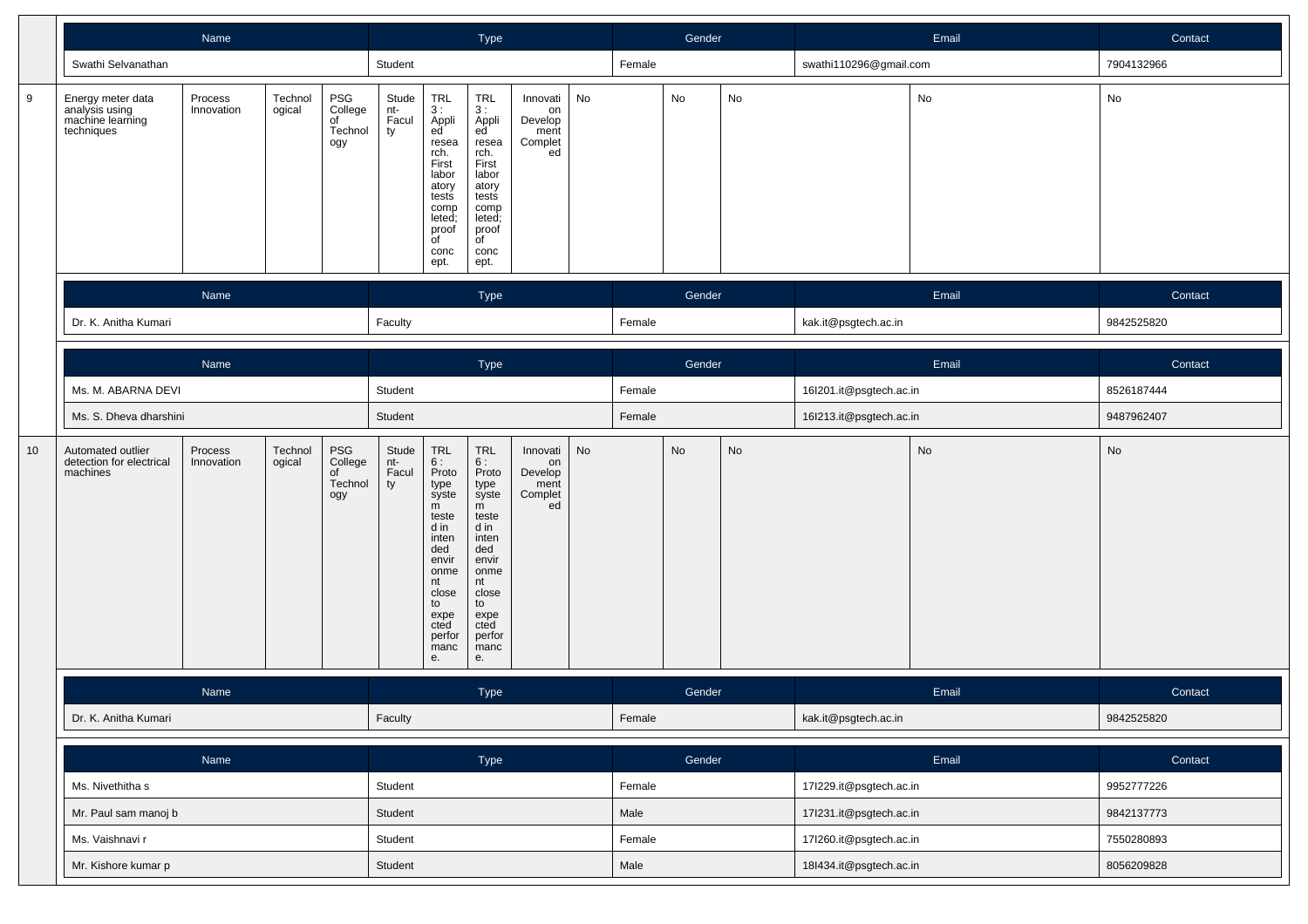| 11 | Prediction of lifetime of<br>transformer                                                                                                                                          | Process<br>Innovation | Technol<br>ogical | PSG<br>College<br>of<br>Technol<br>ogy | Stude<br>nt-<br>Facul<br>ty | TRL<br>3 :<br>Appli<br>ed<br>resea<br>rch.<br>First<br>labor<br>atory<br>tests<br>comp<br>leted;<br>proof<br>$\overline{f}$<br>conc<br>ept.   | TRL<br>3:<br>Appli<br>ed<br>resea<br>rch.<br>First<br>labor<br>atory<br>tests<br>comp<br>leted;<br>proof<br>$\overline{C}$<br>conc<br>ept. | Innovati<br>on<br>Develop<br>ment<br>Complet<br>ed | No |        | No                      | No                           |                         | No    | No         |
|----|-----------------------------------------------------------------------------------------------------------------------------------------------------------------------------------|-----------------------|-------------------|----------------------------------------|-----------------------------|-----------------------------------------------------------------------------------------------------------------------------------------------|--------------------------------------------------------------------------------------------------------------------------------------------|----------------------------------------------------|----|--------|-------------------------|------------------------------|-------------------------|-------|------------|
|    |                                                                                                                                                                                   | Name                  |                   |                                        |                             |                                                                                                                                               | Type                                                                                                                                       |                                                    |    |        | Gender                  |                              |                         | Email | Contact    |
|    | Dr. K. Anitha Kumari                                                                                                                                                              |                       |                   |                                        | Faculty                     |                                                                                                                                               |                                                                                                                                            |                                                    |    | Female |                         |                              | kak.it@psgtech.ac.in    |       | 9842525820 |
|    |                                                                                                                                                                                   | Name                  |                   |                                        |                             |                                                                                                                                               | Type                                                                                                                                       |                                                    |    |        | Gender                  |                              |                         | Email | Contact    |
|    | Ms. Dharini v                                                                                                                                                                     |                       | Student           |                                        |                             |                                                                                                                                               |                                                                                                                                            | Female                                             |    |        | 17l213.it@psgtech.ac.in |                              | 7904092970              |       |            |
|    | Ms. Jothika g                                                                                                                                                                     |                       | Student           |                                        |                             |                                                                                                                                               |                                                                                                                                            | Female                                             |    |        | 17l219.it@psgtech.ac.in |                              | 9080502954              |       |            |
|    | Ms. Shophiya k                                                                                                                                                                    |                       | Student           |                                        |                             |                                                                                                                                               |                                                                                                                                            | Female                                             |    |        | 17l250.it@psgtech.ac.in |                              | 9751853440              |       |            |
|    | Mr. Sundarrajan v                                                                                                                                                                 |                       |                   |                                        | Student                     |                                                                                                                                               |                                                                                                                                            |                                                    |    | Male   |                         |                              | 18l439.it@psgtech.ac.in |       | 8189812088 |
| 12 | Automating listing<br>products from amazon<br>to ETSY                                                                                                                             | Process<br>Innovation | Technol<br>ogical | PSG<br>College<br>of<br>Technol<br>ogy | Stude<br>nt-<br>Facul<br>ty | $\begin{array}{c} \mathsf{TRL} \\ 5: \end{array}$<br>Large<br>scale<br>protot<br>ype<br>teste<br>d in<br>inten<br>ded<br>envir<br>onme<br>nt. | TRL<br>5 :<br>Large<br>scale<br>protot<br>ype<br>teste<br>d in<br>inten<br>ded<br>envir<br>onme<br>nt.                                     | Innovati<br>on<br>Develop<br>ment<br>Complet<br>ed | No |        | No                      | No                           |                         | No    | No         |
|    |                                                                                                                                                                                   | Name                  |                   |                                        |                             |                                                                                                                                               | Type                                                                                                                                       |                                                    |    |        | Gender                  |                              |                         | Email | Contact    |
|    | Dr.N.Hema Priya                                                                                                                                                                   |                       |                   |                                        | Faculty                     |                                                                                                                                               |                                                                                                                                            |                                                    |    | Female |                         |                              | nhp.it@psgtech.ac.in    |       | 9943933229 |
|    |                                                                                                                                                                                   | Name                  |                   |                                        |                             |                                                                                                                                               | Type                                                                                                                                       |                                                    |    |        | Gender                  |                              |                         | Email | Contact    |
|    | Mr.N.prasanth                                                                                                                                                                     |                       |                   |                                        | Student                     |                                                                                                                                               |                                                                                                                                            |                                                    |    | Male   |                         |                              | 17l232.it@psgtech.ac.in |       | 7094099233 |
| 13 | Design and<br>Development of a<br>Reusable<br>Electrochemical<br>Sensor for Blood<br><b>Cholesterol Monitoring</b><br>with Smartphone for<br>Cardiovascular<br>Disease Prevention | Product<br>Innovation | Technol<br>ogical | <b>AICTE</b>                           | Facul<br>ty                 | <b>TRL</b><br>0:<br>Idea.<br>Unpr<br>oven<br>conc<br>ept,<br>no<br>testin<br>g has<br>been<br>perfor<br>med.                                  | <b>TRL</b><br>0:<br>Idea.<br>Unpr<br>oven<br>conc<br>ept,<br>no<br>testin<br>g has<br>been<br>perfor<br>med.                               | Innovati<br>on<br>Develop<br>ment<br>Ongoing       | No |        | No                      | <b>Grant Amount</b><br>in Rs | 2900000                 | No    | No         |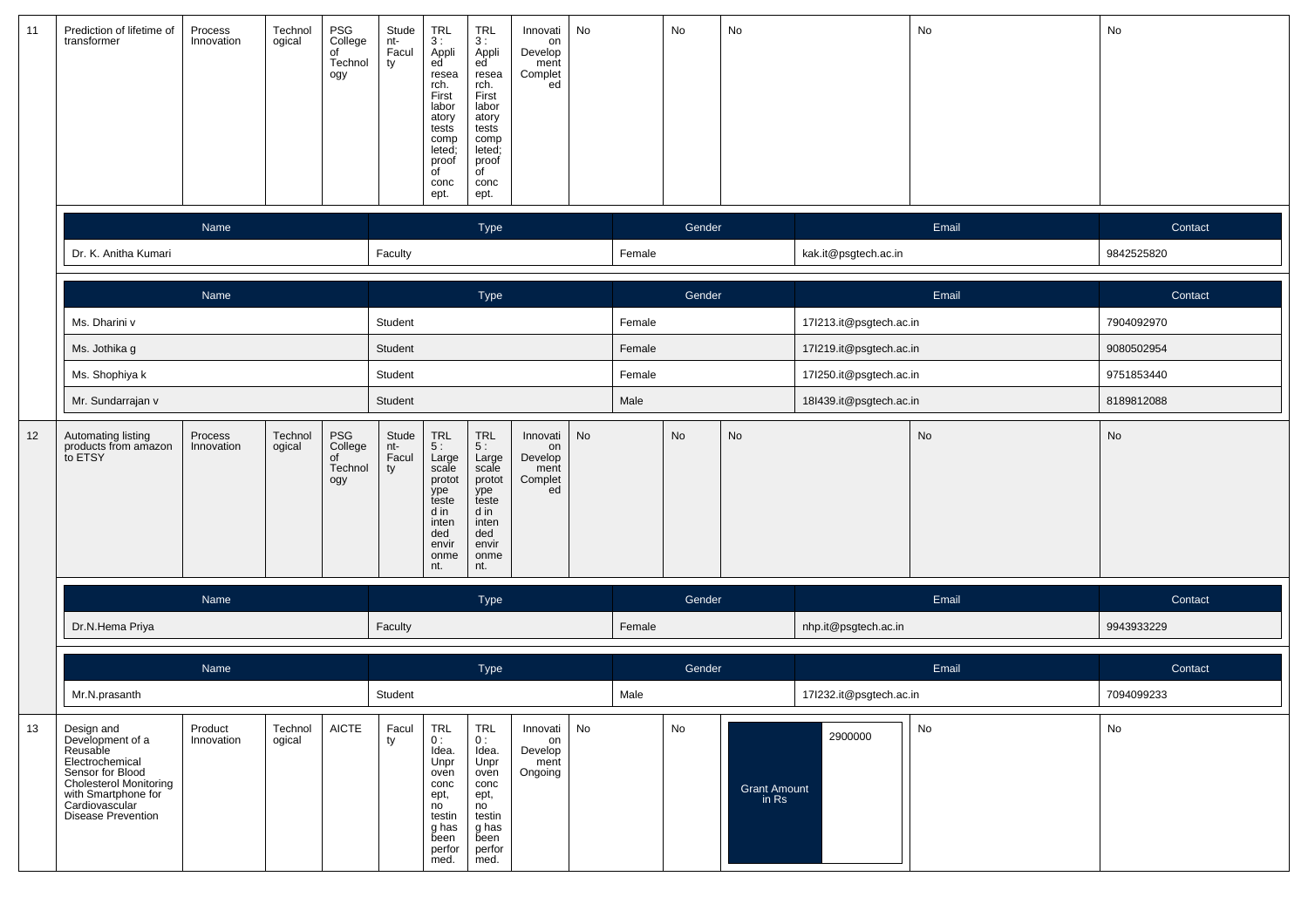|    |                                                                                   | Name                                                                                         |                   |                                        |             |                                                                                                                            | Type                                                                                                                             |                                                  |               |        | Gender |    |                        | Email         | Contact    |
|----|-----------------------------------------------------------------------------------|----------------------------------------------------------------------------------------------|-------------------|----------------------------------------|-------------|----------------------------------------------------------------------------------------------------------------------------|----------------------------------------------------------------------------------------------------------------------------------|--------------------------------------------------|---------------|--------|--------|----|------------------------|---------------|------------|
|    | Dr.Ashok Kumar L                                                                  |                                                                                              |                   |                                        | Student     |                                                                                                                            |                                                                                                                                  |                                                  |               | Male   |        |    | lak.eee@psgtech.ac.in  |               | 9843281115 |
|    |                                                                                   | Name                                                                                         |                   |                                        |             |                                                                                                                            | Type                                                                                                                             |                                                  |               |        | Gender |    |                        | Email         | Contact    |
|    | Dr.D.Janaki Sathya                                                                |                                                                                              |                   |                                        | Faculty     |                                                                                                                            |                                                                                                                                  |                                                  |               | Female |        |    | djs.eee@psgtech.ac.in  |               | 9944155812 |
| 14 | Energy Management<br>in Metrocity Planning<br>using Virtual Reality<br>Technology | PSG<br>Process<br>Technol<br>ogical<br>College<br>Innovation<br>of<br>Technol<br>ogy<br>Name |                   |                                        |             | TRL<br>2:<br>Tech<br>nolog<br>formu<br>lation<br>Conc<br>ept<br>and<br>applic<br>ation<br>have<br>been<br>formu<br>lated.  | <b>TRL</b><br>2:<br>Tech<br>nolog<br>formu<br>lation<br>Conc<br>ept<br>and<br>applic<br>ation<br>have<br>been<br>formu<br>lated. | Innovati<br>on<br>Develop<br>ment<br>Droppe<br>d | $\mathsf{No}$ |        | No     | No |                        | $\mathsf{No}$ | No         |
|    |                                                                                   |                                                                                              |                   |                                        |             |                                                                                                                            | <b>Type</b>                                                                                                                      |                                                  |               |        | Gender |    |                        | Email         | Contact    |
|    | Sugasini M G                                                                      |                                                                                              |                   |                                        |             |                                                                                                                            |                                                                                                                                  |                                                  |               | Female |        |    | sugasinimg@gmail.com   |               | 9894672475 |
|    |                                                                                   |                                                                                              |                   |                                        |             |                                                                                                                            |                                                                                                                                  |                                                  |               |        |        |    |                        |               |            |
|    |                                                                                   | Name                                                                                         |                   |                                        |             |                                                                                                                            | Type                                                                                                                             |                                                  |               |        | Gender |    |                        | Email         | Contact    |
|    | K.Pradeep                                                                         |                                                                                              |                   |                                        | Student     |                                                                                                                            |                                                                                                                                  |                                                  |               | Male   |        |    | kpp.prod@psgtech.ac.in |               | 9600893466 |
| 15 | Water Management<br>and City Planning<br>Using Augmented<br>Reality               | Process<br>Innovation                                                                        | Technol<br>ogical | PSG<br>College<br>of<br>Technol<br>ogy | Stude<br>nt | TRL<br>2 :<br>Tech<br>nolog<br>formu<br>lation<br>Conc<br>ept<br>and<br>applic<br>ation<br>have<br>been<br>formu<br>lated. | <b>TRL</b><br>$2:$ Tech<br>nolog<br>formu<br>lation<br>Conc<br>ept<br>and<br>applic<br>ation<br>have<br>been<br>formu<br>lated.  | Innovati<br>on<br>Develop<br>ment<br>Droppe<br>d | No            |        | No     | No |                        | No            | No         |
|    |                                                                                   | Name                                                                                         |                   |                                        |             |                                                                                                                            | Type                                                                                                                             |                                                  |               |        | Gender |    |                        | Email         | Contact    |
|    | Oviya S                                                                           |                                                                                              |                   |                                        | Student     |                                                                                                                            |                                                                                                                                  |                                                  |               | Female |        |    | oviyaseenu@gmail.com   |               | 8610984818 |
|    |                                                                                   | Name                                                                                         |                   |                                        |             |                                                                                                                            | Type                                                                                                                             |                                                  |               |        | Gender |    |                        | Email         | Contact    |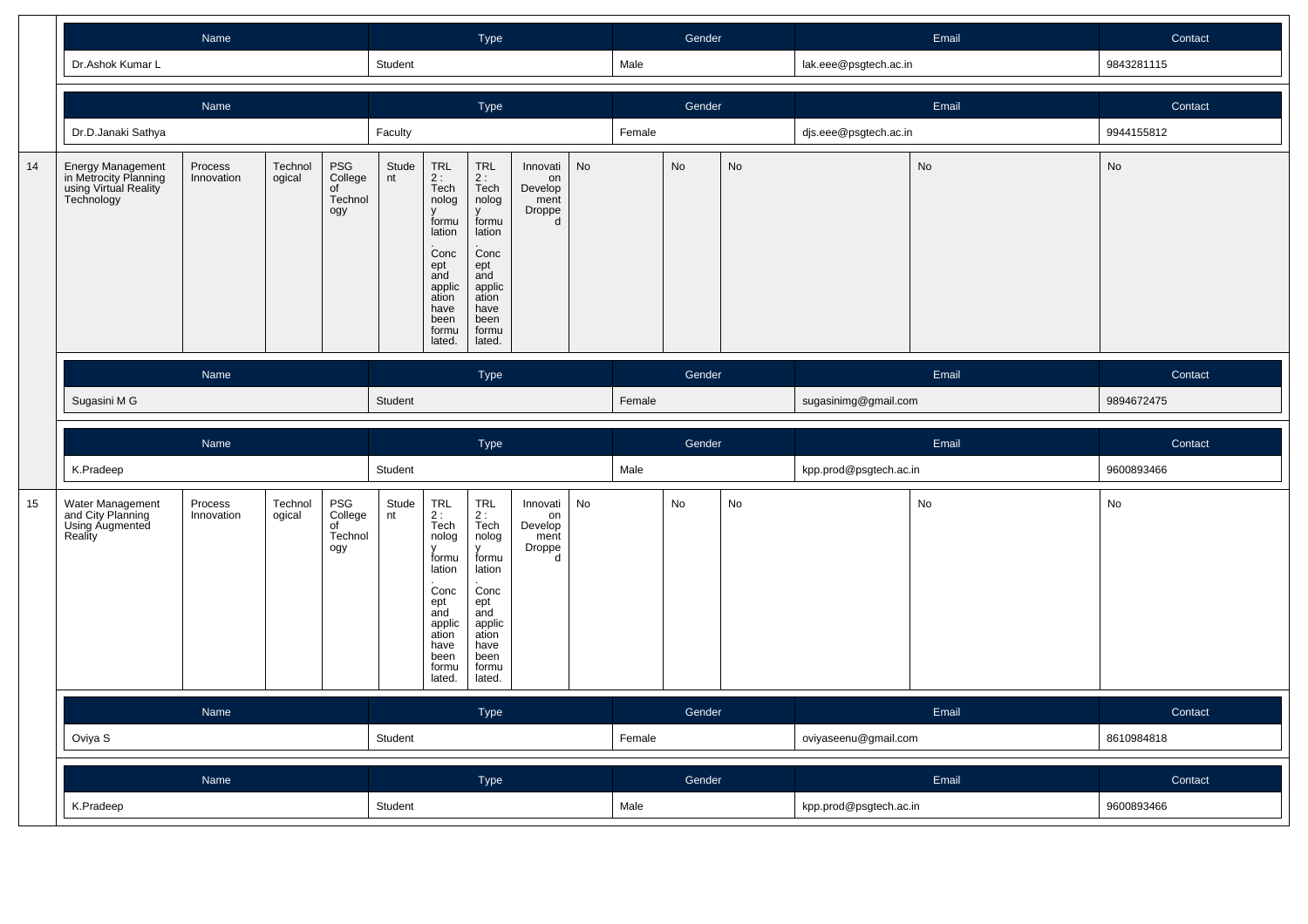| 16 | Developing an<br>Integrated Industrial<br>Internet of Things<br>Using Virtual Reality<br>Platform to Visualize<br>Real-Time Data for<br><b>Industrial Application</b> | Process<br>Innovation | Technol<br>ogical | PSG<br>College<br>of<br>Technol<br>ogy | Stude<br>nt                 | TRL<br>2 :<br>Tech<br>nolog<br>formu<br>lation<br>Conc<br>ept<br>and<br>applic<br>ation<br>have<br>been<br>formu<br>lated.       | <b>TRL</b><br>$2:$ Tech<br>nolog<br>formu<br>lation<br>Conc<br>ept<br>and<br>applic<br>ation<br>have<br>been<br>formu<br>lated. | Innovati<br>on<br>Develop<br>ment<br>Droppe<br>d      | No |        | No     | No |                          | No    | No         |
|----|-----------------------------------------------------------------------------------------------------------------------------------------------------------------------|-----------------------|-------------------|----------------------------------------|-----------------------------|----------------------------------------------------------------------------------------------------------------------------------|---------------------------------------------------------------------------------------------------------------------------------|-------------------------------------------------------|----|--------|--------|----|--------------------------|-------|------------|
|    |                                                                                                                                                                       | Name                  |                   |                                        |                             |                                                                                                                                  | Type                                                                                                                            |                                                       |    |        | Gender |    |                          | Email | Contact    |
|    | Samuel Kingslin Kumar A                                                                                                                                               |                       |                   |                                        | Student                     |                                                                                                                                  |                                                                                                                                 |                                                       |    | Male   |        |    | kingslinsamuel@gmail.com |       | 7904058524 |
|    |                                                                                                                                                                       | Name                  |                   |                                        |                             |                                                                                                                                  | Type                                                                                                                            |                                                       |    |        | Gender |    |                          | Email | Contact    |
|    | K.Pradeep                                                                                                                                                             |                       |                   |                                        | Student                     |                                                                                                                                  |                                                                                                                                 |                                                       |    | Male   |        |    | kpp.prod@psgtech.ac.in   |       | 9600893466 |
| 17 | Development of<br>Augmented Reality<br>Application for<br>Chemistry Education                                                                                         | Process<br>Innovation | Technol<br>ogical | PSG<br>College<br>of<br>Technol<br>ogy | Stude<br>nt-<br>Facul<br>ty | TRL<br>2 :<br>Tech<br>nolog<br>formu<br>lation<br>Conc<br>ept<br>and<br>applic<br>ation<br>have<br>been<br>formu<br>lated.       | TRL<br>2:<br>Tech<br>nolog<br>formu<br>lation<br>Conc<br>ept<br>and<br>applic<br>ation<br>have<br>been<br>formu<br>lated.       | Innovati<br>on<br>Develop<br>ment<br>Droppe<br>d      | No |        | No     | No |                          | No    | No         |
|    |                                                                                                                                                                       | Name                  |                   |                                        |                             |                                                                                                                                  | <b>Type</b>                                                                                                                     |                                                       |    |        | Gender |    |                          | Email | Contact    |
|    | Jeflin WC                                                                                                                                                             |                       |                   |                                        | Student                     |                                                                                                                                  |                                                                                                                                 |                                                       |    | Female |        |    | wjcj1997@gmail.com       |       | 9442654507 |
|    |                                                                                                                                                                       | Name                  |                   |                                        |                             |                                                                                                                                  | Type                                                                                                                            |                                                       |    |        | Gender |    |                          | Email | Contact    |
|    | S.Saravanan                                                                                                                                                           |                       |                   |                                        | Faculty                     |                                                                                                                                  |                                                                                                                                 |                                                       |    | $\sim$ |        |    |                          |       | $\sim$     |
| 18 | Application of Virtual<br>Reality In Assembly,<br>Safety And<br>Maintenance Training<br>of an Air Compressor                                                          | Process<br>Innovation | Technol<br>ogical | PSG<br>College<br>of<br>Technol<br>ogy | Stude<br>nt-<br>Facul<br>ty | <b>TRL</b><br>2:<br>Tech<br>nolog<br>formu<br>lation<br>Conc<br>ept<br>and<br>applic<br>ation<br>have<br>been<br>formu<br>lated. | TRL<br>2:<br>Tech<br>nolog<br>formu<br>lation<br>Conc<br>ept<br>and<br>applic<br>ation<br>have<br>been<br>formu<br>lated.       | Innovati   No<br>on<br>Develop<br>ment<br>Droppe<br>d |    |        | No     | No |                          | No    | No         |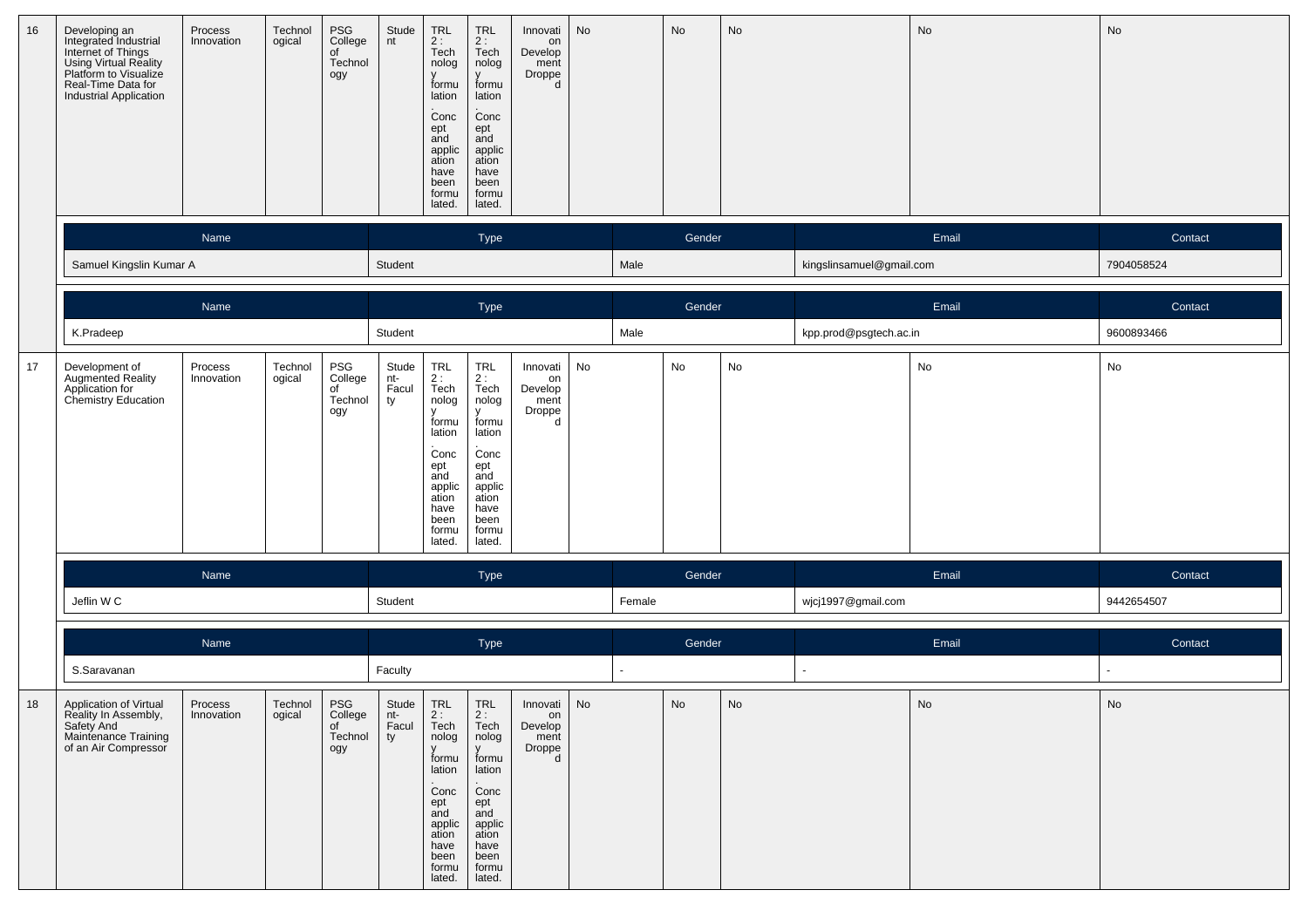|    |                                                                                                     | Name                                                                                         |                   |                                        |             |                                                                                                                                        | Type                                                                                                                                |                                                    |                                                                                                                       |                                                                                               | Gender    |               |                                | Email | Contact                             |
|----|-----------------------------------------------------------------------------------------------------|----------------------------------------------------------------------------------------------|-------------------|----------------------------------------|-------------|----------------------------------------------------------------------------------------------------------------------------------------|-------------------------------------------------------------------------------------------------------------------------------------|----------------------------------------------------|-----------------------------------------------------------------------------------------------------------------------|-----------------------------------------------------------------------------------------------|-----------|---------------|--------------------------------|-------|-------------------------------------|
|    | Thanga Lekshmi R                                                                                    |                                                                                              |                   |                                        | Student     |                                                                                                                                        |                                                                                                                                     |                                                    |                                                                                                                       | Female                                                                                        |           |               | priyaperumal24051997@gmail.com |       | 8270172547                          |
|    |                                                                                                     | Name                                                                                         |                   |                                        |             |                                                                                                                                        | Type                                                                                                                                |                                                    |                                                                                                                       |                                                                                               | Gender    |               |                                | Email | Contact                             |
|    | R.Rajamani                                                                                          |                                                                                              |                   |                                        | Faculty     |                                                                                                                                        |                                                                                                                                     |                                                    |                                                                                                                       | Male                                                                                          |           |               | rrm.prod@psgtech.ac.in         |       | 9442815532                          |
| 19 | Development of<br><b>Augmented Reality</b><br>Learning Application<br>for Kindergarten<br>Education | PSG<br>Process<br>Technol<br>College<br>Innovation<br>ogical<br>of<br>Technol<br>ogy<br>Name |                   |                                        |             | TRL<br>4:<br>$S$ mall<br>scale<br>protot<br>ype<br>built<br>in a<br>labor<br>atory<br>envir<br>onme<br>nt<br>("ugly<br>protot<br>ype). | TRL<br>4:<br>Small<br>scale<br>protot<br>ype<br>built<br>in a<br>labor<br>atory<br>envir<br>onme<br>nt<br>("ugly<br>protot<br>ype). | Innovati<br>on<br>Develop<br>ment<br>Complet<br>ed | No                                                                                                                    |                                                                                               | No        | No            |                                | No    | No                                  |
|    |                                                                                                     |                                                                                              |                   |                                        |             |                                                                                                                                        | <b>Type</b>                                                                                                                         |                                                    |                                                                                                                       |                                                                                               | Gender    |               |                                | Email | Contact                             |
|    |                                                                                                     | Ram Kumar S                                                                                  |                   |                                        |             |                                                                                                                                        |                                                                                                                                     |                                                    |                                                                                                                       | Male                                                                                          |           |               | ram4kumar45@gmail.com          |       | 9095446789                          |
|    |                                                                                                     |                                                                                              |                   |                                        |             |                                                                                                                                        |                                                                                                                                     |                                                    |                                                                                                                       |                                                                                               |           |               |                                |       |                                     |
|    |                                                                                                     | Name                                                                                         |                   |                                        | Student     |                                                                                                                                        | Type                                                                                                                                |                                                    |                                                                                                                       |                                                                                               | Gender    |               |                                | Email | Contact                             |
|    | Dr.M.R.Pratheesh Kumar                                                                              |                                                                                              |                   |                                        | Faculty     |                                                                                                                                        |                                                                                                                                     |                                                    |                                                                                                                       | Male                                                                                          |           |               | mrp.prod@psgtech.ac.in         |       | 9786417582                          |
| 20 | <b>Toilet Cleaning Robot</b>                                                                        | Product<br>Innovation                                                                        | Technol<br>ogical | PSG<br>College<br>of<br>Technol<br>ogy | Facul<br>ty | TRL<br>2 :<br>Tech<br>nolog<br>formu<br>lation<br>Conc<br>ept<br>and<br>applic<br>ation<br>have<br>been<br>formu<br>lated.             | TRL<br>2:<br>Tech<br>nolog<br>formu<br>lation<br>Conc<br>ept<br>and<br>applic<br>ation<br>have<br>been<br>formu<br>lated.           | Innovati<br>on<br>Develop<br>ment<br>Ongoing       | Agen<br>Cy<br>Nam<br>e<br>Agen<br>Cy<br>Type<br>Awar<br>d /<br>Positi<br>on $/$<br>Reco<br>gnitio<br>n<br>Secu<br>red | TN<br>SC<br>ST<br>Gov<br>t.<br>Äge<br>ncy<br>(Sta<br>(e)<br>Proj<br>ect<br>San<br>ctio<br>ned | <b>No</b> | $\mathsf{No}$ |                                | No    | 403000<br>Amount<br>Received in Rs. |
|    |                                                                                                     | Name                                                                                         |                   |                                        |             |                                                                                                                                        | <b>Type</b>                                                                                                                         |                                                    |                                                                                                                       |                                                                                               | Gender    |               |                                | Email | Contact                             |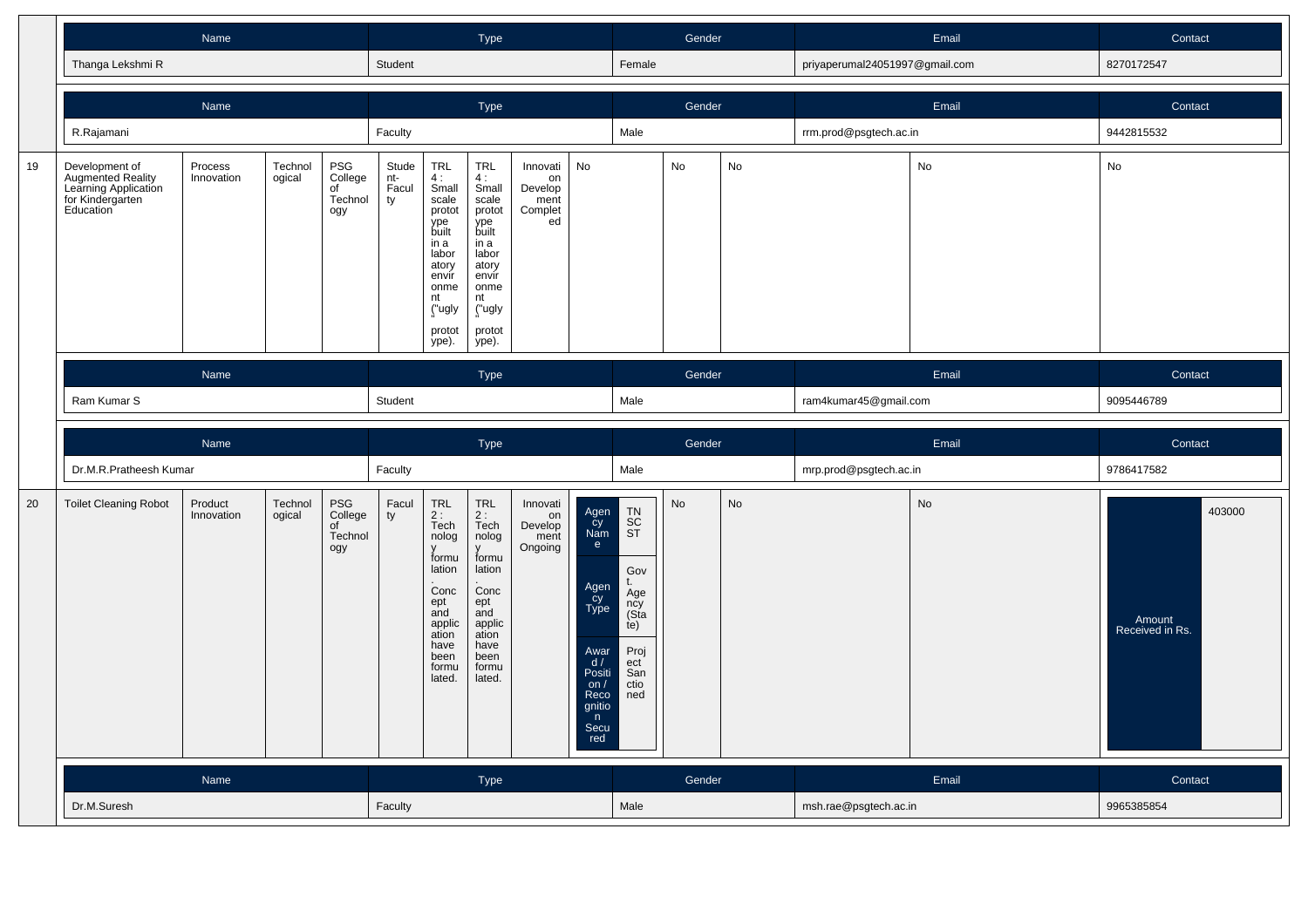| 21 | Evaluating the<br>effectiveness of the<br>collaborative learning<br>in fashion studies | Service<br>Innovation | Non-<br>Technol<br>ogical /<br>Social /<br>Commu<br>nity<br>Innovati<br>on | Depart<br>ment of<br>Apparel<br>&<br>Fashion<br>Design | Facul<br>ty | <b>TRL</b><br>0:<br>Idea.<br>Unpr<br>oven<br>conc<br>ept,<br>no<br>testin<br>g has<br>been<br>perfor<br>med.                                                   | <b>TRL</b><br>1:<br>Basic<br>resea<br>rch.<br>Princi<br>ples<br>postu<br>lated<br>and<br>obser<br>ved<br>but<br>no<br>exper<br>iment<br>al<br>proof<br>availa<br>ble. | Innovati<br>on<br>Develop<br>ment<br>Ongoing | No |        | No     | No            |                       | No                           | No          |
|----|----------------------------------------------------------------------------------------|-----------------------|----------------------------------------------------------------------------|--------------------------------------------------------|-------------|----------------------------------------------------------------------------------------------------------------------------------------------------------------|-----------------------------------------------------------------------------------------------------------------------------------------------------------------------|----------------------------------------------|----|--------|--------|---------------|-----------------------|------------------------------|-------------|
|    |                                                                                        | Name                  |                                                                            |                                                        |             |                                                                                                                                                                | Type                                                                                                                                                                  |                                              |    |        | Gender |               |                       | Email                        | Contact     |
|    | Dr. D. Vijayalakshmi                                                                   |                       |                                                                            |                                                        | Faculty     |                                                                                                                                                                |                                                                                                                                                                       |                                              |    | Female |        |               | hod.afd@pshtech.ac.in |                              | 04224344656 |
| 22 | Process optimization<br>for Mass Production of<br>Bio Inoculants using<br>Tea waste    | Process<br>Innovation | Technol<br>ogical                                                          | Depart<br>ment of<br>Biotech<br>nology                 | Facul<br>ty | TRL<br>0:<br>Idea.<br>Unpr<br>oven<br>conc<br>ept,<br>no<br>testin<br>g has<br>been<br>perfor<br>med.                                                          | TRL<br>1:<br>Basic<br>resea<br>rch.<br>Princi<br>ples<br>postu<br>lated<br>and<br>obser<br>ved<br>but<br>no<br>exper<br>iment<br>al<br>proof<br>availa<br>ble.        | Innovati<br>on<br>Develop<br>ment<br>Ongoing | No |        | No     | $\mathsf{No}$ |                       | $\operatorname{\mathsf{No}}$ | No          |
|    |                                                                                        | Name                  |                                                                            |                                                        |             |                                                                                                                                                                | Type                                                                                                                                                                  |                                              |    |        | Gender |               |                       | Email                        | Contact     |
|    | Dr S Jayanthi                                                                          |                       |                                                                            |                                                        | Faculty     |                                                                                                                                                                |                                                                                                                                                                       |                                              |    | Female |        |               | jay.bio@psgtech.ac.in |                              | 9360091011  |
| 23 | Privacy Preservation<br>in Recommender<br>System                                       | Process<br>Innovation | Technol<br>ogical                                                          | Depart<br>ment of<br>Informat<br>ion<br>Technol<br>ogy | Facul<br>ty | TRL<br>1:<br>Basic<br>resea<br>rch.<br>Princi<br>ples<br>postu<br>lated<br>and<br>obser<br>ved<br>but<br>no<br>exper<br>iment<br>al<br>proof<br>availa<br>ble. | TRL<br>2 :<br>Tech<br>nolog<br>V<br>formu<br>lation<br>Conc<br>ept<br>and<br>applic<br>ation<br>have<br>been<br>formu<br>lated.                                       | Innovati<br>on<br>Develop<br>ment<br>Ongoing | No |        | No     | No            |                       | No                           | No          |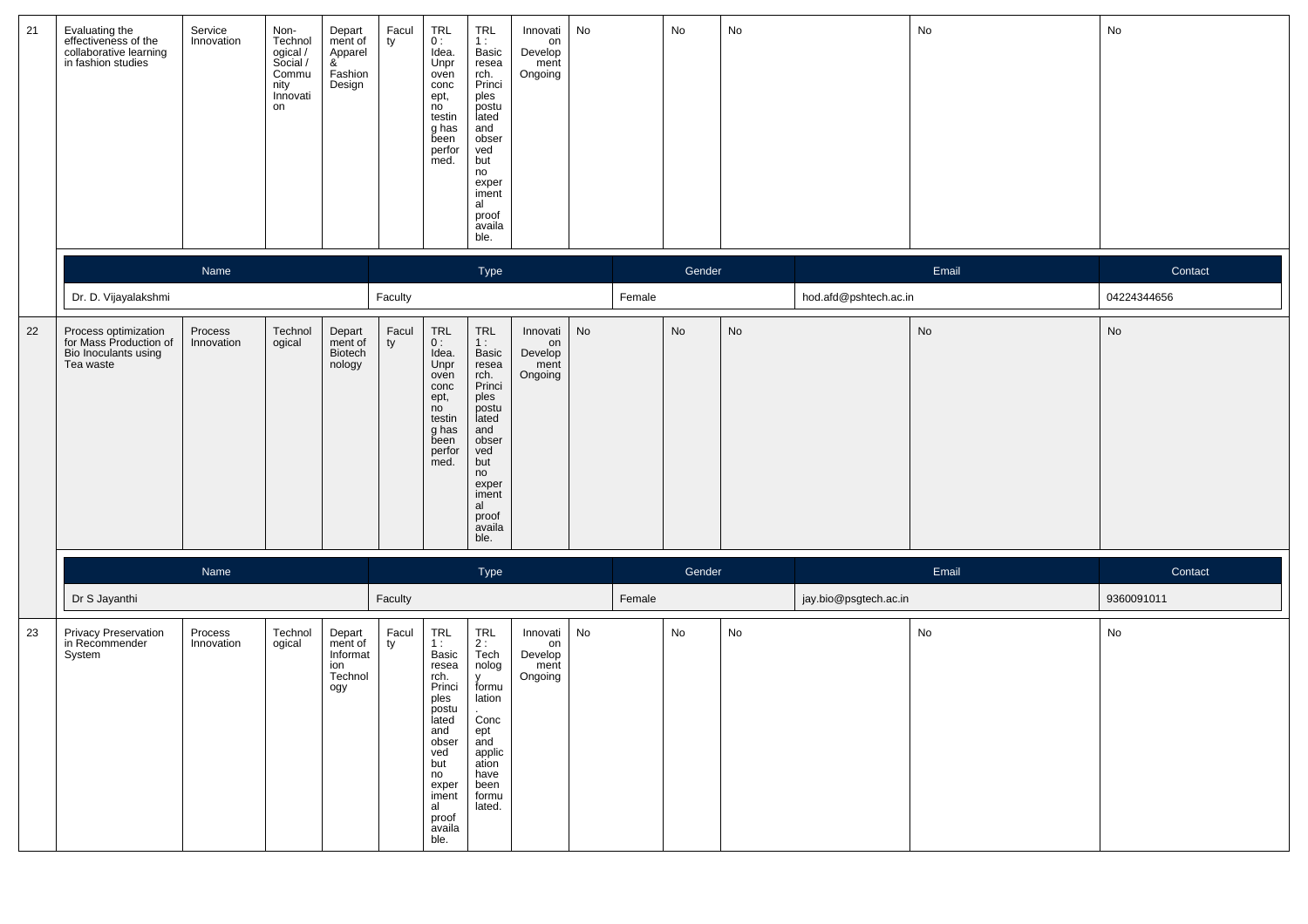|    |                                                                  |                       |                   |                                                        | Type        |                                                                                                                   |                                                                                                                                                                |                                              | Gender |        |           | Email     | Contact                |           |            |
|----|------------------------------------------------------------------|-----------------------|-------------------|--------------------------------------------------------|-------------|-------------------------------------------------------------------------------------------------------------------|----------------------------------------------------------------------------------------------------------------------------------------------------------------|----------------------------------------------|--------|--------|-----------|-----------|------------------------|-----------|------------|
|    | S.Sangeetha                                                      |                       |                   |                                                        | Faculty     |                                                                                                                   |                                                                                                                                                                |                                              |        | Female |           |           | bsg.it@psgtech.ac.in   |           | 9894940664 |
| 24 | Co -Continuous<br>Ceramic Composites<br>for Ballistic Protection | Product<br>Innovation | Technol<br>ogical | Depart<br>ment of<br>Mechani<br>cal<br>Enginee<br>ring | Facul<br>ty | <b>TRL</b><br>0:<br>Idea.<br>Unpr<br>oven<br>conc<br>ept,<br>no<br>testin<br>g has<br>been<br>perfor<br>med.      | TRL<br>1:<br>Basic<br>resea<br>rch.<br>Princi<br>ples<br>postu<br>lated<br>and<br>obser<br>ved<br>but<br>no<br>exper<br>iment<br>al<br>proof<br>availa<br>ble. | Innovati<br>on<br>Develop<br>ment<br>Ongoing | No     |        | <b>No</b> | <b>No</b> |                        | <b>No</b> | No         |
|    |                                                                  | Name                  |                   |                                                        |             |                                                                                                                   | Type                                                                                                                                                           |                                              |        |        | Gender    |           |                        | Email     | Contact    |
|    | Dr Prasanth A S                                                  |                       |                   |                                                        | Faculty     |                                                                                                                   |                                                                                                                                                                |                                              |        | Male   |           |           | asp.mech@psgtech.ac.in |           | 9944642135 |
|    |                                                                  |                       |                   |                                                        |             |                                                                                                                   |                                                                                                                                                                |                                              |        |        |           |           |                        |           |            |
| 25 | Smart Pump                                                       | Product<br>Innovation | Technol<br>ogical | Depart<br>ment of<br>Mechani<br>cal<br>Enginee<br>ring | Facul<br>ty | TRL<br>0:<br>Idea.<br>Unpr<br>oven<br>conc<br>ept,<br>n <sub>o</sub><br>testin<br>g has<br>been<br>perfor<br>med. | TRL<br>1:<br>Basic<br>resea<br>rch.<br>Princi<br>ples<br>postu<br>lated<br>and<br>obser<br>ved<br>but<br>no<br>exper<br>iment<br>al<br>proof<br>availa<br>ble. | Innovati<br>on<br>Develop<br>ment<br>Ongoing | No     |        | No        | No        |                        | No        | No         |
|    |                                                                  | Name                  |                   |                                                        |             |                                                                                                                   | Type                                                                                                                                                           |                                              |        |        | Gender    |           |                        | Email     | Contact    |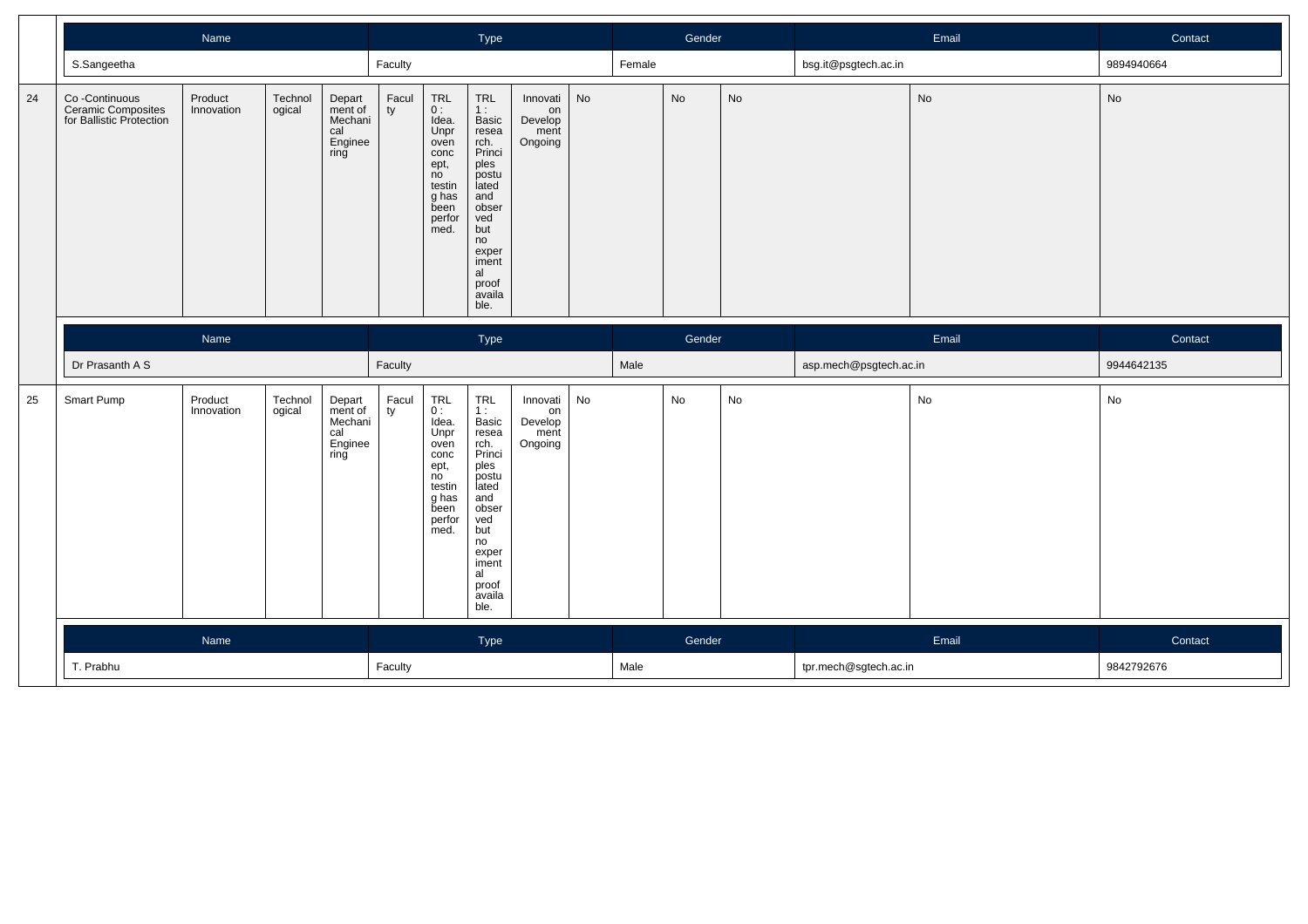| 26 | Sheet metal forming<br>without die                           | Process<br>Innovation   | Technol<br>ogical | Depart<br>ment of<br>Producti<br>on<br>Enginee<br>ring | Facul<br>ty | $\begin{array}{c} \mathsf{TRL} \\ \mathsf{O}: \end{array}$<br>Idea.<br>Unpr<br>oven<br>conc<br>ept,<br>no<br>testin<br>g has<br>been<br>perfor<br>med. | <b>TRL</b><br>1:<br>Basic<br>resea<br>rch.<br>Princi<br>ples<br>postu<br>lated<br>and<br>obser<br>ved<br>but<br>no<br>exper<br>iment<br>al<br>proof<br>availa<br>ble. | Innovati<br>on<br>Develop<br>ment<br>Complet<br>ed | No |        | <b>No</b> | <b>No</b> |                           | No    | No         |
|----|--------------------------------------------------------------|-------------------------|-------------------|--------------------------------------------------------|-------------|--------------------------------------------------------------------------------------------------------------------------------------------------------|-----------------------------------------------------------------------------------------------------------------------------------------------------------------------|----------------------------------------------------|----|--------|-----------|-----------|---------------------------|-------|------------|
|    |                                                              | Name                    |                   |                                                        |             |                                                                                                                                                        | Type                                                                                                                                                                  |                                                    |    |        | Gender    |           |                           | Email | Contact    |
|    | Pratheesh Kumar M R                                          |                         |                   |                                                        | Faculty     |                                                                                                                                                        |                                                                                                                                                                       |                                                    |    | Male   |           |           | mrp.prod@psgtech.ac.in    |       | 9786417582 |
| 27 | Novel approach in<br>dyeing of cotton fabric<br>without salt | Process<br>Innovation   | Technol<br>ogical | Depart<br>ment of<br>Textile<br>Technol<br>ogy         | Facul<br>ty | $TRL$<br>$0:$<br>Idea.<br>Unpr<br>oven<br>conc<br>ept,<br>$n^{\circ}$<br>testin<br>g has<br>been<br>perfor<br>med.                                     | TRL<br>2 :<br>Tech<br>nolog<br>y<br>formu<br>lation<br>Conc<br>ept<br>and<br>applic<br>ation<br>have<br>been<br>formu<br>lated.                                       | Innovati<br>on<br>Develop<br>ment<br>Ongoing       | No |        | No        | No        |                           | No    | No         |
|    |                                                              | Name                    |                   |                                                        |             |                                                                                                                                                        | Type                                                                                                                                                                  |                                                    |    |        | Gender    |           |                           | Email | Contact    |
|    | Dr.M.Senthilkumar                                            |                         |                   |                                                        | Faculty     |                                                                                                                                                        |                                                                                                                                                                       |                                                    |    | Male   |           |           | msk.textile@psgtech.ac.in |       | 9443948513 |
|    |                                                              | Name                    |                   |                                                        |             |                                                                                                                                                        | Type                                                                                                                                                                  |                                                    |    |        | Gender    |           |                           | Email | Contact    |
|    | Dr. S. Vidyalakshmi                                          |                         |                   |                                                        | Faculty     |                                                                                                                                                        |                                                                                                                                                                       |                                                    |    | Female |           |           | svd.bio@psgtech.ac.in     |       | 9894593378 |
|    | Mr. R. Harisharan                                            |                         |                   |                                                        | Student     |                                                                                                                                                        |                                                                                                                                                                       |                                                    |    | Male   |           |           | 17B213@psgtech.ac.in      |       | 7010328423 |
|    | Ms.B. Ayshwariya                                             |                         |                   |                                                        | Student     |                                                                                                                                                        |                                                                                                                                                                       |                                                    |    | Female |           |           | 17B205@psgtech.ac.in      |       | 8637447753 |
|    | Ms. J. Gopika                                                |                         |                   |                                                        | Student     |                                                                                                                                                        |                                                                                                                                                                       |                                                    |    | Female |           |           | 17B212@psgtech.ac.in      |       | 8838390517 |
|    |                                                              | Ms. U. Rahamatthunnisha |                   |                                                        | Student     |                                                                                                                                                        |                                                                                                                                                                       |                                                    |    | Female |           |           | 17B234@psgtech.ac.in      |       | 9677446251 |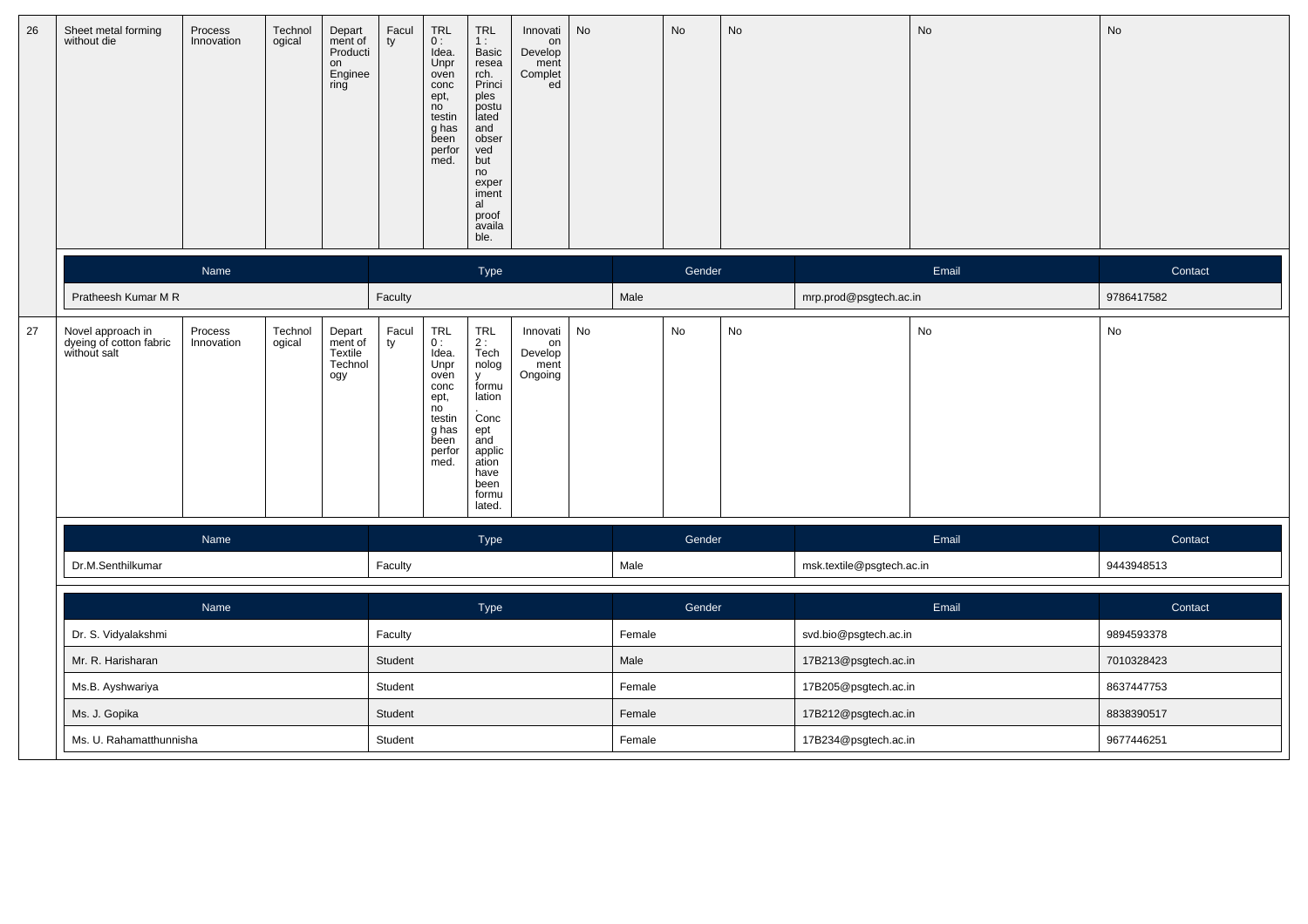| 28 | <b>Hybrid Solar Collector</b>      | Product<br>Innovation | Technol<br>ogical | PSG<br>TRIDEN<br>Centre<br>for<br>Alternat<br>е<br>Cooling<br>technolo<br>gies | Facul<br>ty | $\begin{array}{c} \n \text{TRL} \\  3 : \n \end{array}$<br>Appli<br>ed<br>resea<br>rch.<br>First<br>labor<br>atory<br>tests<br>comp<br>leted;<br>proof<br>of<br>conc<br>ept. | <b>TRL</b><br>3:<br>Appli<br>ed<br>resea<br>rch.<br>First<br>labor<br>atory<br>tests<br>comp<br>leted;<br>proof<br>of<br>conc<br>ept.                  | Innovati<br>on<br>Develop<br>ment<br>Ongoing | No |      | No     | No                           |                       | No    | No         |
|----|------------------------------------|-----------------------|-------------------|--------------------------------------------------------------------------------|-------------|------------------------------------------------------------------------------------------------------------------------------------------------------------------------------|--------------------------------------------------------------------------------------------------------------------------------------------------------|----------------------------------------------|----|------|--------|------------------------------|-----------------------|-------|------------|
|    |                                    | Name                  |                   |                                                                                |             |                                                                                                                                                                              | Type                                                                                                                                                   |                                              |    |      | Gender |                              |                       | Email | Contact    |
|    | Dr.L.Ashok Kumar                   |                       |                   |                                                                                | Faculty     |                                                                                                                                                                              |                                                                                                                                                        |                                              |    | Male |        |                              | lak.eee@psgtech.ac.in |       | 9843281115 |
|    |                                    | Name                  |                   |                                                                                |             |                                                                                                                                                                              | Type                                                                                                                                                   |                                              |    |      | Gender |                              |                       | Email | Contact    |
|    | Dr.Madhu Ganesh                    |                       |                   |                                                                                | Faculty     |                                                                                                                                                                              |                                                                                                                                                        |                                              |    | Male |        |                              | madhu@asme.org        |       | 9442527215 |
| 29 | Solid Desiccant<br>Cooling system  | Product<br>Innovation | Technol<br>ogical | PSG<br>TRIDEN<br>Centre<br>for<br>Alternat<br>е<br>Cooling<br>technolo<br>gies | Facul<br>ty | $\begin{array}{c}\nTRL \\ 3: \end{array}$<br>Appli<br>ed<br>resea<br>rch.<br>First<br>labor<br>atory<br>tests<br>comp<br>leted;<br>proof<br>of<br>conc<br>ept.               | <b>TRL</b><br>3:<br>Appli<br>ed<br>resea<br>rch.<br>First<br>labor<br>atory<br>tests<br>comp<br>leted;<br>proof<br>of<br>conc<br>ept.                  | Innovati<br>on<br>Develop<br>ment<br>Ongoing | No |      | No     | $\operatorname{\mathsf{No}}$ |                       | No    | No         |
|    |                                    | Name                  |                   |                                                                                |             |                                                                                                                                                                              | Type                                                                                                                                                   |                                              |    |      | Gender |                              |                       | Email | Contact    |
|    | Dr.L.Ashok Kumar                   |                       |                   |                                                                                | Faculty     |                                                                                                                                                                              |                                                                                                                                                        |                                              |    | Male |        |                              | lak.eee@psgtech.ac.in |       | 9843281115 |
|    |                                    | Name                  |                   |                                                                                |             |                                                                                                                                                                              | Type                                                                                                                                                   |                                              |    |      | Gender |                              |                       | Email | Contact    |
|    | Dr.Madhu Ganesh                    |                       |                   |                                                                                | Faculty     |                                                                                                                                                                              |                                                                                                                                                        |                                              |    | Male |        |                              | madhu@asme.org        |       | 9442527215 |
| 30 | Liquid Desiccant<br>Cooling system | Product<br>Innovation | Technol<br>ogical | PSG<br>TRIDEN<br>Centre<br>for<br>Alternat<br>e<br>Cooling<br>technolo<br>gies | Facul<br>ty | <b>TRL</b><br>3:<br>Appli<br>ea<br>resea<br>rch.<br>First<br>labor<br>atory<br>tests<br>comp<br>leted;<br>proof<br>of<br>conc<br>ept.                                        | $\ensuremath{\mathsf{TRL}}$<br>3:<br>Appli<br>ea<br>resea<br>rch.<br>First<br>labor<br>atory<br>tests<br>comp<br>leted;<br>proof<br>of<br>conc<br>ept. | Innovati<br>on<br>Develop<br>ment<br>Ongoing | No |      | No     | $\operatorname{\mathsf{No}}$ |                       | No    | No         |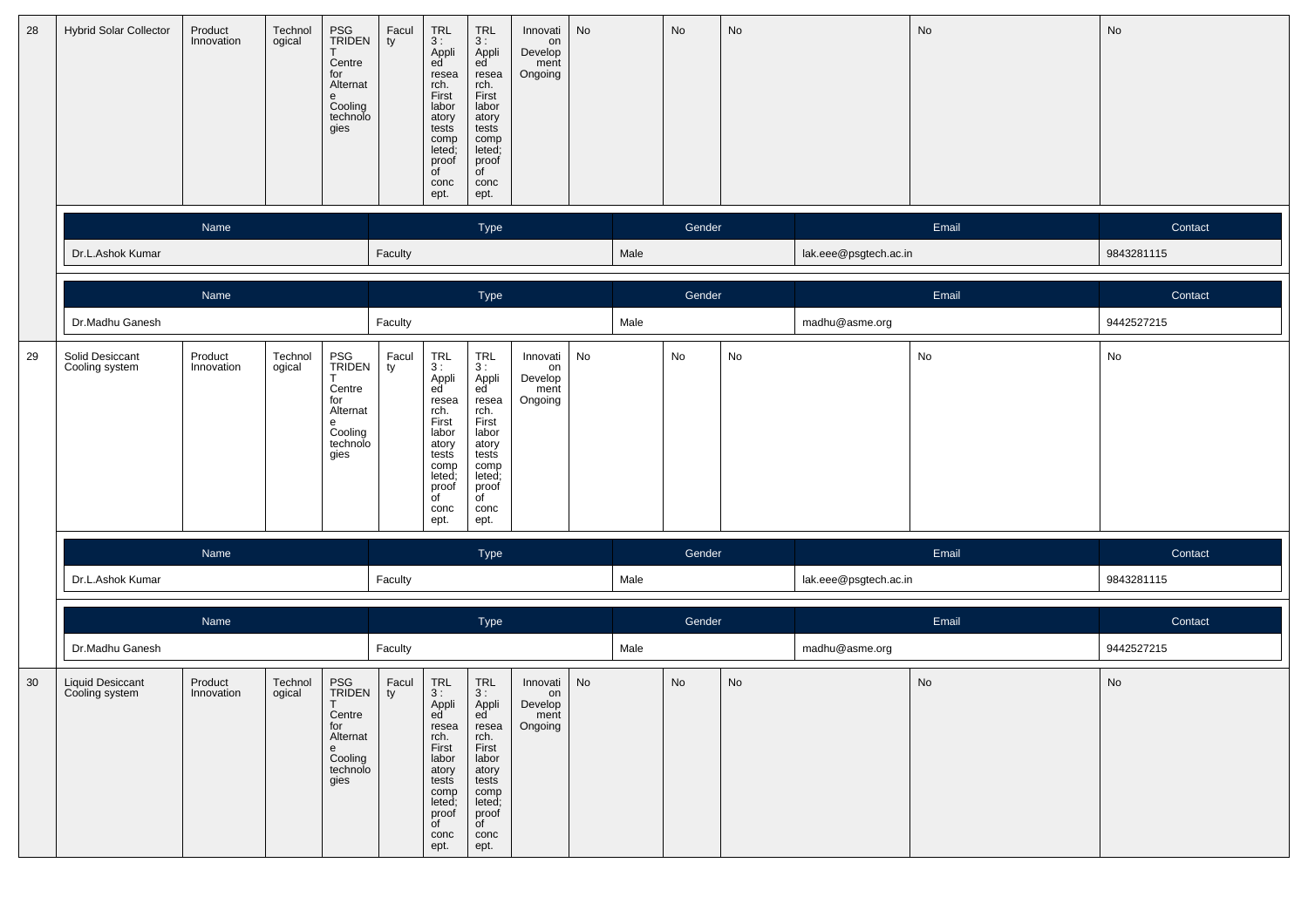|    |                                     | Name                                                                                      |                   |                                     |             |                                                                                                                                           | Type                                                                                                                                       |                                              |                                                                                                                   |                                                                                 | Gender |                              |                       | Email                        | Contact    |
|----|-------------------------------------|-------------------------------------------------------------------------------------------|-------------------|-------------------------------------|-------------|-------------------------------------------------------------------------------------------------------------------------------------------|--------------------------------------------------------------------------------------------------------------------------------------------|----------------------------------------------|-------------------------------------------------------------------------------------------------------------------|---------------------------------------------------------------------------------|--------|------------------------------|-----------------------|------------------------------|------------|
|    | Dr.L.Ashok Kumar                    |                                                                                           |                   |                                     | Faculty     |                                                                                                                                           |                                                                                                                                            |                                              |                                                                                                                   | Male                                                                            |        |                              | lak.eee@psgtech.ac.in |                              | 9843281115 |
|    |                                     | Name                                                                                      |                   |                                     |             |                                                                                                                                           | Type                                                                                                                                       |                                              |                                                                                                                   |                                                                                 | Gender |                              |                       | Email                        | Contact    |
|    | Dr.Madhu Ganesh                     |                                                                                           |                   |                                     | Faculty     |                                                                                                                                           |                                                                                                                                            |                                              |                                                                                                                   | Male                                                                            |        |                              | madhu@asme.org        |                              | 9442527215 |
| 31 | <b>Textile Waste</b><br>Utilization | PSGTE<br>CHS<br>COE<br>INDUTE<br>Technol<br>Product<br>ogical<br>Innovation<br>CH<br>Name |                   |                                     |             | TRL<br>$2:$<br>Tech<br>nolog<br>v<br>formu<br>lation<br>.<br>Conc<br>ept<br>and<br>applic<br>ation<br>have<br>been<br>formu<br>lated.     | TRL<br>3:<br>Appli<br>ed<br>resea<br>rch.<br>First<br>labor<br>atory<br>tests<br>comp<br>leted;<br>proof<br>of<br>conc<br>ept.             | Innovati<br>on<br>Develop<br>ment<br>Ongoing | Agen<br>Cy<br>Nam<br>e<br>Agen<br>cy<br>Type<br>Awar<br>d/<br>Positi<br>on/<br>Reco<br>gnitio<br>n<br>Secu<br>red | SP<br>AR<br>$\mathsf{C}$<br>Gov<br>t.<br>Age<br>ncy<br>(Ce<br>ntral<br>BE<br>ST | No     | $\mathsf{No}$                |                       | ${\sf No}$                   | No         |
|    |                                     |                                                                                           |                   |                                     |             |                                                                                                                                           |                                                                                                                                            |                                              |                                                                                                                   |                                                                                 |        |                              |                       |                              |            |
|    |                                     |                                                                                           |                   |                                     |             |                                                                                                                                           | Type                                                                                                                                       |                                              |                                                                                                                   |                                                                                 | Gender |                              |                       | Email                        | Contact    |
|    | Dr G Thilagavathi                   |                                                                                           |                   |                                     | Faculty     |                                                                                                                                           |                                                                                                                                            |                                              |                                                                                                                   | Female                                                                          |        |                              | thilagapsg@gmail.com  |                              | 9894769906 |
|    |                                     | Name                                                                                      |                   |                                     |             |                                                                                                                                           | Type                                                                                                                                       |                                              |                                                                                                                   |                                                                                 | Gender |                              |                       | Email                        | Contact    |
|    | Dr S Neelakrishnan                  |                                                                                           |                   |                                     | Faculty     |                                                                                                                                           |                                                                                                                                            |                                              |                                                                                                                   | Male                                                                            |        |                              | neelspsg@gmail.com    |                              | 9894759928 |
| 32 | <b>Coalesing Filter</b>             | Product<br>Innovation                                                                     | Technol<br>ogical | PSGTE<br>CHS<br>COE<br>INDUTE<br>CH | Facul<br>ty | TRL<br>2:<br>Tech<br>nolog<br>$\mathsf{V}$<br>formu<br>lation<br>Conc<br>ept<br>and<br>applic<br>ation<br>have<br>been<br>formu<br>lated. | TRL<br>3:<br>Appli<br>ed<br>resea<br>rch.<br>First<br>labor<br>atory<br>tests<br>comp<br>leted;<br>proof<br>$\overline{C}$<br>conc<br>ept. | Innovati<br>on<br>Develop<br>ment<br>Ongoing | No                                                                                                                |                                                                                 | No     | $\operatorname{\mathsf{No}}$ |                       | $\operatorname{\mathsf{No}}$ | No         |
|    |                                     | Name                                                                                      |                   |                                     |             |                                                                                                                                           | Type                                                                                                                                       |                                              |                                                                                                                   |                                                                                 | Gender |                              |                       | Email                        | Contact    |
|    | Dr G Thilagavathi                   |                                                                                           |                   |                                     | Faculty     |                                                                                                                                           |                                                                                                                                            |                                              |                                                                                                                   | Female                                                                          |        |                              | thilagapsg@gmail.com  |                              | 9894769906 |
|    |                                     | Name                                                                                      |                   |                                     |             |                                                                                                                                           | Type                                                                                                                                       |                                              |                                                                                                                   |                                                                                 | Gender |                              |                       | Email                        | Contact    |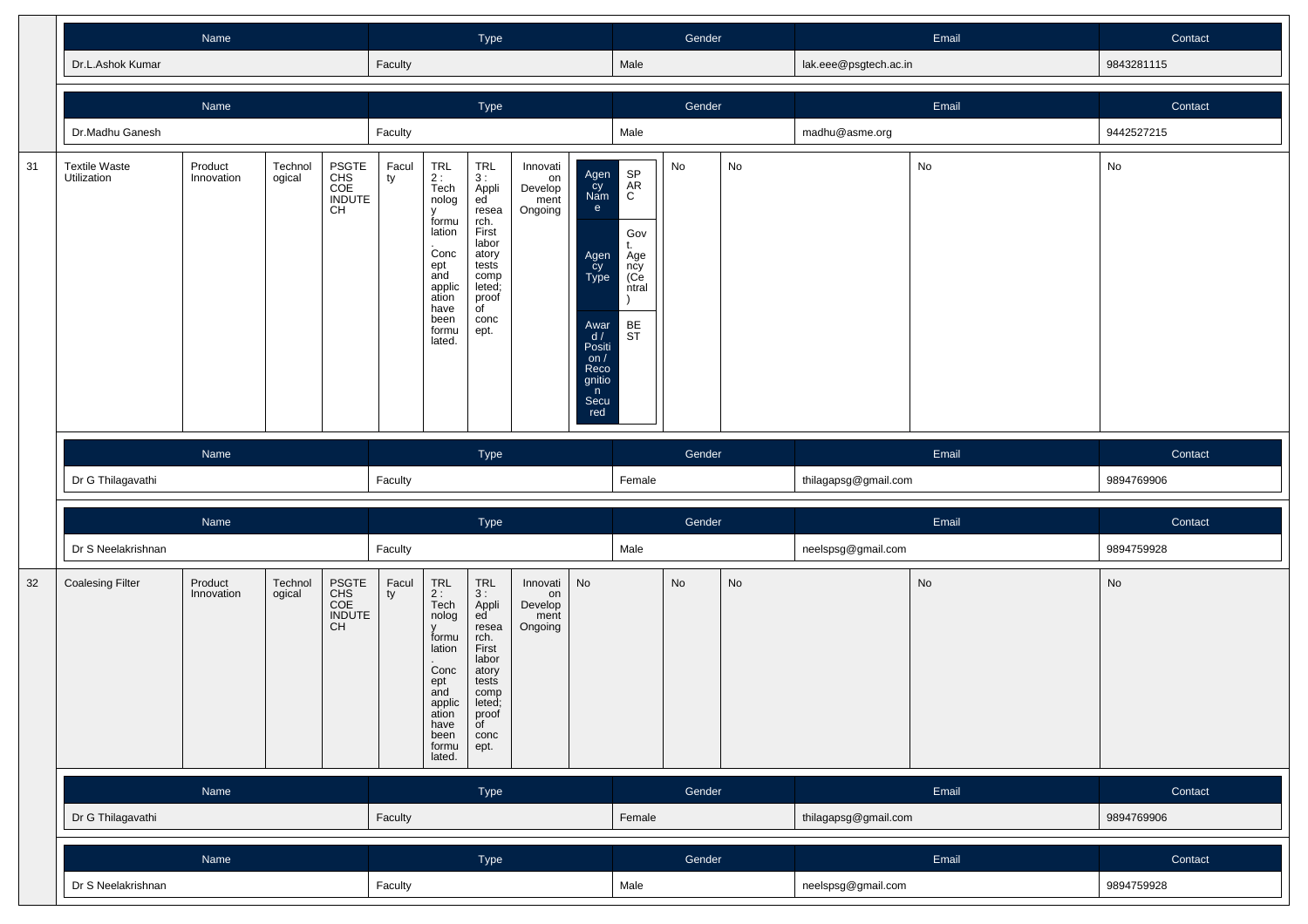| 33 | Extreme cold weather<br>clothing | Product<br>Innovation | Technol<br>ogical | PSGTE<br>CHS<br>COE<br>INDUTE<br>CH | Facul<br>ty   | TRL<br>2 :<br>Tech<br>nolog<br>$\mathsf{v}$<br>formu<br>lation<br>Conc<br>ept<br>and<br>applic<br>ation<br>have<br>been<br>formu<br>lated. | TRL<br>3 :<br>Appli<br>ed<br>resea<br>rch.<br>First<br>labor<br>atory<br>tests<br>comp<br>leted;<br>proof<br>of<br>conc<br>ept.                    | Innovati<br>on<br>Develop<br>ment<br>Ongoing | No                           |        | No     | No |                      | No         | No                           |
|----|----------------------------------|-----------------------|-------------------|-------------------------------------|---------------|--------------------------------------------------------------------------------------------------------------------------------------------|----------------------------------------------------------------------------------------------------------------------------------------------------|----------------------------------------------|------------------------------|--------|--------|----|----------------------|------------|------------------------------|
|    |                                  | Name                  |                   |                                     |               |                                                                                                                                            | Type                                                                                                                                               |                                              |                              |        | Gender |    |                      | Email      | Contact                      |
|    | Dr G Thilagavathi                |                       |                   |                                     | Faculty       |                                                                                                                                            |                                                                                                                                                    |                                              |                              | Female |        |    | thilagapsg@gmail.com |            | 9894769906                   |
|    |                                  | Name                  |                   |                                     |               |                                                                                                                                            | Type                                                                                                                                               |                                              |                              |        | Gender |    |                      | Email      | Contact                      |
|    | Dr S Neelakrishnan               |                       |                   |                                     | Faculty       |                                                                                                                                            |                                                                                                                                                    |                                              |                              | Male   |        |    | neelspsg@gmail.com   |            | 9894759928                   |
| 34 | <b>Coverall Lamination</b>       | Product<br>Innovation | Technol<br>ogical | PSGTE<br>CHS<br>COE<br>INDUTE<br>CH | $_{ty}$ Facul | TRL<br>2 :<br>Tech<br>nolog<br>$\mathsf{V}$<br>formu<br>lation<br>Conc<br>ept<br>and<br>applic<br>ation<br>have<br>been<br>formu<br>lated. | TRL<br>3 :<br>Appli<br>ed<br>resea<br>rch.<br>First<br>labor<br>atory<br>tests<br>comp<br>leted;<br>proof<br>of<br>conc<br>ept.                    | Innovati<br>on<br>Develop<br>ment<br>Ongoing | No                           |        | No     | No |                      | ${\sf No}$ | $\operatorname{\mathsf{No}}$ |
|    |                                  | Name                  |                   |                                     |               |                                                                                                                                            | Type                                                                                                                                               |                                              |                              |        | Gender |    |                      | Email      | Contact                      |
|    | Dr G Thilagavathi                |                       |                   |                                     | Faculty       |                                                                                                                                            |                                                                                                                                                    |                                              |                              | Female |        |    | thilagapsg@gmail.com |            | 9894769906                   |
|    |                                  | Name                  |                   |                                     |               |                                                                                                                                            | Type                                                                                                                                               |                                              |                              |        | Gender |    |                      | Email      | Contact                      |
|    | Dr S Neelakrishnan               |                       |                   |                                     | Faculty       |                                                                                                                                            |                                                                                                                                                    |                                              |                              | Male   |        |    | neelspsg@gmail.com   |            | 9894759928                   |
| 35 | Coir Wood Composite              | Product<br>Innovation | Technol<br>ogical | PSGTE<br>CHS<br>COE<br>INDUTE<br>CH | Facul<br>  ty | TRL<br>2 :<br>Tech<br>nolog<br><b>V</b><br>formu<br>lation<br>Conc<br>ept<br>and<br>applic<br>ation<br>have<br>been<br>formu<br>lated.     | <b>TRL</b><br>3 :<br>Appli<br>ed<br>resea<br>rch.<br>First<br>labor<br>atory<br>tests<br>comp<br>leted;<br>proof<br>$\overline{C}$<br>conc<br>ept. | Innovati<br>on<br>Develop<br>ment<br>Ongoing | $\operatorname{\mathsf{No}}$ |        | No     | No |                      | No         | No                           |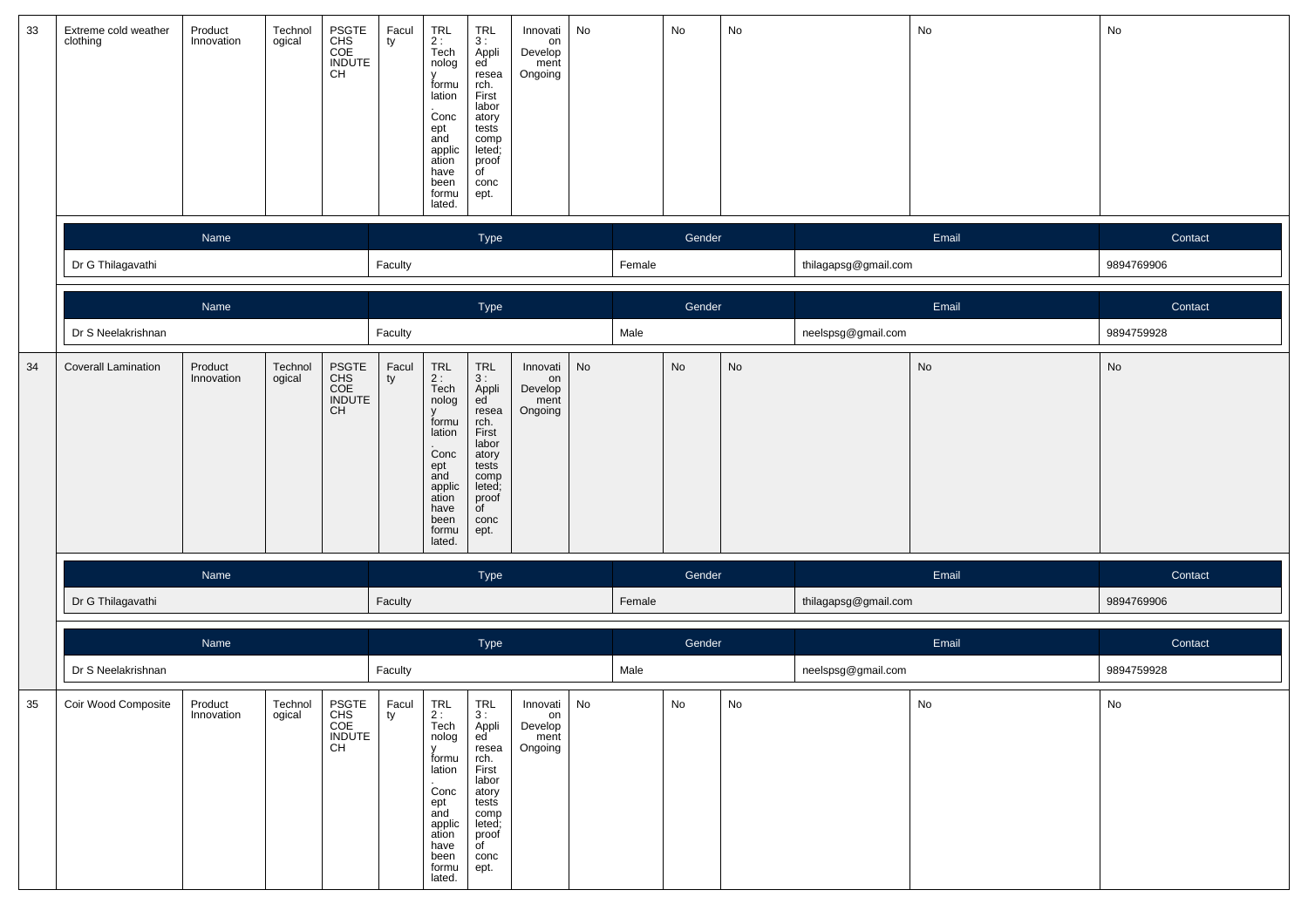|    |                    | Name                                                                                             |  |                                     |             |                                                                                                                            | Type                                                                                                                                              |                                              |           |        | Gender |    |                      | Email         | Contact    |
|----|--------------------|--------------------------------------------------------------------------------------------------|--|-------------------------------------|-------------|----------------------------------------------------------------------------------------------------------------------------|---------------------------------------------------------------------------------------------------------------------------------------------------|----------------------------------------------|-----------|--------|--------|----|----------------------|---------------|------------|
|    | Dr G Thilagavathi  |                                                                                                  |  |                                     | Faculty     |                                                                                                                            |                                                                                                                                                   |                                              |           | Female |        |    | thilagapsg@gmail.com |               | 9894769906 |
|    |                    | Name                                                                                             |  |                                     |             |                                                                                                                            | Type                                                                                                                                              |                                              |           |        | Gender |    |                      | Email         | Contact    |
|    | Dr S Neelakrishnan |                                                                                                  |  |                                     | Faculty     |                                                                                                                            |                                                                                                                                                   |                                              |           | Male   |        |    | neelspsg@gmail.com   |               | 9894759928 |
| 36 | Concrete Nonwoven  | PSGTE<br>CHS<br>COE<br>INDUTE<br>Product<br>Technol<br>Innovation<br>ogical<br><b>CH</b><br>Name |  |                                     |             | TRL<br>$2:$ Tech<br>nolog<br>formu<br>lation<br>Conc<br>ept<br>and<br>applic<br>ation<br>have<br>been<br>formu<br>lated.   | <b>TRL</b><br>3:<br>Appli<br>ed<br>resea<br>rch.<br>First<br>labor<br>atory<br>tests<br>comp<br>leted;<br>proof<br>$\overline{C}$<br>conc<br>ept. | Innovati<br>on<br>Develop<br>ment<br>Ongoing | <b>No</b> |        | No     | No |                      | $\mathsf{No}$ | No         |
|    |                    |                                                                                                  |  |                                     |             |                                                                                                                            | <b>Type</b>                                                                                                                                       |                                              |           |        | Gender |    |                      | Email         | Contact    |
|    | Dr G Thilagavathi  |                                                                                                  |  |                                     | Faculty     |                                                                                                                            |                                                                                                                                                   |                                              |           | Female |        |    | thilagapsg@gmail.com |               | 9894769906 |
|    |                    |                                                                                                  |  |                                     |             |                                                                                                                            |                                                                                                                                                   |                                              |           |        |        |    |                      |               |            |
|    |                    | Name                                                                                             |  |                                     |             |                                                                                                                            | Type                                                                                                                                              |                                              |           |        | Gender |    |                      | Email         | Contact    |
|    | Dr S Neelakrishnan | Product<br>Technol<br>ogical<br>Innovation                                                       |  |                                     | Faculty     |                                                                                                                            |                                                                                                                                                   |                                              |           | Male   |        |    | neelspsg@gmail.com   |               | 9894759928 |
| 37 | Oil separation     |                                                                                                  |  | PSGTE<br>CHS<br>COE<br>INDUTE<br>CH | Facul<br>ty | TRL<br>2 :<br>Tech<br>nolog<br>formu<br>lation<br>Conc<br>ept<br>and<br>applic<br>ation<br>have<br>been<br>formu<br>lated. | <b>TRL</b><br>3:<br>Appli<br>ed<br>resea<br>rch.<br>First<br>labor<br>atory<br>tests<br>comp<br>leted;<br>proof<br>$\overline{C}$<br>conc<br>ept. | Innovati<br>on<br>Develop<br>ment<br>Ongoing | No        |        | No     | No |                      | No            | No         |
|    |                    | Name                                                                                             |  |                                     |             |                                                                                                                            | Type                                                                                                                                              |                                              |           |        | Gender |    |                      | Email         | Contact    |
|    | Dr G Thilagavathi  |                                                                                                  |  |                                     | Faculty     |                                                                                                                            |                                                                                                                                                   |                                              |           | Female |        |    | thilagapsg@gmail.com |               | 9894769906 |
|    |                    | Name                                                                                             |  |                                     |             |                                                                                                                            | Type                                                                                                                                              |                                              |           |        | Gender |    |                      | Email         | Contact    |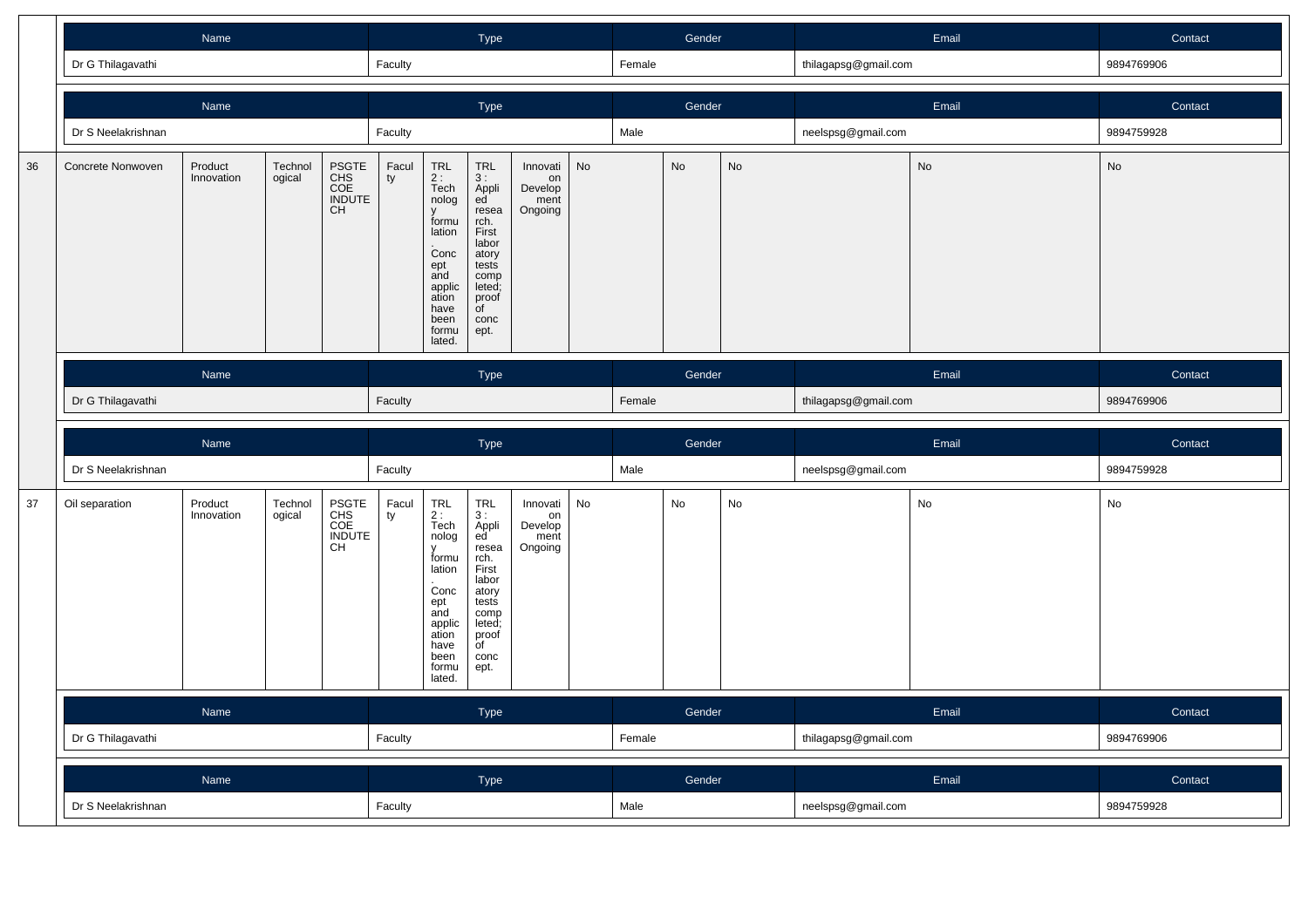| 38 | Kitchen wipes          | Product<br>Innovation | Technol<br>ogical | PSGTE<br>CHS<br>COE<br>INDUTE<br>CH | Facul<br>ty     | TRL<br>2 :<br>Tech<br>nolog<br>formu<br>lation<br>Conc<br>$_{\rm end}^{\rm ept}$<br>applic<br>ation<br>have<br>been<br>formu<br>lated.     | $\begin{array}{c} \mathsf{TRL} \\ \mathsf{3:} \end{array}$<br>Appli<br>ed <sup>'</sup><br>resea<br>rch.<br>First<br>labor<br>atory<br>tests<br>comp<br>leted;<br>proof<br>of<br>conc<br>ept. | Innovati<br>on<br>Develop<br>ment<br>Ongoing | No                           |        | No                           | No                           |                      | No                           | No         |
|----|------------------------|-----------------------|-------------------|-------------------------------------|-----------------|--------------------------------------------------------------------------------------------------------------------------------------------|----------------------------------------------------------------------------------------------------------------------------------------------------------------------------------------------|----------------------------------------------|------------------------------|--------|------------------------------|------------------------------|----------------------|------------------------------|------------|
|    |                        | Name                  |                   |                                     |                 |                                                                                                                                            | Type                                                                                                                                                                                         |                                              |                              |        | Gender                       |                              |                      | Email                        | Contact    |
|    | Dr G Thilagavathi      |                       |                   |                                     | Faculty         |                                                                                                                                            |                                                                                                                                                                                              |                                              |                              | Female |                              |                              | thilagapsg@gmail.com |                              | 9894769906 |
|    |                        | Name                  |                   |                                     |                 |                                                                                                                                            | Type                                                                                                                                                                                         |                                              |                              |        | Gender                       |                              |                      | Email                        | Contact    |
|    | Dr S Neelakrishnan     |                       |                   |                                     | Faculty         |                                                                                                                                            |                                                                                                                                                                                              |                                              |                              | Male   |                              |                              | neelspsg@gmail.com   |                              | 9894759928 |
| 39 | Display cleaning wipes | Product<br>Innovation | Technol<br>ogical | PSGTE<br>CHS<br>COE<br>INDUTE<br>CH | Facul<br>ty     | TRL<br>2 :<br>Tech<br>nolog<br>$\mathsf{v}$<br>formu<br>lation<br>Conc<br>ept<br>and<br>applic<br>ation<br>have<br>been<br>formu<br>lated. | TRL<br>3:<br>Appli<br>ed<br>resea<br>rch.<br>First<br>labor<br>atory<br>tests<br>comp<br>leted;<br>proof<br>of<br>conc<br>ept.                                                               | Innovati<br>on<br>Develop<br>ment<br>Ongoing | No                           |        | No                           | $\operatorname{\mathsf{No}}$ |                      | No                           | No         |
|    |                        | Name                  |                   |                                     |                 |                                                                                                                                            | Type                                                                                                                                                                                         |                                              |                              |        | Gender                       |                              |                      | Email                        | Contact    |
|    | Dr G Thilagavathi      |                       |                   |                                     | Faculty         |                                                                                                                                            |                                                                                                                                                                                              |                                              |                              | Female |                              |                              | thilagapsg@gmail.com |                              | 9894769906 |
|    |                        | Name                  |                   |                                     |                 |                                                                                                                                            | Type                                                                                                                                                                                         |                                              |                              |        | Gender                       |                              |                      | Email                        | Contact    |
|    | Dr S Neelakrishnan     |                       |                   |                                     | Faculty         |                                                                                                                                            |                                                                                                                                                                                              |                                              |                              | Male   |                              |                              | neelspsg@gmail.com   |                              | 9894759928 |
| 40 | Wall covering          | Product<br>Innovation | Technol<br>ogical | PSGTE<br>CHS<br>COE<br>INDUTE<br>CH | Facul<br>$ $ ty | TRL<br>2 :<br>Tech<br>nolog<br>V<br>formu<br>lation<br>Conc<br>ept<br>and<br>applic<br>ation<br>have<br>been<br>formu<br>lated.            | TRL<br>3:<br>Appli<br>ed<br>resea<br>rch.<br>First<br>labor<br>atory<br>tests<br>comp<br>leted;<br>proof<br>$\overline{C}$<br>conc<br>ept.                                                   | Innovati<br>on<br>Develop<br>ment<br>Ongoing | $\operatorname{\mathsf{No}}$ |        | $\operatorname{\mathsf{No}}$ | No                           |                      | $\operatorname{\mathsf{No}}$ | No         |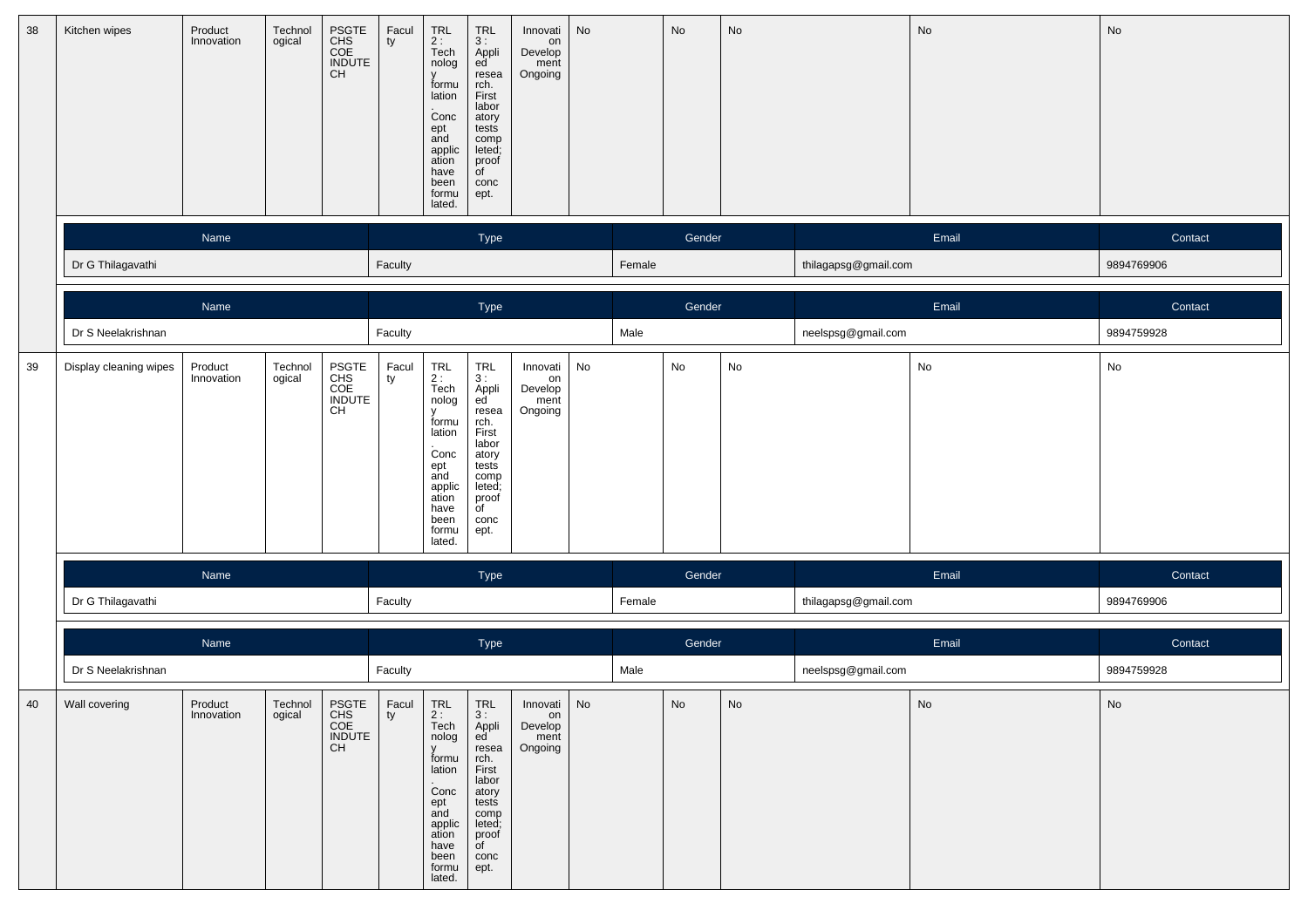|    |                    | Name                  |                   |                                     |             |                                                                                                                                         | Type                                                                                                                                                           |                                              |    |        | Gender |           |                      | Email | Contact    |
|----|--------------------|-----------------------|-------------------|-------------------------------------|-------------|-----------------------------------------------------------------------------------------------------------------------------------------|----------------------------------------------------------------------------------------------------------------------------------------------------------------|----------------------------------------------|----|--------|--------|-----------|----------------------|-------|------------|
|    | Dr G Thilagavathi  |                       |                   |                                     | Faculty     |                                                                                                                                         |                                                                                                                                                                |                                              |    | Female |        |           | thilagapsg@gmail.com |       | 9894769906 |
|    |                    | Name                  |                   |                                     |             |                                                                                                                                         | Type                                                                                                                                                           |                                              |    |        | Gender |           |                      | Email | Contact    |
|    | Dr S Neelakrishnan |                       |                   |                                     | Faculty     |                                                                                                                                         |                                                                                                                                                                |                                              |    | Male   |        |           | neelspsg@gmail.com   |       | 9894759928 |
| 41 | Eco Abrasives      | Product<br>Innovation | Technol<br>ogical | PSGTE<br>CHS<br>COE<br>INDUTE<br>CH | Facul<br>ty | <b>TRL</b><br>$2:$<br>Tech<br>nolog<br>formu<br>lation<br>.<br>Conc<br>ept<br>and<br>applic<br>ation<br>have<br>been<br>formu<br>lated. | <b>TRL</b><br>3:<br>Appli<br>ed<br>resea<br>rch.<br>First<br>labor<br>atory<br>tests<br>comp<br>leted;<br>proof<br>$\overline{C}$<br>conc<br>ept.              | Innovati<br>on<br>Develop<br>ment<br>Ongoing | No |        | No     | No        |                      | No    | No         |
|    |                    | Name                  |                   |                                     |             |                                                                                                                                         | Type                                                                                                                                                           |                                              |    |        | Gender |           |                      | Email | Contact    |
|    | Dr G Thilagavathi  |                       |                   |                                     | Faculty     |                                                                                                                                         |                                                                                                                                                                |                                              |    | Male   |        |           | thilagapsg@gmail.com |       | 9894769906 |
|    |                    |                       |                   |                                     |             |                                                                                                                                         |                                                                                                                                                                |                                              |    |        |        |           |                      |       |            |
|    |                    | Name                  |                   |                                     |             |                                                                                                                                         | Type                                                                                                                                                           |                                              |    |        | Gender |           |                      | Email | Contact    |
|    | Dr S Neelakrishnan |                       |                   |                                     | Faculty     |                                                                                                                                         |                                                                                                                                                                |                                              |    | Male   |        |           | neelspsg@gmail.com   |       | 9894759928 |
| 42 | Biodegradable cups | Product<br>Innovation | Technol<br>ogical | PSGTE<br>CHS<br>COE<br>INDUTE<br>CH | Facul<br>ty | TRL<br>2 :<br>Tech<br>nolog<br>formu<br>lation<br>Conc<br>$ept$ and<br>applic<br>ation<br>have<br>been<br>formu<br>lated.               | <b>TRL</b><br>3:<br>Appli<br>ed <sup>'</sup><br>resea<br>rch.<br>First<br>labor<br>atory<br>tests<br>comp<br>leted;<br>proof<br>$\overline{C}$<br>conc<br>ept. | Innovati<br>on<br>Develop<br>ment<br>Ongoing | No |        | No     | <b>No</b> |                      | No    | <b>No</b>  |
|    |                    | Name                  |                   |                                     |             |                                                                                                                                         | Type                                                                                                                                                           |                                              |    |        | Gender |           |                      | Email | Contact    |
|    | Dr G Thilagavathi  |                       |                   |                                     | Faculty     |                                                                                                                                         |                                                                                                                                                                |                                              |    | Female |        |           | thilagapsg@gmail.com |       | 9894769906 |
|    |                    | Name                  |                   |                                     |             |                                                                                                                                         | Type                                                                                                                                                           |                                              |    |        | Gender |           |                      | Email | Contact    |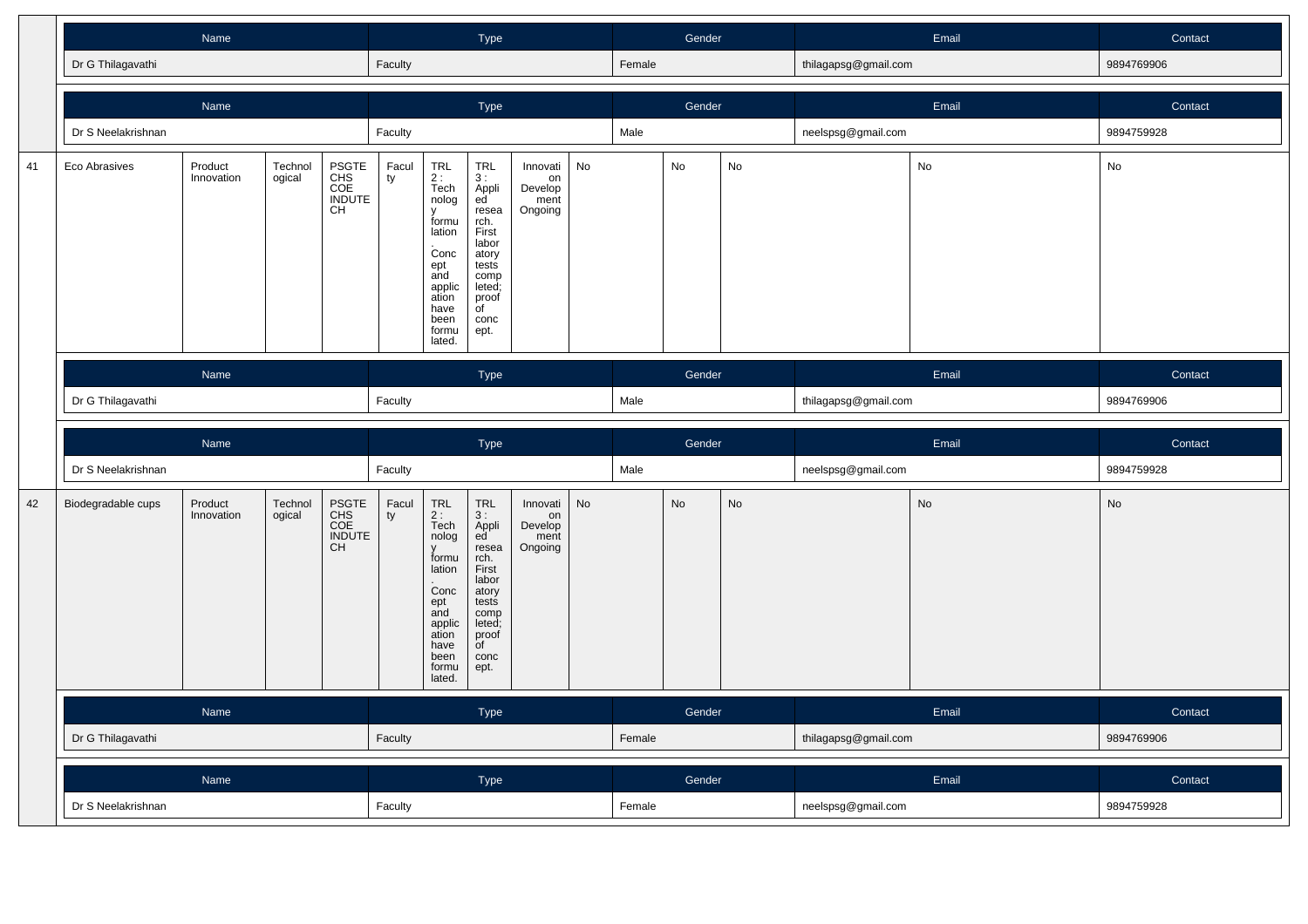| 43 | 3D PRINTED AIRWAY<br>FOR TRAINING IN<br>BRONCHOSCOPY                                           | Product<br>Innovation | Technol<br>ogical | $\ensuremath{\mathsf{PSG}}$<br>Technol<br>ogy<br>Informat<br>ion,<br>Forecas<br>ting and<br>Assess<br>ment<br>Council<br>- core | Staff<br>TRL<br>6:<br>m<br>teste<br>d in<br>inten<br>ded<br>envir<br>nt<br>close<br>to<br>expe<br>cted<br>е.                                                    | <b>TRL</b><br>6:<br>Proto<br>Proto<br>type<br>syste<br>type<br>syste<br>m<br>teste<br>d in<br>inten<br>ded<br>envir<br>onme<br>onme<br>nt<br>close<br>to<br>expe<br>cted<br>perfor<br>perfor<br>manc<br>manc<br>е.   | Innovati<br>on<br>Develop<br>ment<br>Complet<br>ed               | No |      | No     | No                           |                           | No    | No         |
|----|------------------------------------------------------------------------------------------------|-----------------------|-------------------|---------------------------------------------------------------------------------------------------------------------------------|-----------------------------------------------------------------------------------------------------------------------------------------------------------------|----------------------------------------------------------------------------------------------------------------------------------------------------------------------------------------------------------------------|------------------------------------------------------------------|----|------|--------|------------------------------|---------------------------|-------|------------|
|    |                                                                                                | Name                  |                   |                                                                                                                                 |                                                                                                                                                                 | Type                                                                                                                                                                                                                 |                                                                  |    |      | Gender |                              |                           | Email | Contact    |
|    | Mr. M.Gunaseelan                                                                               |                       |                   | Staff                                                                                                                           |                                                                                                                                                                 |                                                                                                                                                                                                                      |                                                                  |    | Male |        |                              | gunamechpsg@gmail.com     |       | 9894319997 |
| 44 | A Novel Radio<br><b>Transparent Solution</b><br>for an External<br>Fixation in<br>orthopaedics | Product<br>Innovation | Technol<br>ogical |                                                                                                                                 | Exter<br>nal to<br>the<br>Instit<br>ute/In<br>cubat<br>rch.<br>First<br>ee<br>labor<br>atory<br>tests<br>leted;<br>proof<br>of<br>conc<br>ept.                  | TRL<br>3 :<br>Appli<br>ed<br><b>TRL</b><br>3:<br>Appli<br>ed<br>resea<br>resea<br>rch.<br>First<br>labor<br>atory<br>tests<br>comp<br>comp<br>leted;<br>proof<br>of<br>conc<br>ept.                                  | Innovati<br>on<br>Develop<br>ment<br>Ongoing                     | No |      | No     | <b>Grant Amount</b><br>in Rs | 950000                    | No    | No         |
|    |                                                                                                | Name                  |                   |                                                                                                                                 |                                                                                                                                                                 | <b>Type</b>                                                                                                                                                                                                          |                                                                  |    |      | Gender |                              |                           | Email | Contact    |
|    | Parthiban Subramaniyan                                                                         |                       |                   |                                                                                                                                 |                                                                                                                                                                 | Innovator/Entrepreneur External to Institute                                                                                                                                                                         |                                                                  |    | Male |        |                              | parthibiometa17@gmail.com |       | 8124511769 |
| 45 | Eco-friendly bio<br>degradable<br>alternatives to plastics                                     | Product<br>Innovation | Technol<br>ogical |                                                                                                                                 | TRL<br>Exter<br>6:<br>nal to<br>the<br>Instit<br>type<br>ute/In<br>cubat<br>m<br>ee<br>teste<br>d in<br>inten<br>ded<br>envir<br>nt<br>to<br>expe<br>cted<br>е. | <b>TRL</b><br>6 :<br>Proto<br>Proto<br>type<br>syste<br>syste<br>m<br>teste<br>d in<br>inten<br>ded<br>envir<br>onme<br>onme<br>nt<br>close<br>close<br>to<br>expe<br>cted<br>perfor<br>perfor<br>manc<br>manc<br>е. | Innovati<br>on<br>Adopted<br>and<br>Implem<br>ented at<br>Ground | No |      | Yes    | <b>Grant Amount</b><br>in Rs | 600000                    | No    | No         |
|    |                                                                                                | Name                  |                   |                                                                                                                                 |                                                                                                                                                                 | Type                                                                                                                                                                                                                 |                                                                  |    |      | Gender |                              |                           | Email | Contact    |
|    | Selvan Cibhi sudhan                                                                            |                       |                   |                                                                                                                                 | Incubatee Entrepreneur                                                                                                                                          |                                                                                                                                                                                                                      |                                                                  |    | Male |        |                              | cew@plantec.in            |       | 9488437773 |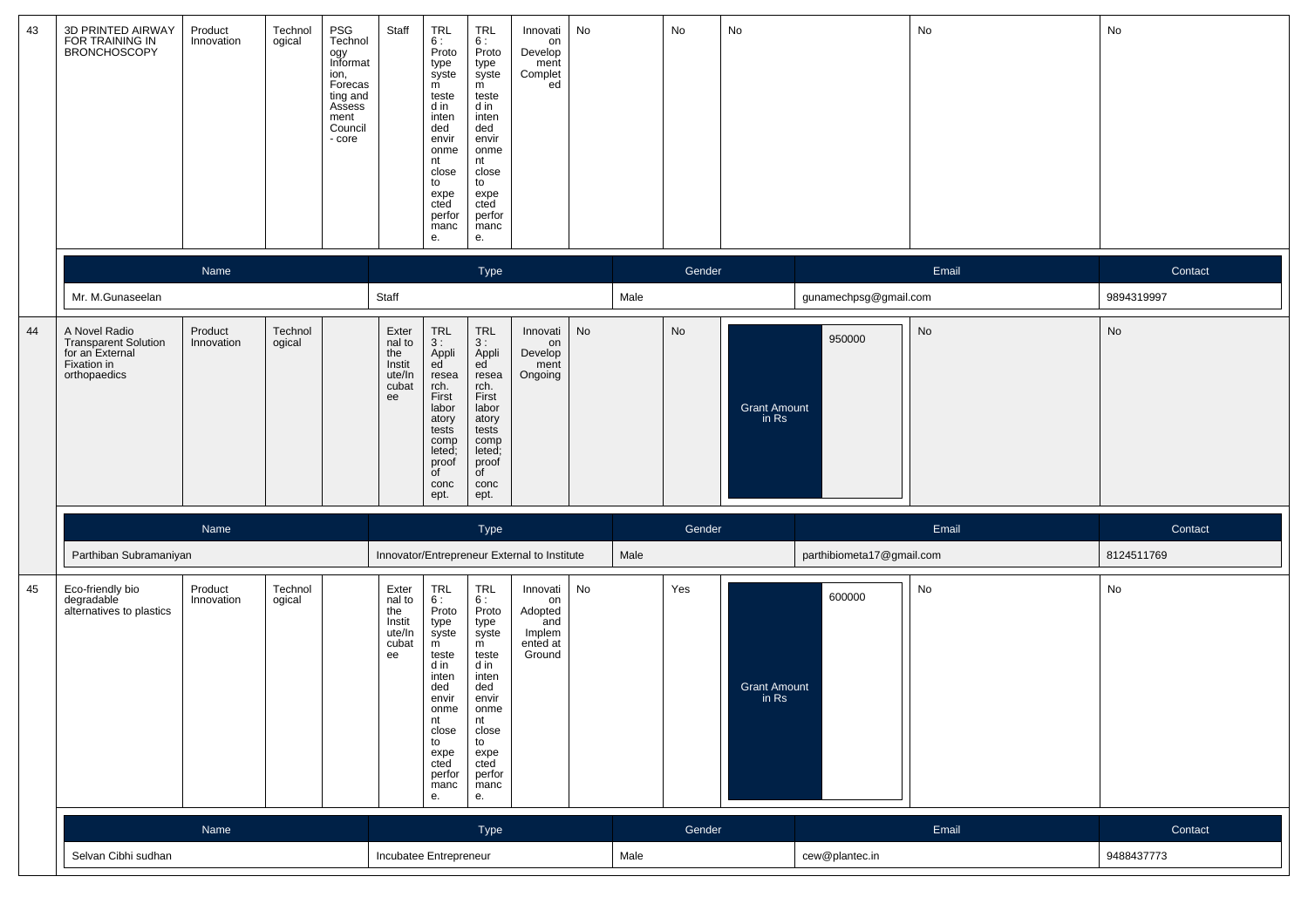| 46 | Windmill Watcher                                                 | Product<br>Innovation | Technol<br>ogical | Alum<br>ni                                                | $TRL$<br>$9:$<br>TRL<br>9 :<br>Full<br>Full<br>com<br>com<br>merci<br>merci<br>al<br>al<br>applic<br>applic<br>ation,<br>ation,<br>techn<br>techn<br>ology<br>availa<br>ology<br>availa<br>ble<br>ble<br>for<br>for<br>cons<br>cons<br>umer<br>umer<br>s.<br>S.                                                                  | <b>No</b><br>Innovati<br>on<br>Adopted<br>and<br>Implem<br>ented at<br>Ground |      | Yes    | 970000<br><b>Grant Amount</b><br>in Rs | No    | No         |
|----|------------------------------------------------------------------|-----------------------|-------------------|-----------------------------------------------------------|----------------------------------------------------------------------------------------------------------------------------------------------------------------------------------------------------------------------------------------------------------------------------------------------------------------------------------|-------------------------------------------------------------------------------|------|--------|----------------------------------------|-------|------------|
|    |                                                                  | <b>Name</b>           |                   |                                                           | Type                                                                                                                                                                                                                                                                                                                             |                                                                               |      | Gender |                                        | Email | Contact    |
|    | Katomaran Technology & Business Solutions                        |                       |                   | Alumni Entrepreneur                                       |                                                                                                                                                                                                                                                                                                                                  |                                                                               | Male |        | muthu@katomaran.com                    |       | 8754933700 |
| 47 | IoT Biometric system<br>for Real time Staff<br>Montoring by SMEs | Product<br>Innovation | Technol<br>ogical | Exter<br>nal to<br>the<br>Instit<br>ute/In<br>cubat<br>ee | TRL<br><b>TRL</b><br>3:<br>3:<br>Appli<br>ed<br>Appli<br>ed<br>resea<br>resea<br>rch.<br>rch.<br>First<br>First<br>labor<br>labor<br>atory<br>atory<br>tests<br>tests<br>comp<br>comp<br>leted;<br>leted;<br>proof<br>proof<br>$\overline{C}$<br>$\overline{C}$<br>conc<br>conc<br>ept.<br>ept.                                  | No<br>Innovati<br>on<br>Develop<br>ment<br>Ongoing                            |      | Yes    | 790000<br><b>Grant Amount</b><br>in Rs | No    | No         |
|    |                                                                  | Name                  |                   |                                                           | Type                                                                                                                                                                                                                                                                                                                             |                                                                               |      | Gender |                                        | Email | Contact    |
|    | Ankit Mohan                                                      |                       |                   |                                                           | Innovator/Entrepreneur External to Institute                                                                                                                                                                                                                                                                                     |                                                                               | Male |        | ankit.m@hurestic.com                   |       | 9686833277 |
| 48 | BREWE - A Fresh Tea<br><b>Making Machine</b>                     | Product<br>Innovation | Technol<br>ogical | Exter<br>nal to<br>the<br>Instit<br>ute/In<br>cubat<br>ee | $\begin{array}{c} \mathsf{TRL} \\ 3: \end{array}$<br>TRL<br>3:<br>Appli<br>ed<br>Appli<br>ed<br>resea<br>resea<br>rch.<br>First<br>rch.<br>First<br>labor<br>labor<br>atory<br>atory<br>tests<br>tests<br>comp<br>comp<br>leted;<br>leted;<br>proof<br>proof<br>$\overline{f}$<br>$\overline{C}$<br>conc<br>conc<br>ept.<br>ept. | No<br>Innovati<br>on<br>Adopted<br>and<br>Implem<br>ented at<br>Ground        |      | Yes    | 900000<br><b>Grant Amount</b><br>in Rs | No    | No         |
|    |                                                                  | Name                  |                   |                                                           | Type                                                                                                                                                                                                                                                                                                                             |                                                                               |      | Gender |                                        | Email | Contact    |
|    | Gowrishankar D                                                   |                       |                   |                                                           | Innovator/Entrepreneur External to Institute                                                                                                                                                                                                                                                                                     |                                                                               | Male |        | gshankar.duraisamy@gmail.com           |       | 9842024757 |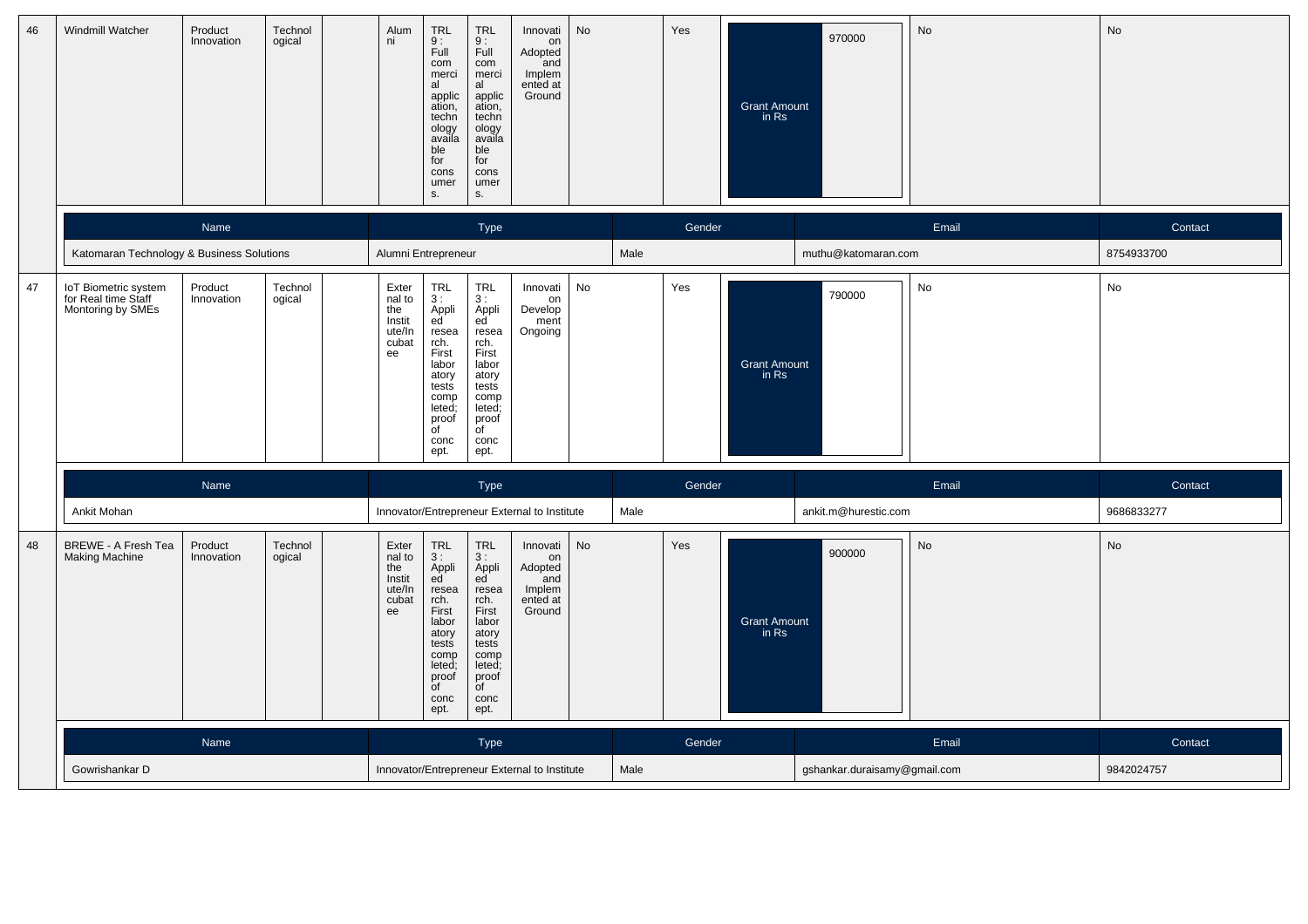| 49 | Fast Autonomous<br>Scanning Sorter Tool<br>Economical and<br>Rewirable | Product<br>Innovation | Technol<br>ogical | Alum<br>ni                                                | $_{3}^{TRL}$<br>Appli<br>ed<br>resea<br>rch.<br>First<br>labor<br>atory<br>tests<br>comp<br>leted;<br>proof<br>of<br>conc<br>ept.                                                  | TRL<br>3:<br>Appli<br>ed<br>resea<br>rch.<br>First<br>labor<br>atory<br>tests<br>comp<br>leted;<br>proof<br>of<br>conc<br>ept.                    | Innovati<br>on<br>Develop<br>ment<br>Ongoing | No        |      | Yes    | <b>Grant Amount</b><br>in Rs | 360000                   | No        | No         |
|----|------------------------------------------------------------------------|-----------------------|-------------------|-----------------------------------------------------------|------------------------------------------------------------------------------------------------------------------------------------------------------------------------------------|---------------------------------------------------------------------------------------------------------------------------------------------------|----------------------------------------------|-----------|------|--------|------------------------------|--------------------------|-----------|------------|
|    |                                                                        | <b>Name</b>           |                   |                                                           |                                                                                                                                                                                    | Type                                                                                                                                              |                                              |           |      | Gender |                              |                          | Email     | Contact    |
|    | Manivasagm Ramamoorthy                                                 |                       |                   | Alumni Entrepreneur                                       |                                                                                                                                                                                    |                                                                                                                                                   |                                              |           | Male |        |                              | manivasagan111@gmail.com |           | 9659505284 |
| 50 | An Autonomous Tools<br>for Maintenance<br><b>Activities</b>            | Product<br>Innovation | Technol<br>ogical | Exter<br>nal to<br>the<br>Instit<br>ute/In<br>cubat<br>ee | $\begin{array}{c} \mathsf{TRL} \\ 3: \end{array}$<br>Appli<br>ed<br>resea<br>rch.<br>First<br>labor<br>atory<br>tests<br>comp<br>leted;<br>proof<br>$\overline{C}$<br>conc<br>ept. | <b>TRL</b><br>3:<br>Appli<br>ed<br>resea<br>rch.<br>First<br>labor<br>atory<br>tests<br>comp<br>leted;<br>proof<br>$\overline{C}$<br>conc<br>ept. | Innovati<br>on<br>Develop<br>ment<br>Ongoing | <b>No</b> |      | Yes    | <b>Grant Amount</b><br>in Rs | 360000                   | <b>No</b> | <b>No</b>  |
|    |                                                                        | Name                  |                   |                                                           |                                                                                                                                                                                    | Type                                                                                                                                              |                                              |           |      | Gender |                              |                          | Email     | Contact    |
|    | Sarath kumar C                                                         |                       |                   | Alumni Entrepreneur                                       |                                                                                                                                                                                    |                                                                                                                                                   |                                              |           | Male |        |                              | 03sarath@gmail.com       |           | 8940876397 |
| 51 | <b>Economics Graphene</b><br>Super Capacitors for<br>power and storage | Product<br>Innovation | Technol<br>ogical | Exter<br>nal to<br>the<br>Instit<br>ute/In<br>cubat<br>ee | <b>TRL</b><br>3:<br>Appli<br>ed<br>resea<br>rch.<br>First<br>labor<br>atory<br>tests<br>comp<br>leted;<br>proof<br>$\overline{f}$<br>conc<br>ept.                                  | <b>TRL</b><br>3:<br>Appli<br>ed<br>resea<br>rch.<br>First<br>labor<br>atory<br>tests<br>comp<br>leted;<br>proof<br>$\overline{f}$<br>conc<br>ept. | Innovati<br>on<br>Develop<br>ment<br>Ongoing | No        |      | Yes    | <b>Grant Amount</b><br>in Rs | 360000                   | No        | No         |
|    |                                                                        | Name                  |                   |                                                           |                                                                                                                                                                                    | <b>Type</b>                                                                                                                                       |                                              |           |      | Gender |                              |                          | Email     | Contact    |
|    | V Vimalraj                                                             |                       |                   |                                                           |                                                                                                                                                                                    |                                                                                                                                                   | Innovator/Entrepreneur External to Institute |           | Male |        |                              | vimalraj_ceg@yahoo.co.in |           | 9790789084 |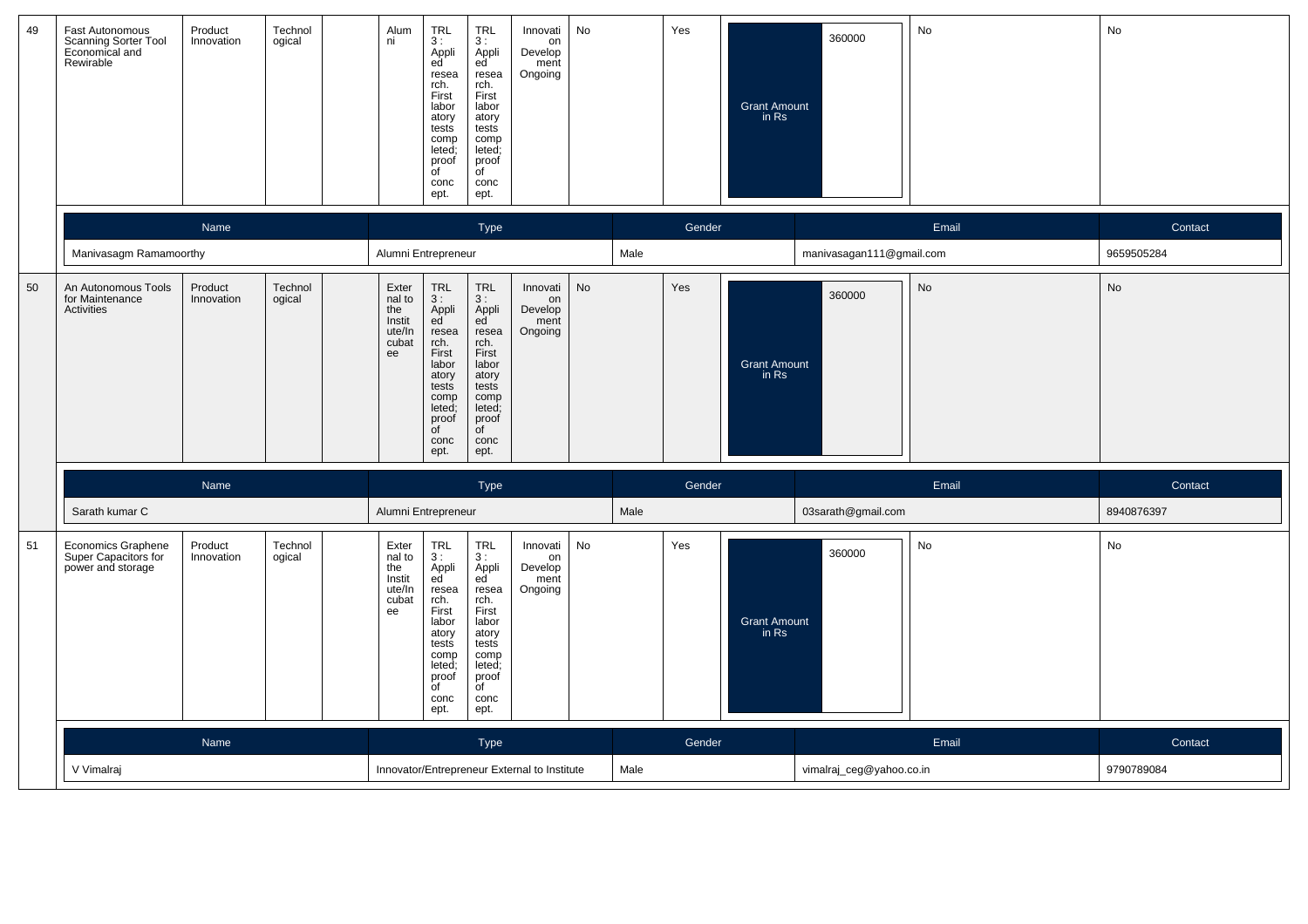| 52 | Prototype model of<br>Biometric System<br>using Sensor<br>GT511C2 for<br>Fingerprint | Product<br>Innovation | Technol<br>ogical | Depart<br>ment of<br>Electron<br>ics and<br>commu<br>nication<br>Enginee<br>ring | Facul<br>tv | <b>TRL</b><br>4:<br>Small<br>scale<br>protot<br>ype<br>built<br>in a<br>labor<br>atory<br>envir<br>onme<br>nt<br>("ugly<br>protot<br>ype). | <b>TRL</b><br>4:<br>Small<br>scale<br>protot<br>ype<br>built<br>in a<br>labor<br>atory<br>envir<br>onme<br>nt<br>("ugly<br>protot<br>ype). | Innovati<br>on<br>Develop<br>ment<br>Complet<br>ed | No |        | No     | <b>Grant Amount</b><br>$in$ Rs | 620000                | No    | No         |
|----|--------------------------------------------------------------------------------------|-----------------------|-------------------|----------------------------------------------------------------------------------|-------------|--------------------------------------------------------------------------------------------------------------------------------------------|--------------------------------------------------------------------------------------------------------------------------------------------|----------------------------------------------------|----|--------|--------|--------------------------------|-----------------------|-------|------------|
|    |                                                                                      | Name                  |                   |                                                                                  |             |                                                                                                                                            | Type                                                                                                                                       |                                                    |    |        | Gender |                                |                       | Email | Contact    |
|    | Dr.P.Kalpana                                                                         |                       |                   |                                                                                  | Faculty     |                                                                                                                                            |                                                                                                                                            |                                                    |    | Female |        |                                | pkl.ece@psgtech.ac.in |       | 9486438462 |
|    |                                                                                      | Name                  |                   |                                                                                  |             |                                                                                                                                            | Type                                                                                                                                       |                                                    |    |        | Gender |                                |                       | Email | Contact    |
|    | Dr.K.Rajalakshmi                                                                     |                       |                   |                                                                                  | Faculty     |                                                                                                                                            |                                                                                                                                            |                                                    |    | Female |        |                                | krl.ece@psgtech.ac.in |       | 9791017546 |

# **Section 5 : List all the Ventures/Startups/SME Units Established with Support of Pre-incubation & Incubation facilities at the HEI**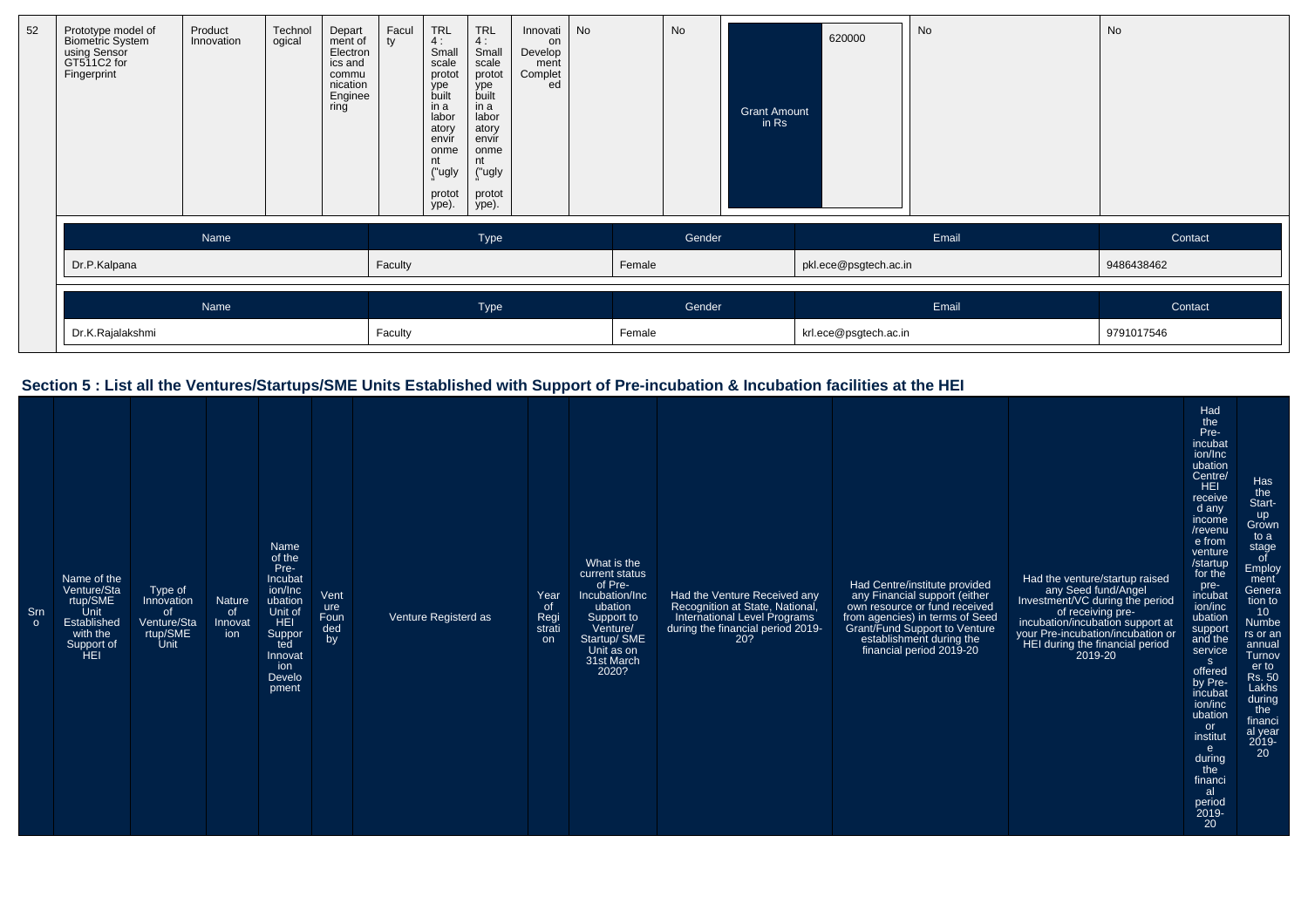|                | Plantec<br>Industries                          | Product<br>Innovation                 | Techno<br>logical | 48 | Exter<br>nal<br>to<br>the<br>Instit<br>ute/l<br>ncub<br>atee | $\mathsf{O}\xspace$<br>Venture with<br>Corporate<br>Identification<br>Number (CIN)<br>Registration          | 2019<br>-20 | Received<br>Incubation<br>Support from<br>Incubation<br>Unit | No |                                                                                                                                                                                            | Grant Amount<br>in Rs        | 305000 | No                             | No<br>$\begin{matrix} 3 \\ 6 \\ 0 \\ 0 \end{matrix}$<br>$\mathsf{A}$<br>$\begin{array}{c} 0 \\ 0 \\ 0 \end{array}$<br>n<br>t.<br>$\mathsf{R}$<br>$\mathbf{e}$<br>$\mathbf{C}$<br>$\mathbf{e}$<br>$\mathsf{v}$<br>$\mathbf{e}$<br>d<br>$n \nR$<br>$\mathbf{s}$ |
|----------------|------------------------------------------------|---------------------------------------|-------------------|----|--------------------------------------------------------------|-------------------------------------------------------------------------------------------------------------|-------------|--------------------------------------------------------------|----|--------------------------------------------------------------------------------------------------------------------------------------------------------------------------------------------|------------------------------|--------|--------------------------------|---------------------------------------------------------------------------------------------------------------------------------------------------------------------------------------------------------------------------------------------------------------|
|                | Sibi chelvan                                   | Name                                  |                   |    | $\mathsf 0$                                                  | DIN number                                                                                                  |             | Type<br>Incubatee Entrepreneur                               |    | Gender<br>Male                                                                                                                                                                             |                              |        | Email<br>cew@plantec.in        | Contact<br>9488437773                                                                                                                                                                                                                                         |
| $\overline{2}$ | Vyazhan<br>Technologie<br>s Private<br>Limited | Product<br>Innovation                 | Techno<br>logical | 48 | Exter<br>nal<br>to<br>the<br>Instit<br>ute/l<br>ncub<br>atee | U72900TN2<br>019PTC128<br>32<br>Venture with<br>Corporate<br>Identification<br>Number (CIN)<br>Registration | 2019<br>-20 | Received<br>Incubation<br>Support from<br>Incubation<br>Unit |    | NIDHI -<br>Entreprene<br><b>Agency Name</b><br>ur-in-<br>Residence<br>(EIR)<br>Govt.<br>Agency Type<br>Agency<br>(Central)<br>Rs 360000<br>Award /<br>Position /<br>Recognition<br>Secured | Grant Amount<br>in Rs        | 360000 | No                             | No<br>A<br>BOOOD<br>$\lfloor m \rfloor$<br>n<br>$\overline{1}$<br>$\mathsf{R}$<br>e<br>$\mathbf{C}$<br>e<br>$\mathbf{v}$<br>$\frac{e}{d}$<br>$n \nR$<br>$\mathbf{s}$                                                                                          |
|                |                                                | Name                                  |                   |    |                                                              | DIN number                                                                                                  |             | Type                                                         |    | Gender                                                                                                                                                                                     |                              |        | Email                          | Contact                                                                                                                                                                                                                                                       |
| $\mathbf{3}$   | Hurestic IoT                                   | Mr Manivasagan Ramamoorthy<br>Product |                   | 48 | $\mathsf 0$                                                  |                                                                                                             |             | Incubatee Entrepreneur                                       | No | Male                                                                                                                                                                                       |                              |        | manivasaganr@vyazhan.com<br>No | 9659505284<br>Yes                                                                                                                                                                                                                                             |
|                | Systems                                        | Innovation                            | Techno<br>logical |    | Exter<br>nal<br>to<br>the<br>Instit<br>ute/l<br>ncub<br>atee | $\mathbf 0$<br>Venture with<br>Corporate<br>Identification<br>Number (CIN)<br>Registration                  | 2019<br>-20 | Received<br>Incubation<br>Support from<br>Incubation<br>Unit |    |                                                                                                                                                                                            | <b>Grant Amount</b><br>in Rs | 395000 |                                | $\frac{m}{\circ}$<br>$\mathbf{t}$<br>ĸ<br>e<br>$\mathbf{C}$<br>e<br>$\mathbf v$<br>e.<br>-d<br>$\mathsf{n}$<br>$\mathsf{R}$<br>S                                                                                                                              |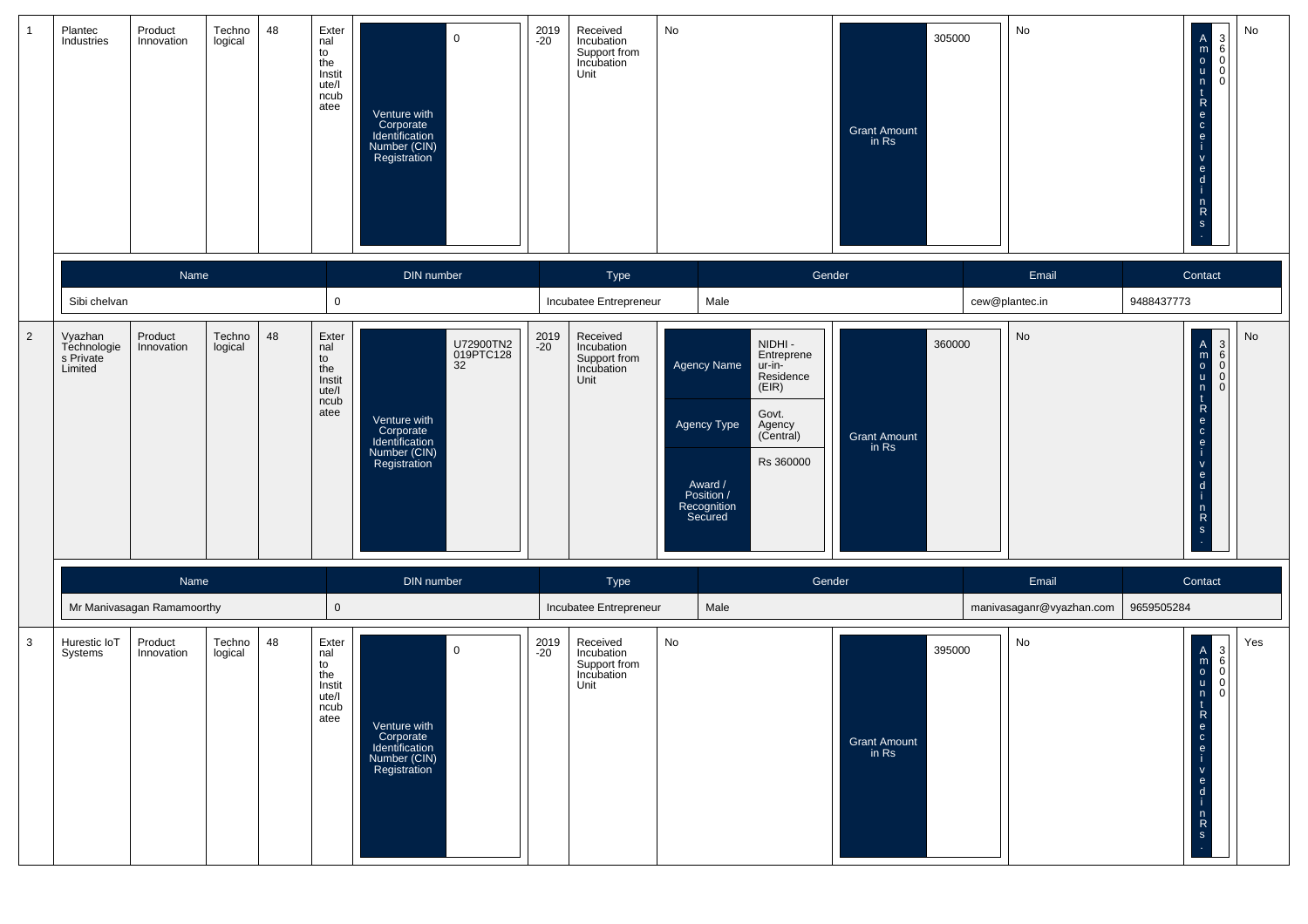|                 | Name                                               |                                                  |                   | DIN number |                                                                             |                                                                             | Type                          |                                                              |                                                              | Gender |                                        | Contact                                  |                                                                                                                                       |                                         |
|-----------------|----------------------------------------------------|--------------------------------------------------|-------------------|------------|-----------------------------------------------------------------------------|-----------------------------------------------------------------------------|-------------------------------|--------------------------------------------------------------|--------------------------------------------------------------|--------|----------------------------------------|------------------------------------------|---------------------------------------------------------------------------------------------------------------------------------------|-----------------------------------------|
|                 | Mr Ankit Mohan                                     |                                                  |                   |            | $\mathbf 0$                                                                 |                                                                             |                               |                                                              | Incubatee Entrepreneur                                       |        | Male                                   |                                          | ankit.m@hurestic.com                                                                                                                  | 9686833277                              |
| $\overline{4}$  | Katomaran<br>Technology<br>& Business<br>Solutions | 48<br>Techno<br>Service<br>Innovation<br>logical |                   | Alum<br>ni | Venture with<br>Corporate<br>Identification<br>Number (CIN)<br>Registration | 33JNUPS1<br>041B1ZZ                                                         | 2019<br>$-20$                 | Received<br>Incubation<br>Support from<br>Incubation<br>Unit | No                                                           |        | 970000<br><b>Grant Amount</b><br>in Rs | $\operatorname{\mathsf{No}}$             | <b>No</b><br>A<br>m<br>o<br>u<br>n<br>c<br>e<br>c<br>e<br>c<br>e<br>i<br>000<br>$\overline{0}$<br>$ \alpha$ $\alpha$<br>$\frac{n}{s}$ |                                         |
|                 |                                                    | Name                                             |                   |            |                                                                             | DIN number                                                                  |                               |                                                              | Type                                                         |        | Gender                                 |                                          | Email                                                                                                                                 | Contact                                 |
|                 | Muthu Vangaliappan                                 |                                                  |                   |            |                                                                             | 33JNUPS1041B1ZZ                                                             |                               |                                                              | Alumni Entrepreneur                                          |        | Male                                   |                                          | muthu@katomaran.com                                                                                                                   | 8754933700                              |
| $5\phantom{.0}$ | <b>BoatLoad</b><br>Minds Pvt<br>Ltd                | Product<br>Innovation                            | Techno<br>logical | 48         | Exter<br>nal<br>to<br>the<br>Instit<br>ute/l<br>ncub<br>atee                | Venture with<br>Corporate<br>Identification<br>Number (CIN)<br>Registration | U29269TZ2<br>018PTC030<br>747 | 2019<br>$-20$                                                | Received<br>Incubation<br>Support from<br>Incubation<br>Unit | No     |                                        | 900000<br><b>Grant Amount</b><br>in Rs   | No                                                                                                                                    | No<br>$rac{1}{\alpha}$<br>$\frac{1}{2}$ |
|                 |                                                    | Name                                             |                   |            |                                                                             | DIN number                                                                  |                               |                                                              | Type                                                         |        | Gender                                 |                                          | Email                                                                                                                                 | Contact                                 |
|                 | $\mathbf 0$<br>Gowrishankar D                      |                                                  |                   |            |                                                                             |                                                                             | Incubatee Entrepreneur        |                                                              | Male                                                         | om     |                                        | 9842024757<br>gshankar.duraisamy@gmail.c |                                                                                                                                       |                                         |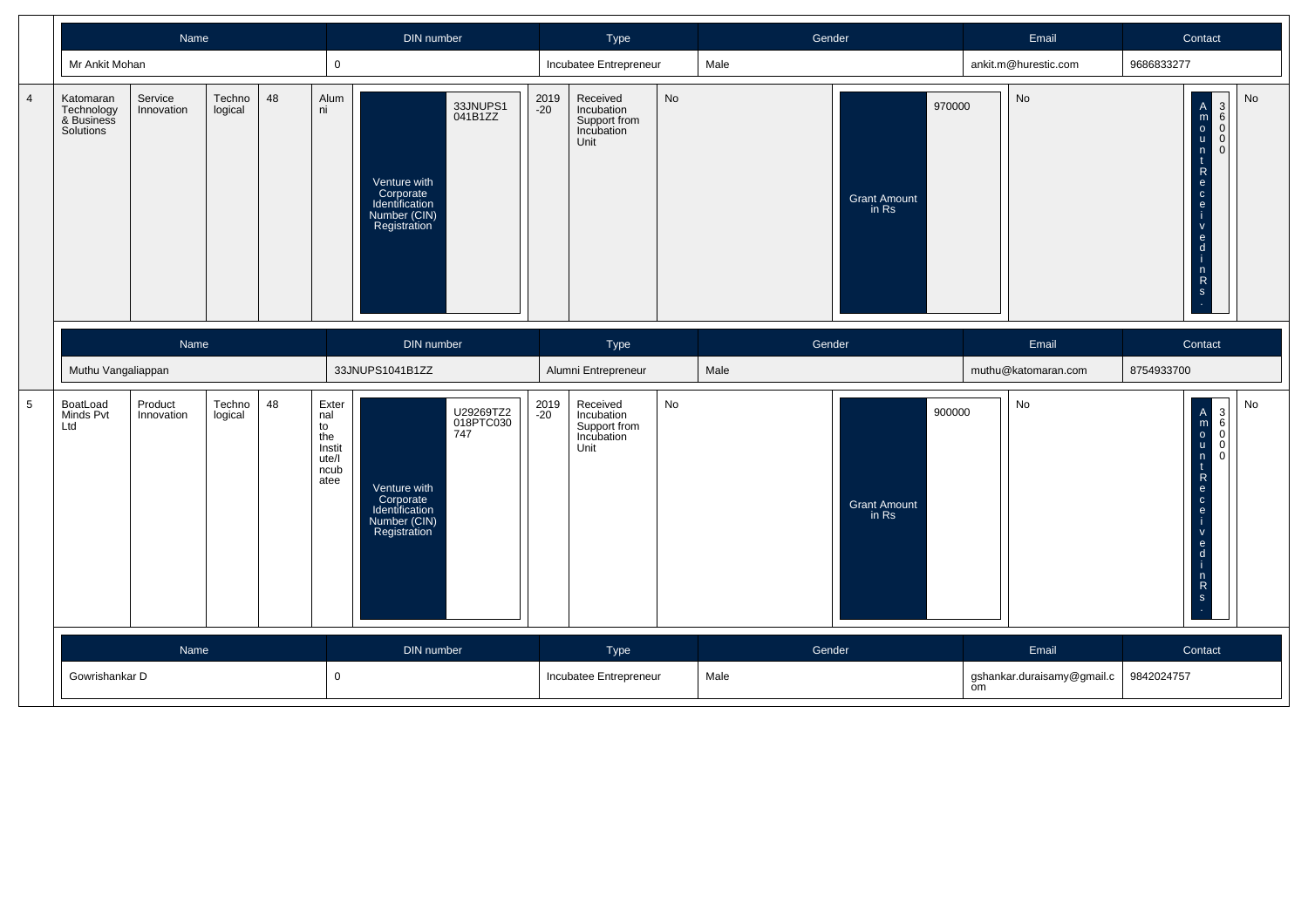| 6              | Psitron<br>Technologie<br>s Pvt Ltd | Service<br>Innovation | Techno<br>logical | 48 | Exter<br>nal<br>to<br>the<br>Instit<br>ute/l<br>ncub<br>atee | Venture with<br>Corporate<br>Identification<br>Number (CIN)<br>Registration | U72900TZ2<br>018PTC030<br>533 | 2019<br>$-20$ | Graduated<br>from the<br>Incubation unit                     | <b>No</b> |        | <b>Grant Amount</b><br>in Rs | 360000 | <b>No</b>                |            | $\begin{matrix} 3 \\ 6 \\ 0 \end{matrix}$<br>$\mathsf{A}$<br>$\frac{m}{\circ}$<br>$\sf u$<br> 0 <br>n<br>$\mathsf{R}$<br>$\mathbf{e}$<br>$\mathbf{C}$<br>$\mathbf{e}$<br>$\mathbf{e}$<br>d<br>$\frac{n}{R}$<br>S | No |
|----------------|-------------------------------------|-----------------------|-------------------|----|--------------------------------------------------------------|-----------------------------------------------------------------------------|-------------------------------|---------------|--------------------------------------------------------------|-----------|--------|------------------------------|--------|--------------------------|------------|------------------------------------------------------------------------------------------------------------------------------------------------------------------------------------------------------------------|----|
|                |                                     | Name                  |                   |    |                                                              | DIN number                                                                  |                               |               | Type                                                         |           | Gender |                              |        | Email                    |            | Contact                                                                                                                                                                                                          |    |
|                | Sarath kumar C                      |                       |                   |    | $\mathbf 0$                                                  |                                                                             |                               |               | Innovator/Entrepreneur<br>External to Institute              |           | Male   |                              |        | 03sarath@gmail.com       | 8940876397 |                                                                                                                                                                                                                  |    |
| $\overline{7}$ | Ananda<br>Vinayak<br>Ideas          | Product<br>Innovation | Techno<br>logical | 48 | Exter<br>nal<br>to<br>the<br>Instit<br>ute/l<br>ncub<br>atee | Venture with<br>Corporate<br>Identification<br>Number (CIN)<br>Registration | 331463427<br>96               | 2019<br>-20   | Received<br>Incubation<br>Support from<br>Incubation<br>Unit | No        |        | <b>Grant Amount</b><br>in Rs | 360000 | No                       |            | <b>No</b>                                                                                                                                                                                                        | No |
|                |                                     | Name                  |                   |    |                                                              | DIN number                                                                  |                               |               | Type                                                         |           | Gender |                              |        | Email                    |            | Contact                                                                                                                                                                                                          |    |
|                | Vimalraj V                          |                       |                   |    | $\mathbf{0}$                                                 |                                                                             |                               |               | Innovator/Entrepreneur<br>External to Institute              |           | Male   |                              |        | vimalraj_ceg@yahoo.co.in | 9790789084 |                                                                                                                                                                                                                  |    |

#### **Section 7 > i : List all the Collaborations with External Agencies and Co-Creation of I&E Activities by the HEI**

| Srno | <b>Collaborated Agency Name</b>                     | <b>Collaborated Agency Type</b>  | Purpose of Collaboration                                                                                                          | Type of Support Offered | No. of Student<br>Projects/ Ideas /<br>Innovation / Startups<br>from the HEI get<br>benefitted through<br>this partnership | Date of MOU /<br><b>Agreement Signed</b><br>on. |
|------|-----------------------------------------------------|----------------------------------|-----------------------------------------------------------------------------------------------------------------------------------|-------------------------|----------------------------------------------------------------------------------------------------------------------------|-------------------------------------------------|
|      | Indo-US science and Technology<br>Foundation        | <b>International Agencies</b>    | Collaboration with Startups/Industry Associations/Knowledge<br>Agencies to Promote I&E Activities and/or Internship Opportunities | Mentoring               |                                                                                                                            | 06-06-2019                                      |
|      | <b>ADVANTECH Data Link Solutions</b>                | Corporate / Industry Association | Collaboration with Startups/Industry Associations/Knowledge<br>Agencies to Promote I&E Activities and/or Internship Opportunities | Seed fund               |                                                                                                                            | 17-08-2019                                      |
|      | AVOCADO creative solutions                          | Non-Govt. Agencies               | Providing (or) Receiving Mentor and Handholding Support to<br>Support I&E Activities                                              | Mentoring               |                                                                                                                            | 11-07-2019                                      |
|      | Madras MindWorks, Chennai                           | Non-Govt. Agencies               | Collaboration with Startups/Industry Associations/Knowledge<br>Agencies to Promote I&E Activities and/or Internship Opportunities | Mentoring               |                                                                                                                            | 04-06-2019                                      |
| -5   | Maxbyte Technologies Private Limited,<br>Coimbatore | Corporate / Industry Association | Collaboration with Startups/Industry Associations/Knowledge<br>Agencies to Promote I&E Activities and/or Internship Opportunities | Mentoring               |                                                                                                                            | 04-06-2019                                      |
|      | Criotam Technology Private Limited,<br>Bengaluru    | Corporate / Industry Association | Collaboration with Startups/Industry Associations/Knowledge<br>Agencies to Promote I&E Activities and/or Internship Opportunities | Mentoring               |                                                                                                                            | 12-07-2019                                      |
|      | AIMIL Ltd, Chennai                                  | Corporate / Industry Association | Providing (or) Receiving Mentor and Handholding Support to<br>Support I&E Activities                                              | Mentoring, Networking   |                                                                                                                            | 20-03-2019                                      |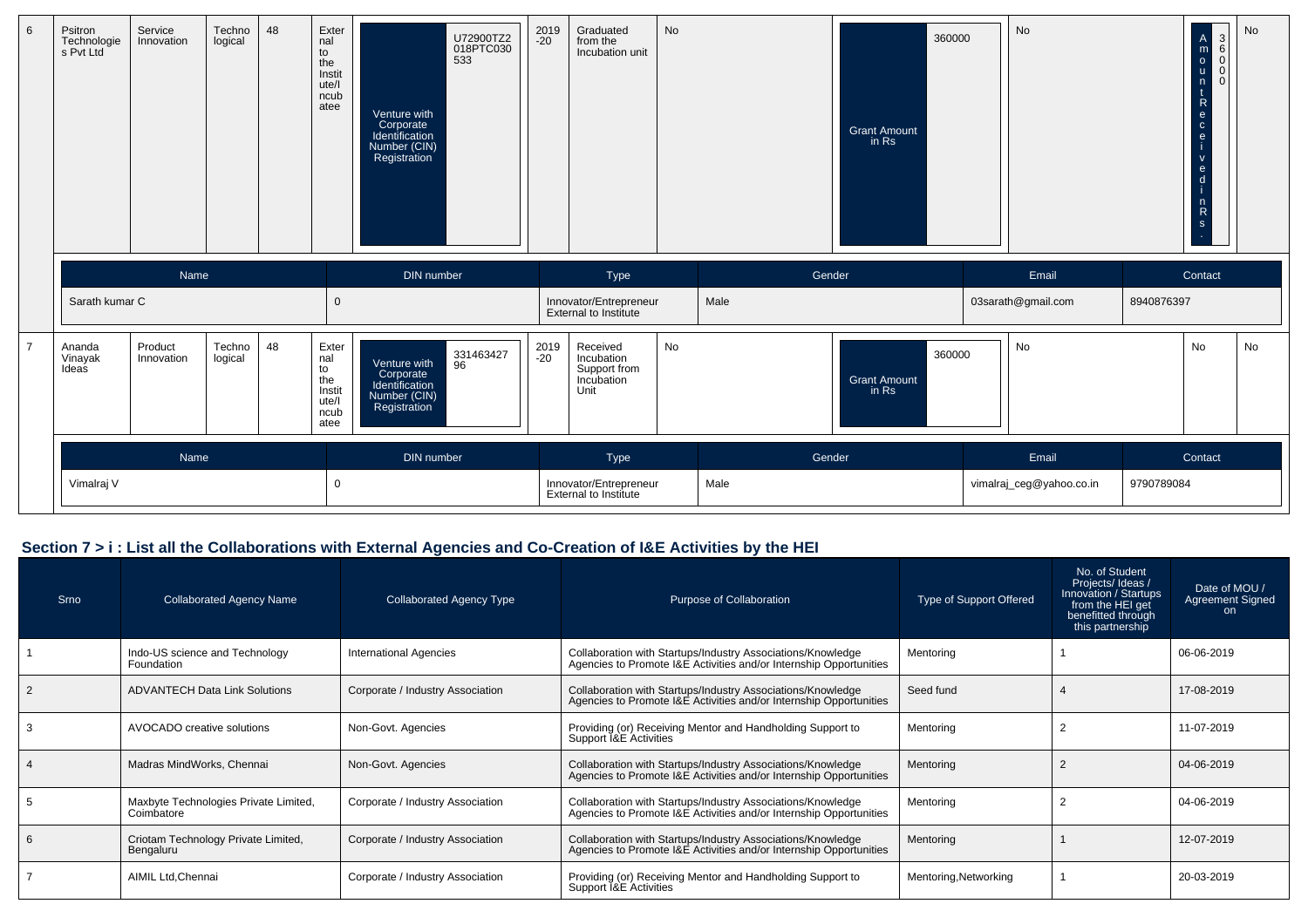| 8  | Hewlett Packard (India) Software<br>Operation Private Limited, Bangalore | Corporate / Industry Association | Providing (or) Receiving Mentor and Handholding Support to<br>Support I&E Activities                                              | Mentoring, Networking |                | 29-03-2019 |
|----|--------------------------------------------------------------------------|----------------------------------|-----------------------------------------------------------------------------------------------------------------------------------|-----------------------|----------------|------------|
|    | Climate Smart Technologies Pvt Ltd,<br>Coimbatore                        | Corporate / Industry Association | Providing (or) Receiving Mentor and Handholding Support to<br>Support I&E Activities                                              | Mentoring, Networking |                | 16-04-2019 |
| 10 | FLUKE Technologies Pvt Ltd, Bangalore                                    | Corporate / Industry Association | Providing (or) Receiving Mentor and Handholding Support to<br>Support I&E Activities                                              | Mentoring, Networking |                | 22-05-2019 |
| 11 | Boston Creative Company, USA                                             | Corporate / Industry Association | Providing (or) Receiving Mentor and Handholding Support to<br>Support I&E Activities                                              | Mentoring, Networking |                | 22-05-2019 |
| 12 | Samsung R & D Institute Inida-Bangalore<br>Private Limited, Bangalore    | Corporate / Industry Association | Collaboration with Startups/Industry Associations/Knowledge<br>Agencies to Promote I&E Activities and/or Internship Opportunities | Mentoring, Networking | 11             | 16-07-2019 |
| 13 | Cloudera, Bengaluru                                                      | Corporate / Industry Association | Providing (or) Receiving Mentor and Handholding Support to<br>Support I&E Activities                                              | Mentoring, Networking |                | 16-07-2019 |
| 14 | <b>EMURGO Learning Solutions Pvt Ltd.</b><br>Chennai                     | Corporate / Industry Association | Providing (or) Receiving Incubation/Pre-Incubation Support<br>Services to Innovators/Startups                                     | Incubation            |                | 18-07-2019 |
| 15 | Avaaco Electrical Systems, Coimbatore                                    | Corporate / Industry Association | Providing (or) Receiving Mentor and Handholding Support to<br>Support I&E Activities                                              | Mentoring, Networking |                | 30-09-2019 |
| 16 | NAVTAT Solutions (OPC) Private Limited,<br>Bangalore                     | Corporate / Industry Association | Providing (or) Receiving Mentor and Handholding Support to<br>Support I&E Activities                                              | Mentoring, Networking |                | 10-01-2020 |
| 17 | Malaysia Automotive Robotics and IoT<br>Institute, Malaysia              | Corporate / Industry Association | Providing (or) Receiving Mentor and Handholding Support to<br>Support I&E Activities                                              | Mentoring, Networking |                | 04-03-2020 |
| 18 | <b>GES Energy solutions</b>                                              | Corporate / Industry Association | Collaboration with Startups/Industry Associations/Knowledge<br>Agencies to Promote I&E Activities and/or Internship Opportunities | Mentoring             | $\overline{2}$ | 20-02-2020 |
| 19 | <b>Global Solutions</b>                                                  | Corporate / Industry Association | Collaboration with Startups/Industry Associations/Knowledge<br>Agencies to Promote I&E Activities and/or Internship Opportunities | Mentoring             | $\overline{2}$ | 03-01-2020 |
| 20 | Goyotta Solutions Pvt. Ltd                                               | Corporate / Industry Association | Collaboration with Startups/Industry Associations/Knowledge<br>Agencies to Promote I&E Activities and/or Internship Opportunities | Mentoring             |                | 01-12-2019 |

# **Section 8 > ii : List the IPs Filed/Published/Granted (Copyright & Designs Only) by the HEI as an Applicant / Co-applicant / Co-owner**

| Srno | Title/Name of IP(Copyright &<br>Designs Only) | Type of IP(Copyright & Designs<br>Only) | IP(Copyright & Designs Only) Registration Number of<br>Copyright/Design | <b>Application Level</b> | Date of<br>Copyright /<br>Design IP Filed/<br>Published<br>(Year, Month) | Copy of receipt /<br>application<br>screenshot<br>[PDF or Image | <b>Current Status of</b><br>IP(Copyright &<br>Designs Only) as on<br>31st March 2020 | Has this IP(Copyright<br>& Designs Only) been<br>Commercialized/Tran<br>sferred to<br>Industry/Startup/Socie<br>ty? |  |  |  |
|------|-----------------------------------------------|-----------------------------------------|-------------------------------------------------------------------------|--------------------------|--------------------------------------------------------------------------|-----------------------------------------------------------------|--------------------------------------------------------------------------------------|---------------------------------------------------------------------------------------------------------------------|--|--|--|
|      | Distal radius fracture reduction<br>device    | <b>IPRFiledPublished</b>                | 304181                                                                  | National                 | 2019 - 07                                                                | Uploaded                                                        | Granted                                                                              | No                                                                                                                  |  |  |  |
|      |                                               | Department/Centre Name                  |                                                                         |                          |                                                                          |                                                                 |                                                                                      |                                                                                                                     |  |  |  |
|      | Biomedical engg                               |                                         |                                                                         |                          |                                                                          |                                                                 |                                                                                      |                                                                                                                     |  |  |  |

# **Section 8 > iii : List the IP (Patents only) Filed by the HEI as Applicant / Co-applicant / Co-owner**

| <b>Srno</b> | Title/Name of Patent                        | IP Registration Number | Date of Filed/Published (Year, Month) | <b>Application Level</b> | Copy of receipt / application<br>screenshot [PDF or Image] |
|-------------|---------------------------------------------|------------------------|---------------------------------------|--------------------------|------------------------------------------------------------|
|             | BIO SHIELD PANEL FOR ABSORBING<br>RADIATION | 201941040130           | National                              | $2019 - 10$              | Uploaded                                                   |
|             | 3-AXIS FORCE-TORQUE SENSOR DEVICE           | 201941025484           | National                              | $2019 - 06$              | Uploaded                                                   |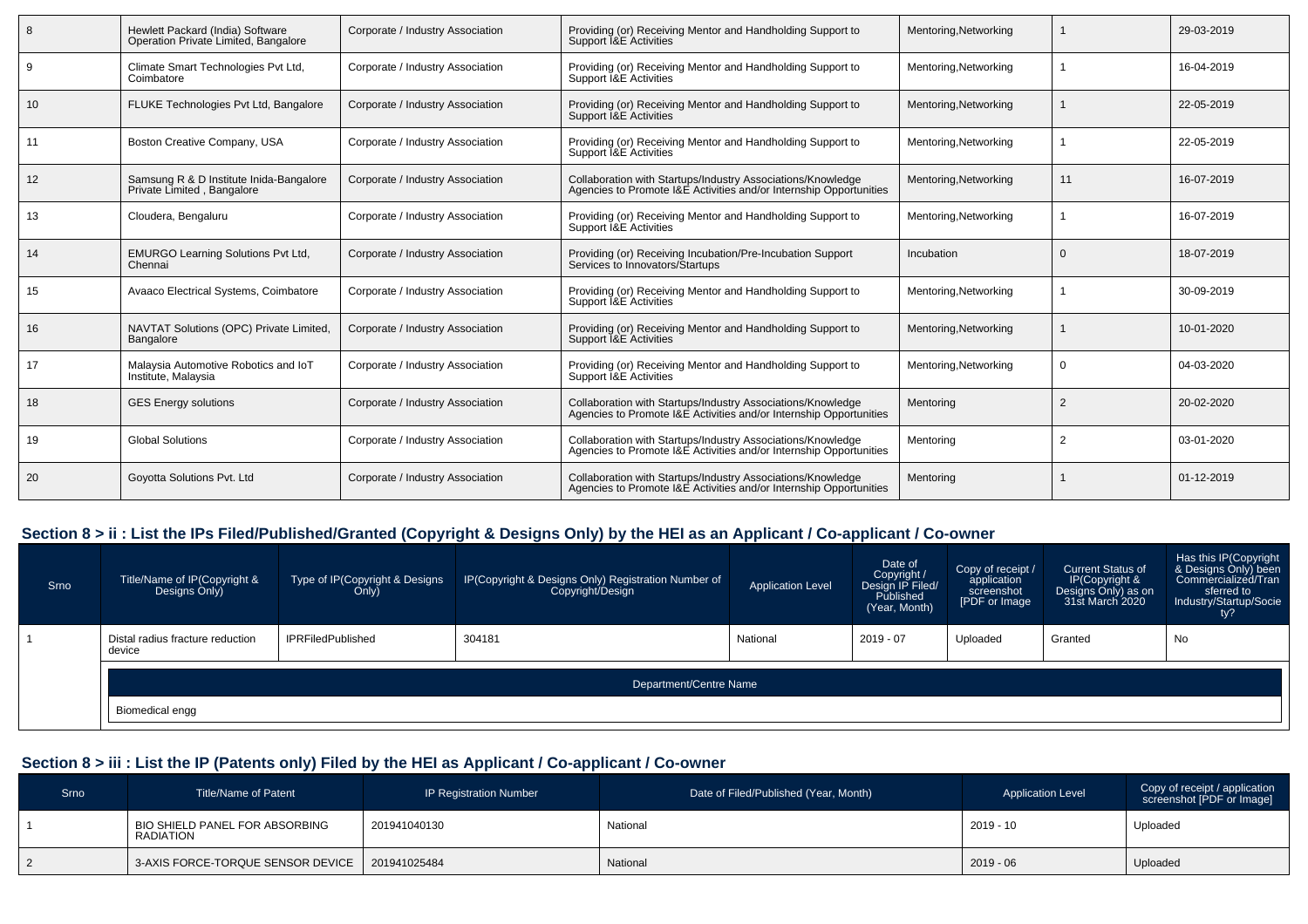| 3               | SYSTEM AND DEVICE FOR CHARGING<br>ONE OR MORE ENERGY STORAGE<br><b>DEVICES</b>                                  | 201941032066 | National | $2019 - 08$ | Uploaded |
|-----------------|-----------------------------------------------------------------------------------------------------------------|--------------|----------|-------------|----------|
| $\overline{4}$  | SYSTEM AND METHOD FOR PREDICTING<br>A FALL STATE AND A GAITWELLNESS OF<br>A PERSON                              | 201941053600 | National | $2019 - 12$ | Uploaded |
| $5\phantom{.0}$ | A PORTABLE HYDRO-POWERED<br>REHABILITATION DEVICE                                                               | 201941016559 | National | $2019 - 04$ | Uploaded |
| 6               | SYSTEM AND METHOD FOR NOTIFYING<br>AN ARRIVAL OF AN EMERGENCY<br>VEHICLE TO AUTOMOTIVE VEHICLES                 | 201941040131 | National | $2019 - 10$ | Uploaded |
| $\overline{7}$  | A HYBRID NANOPHOTOCATALYTIC<br>MICROBIAL DYE DEGRADING<br><b>COMPOSITE</b>                                      | 201941029820 | National | $2019 - 09$ | Uploaded |
| 8               | A WEARABLE NAVIGATION ASSISTANT<br>SYSTEM FOR COGNITIVELY-IMPAIRED<br><b>INDIVIDUALS</b>                        | 201941047865 | National | $2019 - 12$ | Uploaded |
| 9               | STRETCHER CONVERTIBLE<br><b>WHEELCHAIR</b>                                                                      | 201941047213 | National | $2019 - 12$ | Uploaded |
| 10              | TOOL EQUIPPED WITH A FLOATING<br>MECHANISM FOR DEBURRING A WORK<br><b>PIECE</b>                                 | 201941029510 | National | $2019 - 07$ | Uploaded |
| 11              | ARTIFICIAL INTELLIGENCE BASED<br>SENSOR SYSTEM FOR ALCOHOL<br>DETECTION, SPEED CONTROL AND<br><b>PREDICTION</b> | 201941026190 | National | $2019 - 08$ | Uploaded |
| 12              | SYSTEM AND METHOD FOR<br>DETERMINING SAFE SPEED FOR<br><b>VEHICLES</b>                                          | 201841004136 | National | $2019 - 08$ | Uploaded |
| 13              | AN INTEGRATED SOLAR WATER HEATER<br>WITH MECHANICAL<br>INSULATIONBACKGROUND                                     | 201841007747 | National | $2019 - 09$ | Uploaded |
| 14              | SYSTEM AND METHOD FOR EXTRACTING<br>FEATURES FROM E-COMMERSE<br><b>PLATFORM</b>                                 | 201841010334 | National | $2019 - 09$ | Uploaded |
| 15              | SENSOR BASED REHABILITATION<br><b>DEVICE</b>                                                                    | 201841023134 | National | $2019 - 10$ | Uploaded |
| 16              | SYSTEM AND METHOD FOR<br>MAINTAINING PRESSURE GRADIENT OF<br>A TYRE                                             | 201841015666 | National | $2019 - 11$ | Uploaded |
| 17              | ALUMINIUM NANO-HYBRID COMPOSITE<br>PISTON RINGS FOR DIESEL ENGINES                                              | 202041007455 | National | $2020 - 02$ | Uploaded |

# **Section 8 > v : List the IPs hold by the Innovation teams/Startups Incubated at the Pre-incubation/incubation Unit of the HEI**

**No Data Flled!**

# **Section 8 > vi : List the IP Commercialized/Transferred Published & Granted to HEI as Co-applicant/Co-owner**

**No Data Flled!**